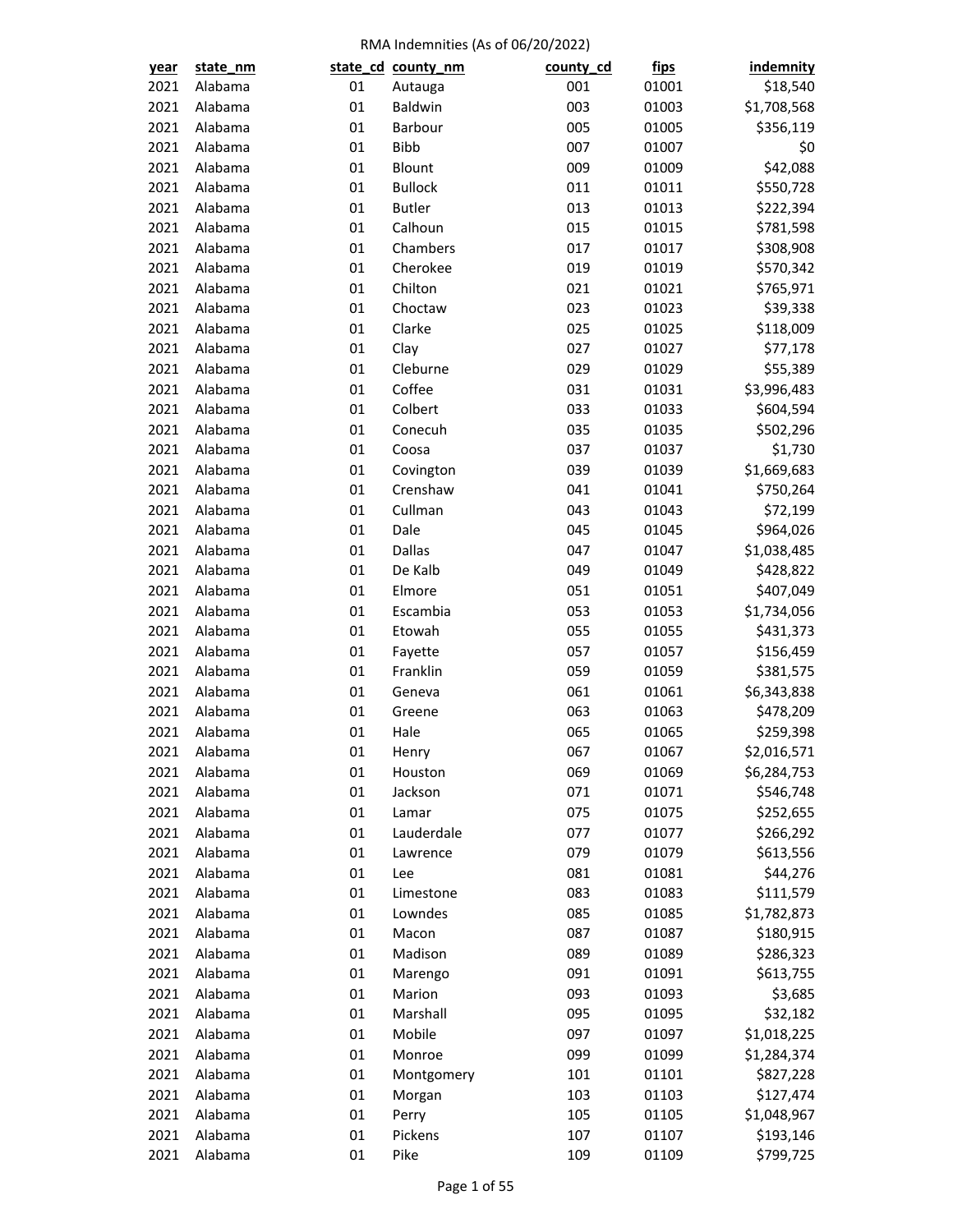| year | state_nm |    | state_cd_county_nm  | county_cd | <u>fips</u> | indemnity    |
|------|----------|----|---------------------|-----------|-------------|--------------|
| 2021 | Alabama  | 01 | Randolph            | 111       | 01111       | \$161,055    |
| 2021 | Alabama  | 01 | Russell             | 113       | 01113       | \$404,974    |
| 2021 | Alabama  | 01 | Shelby              | 117       | 01117       | \$355,661    |
| 2021 | Alabama  | 01 | St Clair            | 115       | 01115       | \$17,943     |
| 2021 | Alabama  | 01 | Sumter              | 119       | 01119       | \$57,145     |
| 2021 | Alabama  | 01 | Talladega           | 121       | 01121       | \$320,629    |
| 2021 | Alabama  | 01 | Tallapoosa          | 123       | 01123       | \$17,028     |
| 2021 | Alabama  | 01 | Tuscaloosa          | 125       | 01125       | \$31,246     |
| 2021 | Alabama  | 01 | Walker              | 127       | 01127       | \$145,480    |
| 2021 | Alabama  | 01 | Washington          | 129       | 01129       | \$52,712     |
| 2021 | Alabama  | 01 | Wilcox              | 131       | 01131       | \$166,936    |
| 2021 | Alabama  | 01 | Winston             | 133       | 01133       | \$11,471     |
| 2021 | Alaska   | 02 | Matanuska-Susitna   | 170       | 02170       | \$0          |
| 2021 | Alaska   | 02 | Southeast Fairbanks | 240       | 02240       | \$68,815     |
| 2021 | Arizona  | 04 | Apache              | 001       | 04001       | \$14,266,035 |
| 2021 | Arizona  | 04 | Cochise             | 003       | 04003       | \$6,052,836  |
| 2021 | Arizona  | 04 | Coconino            | 005       | 04005       | \$23,329,870 |
| 2021 | Arizona  | 04 | Gila                | 007       | 04007       | \$6,281,207  |
| 2021 | Arizona  | 04 | Graham              | 009       | 04009       | \$8,946,226  |
| 2021 | Arizona  | 04 | Greenlee            | 011       | 04011       | \$1,079,260  |
| 2021 | Arizona  | 04 | La Paz              | 012       | 04012       | \$4,816,216  |
| 2021 | Arizona  | 04 | Maricopa            | 013       | 04013       | \$6,656,617  |
| 2021 | Arizona  | 04 | Mohave              | 015       | 04015       | \$8,723,500  |
| 2021 | Arizona  | 04 | Navajo              | 017       | 04017       | \$14,171,422 |
| 2021 | Arizona  | 04 | Pima                | 019       | 04019       | \$4,319,254  |
| 2021 | Arizona  | 04 | Pinal               | 021       | 04021       | \$19,267,747 |
| 2021 | Arizona  | 04 | Santa Cruz          | 023       | 04023       | \$1,806,759  |
| 2021 | Arizona  | 04 | Yavapai             | 025       | 04025       | \$4,149,485  |
| 2021 | Arizona  | 04 | Yuma                | 027       | 04027       | \$1,796,683  |
| 2021 | Arkansas | 05 | Arkansas            | 001       | 05001       | \$2,776,936  |
| 2021 | Arkansas | 05 | Ashley              | 003       | 05003       | \$3,149,562  |
| 2021 | Arkansas | 05 | Baxter              | 005       | 05005       | \$1,467      |
| 2021 | Arkansas | 05 | Benton              | 007       | 05007       | \$167,103    |
| 2021 | Arkansas | 05 | Boone               | 009       | 05009       | \$283,365    |
| 2021 | Arkansas | 05 | <b>Bradley</b>      | 011       | 05011       | \$1,598,387  |
| 2021 | Arkansas | 05 | Carroll             | 015       | 05015       | \$38,324     |
| 2021 | Arkansas | 05 | Chicot              | 017       | 05017       | \$5,586,022  |
| 2021 | Arkansas | 05 | Clark               | 019       | 05019       | \$637,739    |
| 2021 | Arkansas | 05 | Clay                | 021       | 05021       | \$4,206,762  |
| 2021 | Arkansas | 05 | Cleburne            | 023       | 05023       | \$24,155     |
| 2021 | Arkansas | 05 | Cleveland           | 025       | 05025       | \$7,406      |
| 2021 | Arkansas | 05 | Columbia            | 027       | 05027       | \$6,161      |
| 2021 | Arkansas | 05 | Conway              | 029       | 05029       | \$407,092    |
| 2021 | Arkansas | 05 | Craighead           | 031       | 05031       | \$5,780,626  |
| 2021 | Arkansas | 05 | Crawford            | 033       | 05033       | \$169,345    |
| 2021 | Arkansas | 05 | Crittenden          | 035       | 05035       | \$6,042,055  |
| 2021 | Arkansas | 05 | Cross               | 037       | 05037       | \$10,203,922 |
| 2021 | Arkansas | 05 | Dallas              | 039       | 05039       | \$2,807      |
| 2021 | Arkansas | 05 | Desha               | 041       |             |              |
|      |          | 05 |                     | 043       | 05041       | \$15,399,830 |
| 2021 | Arkansas |    | Drew<br>Faulkner    |           | 05043       | \$3,744,609  |
| 2021 | Arkansas | 05 |                     | 045       | 05045       | \$638,150    |
| 2021 | Arkansas | 05 | Franklin            | 047       | 05047       | \$50,250     |
| 2021 | Arkansas | 05 | Fulton              | 049       | 05049       | \$15,740     |
| 2021 | Arkansas | 05 | Garland             | 051       | 05051       | \$1,909      |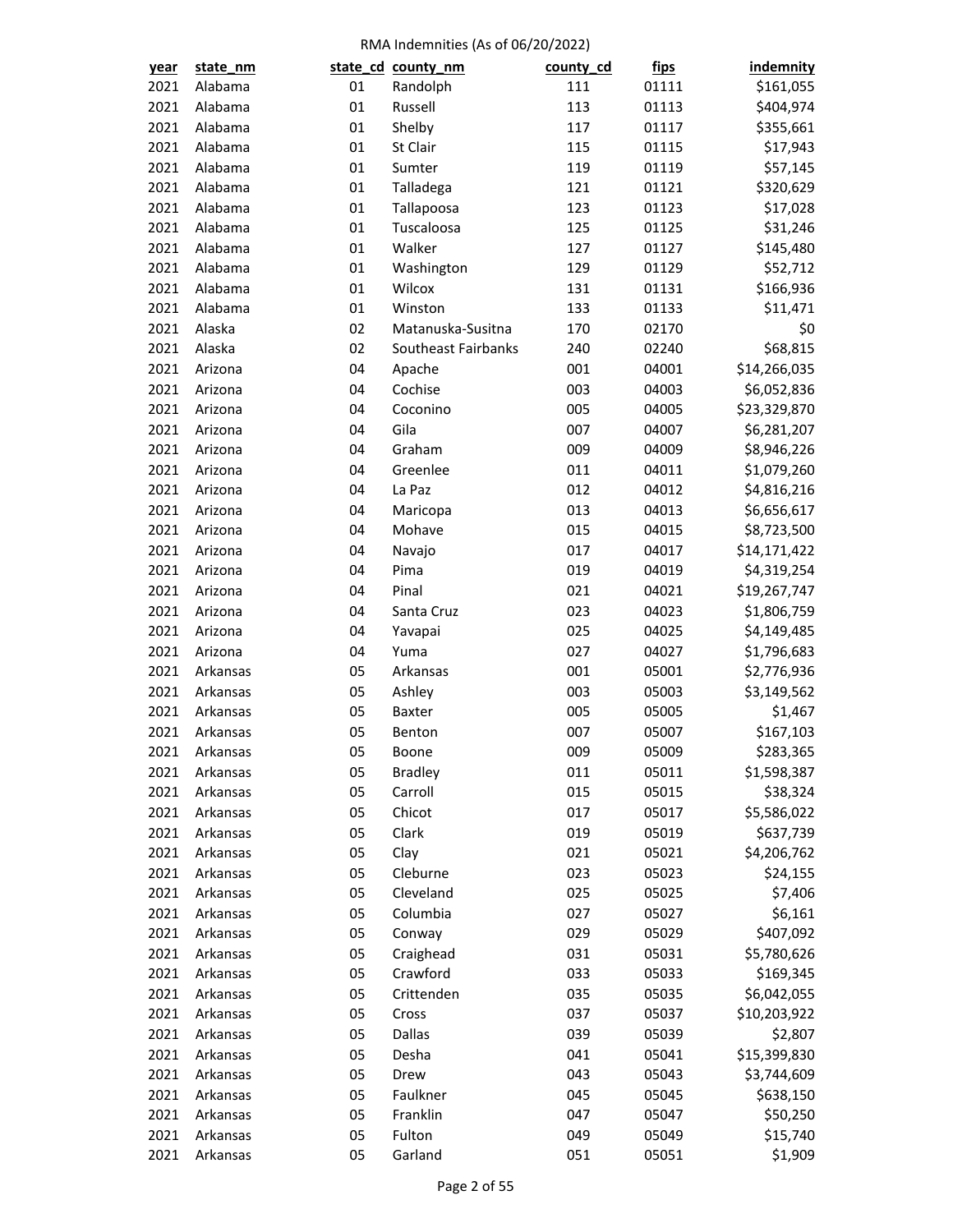| year         | state_nm             |          | state_cd_county_nm  | county_cd | <u>fips</u>    | indemnity           |
|--------------|----------------------|----------|---------------------|-----------|----------------|---------------------|
| 2021         | Arkansas             | 05       | Grant               | 053       | 05053          | \$14,086            |
| 2021         | Arkansas             | 05       | Greene              | 055       | 05055          | \$6,933,044         |
| 2021         | Arkansas             | 05       | Hempstead           | 057       | 05057          | \$23,583            |
| 2021         | Arkansas             | 05       | <b>Hot Spring</b>   | 059       | 05059          | \$128,949           |
| 2021         | Arkansas             | 05       | Howard              | 061       | 05061          | \$79,903            |
| 2021         | Arkansas             | 05       | Independence        | 063       | 05063          | \$2,400,539         |
| 2021         | Arkansas             | 05       | Izard               | 065       | 05065          | \$6,113             |
| 2021         | Arkansas             | 05       | Jackson             | 067       | 05067          | \$22,968,697        |
| 2021         | Arkansas             | 05       | Jefferson           | 069       | 05069          | \$17,833,018        |
| 2021         | Arkansas             | 05       | Johnson             | 071       | 05071          | \$34,028            |
| 2021         | Arkansas             | 05       | Lafayette           | 073       | 05073          | \$4,137,567         |
| 2021         | Arkansas             | 05       | Lawrence            | 075       | 05075          | \$9,100,584         |
| 2021         | Arkansas             | 05       | Lee                 | 077       | 05077          | \$4,309,997         |
| 2021         | Arkansas             | 05       | Lincoln             | 079       | 05079          | \$11,246,668        |
| 2021         | Arkansas             | 05       | Little River        | 081       | 05081          | \$2,581,510         |
| 2021         | Arkansas             | 05       | Logan               | 083       | 05083          | \$108,066           |
| 2021         | Arkansas             | 05       | Lonoke              | 085       | 05085          | \$9,063,376         |
| 2021         | Arkansas             | 05       | Madison             | 087       | 05087          | \$11,021            |
| 2021         | Arkansas             | 05       | Marion              | 089       | 05089          | \$8,743             |
| 2021         | Arkansas             | 05       | Miller              | 091       | 05091          | \$6,405,743         |
| 2021         | Arkansas             | 05       | Mississippi         | 093       | 05093          | \$3,344,502         |
| 2021         | Arkansas             | 05       | Monroe              | 095       | 05095          | \$9,667,952         |
| 2021         | Arkansas             | 05       | Nevada              | 099       | 05099          | \$14,204            |
| 2021         | Arkansas             | 05       | Newton              | 101       | 05101          | \$5,175             |
| 2021         | Arkansas             | 05       | Perry               | 105       | 05105          | \$591,311           |
| 2021         | Arkansas             | 05       | Phillips            | 107       | 05107          | \$13,991,784        |
| 2021         | Arkansas             | 05       | Pike                | 109       | 05109          | \$11,197            |
| 2021         | Arkansas             | 05       | Poinsett            | 111       | 05111          | \$8,748,786         |
| 2021         | Arkansas             | 05       | Polk                | 113       | 05113          | \$2,801             |
| 2021         | Arkansas             | 05       | Pope                | 115       | 05115          | \$554,901           |
| 2021         | Arkansas             | 05       | Prairie             | 117       | 05117          | \$3,890,971         |
| 2021         | Arkansas             | 05       | Pulaski             | 119       | 05119          | \$1,719,193         |
| 2021         | Arkansas             | 05       | Randolph            | 121       | 05121          | \$2,582,897         |
|              | Arkansas             | 05       | Saline              | 125       | 05125          | \$2,823             |
| 2021<br>2021 |                      |          |                     | 127       |                |                     |
| 2021         | Arkansas<br>Arkansas | 05<br>05 | Scott               | 129       | 05127<br>05129 | \$2,885<br>\$69,327 |
| 2021         | Arkansas             | 05       | Searcy<br>Sebastian | 131       |                | \$70,667            |
|              |                      | 05       | Sevier              | 133       | 05131          | \$120,641           |
| 2021         | Arkansas             |          |                     |           | 05133          |                     |
| 2021         | Arkansas             | 05       | Sharp               | 135       | 05135          | \$18,395            |
| 2021         | Arkansas<br>Arkansas | 05       | St Francis          | 123       | 05123          | \$3,543,354         |
| 2021         |                      | 05       | Stone               | 137       | 05137          | \$10,214            |
| 2021         | Arkansas             | 05       | Union               | 139       | 05139          | \$53,336            |
| 2021         | Arkansas             | 05       | Van Buren           | 141       | 05141          | \$7,533             |
| 2021         | Arkansas             | 05       | Washington          | 143       | 05143          | \$21,412            |
| 2021         | Arkansas             | 05       | White               | 145       | 05145          | \$4,477,192         |
| 2021         | Arkansas             | 05       | Woodruff            | 147       | 05147          | \$9,638,583         |
| 2021         | Arkansas             | 05       | Yell                | 149       | 05149          | \$174,449           |
| 2021         | California           | 06       | Alameda             | 001       | 06001          | \$487,079           |
| 2021         | California           | 06       | Alpine              | 003       | 06003          | \$249,772           |
| 2021         | California           | 06       | Amador              | 005       | 06005          | \$651,444           |
| 2021         | California           | 06       | <b>Butte</b>        | 007       | 06007          | \$26,598,650        |
| 2021         | California           | 06       | Calaveras           | 009       | 06009          | \$545,309           |
| 2021         | California           | 06       | Colusa              | 011       | 06011          | \$31,039,415        |
| 2021         | California           | 06       | Contra Costa        | 013       | 06013          | \$702,465           |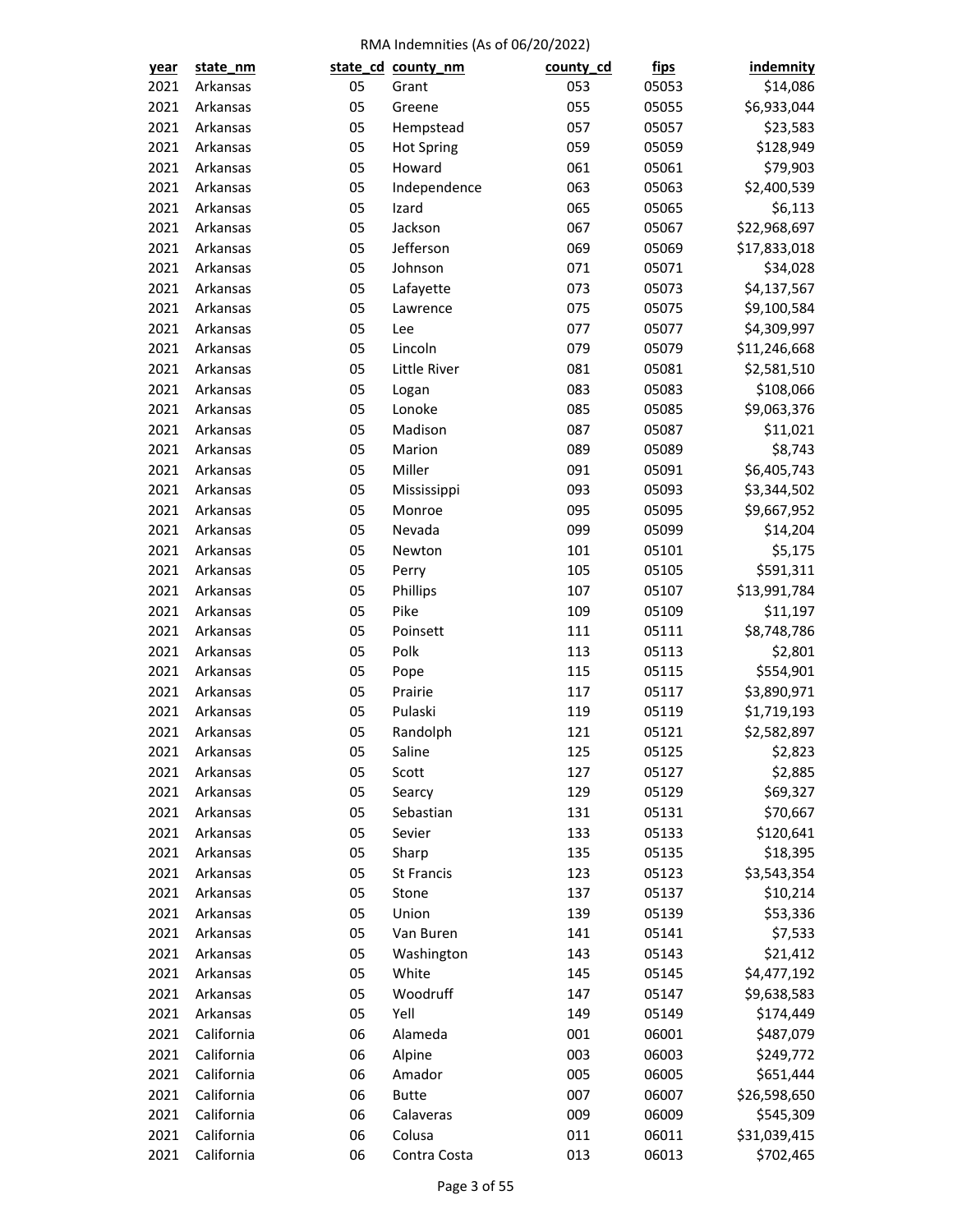| year | state_nm   |    | state_cd_county_nm | county_cd | <u>fips</u>    | indemnity                    |
|------|------------|----|--------------------|-----------|----------------|------------------------------|
| 2021 | California | 06 | Del Norte          | 015       | 06015          | \$15,658                     |
| 2021 | California | 06 | El Dorado          | 017       | 06017          | \$1,077,265                  |
| 2021 | California | 06 | Fresno             | 019       | 06019          | \$70,470,464                 |
| 2021 | California | 06 | Glenn              | 021       | 06021          | \$11,882,116                 |
| 2021 | California | 06 | Humboldt           | 023       | 06023          | \$790,415                    |
| 2021 | California | 06 | Imperial           | 025       | 06025          | \$5,174,446                  |
| 2021 | California | 06 | Inyo               | 027       | 06027          | \$2,306,867                  |
| 2021 | California | 06 | Kern               | 029       | 06029          | \$33,893,067                 |
| 2021 | California | 06 | Kings              | 031       | 06031          | \$40,772,808                 |
| 2021 | California | 06 | Lake               | 033       | 06033          | \$8,353,094                  |
| 2021 | California | 06 | Lassen             | 035       | 06035          | \$7,963,297                  |
| 2021 | California | 06 | Los Angeles        | 037       | 06037          | \$1,511,377                  |
| 2021 | California | 06 | Madera             | 039       | 06039          | \$12,238,436                 |
| 2021 | California | 06 | Marin              | 041       | 06041          | \$320,500                    |
| 2021 | California | 06 | Mariposa           | 043       | 06043          | \$306,178                    |
| 2021 | California | 06 | Mendocino          | 045       | 06045          | \$10,888,355                 |
| 2021 | California | 06 | Merced             | 047       | 06047          | \$8,563,528                  |
| 2021 | California | 06 | Modoc              | 049       | 06049          | \$16,173,740                 |
| 2021 | California | 06 | Mono               | 051       | 06051          | \$4,563,863                  |
| 2021 | California | 06 | Monterey           | 053       | 06053          | \$2,021,537                  |
| 2021 | California | 06 | Napa               | 055       | 06055          | \$31,299,022                 |
| 2021 | California | 06 | Nevada             | 057       | 06057          | \$110,504                    |
| 2021 | California | 06 | Orange             | 059       | 06059          | \$101,631                    |
| 2021 | California | 06 | Placer             | 061       | 06061          | \$2,516,787                  |
| 2021 | California | 06 | Plumas             | 063       | 06063          | \$1,554,624                  |
| 2021 | California | 06 | Riverside          | 065       | 06065          | \$5,979,819                  |
| 2021 | California | 06 | Sacramento         | 067       | 06067          | \$3,875,411                  |
| 2021 | California | 06 | San Benito         | 069       | 06069          | \$2,643,679                  |
| 2021 | California | 06 | San Bernardino     | 071       | 06071          | \$337,282                    |
| 2021 | California | 06 | San Diego          | 073       | 06073          | \$9,959,838                  |
| 2021 | California | 06 | San Joaquin        | 077       | 06077          | \$19,069,655                 |
| 2021 | California | 06 | San Luis Obispo    | 079       | 06079          | \$5,467,626                  |
| 2021 | California | 06 | San Mateo          | 081       | 06081          | \$43,884                     |
| 2021 | California | 06 | Santa Barbara      | 083       | 06083          | \$5,994,616                  |
| 2021 | California | 06 | Santa Clara        | 085       | 06085          | \$1,275,501                  |
| 2021 | California | 06 | Santa Cruz         | 087       | 06087          | \$130,420                    |
| 2021 | California | 06 | Shasta             | 089       | 06089          | \$1,394,418                  |
| 2021 | California | 06 | Sierra             | 091       | 06091          | \$324,553                    |
| 2021 | California | 06 | Siskiyou           | 093       | 06093          | \$15,561,446                 |
| 2021 | California | 06 | Solano             | 095       | 06095          | \$3,578,822                  |
| 2021 | California | 06 | Sonoma             | 097       | 06097          | \$19,247,740                 |
| 2021 | California | 06 | Stanislaus         | 099       | 06099          | \$5,846,853                  |
| 2021 | California | 06 | Sutter             | 101       | 06101          | \$39,270,034                 |
| 2021 | California | 06 | Tehama             | 103       | 06103          | \$6,811,052                  |
| 2021 | California | 06 | Trinity            | 105       | 06105          | \$228,092                    |
| 2021 | California | 06 | Tulare             | 107       | 06107          | \$25,546,437                 |
| 2021 | California | 06 | Tuolumne           | 109       | 06109          | \$174,675                    |
| 2021 | California | 06 | Ventura            | 111       |                |                              |
| 2021 | California | 06 | Yolo               | 113       | 06111<br>06113 | \$13,277,300<br>\$16,223,783 |
|      | California |    |                    |           |                |                              |
| 2021 |            | 06 | Yuba               | 115       | 06115          | \$4,455,995                  |
| 2021 | Colorado   | 08 | Adams              | 001       | 08001          | \$11,119,055                 |
| 2021 | Colorado   | 08 | Alamosa            | 003       | 08003          | \$6,548,574                  |
| 2021 | Colorado   | 08 | Arapahoe           | 005       | 08005          | \$2,550,092                  |
| 2021 | Colorado   | 08 | Archuleta          | 007       | 08007          | \$503                        |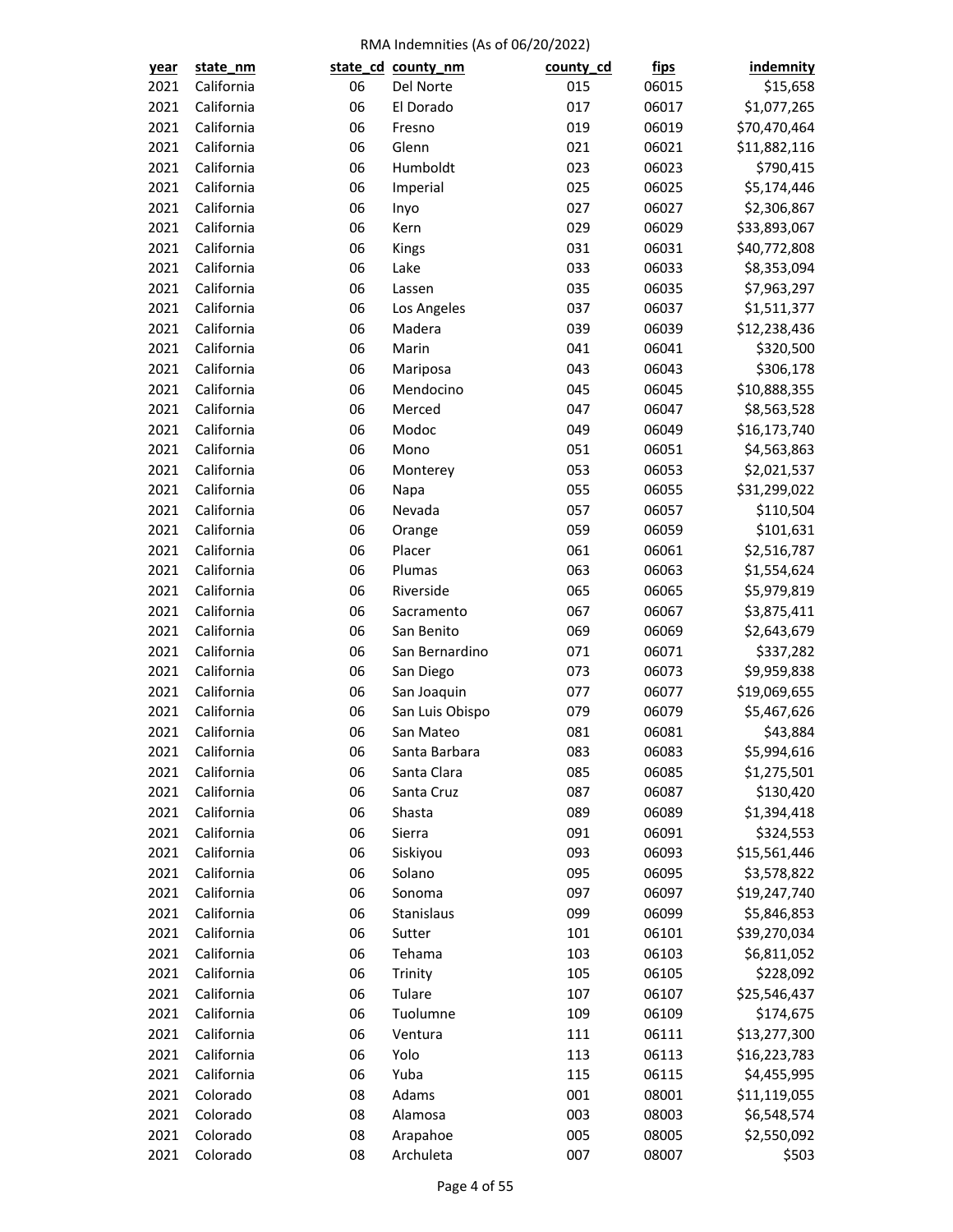| <u>year</u> | state_nm    |    | state_cd_county_nm | county_cd | <u>fips</u> | <b>indemnity</b> |
|-------------|-------------|----|--------------------|-----------|-------------|------------------|
| 2021        | Colorado    | 08 | Baca               | 009       | 08009       | \$16,294,286     |
| 2021        | Colorado    | 08 | Bent               | 011       | 08011       | \$5,692,956      |
| 2021        | Colorado    | 08 | <b>Boulder</b>     | 013       | 08013       | \$16,624         |
| 2021        | Colorado    | 08 | Broomfield         | 014       | 08014       | \$4,389          |
| 2021        | Colorado    | 08 | Cheyenne           | 017       | 08017       | \$12,555,018     |
| 2021        | Colorado    | 08 | Conejos            | 021       | 08021       | \$648,681        |
| 2021        | Colorado    | 08 | Costilla           | 023       | 08023       | \$490,838        |
| 2021        | Colorado    | 08 | Crowley            | 025       | 08025       | \$865,384        |
| 2021        | Colorado    | 08 | Custer             | 027       | 08027       | \$11,896         |
| 2021        | Colorado    | 08 | Delta              | 029       | 08029       | \$3,732,666      |
| 2021        | Colorado    | 08 | Denver             | 031       | 08031       | \$55,167         |
| 2021        | Colorado    | 08 | Dolores            | 033       | 08033       | \$661,588        |
| 2021        | Colorado    | 08 | Douglas            | 035       | 08035       | \$29,152         |
| 2021        | Colorado    | 08 | Eagle              | 037       | 08037       | \$21,024         |
| 2021        | Colorado    | 08 | El Paso            | 041       | 08041       | \$234,170        |
| 2021        | Colorado    | 08 | Elbert             | 039       | 08039       | \$1,738,295      |
| 2021        | Colorado    | 08 | Fremont            | 043       | 08043       | \$194,851        |
| 2021        | Colorado    | 08 | Garfield           | 045       | 08045       | \$618,808        |
| 2021        | Colorado    | 08 | Grand              | 049       | 08049       | \$0              |
| 2021        | Colorado    | 08 | Gunnison           | 051       | 08051       | \$187,824        |
| 2021        | Colorado    | 08 | Huerfano           | 055       | 08055       | \$558,316        |
| 2021        | Colorado    | 08 | Jefferson          | 059       | 08059       | \$0              |
| 2021        | Colorado    | 08 | Kiowa              | 061       | 08061       | \$14,963,757     |
| 2021        | Colorado    | 08 | Kit Carson         | 063       | 08063       | \$15,575,608     |
| 2021        | Colorado    | 08 | La Plata           | 067       | 08067       | \$149,598        |
| 2021        | Colorado    | 08 | Larimer            | 069       | 08069       | \$745,925        |
| 2021        | Colorado    | 08 | Las Animas         | 071       | 08071       | \$3,019,518      |
| 2021        | Colorado    | 08 | Lincoln            | 073       | 08073       | \$6,024,406      |
| 2021        | Colorado    | 08 | Logan              | 075       | 08075       | \$2,858,288      |
| 2021        | Colorado    | 08 | Mesa               | 077       | 08077       | \$2,553,521      |
| 2021        | Colorado    | 08 | Mineral            | 079       | 08079       | \$4,590          |
| 2021        | Colorado    | 08 | Moffat             | 081       | 08081       | \$4,856,816      |
| 2021        | Colorado    | 08 | Montezuma          | 083       | 08083       | \$1,826,893      |
| 2021        | Colorado    | 08 | Montrose           | 085       | 08085       | \$1,966,493      |
| 2021        | Colorado    | 08 | Morgan             | 087       | 08087       | \$3,986,725      |
| 2021        | Colorado    | 08 | Otero              | 089       | 08089       | \$3,778,993      |
| 2021        | Colorado    | 08 | Ouray              | 091       | 08091       | \$58,300         |
| 2021        | Colorado    | 08 | Park               | 093       | 08093       | \$4,053          |
| 2021        | Colorado    | 08 | Phillips           | 095       | 08095       | \$3,815,648      |
| 2021        | Colorado    | 08 | Pitkin             | 097       | 08097       | \$66,372         |
| 2021        | Colorado    | 08 | Prowers            | 099       | 08099       | \$12,097,614     |
| 2021        | Colorado    | 08 | Pueblo             | 101       | 08101       |                  |
|             |             |    | Rio Blanco         |           |             | \$3,088,311      |
| 2021        | Colorado    | 08 |                    | 103       | 08103       | \$747,861        |
| 2021        | Colorado    | 08 | Rio Grande         | 105       | 08105       | \$4,722,172      |
| 2021        | Colorado    | 08 | Routt              | 107       | 08107       | \$488,139        |
| 2021        | Colorado    | 08 | Saguache           | 109       | 08109       | \$4,933,224      |
| 2021        | Colorado    | 08 | San Juan           | 111       | 08111       | \$30,503         |
| 2021        | Colorado    | 08 | San Miguel         | 113       | 08113       | \$250,765        |
| 2021        | Colorado    | 08 | Sedgwick           | 115       | 08115       | \$2,466,490      |
| 2021        | Colorado    | 08 | Teller             | 119       | 08119       | \$953            |
| 2021        | Colorado    | 08 | Washington         | 121       | 08121       | \$15,255,901     |
| 2021        | Colorado    | 08 | Weld               | 123       | 08123       | \$6,940,173      |
| 2021        | Colorado    | 08 | Yuma               | 125       | 08125       | \$8,774,644      |
| 2021        | CONNECTICUT | 09 | Fairfield          | 001       | 09001       | \$0              |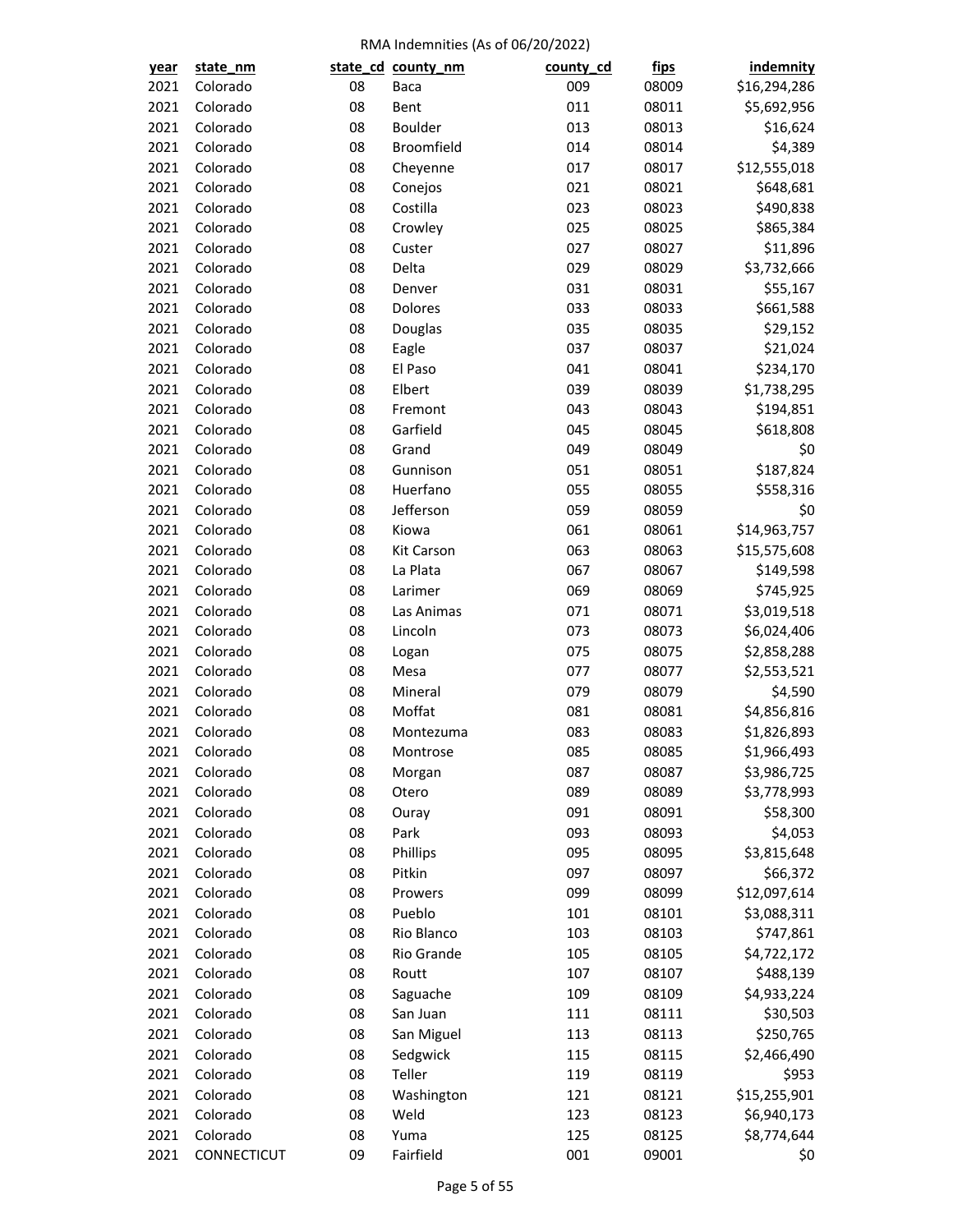| <u>year</u> | state_nm    |          | state_cd_county_nm  | county_cd | <u>fips</u> | indemnity    |
|-------------|-------------|----------|---------------------|-----------|-------------|--------------|
| 2021        | CONNECTICUT | 09       | Hartford            | 003       | 09003       | \$17,376,355 |
| 2021        | CONNECTICUT | 09       | Litchfield          | 005       | 09005       | \$279,400    |
| 2021        | CONNECTICUT | 09       | Middlesex           | 007       | 09007       | \$4,996      |
| 2021        | CONNECTICUT | 09       | New Haven           | 009       | 09009       | \$62,483     |
| 2021        | CONNECTICUT | 09       | New London          | 011       | 09011       | \$42,731     |
| 2021        | CONNECTICUT | 09       | Tolland             | 013       | 09013       | \$1,528,478  |
| 2021        | CONNECTICUT | 09       | Windham             | 015       | 09015       | \$217,975    |
| 2021        | Delaware    | 10       | Kent                | 001       | 10001       | \$533,810    |
| 2021        | Delaware    | 10       | New Castle          | 003       | 10003       | \$179,888    |
| 2021        | Delaware    | 10       | Sussex              | 005       | 10005       | \$1,320,999  |
| 2021        | Florida     | 12       | Alachua             | 001       | 12001       | \$1,794,678  |
| 2021        | Florida     | 12       | Baker               | 003       | 12003       | \$662        |
| 2021        | Florida     | 12       | Bay                 | 005       | 12005       | \$33,326     |
| 2021        | Florida     | 12       | <b>Bradford</b>     | 007       | 12007       | \$5,446      |
| 2021        | Florida     | 12       | <b>Brevard</b>      | 009       | 12009       | \$906,847    |
| 2021        | Florida     | 12       | Broward             | 011       | 12011       | \$1,186,196  |
| 2021        | Florida     | 12       | Calhoun             | 013       | 12013       | \$2,856,835  |
| 2021        | Florida     | 12       | Charlotte           | 015       | 12015       | \$3,146,805  |
| 2021        | Florida     | 12       | Citrus              | 017       | 12017       | \$603,307    |
| 2021        | Florida     | 12       | Clay                | 019       | 12019       | \$99,212     |
| 2021        | Florida     | 12       | Collier             | 021       | 12021       | \$13,030,598 |
| 2021        | Florida     | 12       | Columbia            | 023       | 12023       | \$653,973    |
| 2021        | Florida     | 12       | De Soto             | 027       | 12027       | \$7,283,151  |
| 2021        | Florida     | 12       | Dixie               | 029       | 12029       | \$1,538,271  |
| 2021        | Florida     | 12       | Duval               | 031       | 12031       | \$10,752     |
| 2021        | Florida     | 12       | Escambia            | 033       | 12033       | \$818,085    |
| 2021        | Florida     | 12       | Flagler             | 035       | 12035       | \$2,644,777  |
| 2021        | Florida     | 12       | Franklin            | 037       | 12037       | \$18,857     |
| 2021        | Florida     | 12       | Gadsden             | 039       | 12039       | \$779,046    |
| 2021        | Florida     | 12       | Gilchrist           | 041       | 12041       | \$1,722,012  |
| 2021        | Florida     | 12       | Glades              | 043       | 12043       | \$2,647,086  |
| 2021        | Florida     | 12       | Gulf                | 045       | 12045       | \$72,911     |
| 2021        | Florida     | 12       | Hamilton            | 047       | 12047       | \$222,181    |
| 2021        | Florida     | 12       | Hardee              | 049       | 12049       | \$7,712,637  |
| 2021        | Florida     | 12       | Hendry              | 051       | 12051       | \$13,138,337 |
| 2021        | Florida     | 12       | Hernando            | 053       | 12053       | \$396,591    |
| 2021        | Florida     | 12       | Highlands           | 055       | 12055       | \$5,086,711  |
| 2021        | Florida     | 12       | Hillsborough        | 057       | 12057       | \$3,554,746  |
|             | Florida     | 12       | Holmes              | 059       |             |              |
| 2021        | Florida     |          | <b>Indian River</b> |           | 12059       | \$2,155,354  |
| 2021        | Florida     | 12       |                     | 061       | 12061       | \$1,064,962  |
| 2021        | Florida     | 12<br>12 | Jackson             | 063       | 12063       | \$9,621,886  |
| 2021        |             |          | Jefferson           | 065       | 12065       | \$417,238    |
| 2021        | Florida     | 12       | Lafayette           | 067       | 12067       | \$369,290    |
| 2021        | Florida     | 12       | Lake                | 069       | 12069       | \$2,282,482  |
| 2021        | Florida     | 12       | Lee                 | 071       | 12071       | \$3,860,464  |
| 2021        | Florida     | 12       | Leon                | 073       | 12073       | \$33,733     |
| 2021        | Florida     | 12       | Levy                | 075       | 12075       | \$1,279,745  |
| 2021        | Florida     | 12       | Liberty             | 077       | 12077       | \$65,877     |
| 2021        | Florida     | 12       | Madison             | 079       | 12079       | \$352,841    |
| 2021        | Florida     | 12       | Manatee             | 081       | 12081       | \$1,957,085  |
| 2021        | Florida     | 12       | Marion              | 083       | 12083       | \$988,537    |
| 2021        | Florida     | 12       | Martin              | 085       | 12085       | \$2,852,781  |
| 2021        | Florida     | 12       | Miami - Dade        | 086       | 12086       | \$5,362,832  |
| 2021        | Florida     | 12       | Monroe              | 087       | 12087       | \$0          |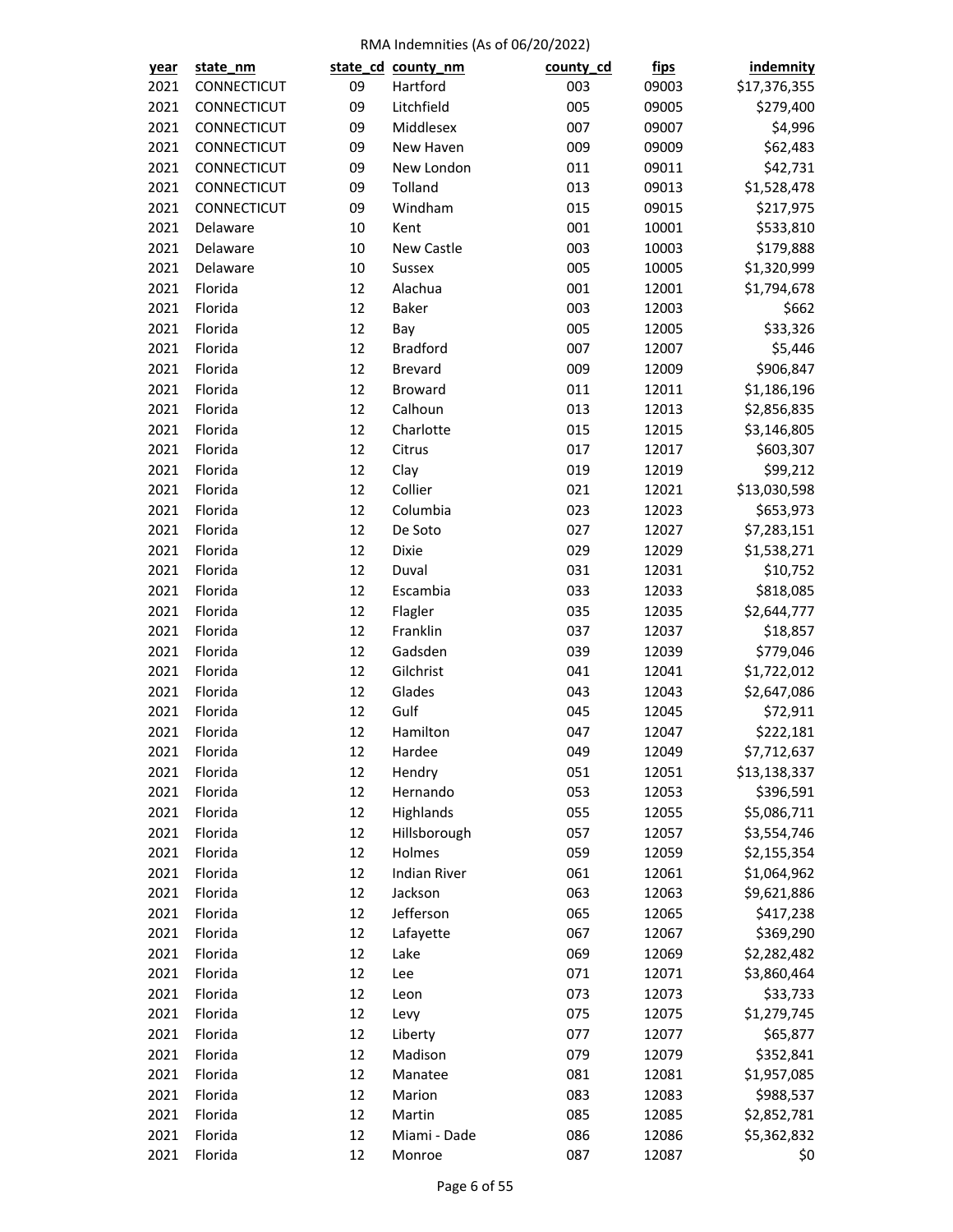| year         | state_nm           |          | state_cd_county_nm          | county_cd | <u>fips</u>    | indemnity                |
|--------------|--------------------|----------|-----------------------------|-----------|----------------|--------------------------|
| 2021         | Florida            | 12       | Nassau                      | 089       | 12089          | \$7,589                  |
| 2021         | Florida            | 12       | Okaloosa                    | 091       | 12091          | \$307,406                |
| 2021         | Florida            | 12       | Okeechobee                  | 093       | 12093          | \$2,356,078              |
| 2021         | Florida            | 12       | Orange                      | 095       | 12095          | \$139,411                |
| 2021         | Florida            | 12       | Osceola                     | 097       | 12097          | \$6,605,153              |
| 2021         | Florida            | 12       | Palm Beach                  | 099       | 12099          | \$704,881                |
| 2021         | Florida            | 12       | Pasco                       | 101       | 12101          | \$606,494                |
| 2021         | Florida            | 12       | Pinellas                    | 103       | 12103          | \$0                      |
| 2021         | Florida            | 12       | Polk                        | 105       | 12105          | \$5,120,809              |
| 2021         | Florida            | 12       | Putnam                      | 107       | 12107          | \$685,987                |
| 2021         | Florida            | 12       | Santa Rosa                  | 113       | 12113          | \$5,006,473              |
| 2021         | Florida            | 12       | Sarasota                    | 115       | 12115          | \$750,827                |
| 2021         | Florida            | 12       | Seminole                    | 117       | 12117          | \$68,341                 |
| 2021         | Florida            | 12       | St Johns                    | 109       | 12109          | \$158,812                |
| 2021         | Florida            | 12       | St Lucie                    | 111       | 12111          | \$2,166,906              |
| 2021         | Florida            | 12       | Sumter                      | 119       | 12119          | \$1,820,760              |
| 2021         | Florida            | 12       | Suwannee                    | 121       | 12121          | \$1,412,469              |
| 2021         | Florida            | 12       | Taylor                      | 123       | 12123          | \$10,822                 |
| 2021         | Florida            | 12       | Union                       | 125       | 12125          | \$11,247                 |
| 2021         | Florida            | 12       | Volusia                     | 127       | 12127          | \$1,004,533              |
| 2021         | Florida            | 12       | Wakulla                     | 129       | 12129          | \$18,401                 |
| 2021         | Florida            | 12       | Walton                      | 131       | 12131          | \$704,810                |
| 2021         | Florida            | 12       | Washington                  | 133       | 12133          | \$1,088,646              |
| 2021         | Georgia            | 13       | Appling                     | 001       | 13001          | \$5,426,012              |
| 2021         | Georgia            | 13       | Atkinson                    | 003       | 13003          | \$3,419,875              |
| 2021         | Georgia            | 13       | Bacon                       | 005       | 13005          | \$4,059,605              |
| 2021         | Georgia            | 13       | <b>Baker</b>                | 007       | 13007          | \$3,676,467              |
| 2021         | Georgia            | 13       | Baldwin                     | 009       | 13009          | \$48,904                 |
| 2021         | Georgia            | 13       | <b>Banks</b>                | 011       | 13011          | \$8,565                  |
| 2021         | Georgia            | 13       | <b>Barrow</b>               | 013       | 13013          | \$0                      |
| 2021         | Georgia            | 13       | Bartow                      | 015       | 13015          | \$28,480                 |
| 2021         | Georgia            | 13       | Ben Hill                    | 017       | 13017          | \$706,167                |
| 2021         | Georgia            | 13       | <b>Berrien</b>              | 019       | 13019          | \$5,957,709              |
|              | Georgia            | 13       | <b>Bibb</b>                 | 021       |                | \$91,738                 |
| 2021         |                    |          |                             | 023       | 13021<br>13023 |                          |
| 2021<br>2021 | Georgia            | 13<br>13 | Bleckley<br><b>Brantley</b> | 025       | 13025          | \$196,092                |
| 2021         | Georgia<br>Georgia | 13       | <b>Brooks</b>               | 027       | 13027          | \$384,750                |
| 2021         |                    | 13       |                             | 029       |                | \$2,956,461<br>\$160,482 |
|              | Georgia            |          | Bryan                       |           | 13029          |                          |
| 2021         | Georgia            | 13       | <b>Bulloch</b>              | 031       | 13031          | \$1,784,477              |
| 2021         | Georgia            | 13       | <b>Burke</b>                | 033       | 13033          | \$604,120                |
| 2021         | Georgia            | 13       | <b>Butts</b>                | 035       | 13035          | \$0                      |
| 2021         | Georgia            | 13       | Calhoun                     | 037       | 13037          | \$1,302,795              |
| 2021         | Georgia            | 13       | Camden                      | 039       | 13039          | \$975                    |
| 2021         | Georgia            | 13       | Candler                     | 043       | 13043          | \$840,279                |
| 2021         | Georgia            | 13       | Carroll                     | 045       | 13045          | \$2,842                  |
| 2021         | Georgia            | 13       | Catoosa                     | 047       | 13047          | \$5,726                  |
| 2021         | Georgia            | 13       | Charlton                    | 049       | 13049          | \$4,863                  |
| 2021         | Georgia            | 13       | Chatham                     | 051       | 13051          | \$1,010                  |
| 2021         | Georgia            | 13       | Chattooga                   | 055       | 13055          | \$48,808                 |
| 2021         | Georgia            | 13       | Cherokee                    | 057       | 13057          | \$136                    |
| 2021         | Georgia            | 13       | Clarke                      | 059       | 13059          | \$17,090                 |
| 2021         | Georgia            | 13       | Clay                        | 061       | 13061          | \$358,233                |
| 2021         | Georgia            | 13       | Clinch                      | 065       | 13065          | \$3,128,633              |
| 2021         | Georgia            | 13       | Cobb                        | 067       | 13067          | \$0                      |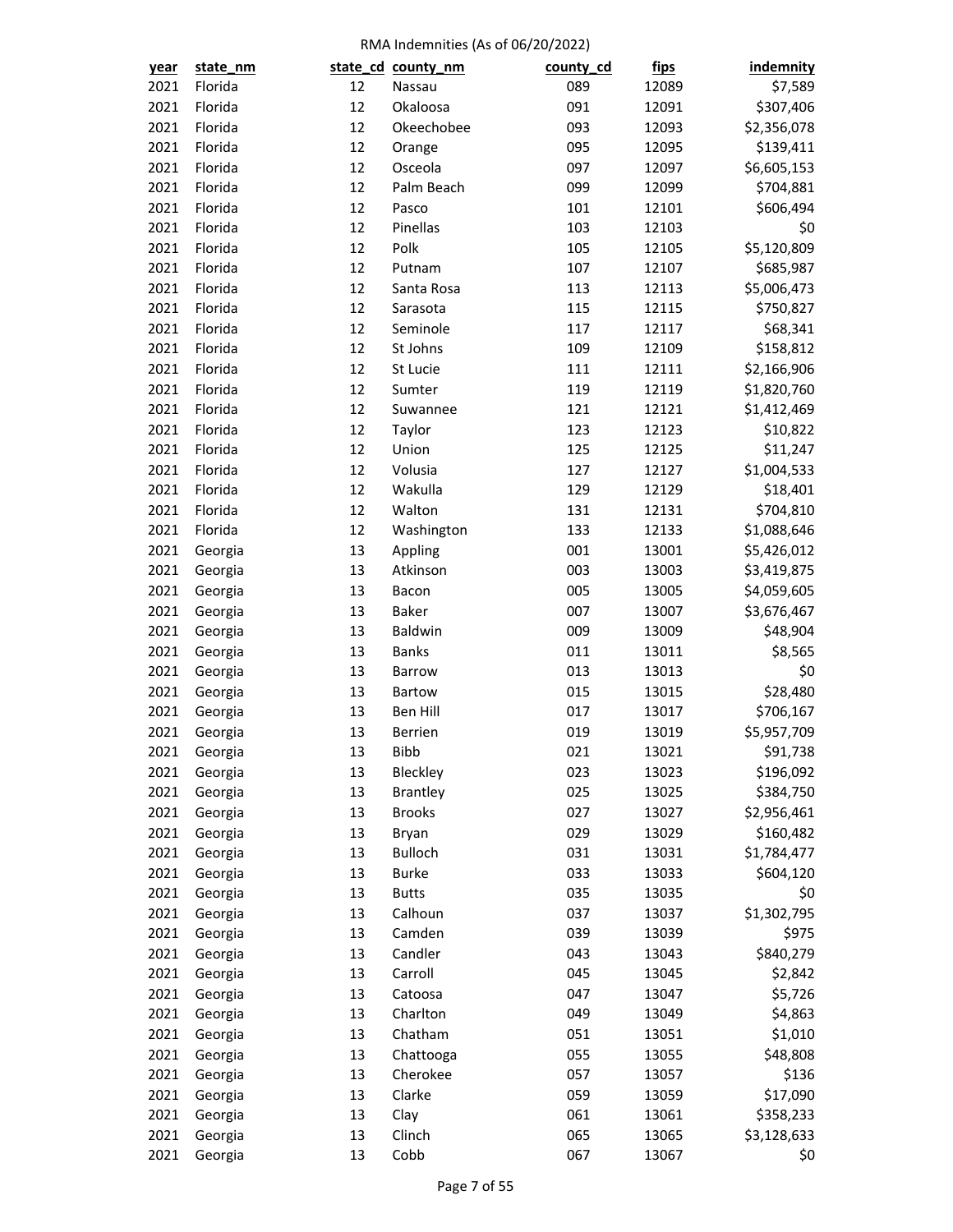| year         | state_nm |          | state_cd_county_nm   | county_cd | <u>fips</u> | indemnity          |
|--------------|----------|----------|----------------------|-----------|-------------|--------------------|
| 2021         | Georgia  | 13       | Coffee               | 069       | 13069       | \$4,252,940        |
| 2021         | Georgia  | 13       | Colquitt             | 071       | 13071       | \$7,174,871        |
| 2021         | Georgia  | 13       | Columbia             | 073       | 13073       | \$6,398            |
| 2021         | Georgia  | 13       | Cook                 | 075       | 13075       | \$2,264,051        |
| 2021         | Georgia  | 13       | Coweta               | 077       | 13077       | \$6,909            |
| 2021         | Georgia  | 13       | Crawford             | 079       | 13079       | \$1,212,994        |
| 2021         | Georgia  | 13       | Crisp                | 081       | 13081       | \$708,925          |
| 2021         | Georgia  | 13       | Dade                 | 083       | 13083       | \$0                |
| 2021         | Georgia  | 13       | Dawson               | 085       | 13085       | \$480              |
| 2021         | Georgia  | 13       | De Kalb              | 089       | 13089       | \$2,783            |
| 2021         | Georgia  | 13       | Decatur              | 087       | 13087       | \$4,270,921        |
| 2021         | Georgia  | 13       | Dodge                | 091       | 13091       | \$1,296,342        |
| 2021         | Georgia  | 13       | Dooly                | 093       | 13093       | \$3,500,372        |
| 2021         | Georgia  | 13       | Dougherty            | 095       | 13095       | \$2,775,982        |
| 2021         | Georgia  | 13       | Douglas              | 097       | 13097       | \$0                |
| 2021         | Georgia  | 13       | Early                | 099       | 13099       | \$4,557,055        |
| 2021         | Georgia  | 13       | Echols               | 101       | 13101       | \$256,188          |
| 2021         | Georgia  | 13       | Effingham            | 103       | 13103       | \$428,887          |
| 2021         | Georgia  | 13       | Elbert               | 105       | 13105       | \$24,069           |
| 2021         | Georgia  | 13       | Emanuel              | 107       | 13107       | \$444,183          |
| 2021         | Georgia  | 13       | Evans                | 109       | 13109       | \$472,007          |
| 2021         | Georgia  | 13       | Fannin               | 111       | 13111       | \$294,005          |
| 2021         | Georgia  | 13       | Fayette              | 113       | 13113       | \$587              |
| 2021         | Georgia  | 13       | Floyd                | 115       | 13115       | \$67,543           |
| 2021         | Georgia  | 13       | Forsyth              | 117       | 13117       | \$3,613            |
| 2021         | Georgia  | 13       | Franklin             | 119       | 13119       | \$6,313            |
| 2021         | Georgia  | 13       | Fulton               | 121       | 13121       | \$5,818            |
| 2021         | Georgia  | 13       | Gilmer               | 123       | 13123       | \$17,893           |
| 2021         | Georgia  | 13       | Glascock             | 125       | 13125       | \$14,845           |
| 2021         | Georgia  | 13       | Glynn                | 127       | 13127       | \$0                |
| 2021         | Georgia  | 13       | Gordon               | 129       | 13129       | \$77,838           |
| 2021         | Georgia  | 13       | Grady                | 131       | 13131       | \$3,079,673        |
| 2021         | Georgia  | 13       | Greene               | 133       | 13133       | \$10,396           |
| 2021         | Georgia  | 13       | Gwinnett             | 135       | 13135       | \$0                |
| 2021         | Georgia  | 13       | Habersham            | 137       | 13137       | \$459              |
| 2021         | Georgia  | 13       | Hall                 | 139       | 13139       | \$129,093          |
| 2021         | Georgia  | 13       | Hancock              | 141       | 13141       | \$241,136          |
| 2021         | Georgia  | 13       | Haralson             | 143       | 13143       | \$1,979            |
| 2021         | Georgia  | 13       | Harris               | 145       | 13145       | \$125              |
| 2021         | Georgia  | 13       | Hart                 | 147       | 13147       | \$5,065            |
| 2021         | Georgia  | 13       | Heard                | 149       | 13149       | \$0                |
| 2021         | Georgia  | 13       | Henry                | 151       | 13151       | \$13,370           |
| 2021         | Georgia  | 13       | Houston              | 153       | 13153       | \$1,543,129        |
| 2021         | Georgia  | 13       | Irwin                | 155       | 13155       | \$3,156,336        |
| 2021         | Georgia  | 13       | Jackson              | 157       | 13157       | \$9,114            |
| 2021         | Georgia  | 13       |                      | 159       | 13159       | \$147,798          |
| 2021         |          | 13       | Jasper<br>Jeff Davis | 161       | 13161       | \$1,428,286        |
|              | Georgia  |          | Jefferson            | 163       |             |                    |
| 2021<br>2021 | Georgia  | 13<br>13 | Jenkins              | 165       | 13163       | \$642,088          |
|              | Georgia  | 13       |                      |           | 13165       | \$477,637          |
| 2021         | Georgia  |          | Johnson              | 167       | 13167       | \$219,190<br>\$403 |
| 2021         | Georgia  | 13       | Jones                | 169       | 13169       |                    |
| 2021         | Georgia  | 13       | Lamar                | 171       | 13171       | \$12,121           |
| 2021         | Georgia  | 13       | Lanier               | 173       | 13173       | \$1,800,552        |
| 2021         | Georgia  | 13       | Laurens              | 175       | 13175       | \$478,136          |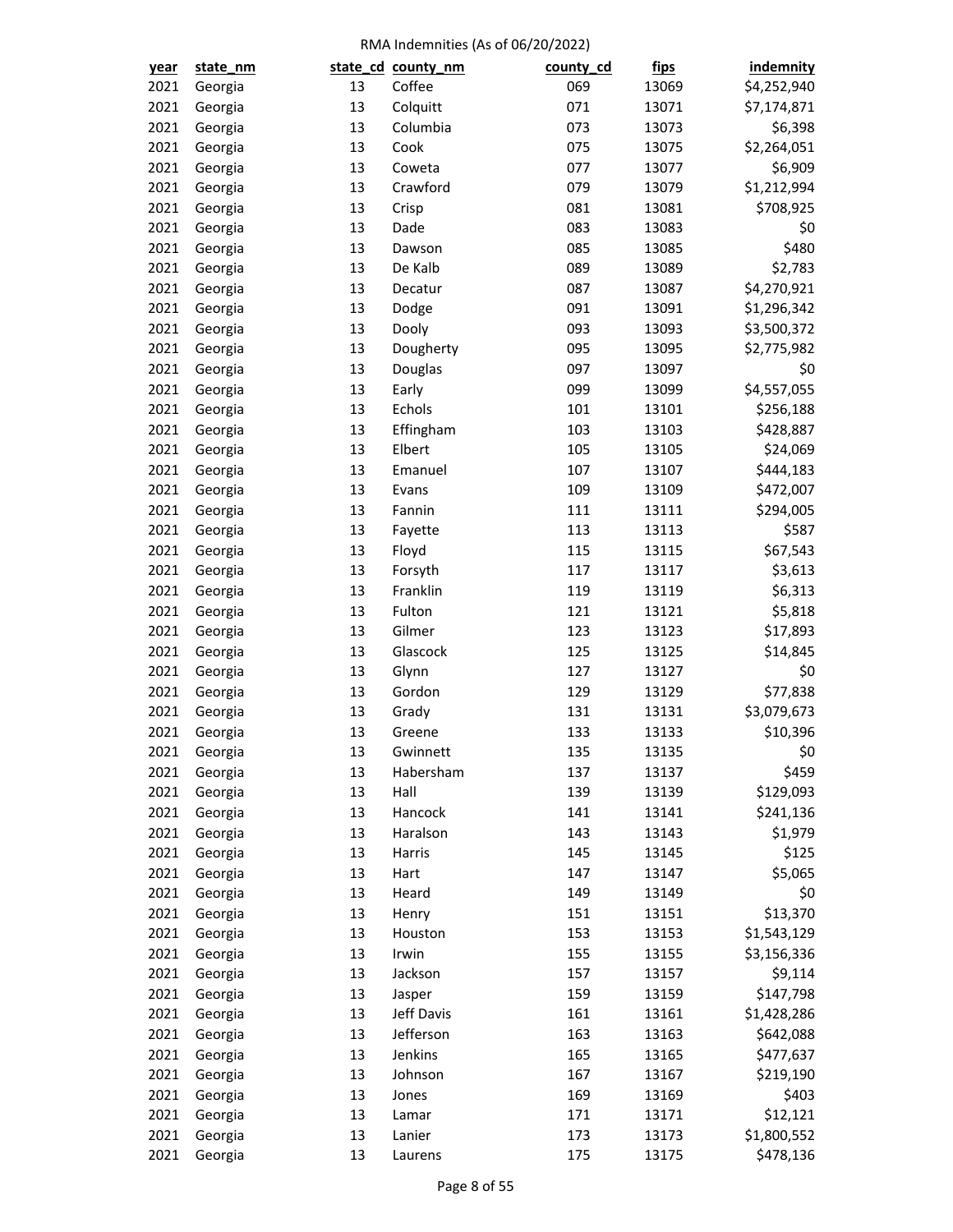| year | state_nm |    | state_cd_county_nm | county_cd | <u>fips</u> | <b>indemnity</b> |
|------|----------|----|--------------------|-----------|-------------|------------------|
| 2021 | Georgia  | 13 | Lee                | 177       | 13177       | \$3,385,429      |
| 2021 | Georgia  | 13 | Liberty            | 179       | 13179       | \$0              |
| 2021 | Georgia  | 13 | Lincoln            | 181       | 13181       | \$30,688         |
| 2021 | Georgia  | 13 | Long               | 183       | 13183       | \$49,171         |
| 2021 | Georgia  | 13 | Lowndes            | 185       | 13185       | \$1,819,833      |
| 2021 | Georgia  | 13 | Lumpkin            | 187       | 13187       | \$0              |
| 2021 | Georgia  | 13 | Macon              | 193       | 13193       | \$2,531,582      |
| 2021 | Georgia  | 13 | Madison            | 195       | 13195       | \$102,319        |
| 2021 | Georgia  | 13 | Marion             | 197       | 13197       | \$84,337         |
| 2021 | Georgia  | 13 | Mcduffie           | 189       | 13189       | \$26,194         |
| 2021 | Georgia  | 13 | Mcintosh           | 191       | 13191       | \$16,008         |
| 2021 | Georgia  | 13 | Meriwether         | 199       | 13199       | \$452,697        |
| 2021 | Georgia  | 13 | Miller             | 201       | 13201       | \$4,458,907      |
| 2021 | Georgia  | 13 | Mitchell           | 205       | 13205       | \$4,868,121      |
| 2021 | Georgia  | 13 | Monroe             | 207       | 13207       | \$21,728         |
| 2021 | Georgia  | 13 | Montgomery         | 209       | 13209       | \$581,465        |
| 2021 | Georgia  | 13 | Morgan             | 211       | 13211       | \$105,649        |
| 2021 | Georgia  | 13 | Murray             | 213       | 13213       | \$144,135        |
| 2021 | Georgia  | 13 | Newton             | 217       | 13217       | \$40,476         |
| 2021 | Georgia  | 13 | Oconee             | 219       | 13219       | \$37,040         |
| 2021 | Georgia  | 13 | Oglethorpe         | 221       | 13221       | \$118,500        |
| 2021 | Georgia  | 13 | Peach              | 225       | 13225       | \$2,786,248      |
| 2021 | Georgia  | 13 | Pickens            | 227       | 13227       | \$10,779         |
| 2021 | Georgia  | 13 | Pierce             | 229       | 13229       | \$2,656,220      |
| 2021 | Georgia  | 13 | Pike               | 231       | 13231       | \$107,630        |
| 2021 | Georgia  | 13 | Polk               | 233       | 13233       | \$320,163        |
| 2021 | Georgia  | 13 | Pulaski            | 235       | 13235       | \$1,220,381      |
| 2021 | Georgia  | 13 | Putnam             | 237       | 13237       | \$118,165        |
| 2021 | Georgia  | 13 | Quitman            | 239       | 13239       | \$82,571         |
| 2021 | Georgia  | 13 | Rabun              | 241       | 13241       | \$26,902         |
| 2021 | Georgia  | 13 | Randolph           | 243       | 13243       | \$1,427,567      |
| 2021 | Georgia  | 13 | Richmond           | 245       | 13245       | \$9,891          |
| 2021 | Georgia  | 13 | Schley             | 249       | 13249       | \$226,797        |
| 2021 | Georgia  | 13 | Screven            | 251       | 13251       | \$854,901        |
| 2021 | Georgia  | 13 | Seminole           | 253       | 13253       | \$1,971,994      |
| 2021 | Georgia  | 13 | Spalding           | 255       | 13255       | \$0              |
| 2021 | Georgia  | 13 | Stephens           | 257       | 13257       | \$676            |
| 2021 | Georgia  | 13 | Stewart            | 259       | 13259       | \$834,855        |
| 2021 | Georgia  | 13 | Sumter             | 261       | 13261       | \$4,369,012      |
| 2021 | Georgia  | 13 | Talbot             | 263       | 13263       | \$5,343          |
| 2021 | Georgia  | 13 | Taliaferro         | 265       | 13265       | \$17,652         |
| 2021 | Georgia  | 13 | Tattnall           | 267       | 13267       | \$4,142,806      |
| 2021 | Georgia  | 13 | Taylor             | 269       | 13269       | \$487,269        |
| 2021 | Georgia  | 13 | Telfair            | 271       | 13271       | \$1,733,780      |
| 2021 | Georgia  | 13 | Terrell            | 273       | 13273       | \$2,227,684      |
| 2021 | Georgia  | 13 | Thomas             | 275       | 13275       | \$2,227,002      |
| 2021 | Georgia  | 13 | Tift               | 277       | 13277       | \$2,024,972      |
| 2021 | Georgia  | 13 | Toombs             | 279       | 13279       | \$2,001,801      |
| 2021 | Georgia  | 13 | Towns              | 281       | 13281       | \$1,211          |
| 2021 | Georgia  | 13 | Treutlen           | 283       | 13283       | \$577,199        |
| 2021 | Georgia  | 13 | Troup              | 285       | 13285       | \$2,264          |
| 2021 | Georgia  | 13 | Turner             | 287       | 13287       | \$1,000,826      |
| 2021 | Georgia  | 13 | Twiggs             | 289       | 13289       | \$136,151        |
| 2021 | Georgia  | 13 | Union              | 291       | 13291       | \$6,060          |
|      |          |    |                    |           |             |                  |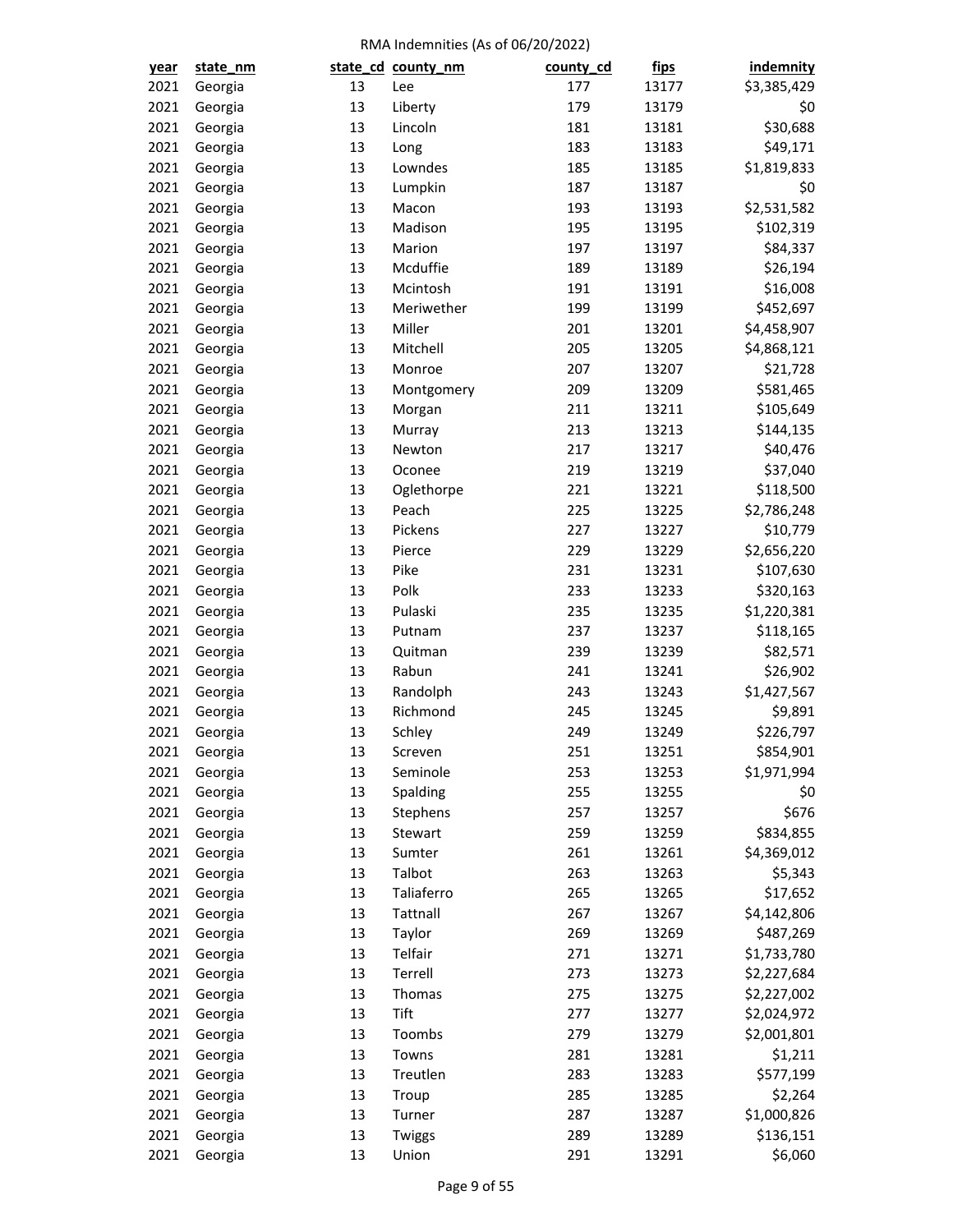| year | state_nm |    | state_cd_county_nm | county_cd | <u>fips</u> | indemnity    |
|------|----------|----|--------------------|-----------|-------------|--------------|
| 2021 | Georgia  | 13 | Upson              | 293       | 13293       | \$2,687      |
| 2021 | Georgia  | 13 | Walker             | 295       | 13295       | \$34,079     |
| 2021 | Georgia  | 13 | Walton             | 297       | 13297       | \$63,610     |
| 2021 | Georgia  | 13 | Ware               | 299       | 13299       | \$2,281,189  |
| 2021 | Georgia  | 13 | Warren             | 301       | 13301       | \$0          |
| 2021 | Georgia  | 13 | Washington         | 303       | 13303       | \$592,791    |
| 2021 | Georgia  | 13 | Wayne              | 305       | 13305       | \$1,272,734  |
| 2021 | Georgia  | 13 | Webster            | 307       | 13307       | \$609,485    |
| 2021 | Georgia  | 13 | Wheeler            | 309       | 13309       | \$1,791,815  |
| 2021 | Georgia  | 13 | White              | 311       | 13311       | \$3,629      |
| 2021 | Georgia  | 13 | Whitfield          | 313       | 13313       | \$16,369     |
| 2021 | Georgia  | 13 | Wilcox             | 315       | 13315       | \$813,795    |
| 2021 | Georgia  | 13 | Wilkes             | 317       | 13317       | \$171,292    |
| 2021 | Georgia  | 13 | Wilkinson          | 319       | 13319       | \$43,534     |
| 2021 | Georgia  | 13 | Worth              | 321       | 13321       | \$1,486,409  |
| 2021 | Hawaii   | 15 | Hawaii             | 001       | 15001       | \$1,774,521  |
| 2021 | Hawaii   | 15 | Honolulu           | 003       | 15003       | \$3,228      |
| 2021 | Hawaii   | 15 | Kauai              | 007       | 15007       | \$0          |
| 2021 | Hawaii   | 15 | Maui               | 009       | 15009       | \$154,754    |
| 2021 | Idaho    | 16 | Ada                | 001       | 16001       | \$487,645    |
| 2021 | Idaho    | 16 | Adams              | 003       | 16003       | \$907,602    |
| 2021 | Idaho    | 16 | Bannock            | 005       | 16005       | \$1,632,746  |
| 2021 | Idaho    | 16 | <b>Bear Lake</b>   | 007       | 16007       | \$341,705    |
| 2021 | Idaho    | 16 | Benewah            | 009       | 16009       | \$4,435,871  |
| 2021 | Idaho    | 16 | Bingham            | 011       | 16011       | \$7,437,160  |
| 2021 | Idaho    | 16 | <b>Blaine</b>      | 013       | 16013       | \$1,504,312  |
| 2021 | Idaho    | 16 | Boise              | 015       | 16015       | \$217,569    |
| 2021 | Idaho    | 16 | Bonner             | 017       | 16017       | \$107,713    |
| 2021 | Idaho    | 16 | Bonneville         | 019       | 16019       | \$6,036,158  |
| 2021 | Idaho    | 16 | Boundary           | 021       | 16021       | \$1,163,922  |
| 2021 | Idaho    | 16 | <b>Butte</b>       | 023       | 16023       | \$1,590,664  |
| 2021 | Idaho    | 16 | Camas              | 025       | 16025       | \$855,614    |
| 2021 | Idaho    | 16 | Canyon             | 027       | 16027       | \$1,424,655  |
| 2021 | Idaho    | 16 | Caribou            | 029       | 16029       | \$6,906,157  |
| 2021 | Idaho    | 16 | Cassia             | 031       | 16031       | \$5,225,665  |
| 2021 | Idaho    | 16 | Clark              | 033       | 16033       | \$443,691    |
| 2021 | Idaho    | 16 | Clearwater         | 035       | 16035       | \$3,643,490  |
| 2021 | Idaho    | 16 | Custer             | 037       | 16037       | \$726,795    |
| 2021 | Idaho    | 16 | Elmore             | 039       | 16039       | \$3,634,359  |
| 2021 | Idaho    | 16 | Franklin           | 041       | 16041       | \$1,491,500  |
| 2021 | Idaho    | 16 | Fremont            | 043       | 16043       | \$3,145,231  |
| 2021 | Idaho    | 16 | Gem                | 045       | 16045       | \$119,038    |
| 2021 | Idaho    | 16 | Gooding            | 047       | 16047       | \$139,239    |
| 2021 | Idaho    | 16 | Idaho              | 049       | 16049       | \$24,434,307 |
| 2021 | Idaho    | 16 | Jefferson          | 051       | 16051       | \$1,514,398  |
| 2021 | Idaho    | 16 | Jerome             | 053       | 16053       | \$725,614    |
| 2021 | Idaho    | 16 | Kootenai           | 055       | 16055       | \$2,829,637  |
| 2021 | Idaho    | 16 | Latah              | 057       | 16057       | \$22,566,810 |
| 2021 | Idaho    | 16 | Lemhi              | 059       | 16059       | \$1,462,392  |
| 2021 | Idaho    | 16 | Lewis              | 061       | 16061       | \$19,865,202 |
| 2021 | Idaho    | 16 | Lincoln            | 063       | 16063       | \$3,077,500  |
| 2021 | Idaho    | 16 | Madison            | 065       | 16065       | \$853,954    |
| 2021 | Idaho    | 16 | Minidoka           | 067       | 16067       | \$1,527,744  |
| 2021 | Idaho    | 16 | Nez Perce          | 069       | 16069       | \$26,172,623 |
|      |          |    |                    |           |             |              |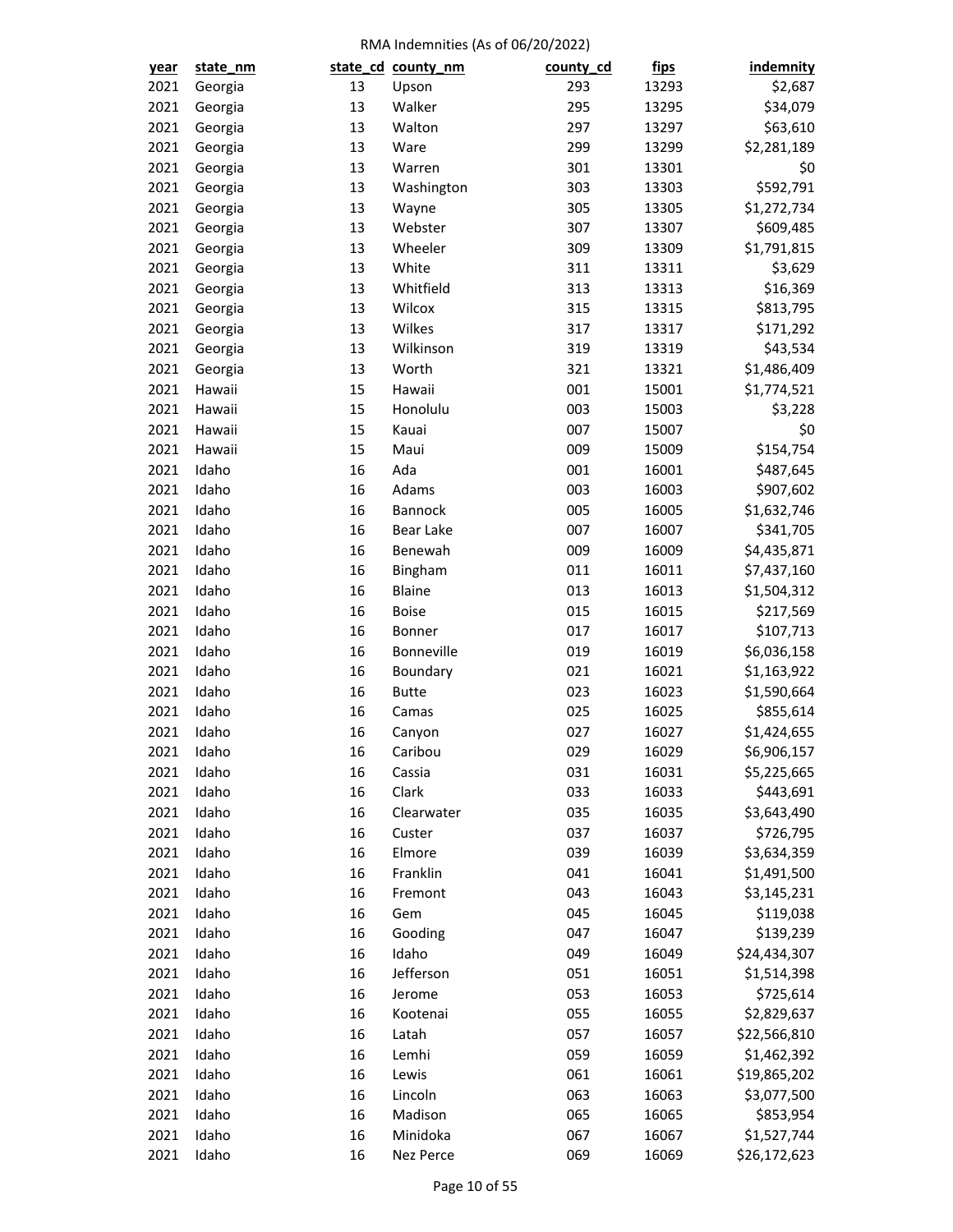| year | state_nm             |          | state_cd_county_nm | county_cd  | <u>fips</u> | indemnity                |
|------|----------------------|----------|--------------------|------------|-------------|--------------------------|
| 2021 | Idaho                | 16       | Oneida             | 071        | 16071       | \$4,015,517              |
| 2021 | Idaho                | 16       | Owyhee             | 073        | 16073       | \$2,151,572              |
| 2021 | Idaho                | 16       | Payette            | 075        | 16075       | \$216,453                |
| 2021 | Idaho                | 16       | Power              | 077        | 16077       | \$13,914,335             |
| 2021 | Idaho                | 16       | Teton              | 081        | 16081       | \$681,287                |
| 2021 | Idaho                | 16       | <b>Twin Falls</b>  | 083        | 16083       | \$3,373,325              |
| 2021 | Idaho                | 16       | Valley             | 085        | 16085       | \$786,041                |
| 2021 | Idaho                | 16       | Washington         | 087        | 16087       | \$1,061,198              |
| 2021 | Illinois             | 17       | Adams              | 001        | 17001       | \$2,527,949              |
| 2021 | Illinois             | 17       | Alexander          | 003        | 17003       | \$1,196,811              |
| 2021 | Illinois             | 17       | Bond               | 005        | 17005       | \$954,529                |
| 2021 | Illinois             | 17       | Boone              | 007        | 17007       | \$275,469                |
| 2021 | Illinois             | 17       | Brown              | 009        | 17009       | \$1,579,943              |
| 2021 | Illinois             | 17       | <b>Bureau</b>      | 011        | 17011       | \$2,928,475              |
| 2021 | Illinois             | 17       | Calhoun            | 013        | 17013       | \$1,243,803              |
| 2021 | Illinois             | 17       | Carroll            | 015        | 17015       | \$477,655                |
| 2021 | Illinois             | 17       | Cass               | 017        | 17017       | \$699,727                |
| 2021 | Illinois             | 17       | Champaign          | 019        | 17019       | \$575,388                |
| 2021 | Illinois             | 17       | Christian          | 021        | 17021       | \$722,602                |
| 2021 | Illinois             | 17       | Clark              | 023        | 17023       | \$1,127,846              |
| 2021 | Illinois             | 17       | Clay               | 025        | 17025       | \$1,051,210              |
| 2021 | Illinois             | 17       | Clinton            | 027        | 17027       | \$795,565                |
| 2021 | Illinois             | 17       | Coles              | 029        | 17029       | \$305,753                |
| 2021 | Illinois             | 17       | Cook               | 031        | 17031       | \$241,514                |
| 2021 | Illinois             | 17       | Crawford           | 033        | 17033       | \$244,524                |
| 2021 | Illinois             | 17       | Cumberland         | 035        | 17035       |                          |
| 2021 | Illinois             | 17       | De Kalb            | 037        | 17037       | \$740,163                |
| 2021 | Illinois             | 17       | De Witt            | 039        | 17039       | \$564,474                |
| 2021 | Illinois             | 17       |                    | 041        | 17041       | \$1,073,241              |
| 2021 | Illinois             | 17       | Douglas            |            |             | \$112,488                |
| 2021 | Illinois             | 17       | Du Page            | 043<br>045 | 17043       | \$111,238<br>\$907,871   |
|      |                      |          | Edgar              |            | 17045       |                          |
| 2021 | Illinois<br>Illinois | 17<br>17 | Edwards            | 047        | 17047       | \$1,219,458<br>\$704,829 |
| 2021 |                      |          | Effingham          | 049        | 17049       |                          |
| 2021 | Illinois             | 17       | Fayette            | 051        | 17051       | \$1,641,373              |
| 2021 | Illinois             | 17       | Ford               | 053        | 17053       | \$1,185,466              |
| 2021 | Illinois             | 17       | Franklin           | 055        | 17055       | \$2,104,679              |
| 2021 | Illinois             | 17       | Fulton             | 057        | 17057       | \$2,741,656              |
| 2021 | Illinois             | 17       | Gallatin           | 059        | 17059       | \$744,476                |
| 2021 | Illinois             | 17       | Greene             | 061        | 17061       | \$4,694,959              |
| 2021 | Illinois             | 17       | Grundy             | 063        | 17063       | \$823,474                |
| 2021 | Illinois             | 17       | Hamilton           | 065        | 17065       | \$2,480,465              |
| 2021 | Illinois             | 17       | Hancock            | 067        | 17067       | \$2,795,873              |
| 2021 | Illinois             | 17       | Hardin             | 069        | 17069       | \$236,125                |
| 2021 | Illinois             | 17       | Henderson          | 071        | 17071       | \$2,466,346              |
| 2021 | Illinois             | 17       | Henry              | 073        | 17073       | \$1,491,196              |
| 2021 | Illinois             | 17       | Iroquois           | 075        | 17075       | \$3,097,733              |
| 2021 | Illinois             | 17       | Jackson            | 077        | 17077       | \$1,224,128              |
| 2021 | Illinois             | 17       | Jasper             | 079        | 17079       | \$751,912                |
| 2021 | Illinois             | 17       | Jefferson          | 081        | 17081       | \$2,053,578              |
| 2021 | Illinois             | 17       | Jersey             | 083        | 17083       | \$1,046,315              |
| 2021 | Illinois             | 17       | Jo Daviess         | 085        | 17085       | \$777,074                |
| 2021 | Illinois             | 17       | Johnson            | 087        | 17087       | \$617,519                |
| 2021 | Illinois             | 17       | Kane               | 089        | 17089       | \$237,132                |
| 2021 | Illinois             | 17       | Kankakee           | 091        | 17091       | \$991,919                |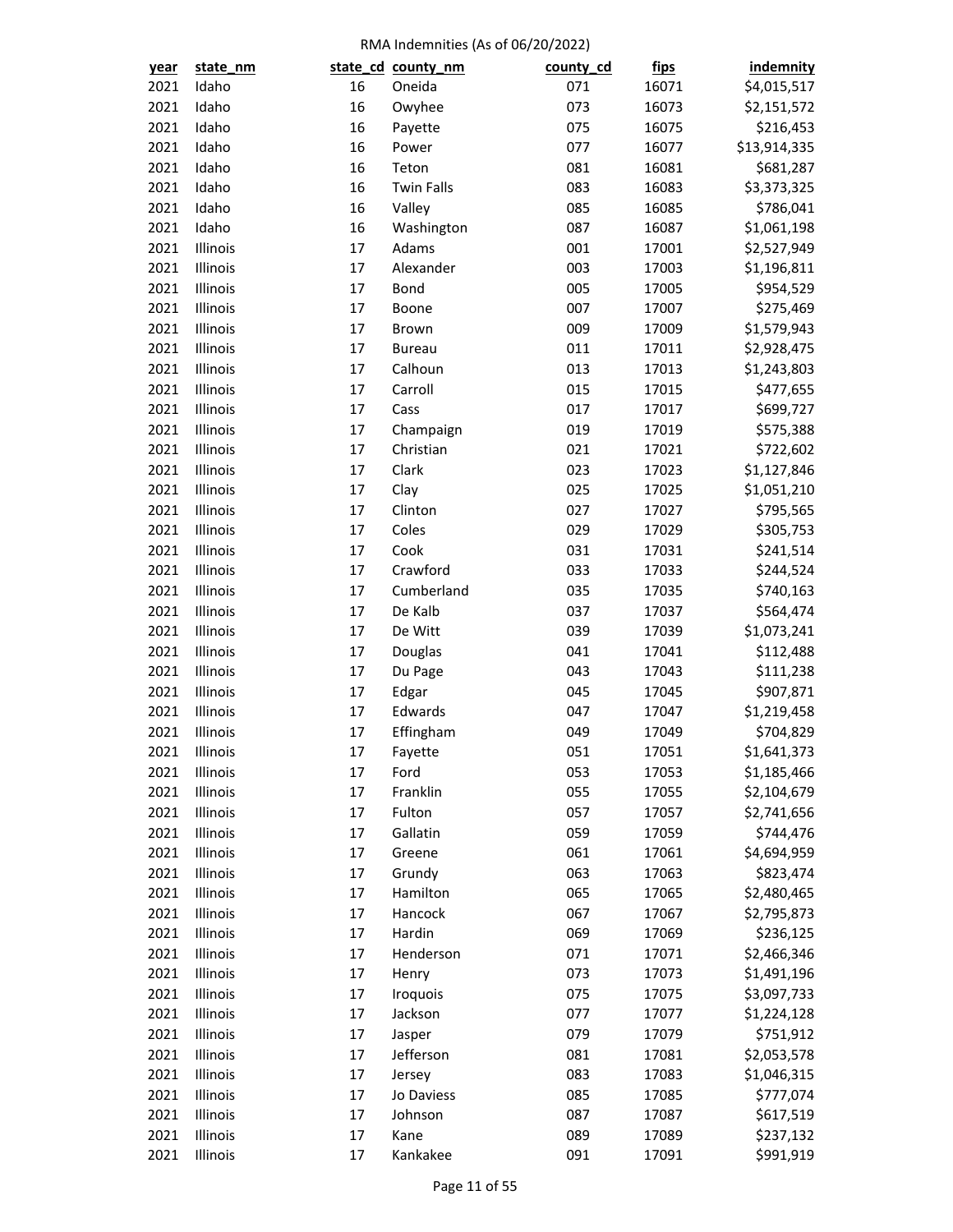| year | state_nm |    | state_cd_county_nm   | county_cd | <u>fips</u> | <b>indemnity</b> |
|------|----------|----|----------------------|-----------|-------------|------------------|
| 2021 | Illinois | 17 | Kendall              | 093       | 17093       | \$481,556        |
| 2021 | Illinois | 17 | Knox                 | 095       | 17095       | \$3,071,118      |
| 2021 | Illinois | 17 | La Salle             | 099       | 17099       | \$2,447,104      |
| 2021 | Illinois | 17 | Lake                 | 097       | 17097       | \$97,545         |
| 2021 | Illinois | 17 | Lawrence             | 101       | 17101       | \$498,499        |
| 2021 | Illinois | 17 | Lee                  | 103       | 17103       | \$1,070,985      |
| 2021 | Illinois | 17 | Livingston           | 105       | 17105       | \$1,185,269      |
| 2021 | Illinois | 17 | Logan                | 107       | 17107       | \$2,444,184      |
| 2021 | Illinois | 17 | Macon                | 115       | 17115       | \$379,351        |
| 2021 | Illinois | 17 | Macoupin             | 117       | 17117       | \$5,754,031      |
| 2021 | Illinois | 17 | Madison              | 119       | 17119       | \$619,735        |
| 2021 | Illinois | 17 | Marion               | 121       | 17121       | \$932,317        |
| 2021 | Illinois | 17 | Marshall             | 123       | 17123       | \$294,933        |
| 2021 | Illinois | 17 | Mason                | 125       | 17125       | \$1,220,514      |
| 2021 | Illinois | 17 | Massac               | 127       | 17127       | \$702,424        |
| 2021 | Illinois | 17 | McDonough            | 109       | 17109       | \$1,739,334      |
| 2021 | Illinois | 17 | Mchenry              | 111       | 17111       | \$470,877        |
| 2021 | Illinois | 17 | Mclean               | 113       | 17113       | \$2,094,749      |
| 2021 | Illinois | 17 | Menard               | 129       | 17129       | \$487,911        |
| 2021 | Illinois | 17 | Mercer               | 131       | 17131       | \$1,162,162      |
| 2021 | Illinois | 17 | Monroe               | 133       | 17133       | \$709,519        |
| 2021 | Illinois | 17 | Montgomery           | 135       | 17135       | \$1,316,423      |
| 2021 | Illinois | 17 | Morgan               | 137       | 17137       | \$1,143,126      |
| 2021 | Illinois | 17 | Moultrie             | 139       | 17139       | \$158,724        |
| 2021 | Illinois | 17 | Ogle                 | 141       | 17141       | \$1,872,566      |
| 2021 | Illinois | 17 | Peoria               | 143       | 17143       | \$1,487,148      |
| 2021 | Illinois | 17 | Perry                | 145       | 17145       | \$1,196,750      |
| 2021 | Illinois | 17 | Piatt                | 147       | 17147       | \$236,297        |
| 2021 | Illinois | 17 | Pike                 | 149       | 17149       | \$3,406,169      |
| 2021 | Illinois | 17 | Pope                 | 151       | 17151       | \$333,318        |
| 2021 | Illinois | 17 | Pulaski              | 153       | 17153       | \$233,848        |
| 2021 | Illinois | 17 | Putnam               | 155       | 17155       | \$626,730        |
| 2021 | Illinois | 17 | Randolph             | 157       | 17157       | \$651,233        |
| 2021 | Illinois | 17 | Richland             | 159       | 17159       | \$893,443        |
| 2021 | Illinois | 17 | Rock Island          | 161       | 17161       | \$175,011        |
| 2021 | Illinois | 17 | Saline               | 165       | 17165       | \$549,200        |
| 2021 | Illinois | 17 |                      | 167       |             |                  |
| 2021 | Illinois | 17 | Sangamon<br>Schuyler | 169       | 17167       | \$1,838,810      |
|      |          |    |                      |           | 17169       | \$2,472,377      |
| 2021 | Illinois | 17 | Scott                | 171       | 17171       | \$492,841        |
| 2021 | Illinois | 17 | Shelby               | 173       | 17173       | \$1,072,248      |
| 2021 | Illinois | 17 | St Clair             | 163       | 17163       | \$625,031        |
| 2021 | Illinois | 17 | Stark                | 175       | 17175       | \$797,041        |
| 2021 | Illinois | 17 | Stephenson           | 177       | 17177       | \$768,578        |
| 2021 | Illinois | 17 | Tazewell             | 179       | 17179       | \$1,161,174      |
| 2021 | Illinois | 17 | Union                | 181       | 17181       | \$1,533,766      |
| 2021 | Illinois | 17 | Vermilion            | 183       | 17183       | \$1,050,667      |
| 2021 | Illinois | 17 | Wabash               | 185       | 17185       | \$347,235        |
| 2021 | Illinois | 17 | Warren               | 187       | 17187       | \$3,014,021      |
| 2021 | Illinois | 17 | Washington           | 189       | 17189       | \$703,360        |
| 2021 | Illinois | 17 | Wayne                | 191       | 17191       | \$5,290,241      |
| 2021 | Illinois | 17 | White                | 193       | 17193       | \$1,349,421      |
| 2021 | Illinois | 17 | Whiteside            | 195       | 17195       | \$723,754        |
| 2021 | Illinois | 17 | Will                 | 197       | 17197       | \$1,096,517      |
| 2021 | Illinois | 17 | Williamson           | 199       | 17199       | \$596,103        |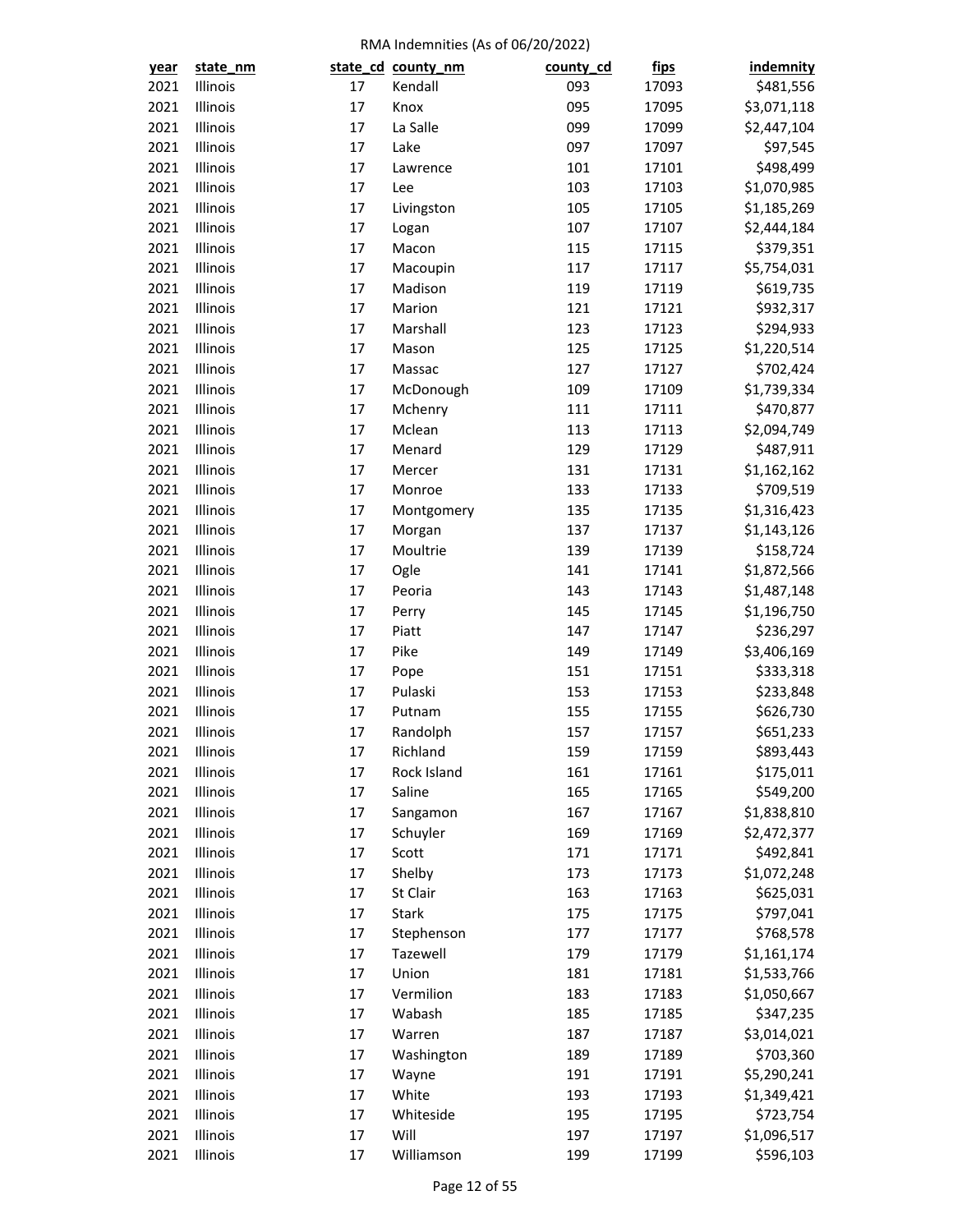| year | state_nm |    | state_cd_county_nm | county_cd  | <u>fips</u>    | <b>indemnity</b>       |
|------|----------|----|--------------------|------------|----------------|------------------------|
| 2021 | Illinois | 17 | Winnebago          | 201        | 17201          | \$693,376              |
| 2021 | Illinois | 17 | Woodford           | 203        | 17203          | \$313,628              |
| 2021 | Indiana  | 18 | Adams              | 001        | 18001          | \$158,722              |
| 2021 | Indiana  | 18 | Allen              | 003        | 18003          | \$141,101              |
| 2021 | Indiana  | 18 | Bartholomew        | 005        | 18005          | \$1,633,210            |
| 2021 | Indiana  | 18 | Benton             | 007        | 18007          | \$429,856              |
| 2021 | Indiana  | 18 | Blackford          | 009        | 18009          | \$37,168               |
| 2021 | Indiana  | 18 | Boone              | 011        | 18011          | \$191,148              |
| 2021 | Indiana  | 18 | Brown              | 013        | 18013          | \$145,625              |
| 2021 | Indiana  | 18 | Carroll            | 015        | 18015          | \$424,122              |
| 2021 | Indiana  | 18 | Cass               | 017        | 18017          | \$665,923              |
| 2021 | Indiana  | 18 | Clark              | 019        | 18019          | \$185,757              |
| 2021 | Indiana  | 18 | Clay               | 021        | 18021          | \$1,160,525            |
| 2021 | Indiana  | 18 | Clinton            | 023        | 18023          | \$387,469              |
| 2021 | Indiana  | 18 | Crawford           | 025        | 18025          | \$52,357               |
| 2021 | Indiana  | 18 | Daviess            | 027        | 18027          | \$1,019,566            |
| 2021 | Indiana  | 18 | De Kalb            | 033        | 18033          | \$244,812              |
| 2021 | Indiana  | 18 | Dearborn           | 029        | 18029          | \$894,857              |
| 2021 | Indiana  | 18 | Decatur            | 031        | 18031          | \$1,753,265            |
| 2021 | Indiana  | 18 | Delaware           | 035        | 18035          | \$173,061              |
| 2021 | Indiana  | 18 | Dubois             | 037        | 18037          | \$500,555              |
| 2021 | Indiana  | 18 | Elkhart            | 039        | 18039          | \$220,863              |
| 2021 | Indiana  | 18 | Fayette            | 041        | 18041          | \$305,543              |
| 2021 | Indiana  | 18 | Floyd              | 043        | 18043          | \$48,091               |
| 2021 | Indiana  | 18 | Fountain           | 045        | 18045          | \$1,419,486            |
| 2021 | Indiana  | 18 | Franklin           | 047        | 18047          | \$1,261,779            |
| 2021 | Indiana  | 18 | Fulton             | 049        | 18049          | \$189,283              |
| 2021 | Indiana  | 18 | Gibson             | 051        | 18051          | \$795,341              |
| 2021 | Indiana  | 18 | Grant              | 053        | 18053          | \$92,644               |
| 2021 | Indiana  | 18 | Greene             | 055        | 18055          | \$3,112,420            |
| 2021 | Indiana  | 18 | Hamilton           | 057        | 18057          | \$254,842              |
| 2021 | Indiana  | 18 | Hancock            | 059        |                |                        |
| 2021 | Indiana  | 18 | Harrison           | 061        | 18059<br>18061 | \$608,458<br>\$130,291 |
| 2021 | Indiana  | 18 |                    | 063        | 18063          | \$121,673              |
|      |          |    | Hendricks          |            |                |                        |
| 2021 | Indiana  | 18 | Henry              | 065<br>067 | 18065          | \$416,912              |
| 2021 | Indiana  | 18 | Howard             |            | 18067          | \$22,020               |
| 2021 | Indiana  | 18 | Huntington         | 069        | 18069          | \$345,534              |
| 2021 | Indiana  | 18 | Jackson            | 071        | 18071          | \$5,320,137            |
| 2021 | Indiana  | 18 | Jasper             | 073        | 18073          | \$1,665,326            |
| 2021 | Indiana  | 18 | Jay                | 075        | 18075          | \$269,132              |
| 2021 | Indiana  | 18 | Jefferson          | 077        | 18077          | \$1,024,043            |
| 2021 | Indiana  | 18 | Jennings           | 079        | 18079          | \$2,015,064            |
| 2021 | Indiana  | 18 | Johnson            | 081        | 18081          | \$1,348,466            |
| 2021 | Indiana  | 18 | Knox               | 083        | 18083          | \$994,136              |
| 2021 | Indiana  | 18 | Kosciusko          | 085        | 18085          | \$286,212              |
| 2021 | Indiana  | 18 | La Porte           | 091        | 18091          | \$643,910              |
| 2021 | Indiana  | 18 | Lagrange           | 087        | 18087          | \$190,244              |
| 2021 | Indiana  | 18 | Lake               | 089        | 18089          | \$258,746              |
| 2021 | Indiana  | 18 | Lawrence           | 093        | 18093          | \$1,829,353            |
| 2021 | Indiana  | 18 | Madison            | 095        | 18095          | \$367,050              |
| 2021 | Indiana  | 18 | Marion             | 097        | 18097          | \$361,781              |
| 2021 | Indiana  | 18 | Marshall           | 099        | 18099          | \$450,915              |
| 2021 | Indiana  | 18 | Martin             | 101        | 18101          | \$437,868              |
| 2021 | Indiana  | 18 | Miami              | 103        | 18103          | \$494,199              |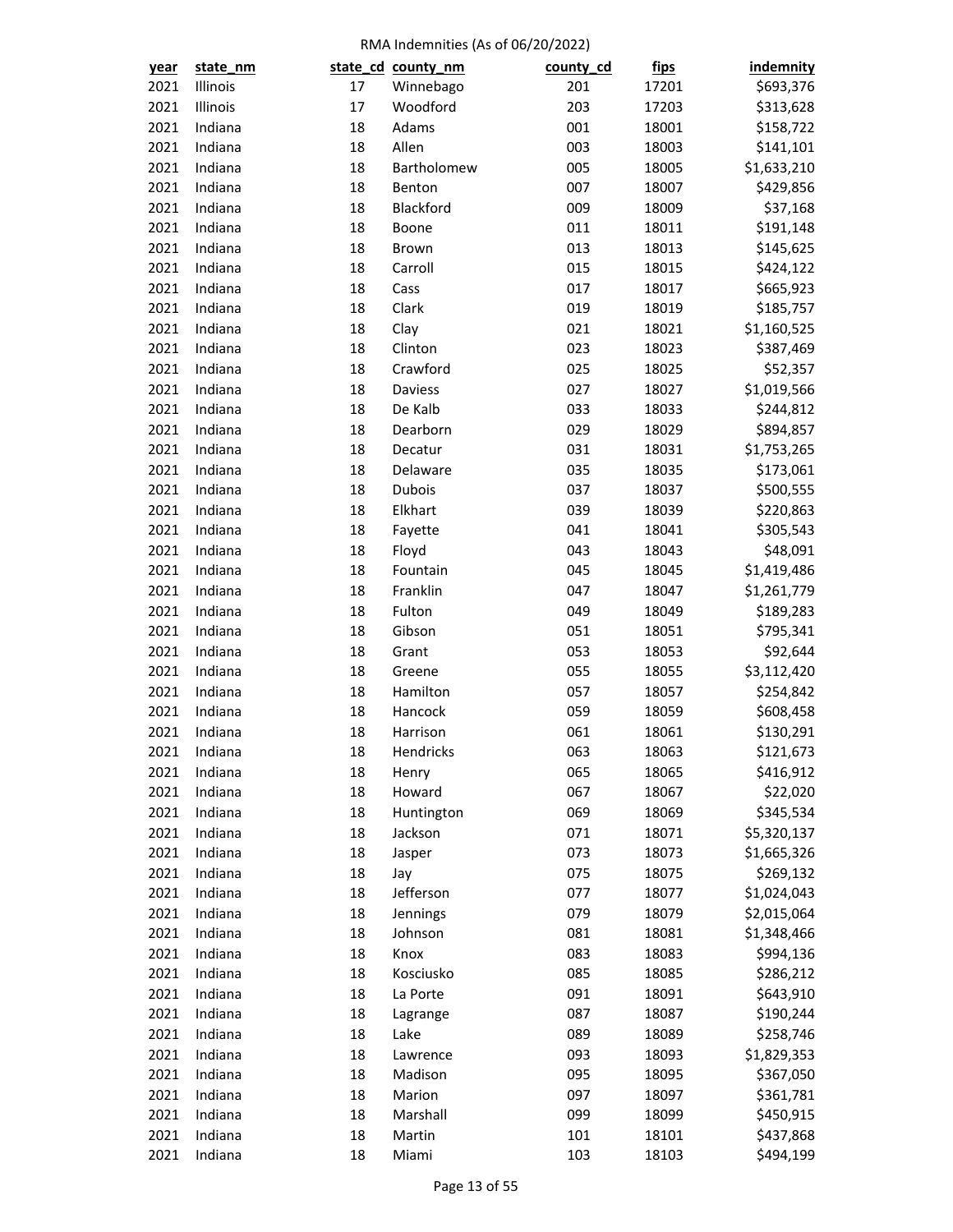| year | state_nm    |          | state_cd_county_nm       | county_cd | <u>fips</u>    | indemnity                  |
|------|-------------|----------|--------------------------|-----------|----------------|----------------------------|
| 2021 | Indiana     | 18       | Monroe                   | 105       | 18105          | \$926,441                  |
| 2021 | Indiana     | 18       | Montgomery               | 107       | 18107          | \$856,181                  |
| 2021 | Indiana     | 18       | Morgan                   | 109       | 18109          | \$235,164                  |
| 2021 | Indiana     | 18       | Newton                   | 111       | 18111          | \$1,001,864                |
| 2021 | Indiana     | 18       | Noble                    | 113       | 18113          | \$261,556                  |
| 2021 | Indiana     | 18       | Ohio                     | 115       | 18115          | \$170,434                  |
| 2021 | Indiana     | 18       | Orange                   | 117       | 18117          | \$108,482                  |
| 2021 | Indiana     | 18       | Owen                     | 119       | 18119          | \$978,868                  |
| 2021 | Indiana     | 18       | Parke                    | 121       | 18121          | \$714,957                  |
| 2021 | Indiana     | 18       | Perry                    | 123       | 18123          | \$224,049                  |
| 2021 | Indiana     | 18       | Pike                     | 125       | 18125          | \$653,650                  |
| 2021 | Indiana     | 18       | Porter                   | 127       | 18127          | \$311,479                  |
| 2021 | Indiana     | 18       | Posey                    | 129       | 18129          | \$398,273                  |
| 2021 | Indiana     | 18       | Pulaski                  | 131       | 18131          | \$1,375,328                |
| 2021 | Indiana     | 18       | Putnam                   | 133       | 18133          | \$391,112                  |
| 2021 | Indiana     | 18       | Randolph                 | 135       | 18135          | \$349,939                  |
| 2021 | Indiana     | 18       | Ripley                   | 137       | 18137          | \$2,583,531                |
| 2021 | Indiana     | 18       | Rush                     | 139       | 18139          | \$1,352,159                |
| 2021 | Indiana     | 18       | Scott                    | 143       | 18143          | \$864,151                  |
| 2021 | Indiana     | 18       | Shelby                   | 145       | 18145          | \$1,856,430                |
| 2021 | Indiana     | 18       | Spencer                  | 147       | 18147          | \$405,444                  |
| 2021 | Indiana     | 18       | St Joseph                | 141       | 18141          | \$301,307                  |
| 2021 | Indiana     | 18       | Starke                   | 149       | 18149          | \$955,628                  |
| 2021 | Indiana     | 18       | Steuben                  | 151       | 18151          | \$192,079                  |
| 2021 | Indiana     | 18       | Sullivan                 | 153       | 18153          | \$343,697                  |
| 2021 | Indiana     | 18       | Switzerland              | 155       | 18155          | \$244,379                  |
| 2021 | Indiana     | 18       | Tippecanoe               | 157       | 18157          | \$671,947                  |
| 2021 | Indiana     | 18       | Tipton                   | 159       | 18159          | \$126,848                  |
| 2021 | Indiana     | 18       | Union                    | 161       | 18161          | \$116,174                  |
| 2021 | Indiana     | 18       | Vanderburgh              | 163       | 18163          | \$162,046                  |
| 2021 | Indiana     | 18       | Vermillion               | 165       | 18165          | \$605,188                  |
| 2021 | Indiana     | 18       | Vigo                     | 167       | 18167          | \$1,939,410                |
| 2021 | Indiana     | 18       | Wabash                   | 169       | 18169          | \$529,840                  |
| 2021 | Indiana     | 18       | Warren                   | 171       | 18171          | \$572,198                  |
| 2021 | Indiana     | 18       | Warrick                  | 173       | 18173          | \$890,020                  |
| 2021 | Indiana     | 18       | Washington               | 175       | 18175          | \$1,517,221                |
| 2021 | Indiana     | 18       | Wayne                    | 177       | 18177          | \$604,466                  |
| 2021 | Indiana     | 18       | Wells                    | 179       | 18179          | \$392,094                  |
| 2021 | Indiana     | 18       | White                    | 181       | 18181          | \$1,165,055                |
| 2021 | Indiana     | 18       | Whitley                  | 183       | 18183          | \$196,563                  |
| 2021 | <b>IOWA</b> | 19       | Adair                    | 001       | 19001          | \$604,796                  |
| 2021 | <b>IOWA</b> | 19       | Adams                    | 003       | 19003          | \$115,118                  |
| 2021 | <b>IOWA</b> | 19       | Allamakee                | 005       | 19005          | \$317,453                  |
| 2021 | <b>IOWA</b> | 19       | Appanoose                | 007       | 19007          | \$1,590,795                |
| 2021 | <b>IOWA</b> | 19       | Audubon                  | 009       | 19009          | \$36,283                   |
| 2021 | <b>IOWA</b> | 19       | Benton                   | 011       | 19011          | \$1,095,436                |
| 2021 | <b>IOWA</b> | 19       | <b>Black Hawk</b>        | 013       | 19013          | \$2,387,174                |
| 2021 | <b>IOWA</b> | 19       |                          | 015       | 19015          |                            |
| 2021 | <b>IOWA</b> | 19       | Boone<br><b>Bremer</b>   | 017       | 19017          | \$2,745,537<br>\$1,532,857 |
| 2021 | <b>IOWA</b> | 19       | Buchanan                 | 019       |                | \$666,253                  |
| 2021 | <b>IOWA</b> | 19       | <b>Buena Vista</b>       | 021       | 19019<br>19021 | \$177,904                  |
|      |             |          |                          |           |                |                            |
| 2021 | <b>IOWA</b> | 19<br>19 | <b>Butler</b><br>Calhoun | 023       | 19023          | \$1,723,769                |
| 2021 | <b>IOWA</b> | 19       | Carroll                  | 025       | 19025          | \$150,800                  |
| 2021 | <b>IOWA</b> |          |                          | 027       | 19027          | \$411,180                  |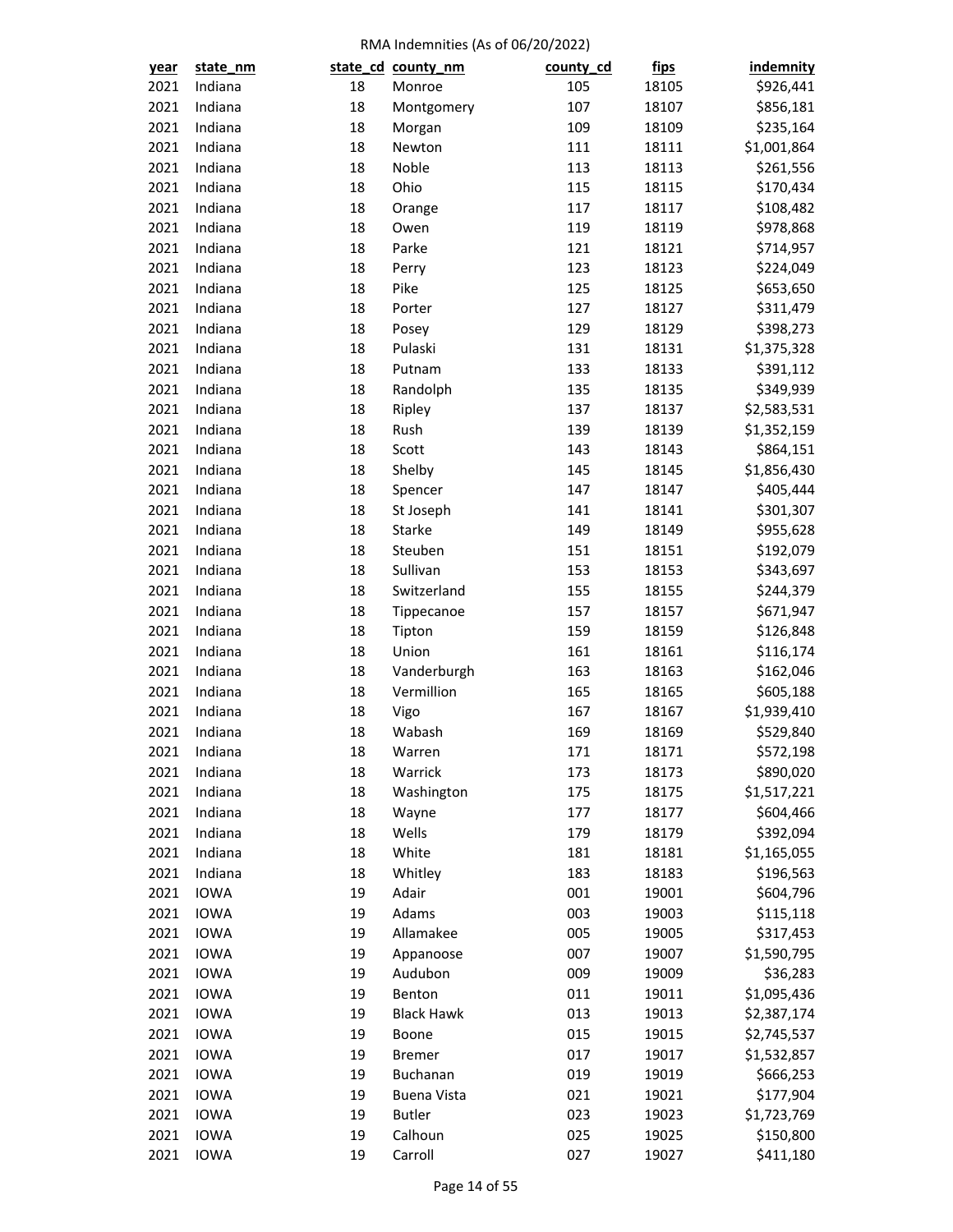| year | state_nm                   |    | state_cd_county_nm | county_cd | <u>fips</u> | <b>indemnity</b>       |
|------|----------------------------|----|--------------------|-----------|-------------|------------------------|
| 2021 | <b>IOWA</b>                | 19 | Cass               | 029       | 19029       | \$222,568              |
| 2021 | <b>IOWA</b>                | 19 | Cedar              | 031       | 19031       | \$645,833              |
| 2021 | <b>IOWA</b>                | 19 | Cerro Gordo        | 033       | 19033       | \$1,483,411            |
| 2021 | <b>IOWA</b>                | 19 | Cherokee           | 035       | 19035       | \$1,295,166            |
| 2021 | <b>IOWA</b>                | 19 | Chickasaw          | 037       | 19037       | \$720,278              |
| 2021 | <b>IOWA</b>                | 19 | Clarke             | 039       | 19039       | \$480,661              |
| 2021 | <b>IOWA</b>                | 19 | Clay               | 041       | 19041       | \$561,610              |
| 2021 | <b>IOWA</b>                | 19 | Clayton            | 043       | 19043       | \$852,509              |
| 2021 | <b>IOWA</b>                | 19 | Clinton            | 045       | 19045       | \$443,942              |
| 2021 | <b>IOWA</b>                | 19 | Crawford           | 047       | 19047       | \$1,399,567            |
| 2021 | <b>IOWA</b>                | 19 | Dallas             | 049       | 19049       | \$403,641              |
| 2021 | <b>IOWA</b>                | 19 | Davis              | 051       | 19051       | \$2,111,068            |
| 2021 | <b>IOWA</b>                | 19 | Decatur            | 053       | 19053       | \$447,034              |
| 2021 | <b>IOWA</b>                | 19 | Delaware           | 055       | 19055       | \$637,901              |
| 2021 | <b>IOWA</b>                | 19 | Des Moines         | 057       | 19057       | \$3,588,633            |
| 2021 | <b>IOWA</b>                | 19 | Dickinson          | 059       | 19059       | \$3,384,816            |
| 2021 | <b>IOWA</b>                | 19 | Dubuque            | 061       | 19061       | \$1,401,517            |
| 2021 | <b>IOWA</b>                | 19 | Emmet              | 063       | 19063       | \$4,153,628            |
| 2021 | <b>IOWA</b>                | 19 | Fayette            | 065       | 19065       | \$865,299              |
| 2021 | <b>IOWA</b>                | 19 | Floyd              | 067       | 19067       | \$989,310              |
| 2021 | <b>IOWA</b>                | 19 | Franklin           | 069       | 19069       | \$3,451,213            |
| 2021 | <b>IOWA</b>                | 19 | Fremont            | 071       | 19071       | \$352,948              |
| 2021 | <b>IOWA</b>                | 19 | Greene             | 073       | 19073       | \$275,894              |
| 2021 | <b>IOWA</b>                | 19 | Grundy             | 075       | 19075       | \$236,024              |
| 2021 | <b>IOWA</b>                | 19 | Guthrie            | 077       | 19077       | \$120,226              |
| 2021 | <b>IOWA</b>                | 19 | Hamilton           | 079       | 19079       | \$1,448,032            |
| 2021 | <b>IOWA</b>                | 19 | Hancock            | 081       | 19081       | \$246,414              |
| 2021 | <b>IOWA</b>                | 19 | Hardin             | 083       | 19083       | \$2,148,064            |
| 2021 | <b>IOWA</b>                | 19 | Harrison           | 085       | 19085       | \$14,356               |
| 2021 | <b>IOWA</b>                | 19 |                    | 087       | 19087       | \$3,548,897            |
| 2021 | <b>IOWA</b>                | 19 | Henry<br>Howard    | 089       | 19089       |                        |
| 2021 | <b>IOWA</b>                | 19 | Humboldt           | 091       |             | \$360,207<br>\$348,673 |
|      | <b>IOWA</b>                | 19 | Ida                | 093       | 19091       | \$1,161,232            |
| 2021 |                            |    |                    |           | 19093       |                        |
| 2021 | <b>IOWA</b>                | 19 | lowa               | 095       | 19095       | \$587,892              |
| 2021 | <b>IOWA</b><br><b>IOWA</b> | 19 | Jackson            | 097       | 19097       | \$389,698              |
| 2021 |                            | 19 | Jasper             | 099       | 19099       | \$96,597               |
| 2021 | <b>IOWA</b>                | 19 | Jefferson          | 101       | 19101       | \$3,971,815            |
| 2021 | <b>IOWA</b>                | 19 | Johnson            | 103       | 19103       | \$518,857              |
| 2021 | <b>IOWA</b>                | 19 | Jones              | 105       | 19105       | \$683,304              |
| 2021 | <b>IOWA</b>                | 19 | Keokuk             | 107       | 19107       | \$1,293,740            |
| 2021 | <b>IOWA</b>                | 19 | Kossuth            | 109       | 19109       | \$2,413,701            |
| 2021 | <b>IOWA</b>                | 19 | Lee                | 111       | 19111       | \$2,688,117            |
| 2021 | <b>IOWA</b>                | 19 | Linn               | 113       | 19113       | \$2,121,379            |
| 2021 | <b>IOWA</b>                | 19 | Louisa             | 115       | 19115       | \$805,691              |
| 2021 | <b>IOWA</b>                | 19 | Lucas              | 117       | 19117       | \$981,873              |
| 2021 | <b>IOWA</b>                | 19 | Lyon               | 119       | 19119       | \$1,278,802            |
| 2021 | <b>IOWA</b>                | 19 | Madison            | 121       | 19121       | \$178,874              |
| 2021 | <b>IOWA</b>                | 19 | Mahaska            | 123       | 19123       | \$302,973              |
| 2021 | <b>IOWA</b>                | 19 | Marion             | 125       | 19125       | \$235,509              |
| 2021 | <b>IOWA</b>                | 19 | Marshall           | 127       | 19127       | \$607,562              |
| 2021 | <b>IOWA</b>                | 19 | Mills              | 129       | 19129       | \$91,889               |
| 2021 | <b>IOWA</b>                | 19 | Mitchell           | 131       | 19131       | \$696,275              |
| 2021 | <b>IOWA</b>                | 19 | Monona             | 133       | 19133       | \$452,625              |
| 2021 | <b>IOWA</b>                | 19 | Monroe             | 135       | 19135       | \$972,911              |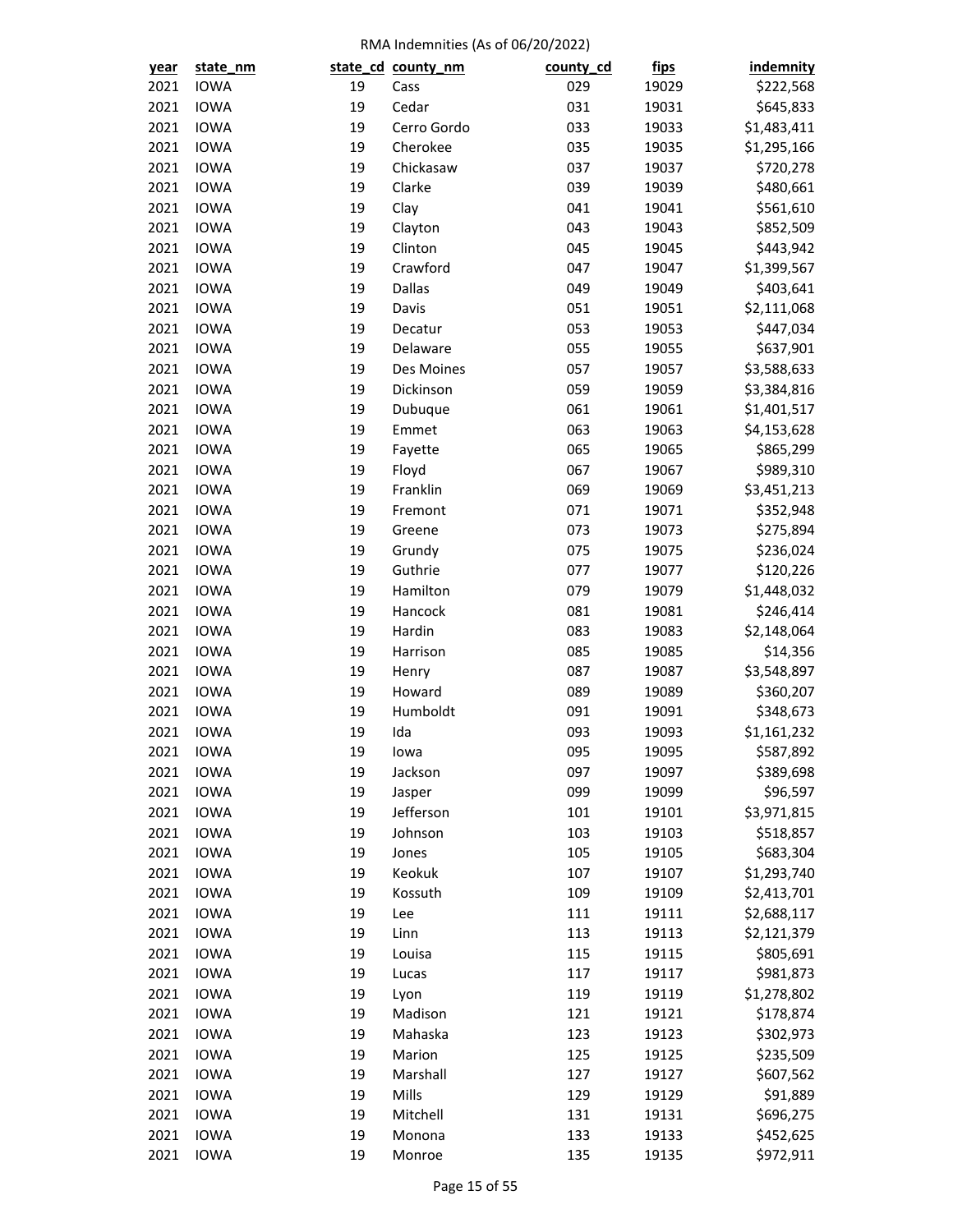| year | state_nm         |        | state_cd_county_nm | county_cd | <u>fips</u> | <b>indemnity</b>         |
|------|------------------|--------|--------------------|-----------|-------------|--------------------------|
| 2021 | <b>IOWA</b>      | 19     | Montgomery         | 137       | 19137       | \$115,197                |
| 2021 | <b>IOWA</b>      | 19     | Muscatine          | 139       | 19139       | \$384,846                |
| 2021 | <b>IOWA</b>      | 19     | O Brien            | 141       | 19141       | \$502,802                |
| 2021 | <b>IOWA</b>      | 19     | Osceola            | 143       | 19143       | \$823,692                |
| 2021 | <b>IOWA</b>      | 19     | Page               | 145       | 19145       | \$118,986                |
| 2021 | <b>IOWA</b>      | 19     | Palo Alto          | 147       | 19147       | \$1,241,713              |
| 2021 | <b>IOWA</b>      | 19     | Plymouth           | 149       | 19149       | \$13,858,768             |
| 2021 | <b>IOWA</b>      | 19     | Pocahontas         | 151       | 19151       | \$394,228                |
| 2021 | <b>IOWA</b>      | 19     | Polk               | 153       | 19153       | \$304,395                |
| 2021 | <b>IOWA</b>      | 19     | Pottawattamie      | 155       | 19155       | \$559,230                |
| 2021 | <b>IOWA</b>      | 19     | Poweshiek          | 157       | 19157       | \$872,481                |
| 2021 | <b>IOWA</b>      | 19     | Ringgold           | 159       | 19159       | \$231,108                |
| 2021 | <b>IOWA</b>      | 19     | Sac                | 161       | 19161       | \$546,864                |
| 2021 | <b>IOWA</b>      | 19     | Scott              | 163       | 19163       | \$241,599                |
| 2021 | <b>IOWA</b>      | 19     | Shelby             | 165       | 19165       | \$113,140                |
| 2021 | <b>IOWA</b>      | 19     | Sioux              | 167       | 19167       | \$1,395,093              |
| 2021 | <b>IOWA</b>      | 19     | Story              | 169       | 19169       | \$640,358                |
| 2021 | <b>IOWA</b>      | 19     | Tama               | 171       | 19171       | \$582,782                |
| 2021 | <b>IOWA</b>      | 19     | Taylor             | 173       | 19173       | \$294,856                |
| 2021 | <b>IOWA</b>      | 19     | Union              | 175       | 19175       | \$394,084                |
| 2021 | <b>IOWA</b>      | 19     | Van Buren          | 177       | 19177       | \$3,995,688              |
| 2021 | <b>IOWA</b>      | 19     | Wapello            | 179       | 19179       | \$1,471,327              |
| 2021 | <b>IOWA</b>      | 19     | Warren             | 181       | 19181       | \$384,038                |
| 2021 | <b>IOWA</b>      | 19     | Washington         | 183       | 19183       | \$1,202,070              |
| 2021 | <b>IOWA</b>      | 19     | Wayne              | 185       | 19185       | \$1,330,075              |
| 2021 | <b>IOWA</b>      | 19     | Webster            | 187       | 19187       | \$486,189                |
| 2021 | <b>IOWA</b>      | 19     | Winnebago          | 189       | 19189       | \$376,301                |
| 2021 | <b>IOWA</b>      | 19     | Winneshiek         | 191       | 19191       | \$1,070,363              |
| 2021 | <b>IOWA</b>      | 19     | Woodbury           | 193       | 19193       | \$2,028,217              |
| 2021 | <b>IOWA</b>      | 19     | Worth              | 195       | 19195       | \$823,533                |
| 2021 | <b>IOWA</b>      | 19     | Wright             | 197       | 19197       | \$1,546,092              |
| 2021 | Kansas           | 20     | Allen              | 001       | 20001       | \$1,500,951              |
| 2021 | Kansas           | 20     | Anderson           | 003       | 20003       | \$1,625,600              |
| 2021 | Kansas           | 20     | Atchison           | 005       | 20005       | \$188,718                |
| 2021 | Kansas           | 20     | Barber             | 007       | 20007       | \$1,354,652              |
| 2021 | Kansas           | 20     | Barton             | 009       | 20009       | \$2,301,585              |
| 2021 | Kansas           | 20     | Bourbon            | 011       | 20011       | \$1,117,686              |
| 2021 | Kansas           | 20     | Brown              | 013       | 20013       | \$88,901                 |
| 2021 | Kansas           | 20     | <b>Butler</b>      | 015       | 20015       | \$3,415,460              |
| 2021 | Kansas           | 20     | Chase              | 017       | 20017       | \$825,068                |
| 2021 | Kansas           | 20     | Chautauqua         | 019       | 20019       | \$575,811                |
| 2021 | Kansas           | $20\,$ | Cherokee           | 021       | 20021       | \$2,496,475              |
| 2021 | Kansas           | 20     | Cheyenne           | 023       | 20023       | \$7,203,876              |
| 2021 | Kansas           | 20     | Clark              | 025       | 20025       | \$729,749                |
| 2021 | Kansas           | 20     | Clay               | 027       | 20027       | \$990,181                |
| 2021 | Kansas           | 20     | Cloud              | 029       | 20029       | \$1,766,826              |
| 2021 | Kansas           | 20     | Coffey             | 031       | 20031       | \$2,240,305              |
| 2021 |                  | 20     | Comanche           | 033       | 20033       |                          |
| 2021 | Kansas<br>Kansas | 20     | Cowley             | 035       | 20035       | \$493,232<br>\$3,100,520 |
|      |                  |        |                    |           |             |                          |
| 2021 | Kansas           | 20     | Crawford           | 037       | 20037       | \$1,533,226              |
| 2021 | Kansas           | 20     | Decatur            | 039       | 20039       | \$9,837,011              |
| 2021 | Kansas           | 20     | Dickinson          | 041       | 20041       | \$827,521                |
| 2021 | Kansas           | $20\,$ | Doniphan           | 043       | 20043       | \$380,127                |
| 2021 | Kansas           | 20     | Douglas            | 045       | 20045       | \$658,463                |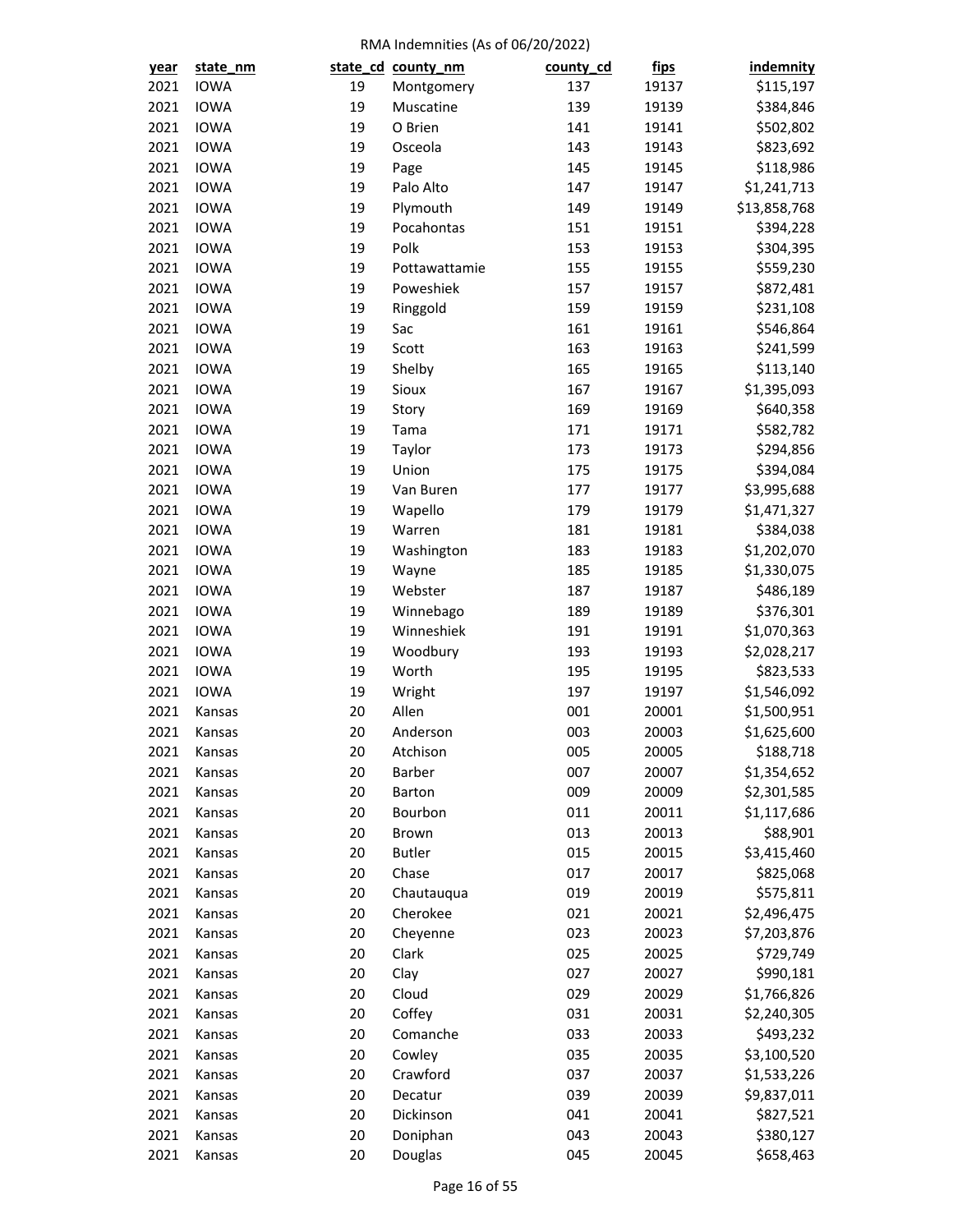| year | state_nm |        | state_cd_county_nm | county_cd | <u>fips</u> | <b>indemnity</b> |
|------|----------|--------|--------------------|-----------|-------------|------------------|
| 2021 | Kansas   | 20     | Edwards            | 047       | 20047       | \$1,768,441      |
| 2021 | Kansas   | 20     | Elk                | 049       | 20049       | \$497,530        |
| 2021 | Kansas   | 20     | Ellis              | 051       | 20051       | \$1,434,300      |
| 2021 | Kansas   | 20     | Ellsworth          | 053       | 20053       | \$1,347,694      |
| 2021 | Kansas   | 20     | Finney             | 055       | 20055       | \$12,204,069     |
| 2021 | Kansas   | 20     | Ford               | 057       | 20057       | \$919,500        |
| 2021 | Kansas   | 20     | Franklin           | 059       | 20059       | \$1,418,678      |
| 2021 | Kansas   | 20     | Geary              | 061       | 20061       | \$107,866        |
| 2021 | Kansas   | 20     | Gove               | 063       | 20063       | \$10,434,580     |
| 2021 | Kansas   | 20     | Graham             | 065       | 20065       | \$4,157,822      |
| 2021 | Kansas   | 20     | Grant              | 067       | 20067       | \$2,632,632      |
| 2021 | Kansas   | 20     | Gray               | 069       | 20069       | \$3,032,060      |
| 2021 | Kansas   | 20     | Greeley            | 071       | 20071       | \$10,364,473     |
| 2021 | Kansas   | 20     | Greenwood          | 073       | 20073       | \$691,070        |
| 2021 | Kansas   | $20\,$ | Hamilton           | 075       | 20075       | \$6,095,715      |
| 2021 | Kansas   | 20     | Harper             | 077       | 20077       | \$1,905,566      |
| 2021 | Kansas   | 20     | Harvey             | 079       | 20079       | \$614,794        |
| 2021 | Kansas   | 20     | Haskell            | 081       | 20081       | \$1,766,453      |
| 2021 | Kansas   | 20     | Hodgeman           | 083       | 20083       | \$458,644        |
| 2021 | Kansas   | 20     | Jackson            | 085       | 20085       | \$194,279        |
| 2021 | Kansas   | $20\,$ | Jefferson          | 087       | 20087       | \$293,009        |
| 2021 | Kansas   | 20     | Jewell             | 089       | 20089       | \$1,367,893      |
| 2021 | Kansas   | 20     | Johnson            | 091       | 20091       | \$779,159        |
| 2021 | Kansas   | 20     | Kearny             | 093       | 20093       | \$4,359,990      |
| 2021 | Kansas   | 20     | Kingman            | 095       | 20095       | \$728,480        |
| 2021 | Kansas   | 20     | Kiowa              | 097       | 20097       | \$375,515        |
| 2021 | Kansas   | $20\,$ | Labette            | 099       | 20099       | \$4,445,132      |
| 2021 | Kansas   | 20     | Lane               | 101       | 20101       | \$3,450,391      |
| 2021 | Kansas   | 20     | Leavenworth        | 103       | 20103       | \$380,109        |
| 2021 | Kansas   | 20     | Lincoln            | 105       | 20105       | \$1,063,207      |
| 2021 | Kansas   | 20     | Linn               | 107       | 20107       | \$2,414,937      |
| 2021 | Kansas   | 20     | Logan              | 109       | 20109       | \$4,343,876      |
| 2021 | Kansas   | 20     | Lyon               | 111       | 20111       | \$1,599,079      |
| 2021 | Kansas   | 20     | Marion             | 115       | 20115       | \$1,693,977      |
| 2021 | Kansas   | 20     | Marshall           | 117       | 20117       | \$462,496        |
| 2021 | Kansas   | 20     | Mcpherson          | 113       | 20113       | \$2,428,754      |
| 2021 | Kansas   | 20     | Meade              | 119       | 20119       | \$1,398,752      |
| 2021 | Kansas   | 20     | Miami              | 121       | 20121       | \$2,712,082      |
| 2021 | Kansas   | 20     | Mitchell           | 123       | 20123       | \$2,632,863      |
| 2021 | Kansas   | 20     | Montgomery         | 125       | 20125       | \$2,936,611      |
| 2021 | Kansas   | 20     | Morris             | 127       | 20127       | \$471,977        |
| 2021 | Kansas   | 20     | Morton             | 129       | 20129       | \$2,778,646      |
| 2021 | Kansas   | 20     | Nemaha             | 131       | 20131       | \$205,666        |
| 2021 | Kansas   | 20     | Neosho             | 133       | 20133       | \$1,690,144      |
| 2021 | Kansas   | 20     | <b>Ness</b>        | 135       | 20135       | \$1,660,173      |
| 2021 | Kansas   | 20     | Norton             | 137       | 20137       | \$4,338,366      |
| 2021 | Kansas   | 20     | Osage              | 139       | 20139       | \$2,085,732      |
| 2021 | Kansas   | 20     | Osborne            | 141       | 20141       | \$3,592,805      |
| 2021 | Kansas   | 20     | Ottawa             | 143       | 20143       | \$1,365,500      |
| 2021 |          | 20     | Pawnee             | 145       | 20145       |                  |
|      | Kansas   | 20     |                    | 147       |             | \$1,466,522      |
| 2021 | Kansas   |        | Phillips           |           | 20147       | \$1,892,949      |
| 2021 | Kansas   | 20     | Pottawatomie       | 149       | 20149       | \$214,676        |
| 2021 | Kansas   | 20     | Pratt              | 151       | 20151       | \$1,112,850      |
| 2021 | Kansas   | 20     | Rawlins            | 153       | 20153       | \$17,838,309     |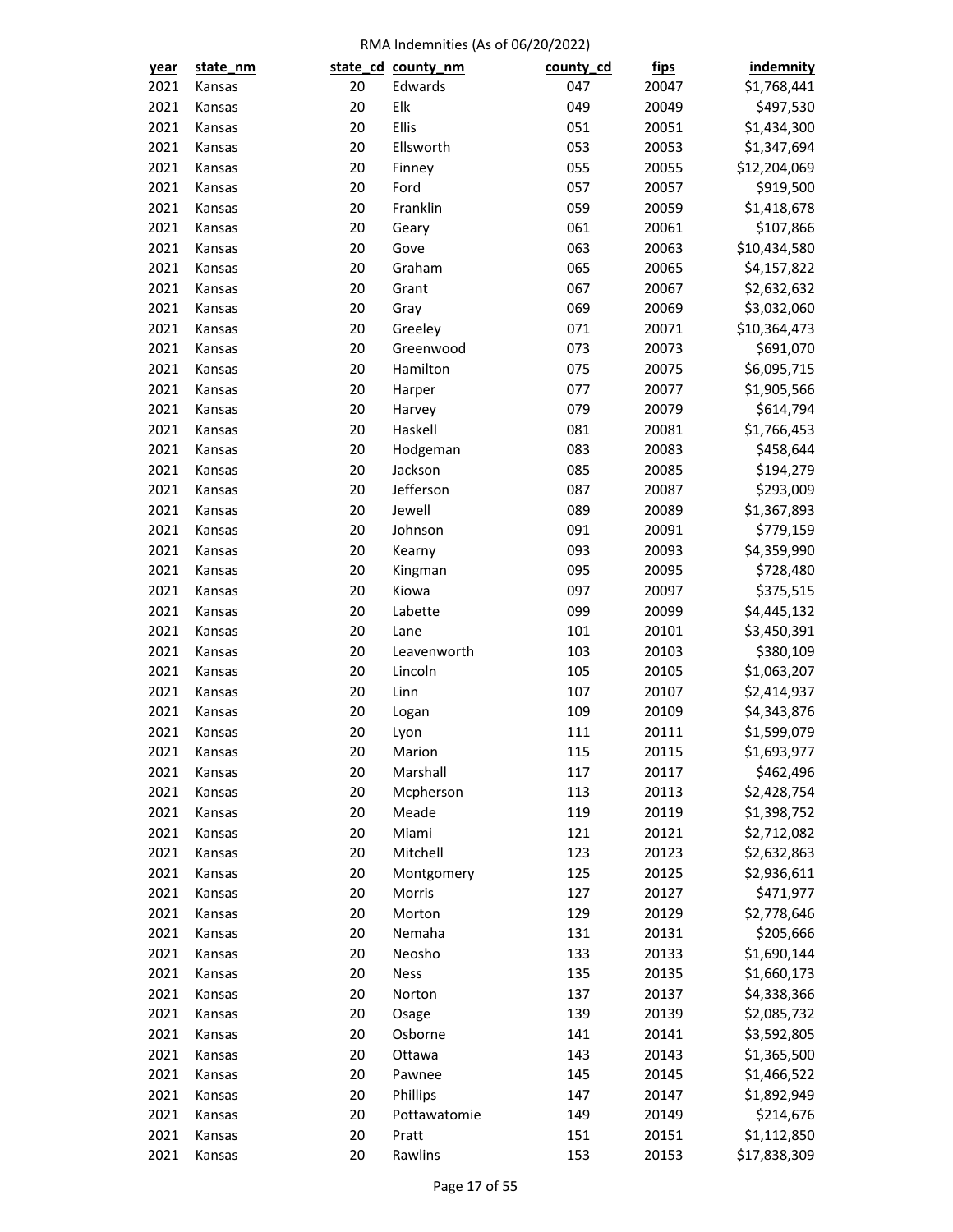| year         | state_nm        |          | state_cd_county_nm | county_cd  | <u>fips</u>    | <b>indemnity</b> |
|--------------|-----------------|----------|--------------------|------------|----------------|------------------|
| 2021         | Kansas          | 20       | Reno               | 155        | 20155          | \$2,256,841      |
| 2021         | Kansas          | 20       | Republic           | 157        | 20157          | \$911,159        |
| 2021         | Kansas          | 20       | Rice               | 159        | 20159          | \$2,460,195      |
| 2021         | Kansas          | 20       | Riley              | 161        | 20161          | \$248,447        |
| 2021         | Kansas          | 20       | Rooks              | 163        | 20163          | \$2,485,239      |
| 2021         | Kansas          | 20       | Rush               | 165        | 20165          | \$531,089        |
| 2021         | Kansas          | 20       | Russell            | 167        | 20167          | \$945,790        |
| 2021         | Kansas          | 20       | Saline             | 169        | 20169          | \$2,060,470      |
| 2021         | Kansas          | 20       | Scott              | 171        | 20171          | \$4,670,502      |
| 2021         | Kansas          | 20       | Sedgwick           | 173        | 20173          | \$1,708,123      |
| 2021         | Kansas          | 20       | Seward             | 175        | 20175          | \$2,060,614      |
| 2021         | Kansas          | 20       | Shawnee            | 177        | 20177          | \$175,239        |
| 2021         | Kansas          | 20       | Sheridan           | 179        | 20179          | \$5,235,843      |
| 2021         | Kansas          | 20       | Sherman            | 181        | 20181          | \$13,633,397     |
| 2021         | Kansas          | 20       | Smith              | 183        | 20183          | \$1,857,511      |
| 2021         | Kansas          | 20       | Stafford           | 185        | 20185          | \$2,664,192      |
| 2021         | Kansas          | 20       | Stanton            | 187        | 20187          | \$6,580,999      |
| 2021         | Kansas          | 20       | Stevens            | 189        | 20189          | \$3,777,323      |
| 2021         | Kansas          | 20       | Sumner             | 191        | 20191          | \$5,214,025      |
| 2021         | Kansas          | 20       | Thomas             | 193        | 20193          | \$13,067,467     |
| 2021         | Kansas          | 20       | Trego              | 195        | 20195          | \$2,365,848      |
| 2021         | Kansas          | 20       | Wabaunsee          | 197        | 20197          | \$405,944        |
| 2021         | Kansas          | 20       | Wallace            | 199        | 20199          | \$7,690,667      |
| 2021         | Kansas          | 20       | Washington         | 201        | 20201          | \$578,144        |
| 2021         | Kansas          | 20       | Wichita            | 203        | 20203          | \$4,981,074      |
| 2021         | Kansas          | 20       | Wilson             | 205        | 20205          | \$3,335,955      |
| 2021         | Kansas          | 20       | Woodson            | 207        | 20207          | \$1,104,776      |
| 2021         | Kansas          | 20       | Wyandotte          | 209        | 20209          | \$11,025         |
| 2021         | <b>KENTUCKY</b> | 21       | Adair              | 001        | 21001          | \$290,199        |
| 2021         | <b>KENTUCKY</b> | 21       | Allen              | 003        | 21003          | \$2,391,179      |
| 2021         | <b>KENTUCKY</b> | 21       | Anderson           | 005        | 21005          | \$11,197         |
| 2021         | <b>KENTUCKY</b> | 21       | <b>Ballard</b>     | 007        |                | \$639,486        |
| 2021         | <b>KENTUCKY</b> | 21       |                    | 009        | 21007<br>21009 | \$13,134,763     |
|              |                 |          | Barren             |            |                |                  |
| 2021         | <b>KENTUCKY</b> | 21       | <b>Bath</b>        | 011        | 21011          | \$66,132         |
| 2021<br>2021 | <b>KENTUCKY</b> | 21<br>21 | Boone              | 015<br>017 | 21015          | \$99,009         |
|              | <b>KENTUCKY</b> |          | Bourbon            |            | 21017          | \$244,585        |
| 2021         | <b>KENTUCKY</b> | 21       | Boyd               | 019        | 21019          | \$1,565          |
| 2021         | <b>KENTUCKY</b> | 21       | Boyle              | 021        | 21021          | \$156,202        |
| 2021         | <b>KENTUCKY</b> | 21       | <b>Bracken</b>     | 023        | 21023          | \$111,884        |
| 2021         | <b>KENTUCKY</b> | 21       | <b>Breathitt</b>   | 025        | 21025          | \$57,434         |
| 2021         | <b>KENTUCKY</b> | 21       | Breckinridge       | 027        | 21027          | \$977,483        |
| 2021         | <b>KENTUCKY</b> | 21       | <b>Bullitt</b>     | 029        | 21029          | \$35,666         |
| 2021         | <b>KENTUCKY</b> | 21       | <b>Butler</b>      | 031        | 21031          | \$561,058        |
| 2021         | <b>KENTUCKY</b> | 21       | Caldwell           | 033        | 21033          | \$757,623        |
| 2021         | <b>KENTUCKY</b> | 21       | Calloway           | 035        | 21035          | \$1,378,539      |
| 2021         | <b>KENTUCKY</b> | 21       | Campbell           | 037        | 21037          | \$0              |
| 2021         | <b>KENTUCKY</b> | 21       | Carlisle           | 039        | 21039          | \$714,453        |
| 2021         | <b>KENTUCKY</b> | 21       | Carroll            | 041        | 21041          | \$60,003         |
| 2021         | <b>KENTUCKY</b> | 21       | Carter             | 043        | 21043          | \$45,780         |
| 2021         | <b>KENTUCKY</b> | 21       | Casey              | 045        | 21045          | \$90,202         |
| 2021         | <b>KENTUCKY</b> | 21       | Christian          | 047        | 21047          | \$2,702,492      |
| 2021         | <b>KENTUCKY</b> | 21       | Clark              | 049        | 21049          | \$129,854        |
| 2021         | <b>KENTUCKY</b> | $21\,$   | Clay               | 051        | 21051          | \$49,013         |
| 2021         | <b>KENTUCKY</b> | 21       | Clinton            | 053        | 21053          | \$26,992         |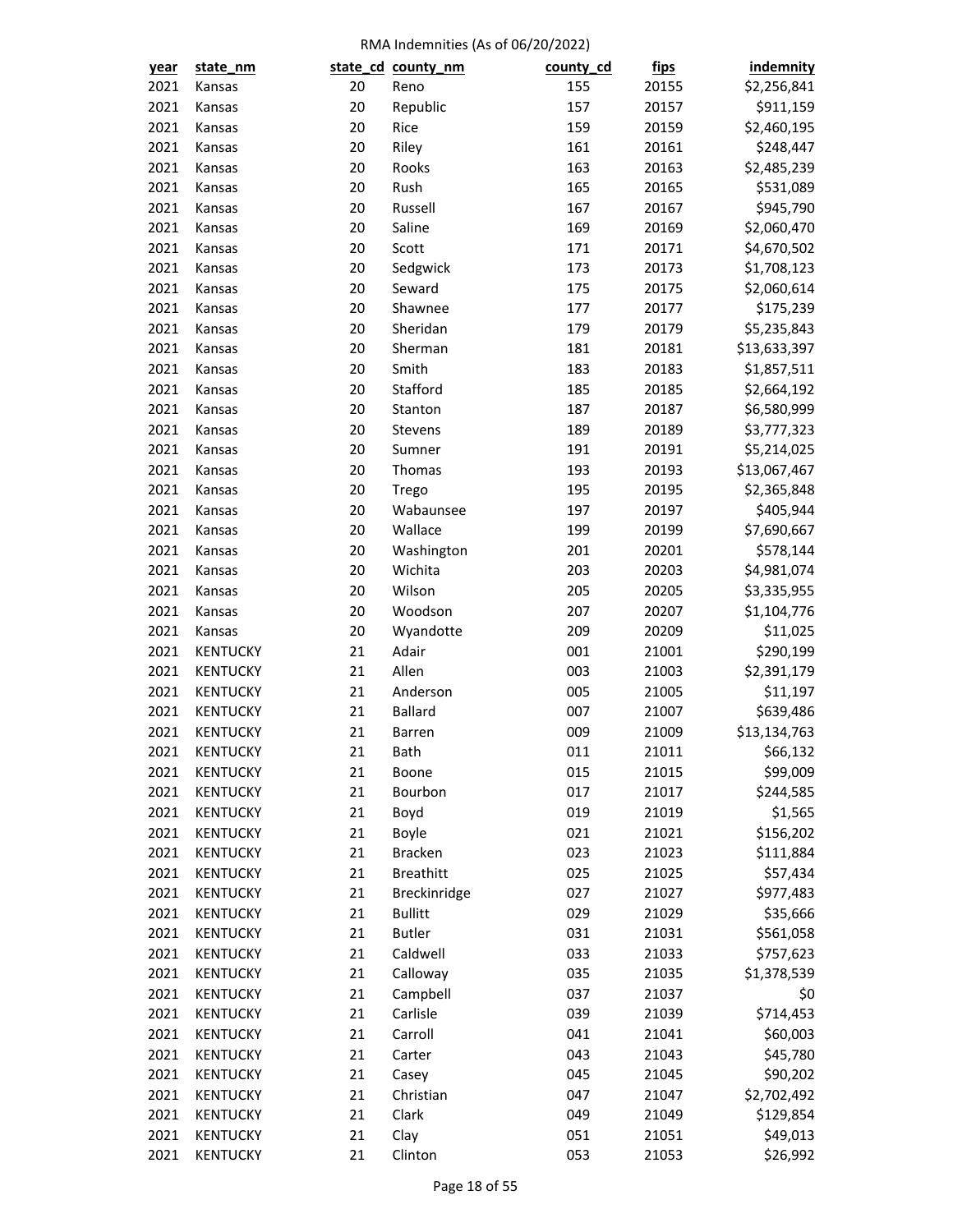| year | state_nm        |    | state_cd_county_nm | county_cd | <u>fips</u> | <b>indemnity</b> |
|------|-----------------|----|--------------------|-----------|-------------|------------------|
| 2021 | <b>KENTUCKY</b> | 21 | Crittenden         | 055       | 21055       | \$952,731        |
| 2021 | <b>KENTUCKY</b> | 21 | Cumberland         | 057       | 21057       | \$265,644        |
| 2021 | <b>KENTUCKY</b> | 21 | Daviess            | 059       | 21059       | \$599,735        |
| 2021 | <b>KENTUCKY</b> | 21 | Edmonson           | 061       | 21061       | \$286,779        |
| 2021 | <b>KENTUCKY</b> | 21 | Elliott            | 063       | 21063       | \$0              |
| 2021 | <b>KENTUCKY</b> | 21 | Estill             | 065       | 21065       | \$4,632          |
| 2021 | <b>KENTUCKY</b> | 21 | Fayette            | 067       | 21067       | \$84,939         |
| 2021 | <b>KENTUCKY</b> | 21 | Fleming            | 069       | 21069       | \$319,724        |
| 2021 | <b>KENTUCKY</b> | 21 | Franklin           | 073       | 21073       | \$293,149        |
| 2021 | <b>KENTUCKY</b> | 21 | Fulton             | 075       | 21075       | \$769,947        |
| 2021 | <b>KENTUCKY</b> | 21 | Gallatin           | 077       | 21077       | \$49,316         |
| 2021 | <b>KENTUCKY</b> | 21 | Garrard            | 079       | 21079       | \$394,946        |
| 2021 | <b>KENTUCKY</b> | 21 | Grant              | 081       | 21081       | \$21,001         |
| 2021 | <b>KENTUCKY</b> | 21 | Graves             | 083       | 21083       | \$1,684,376      |
| 2021 | <b>KENTUCKY</b> | 21 | Grayson            | 085       | 21085       | \$797,771        |
| 2021 | <b>KENTUCKY</b> | 21 | Green              | 087       | 21087       | \$3,069,172      |
| 2021 | KENTUCKY        | 21 | Greenup            | 089       | 21089       | \$50,048         |
| 2021 | <b>KENTUCKY</b> | 21 | Hancock            | 091       | 21091       | \$268,651        |
| 2021 | <b>KENTUCKY</b> | 21 | Hardin             | 093       | 21093       | \$600,840        |
| 2021 | <b>KENTUCKY</b> | 21 | Harrison           | 097       | 21097       | \$403,760        |
| 2021 | <b>KENTUCKY</b> | 21 | Hart               | 099       | 21099       | \$2,033,353      |
| 2021 | <b>KENTUCKY</b> | 21 | Henderson          | 101       | 21101       | \$661,943        |
| 2021 | <b>KENTUCKY</b> | 21 | Henry              | 103       | 21103       | \$329,316        |
| 2021 | <b>KENTUCKY</b> | 21 | Hickman            | 105       | 21105       | \$521,286        |
| 2021 | <b>KENTUCKY</b> | 21 | Hopkins            | 107       | 21107       | \$1,387,434      |
| 2021 | <b>KENTUCKY</b> | 21 | Jackson            | 109       | 21109       | \$0              |
| 2021 | <b>KENTUCKY</b> | 21 | Jefferson          | 111       | 21111       | \$101,932        |
| 2021 | <b>KENTUCKY</b> | 21 | Jessamine          | 113       | 21113       | \$5,174          |
| 2021 | <b>KENTUCKY</b> | 21 | Johnson            | 115       | 21115       | \$0              |
| 2021 | <b>KENTUCKY</b> | 21 | Kenton             | 117       | 21117       | \$4,342          |
| 2021 | <b>KENTUCKY</b> | 21 | Knox               | 121       | 21121       | \$42,896         |
| 2021 | <b>KENTUCKY</b> | 21 | Larue              | 123       | 21123       | \$803,346        |
| 2021 | <b>KENTUCKY</b> | 21 | Laurel             | 125       | 21125       | \$10,788         |
| 2021 | <b>KENTUCKY</b> | 21 | Lawrence           | 127       | 21127       | \$4,950          |
| 2021 | <b>KENTUCKY</b> | 21 | Lewis              | 135       | 21135       | \$200,057        |
| 2021 | <b>KENTUCKY</b> | 21 | Lincoln            | 137       | 21137       | \$102,828        |
| 2021 | <b>KENTUCKY</b> | 21 | Livingston         | 139       | 21139       | \$1,435,583      |
| 2021 | <b>KENTUCKY</b> | 21 | Logan              | 141       | 21141       | \$1,132,551      |
| 2021 | <b>KENTUCKY</b> | 21 | Lyon               | 143       | 21143       | \$84,084         |
| 2021 | <b>KENTUCKY</b> | 21 | Madison            | 151       | 21151       | \$66,831         |
| 2021 | <b>KENTUCKY</b> | 21 | Marion             | 155       | 21155       | \$317,992        |
| 2021 | <b>KENTUCKY</b> | 21 | Marshall           | 157       | 21157       | \$198,768        |
| 2021 | <b>KENTUCKY</b> | 21 | Mason              | 161       | 21161       | \$485,399        |
| 2021 | <b>KENTUCKY</b> | 21 | Mccracken          | 145       | 21145       | \$351,382        |
| 2021 | <b>KENTUCKY</b> | 21 | Mclean             | 149       | 21149       | \$601,965        |
| 2021 | <b>KENTUCKY</b> | 21 | Meade              | 163       | 21163       | \$120,980        |
| 2021 | <b>KENTUCKY</b> | 21 | Menifee            | 165       | 21165       | \$883            |
| 2021 | <b>KENTUCKY</b> | 21 | Mercer             | 167       | 21167       | \$110,401        |
| 2021 | <b>KENTUCKY</b> | 21 | Metcalfe           | 169       | 21169       | \$2,401,844      |
| 2021 | <b>KENTUCKY</b> | 21 | Monroe             | 171       | 21171       | \$5,701,779      |
| 2021 | <b>KENTUCKY</b> | 21 | Montgomery         | 173       | 21173       | \$35,131         |
| 2021 | <b>KENTUCKY</b> | 21 | Morgan             | 175       | 21175       | \$47,510         |
| 2021 | <b>KENTUCKY</b> | 21 | Muhlenberg         | 177       | 21177       | \$901,910        |
| 2021 | <b>KENTUCKY</b> | 21 | Nelson             | 179       | 21179       | \$574,346        |
|      |                 |    |                    |           |             |                  |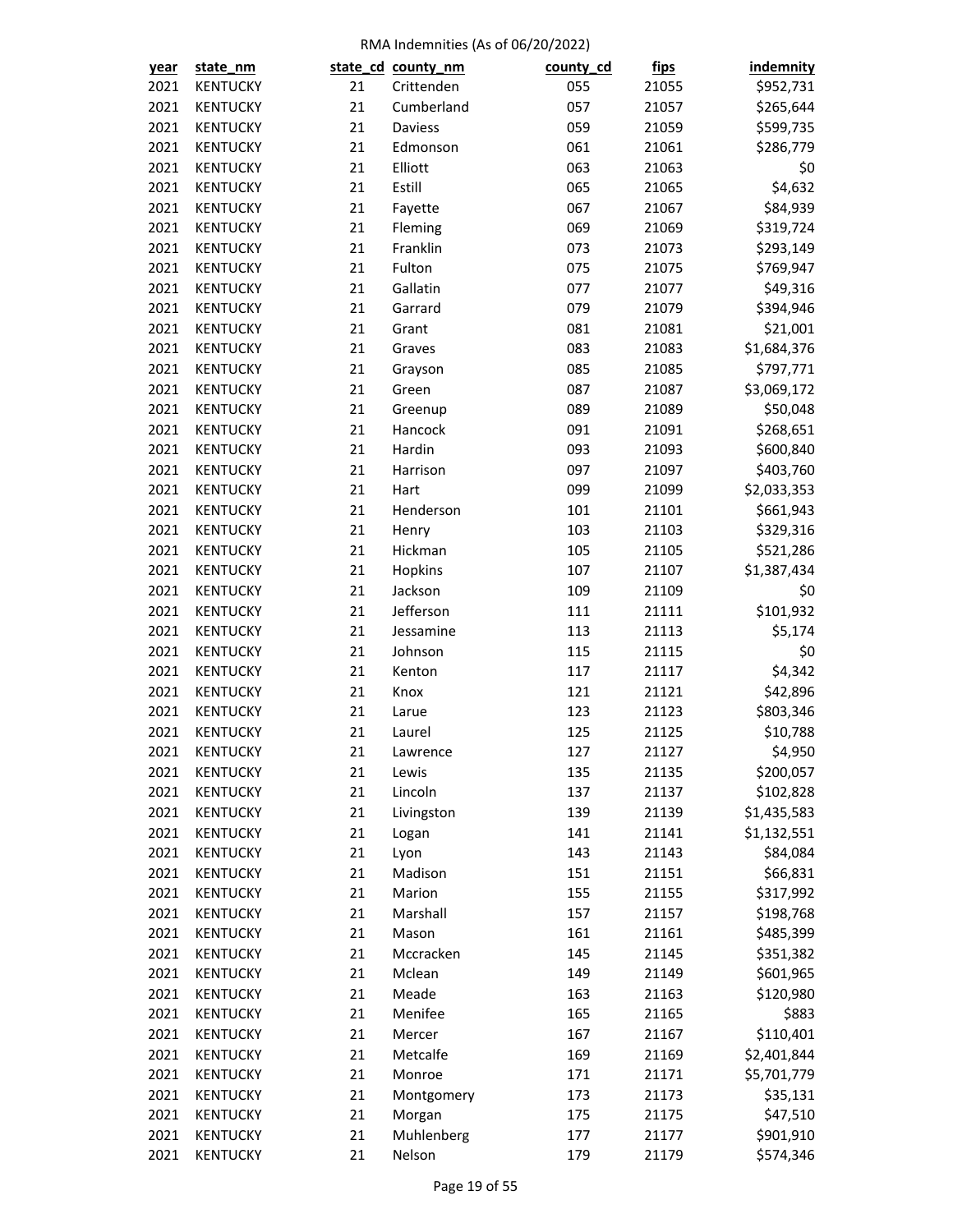| <u>year</u>  | state_nm               |          | state_cd_county_nm  | county_cd  | <u>fips</u> | <b>indemnity</b> |
|--------------|------------------------|----------|---------------------|------------|-------------|------------------|
| 2021         | <b>KENTUCKY</b>        | 21       | Nicholas            | 181        | 21181       | \$67,085         |
| 2021         | <b>KENTUCKY</b>        | 21       | Ohio                | 183        | 21183       | \$603,112        |
| 2021         | <b>KENTUCKY</b>        | 21       | Oldham              | 185        | 21185       | \$8,409          |
| 2021         | <b>KENTUCKY</b>        | 21       | Owen                | 187        | 21187       | \$190,139        |
| 2021         | <b>KENTUCKY</b>        | 21       | Owsley              | 189        | 21189       | \$16,615         |
| 2021         | <b>KENTUCKY</b>        | 21       | Pendleton           | 191        | 21191       | \$68,830         |
| 2021         | <b>KENTUCKY</b>        | 21       | Powell              | 197        | 21197       | \$508,541        |
| 2021         | <b>KENTUCKY</b>        | 21       | Pulaski             | 199        | 21199       | \$129,185        |
| 2021         | <b>KENTUCKY</b>        | 21       | Robertson           | 201        | 21201       | \$10,919         |
| 2021         | <b>KENTUCKY</b>        | 21       | Rockcastle          | 203        | 21203       | \$4,170          |
| 2021         | <b>KENTUCKY</b>        | 21       | Rowan               | 205        | 21205       | \$132,224        |
| 2021         | <b>KENTUCKY</b>        | 21       | Russell             | 207        | 21207       | \$57,634         |
| 2021         | <b>KENTUCKY</b>        | 21       | Scott               | 209        | 21209       | \$48,487         |
| 2021         | <b>KENTUCKY</b>        | 21       | Shelby              | 211        | 21211       | \$533,810        |
| 2021         | <b>KENTUCKY</b>        | 21       | Simpson             | 213        | 21213       | \$4,201,941      |
| 2021         | <b>KENTUCKY</b>        | 21       | Spencer             | 215        | 21215       | \$98,220         |
| 2021         | <b>KENTUCKY</b>        | 21       | Taylor              | 217        | 21217       | \$688,657        |
| 2021         | <b>KENTUCKY</b>        | 21       | Todd                | 219        | 21219       | \$443,181        |
| 2021         | <b>KENTUCKY</b>        | 21       | <b>Trigg</b>        | 221        | 21221       | \$1,628,707      |
| 2021         | <b>KENTUCKY</b>        | 21       | Trimble             | 223        | 21223       | \$44,564         |
| 2021         | <b>KENTUCKY</b>        | 21       | Union               | 225        | 21225       | \$272,658        |
| 2021         | <b>KENTUCKY</b>        | 21       | Warren              | 227        | 21227       | \$2,561,001      |
| 2021         | <b>KENTUCKY</b>        | 21       | Washington          | 229        | 21229       | \$37,435         |
| 2021         | <b>KENTUCKY</b>        | 21       | Wayne               | 231        | 21231       | \$77,022         |
| 2021         | <b>KENTUCKY</b>        | 21       | Webster             | 233        | 21233       | \$426,110        |
| 2021         | <b>KENTUCKY</b>        | 21       | Whitley             | 235        | 21235       | \$0              |
| 2021         | <b>KENTUCKY</b>        | 21       | Wolfe               | 237        | 21237       | \$11,009         |
| 2021         | <b>KENTUCKY</b>        | 21       | Woodford            | 239        | 21239       | \$362,271        |
| 2021         | Louisiana              | 22       | Acadia              | 001        | 22001       | \$1,605,474      |
| 2021         | Louisiana              | 22       | Allen               | 003        | 22003       | \$920,850        |
| 2021         | Louisiana              | 22       | Ascension           | 005        | 22005       | \$146,172        |
| 2021         | Louisiana              | 22       | Assumption          | 007        | 22007       | \$1,598,975      |
| 2021         | Louisiana              | 22       | Avoyelles           | 009        | 22009       | \$12,656,954     |
| 2021         | Louisiana              | 22       | Beauregard          | 011        | 22011       | \$88,882         |
| 2021         | Louisiana              | 22       | Bienville           | 013        | 22013       | \$2,682          |
| 2021         | Louisiana              | 22       | Bossier             | 015        | 22015       | \$898,092        |
| 2021         | Louisiana              | 22       | Caddo               | 017        | 22017       | \$1,631,570      |
| 2021         | Louisiana              | 22       | Calcasieu           | 019        | 22019       | \$541,999        |
| 2021         | Louisiana              | 22       | Caldwell            | 021        | 22021       | \$908,352        |
| 2021         | Louisiana              | 22       | Cameron             | 023        | 22023       | \$616,102        |
| 2021         | Louisiana              | 22       | Catahoula           | 025        | 22025       | \$5,459,645      |
| 2021         | Louisiana              | 22       | Claiborne           | 027        | 22027       | \$41,108         |
| 2021         | Louisiana              | 22       | Concordia           | 029        | 22029       | \$10,062,952     |
| 2021         | Louisiana              | 22       | De Soto             | 031        | 22031       | \$281,784        |
| 2021         | Louisiana              | 22       | East Baton Rouge    | 033        | 22033       | \$141,311        |
| 2021         | Louisiana              | 22       | East Carroll        | 035        | 22035       | \$2,329,490      |
| 2021         | Louisiana              | 22       | East Feliciana      | 037        | 22037       | \$44,918         |
| 2021         | Louisiana              | 22       | Evangeline          | 039        | 22039       | \$3,034,472      |
|              |                        |          |                     |            |             |                  |
| 2021         | Louisiana<br>Louisiana | 22<br>22 | Franklin            | 041<br>043 | 22041       | \$1,853,631      |
| 2021<br>2021 |                        | 22       | Grant               | 045        | 22043       | \$558,943        |
|              | Louisiana              |          | Iberia<br>Iberville |            | 22045       | \$2,059,437      |
| 2021         | Louisiana              | 22       |                     | 047        | 22047       | \$1,425,515      |
| 2021         | Louisiana              | 22       | Jackson             | 049        | 22049       | \$4,509          |
| 2021         | Louisiana              | 22       | Jefferson Davis     | 053        | 22053       | \$3,389,572      |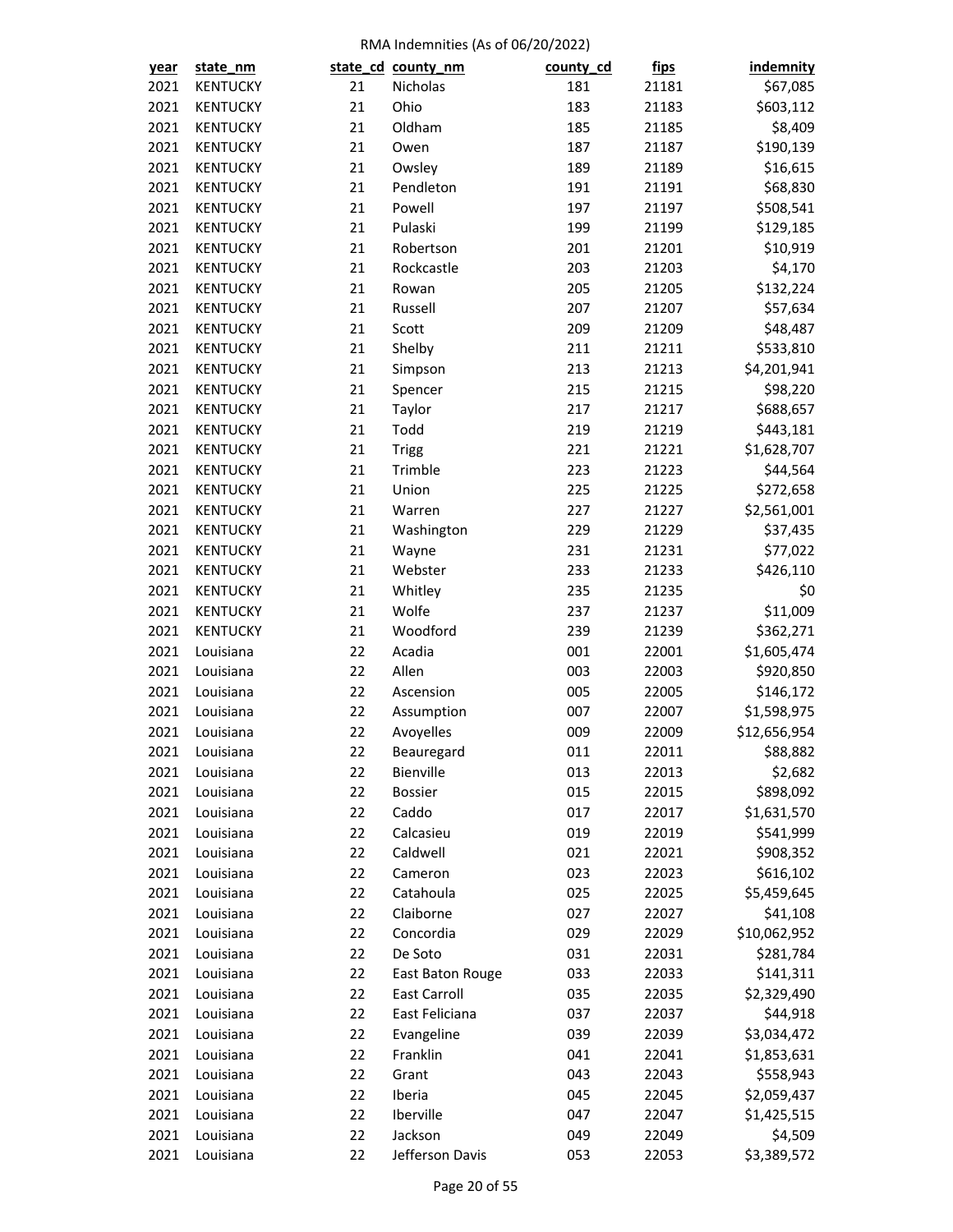| <u>year</u> | state_nm  |    | state_cd_county_nm  | county_cd | <u>fips</u> | <i>indemnity</i> |
|-------------|-----------|----|---------------------|-----------|-------------|------------------|
| 2021        | Louisiana | 22 | La Salle            | 059       | 22059       | \$17,052         |
| 2021        | Louisiana | 22 | Lafayette           | 055       | 22055       | \$1,637,120      |
| 2021        | Louisiana | 22 | Lafourche           | 057       | 22057       | \$1,265,325      |
| 2021        | Louisiana | 22 | Lincoln             | 061       | 22061       | \$57,771         |
| 2021        | Louisiana | 22 | Madison             | 065       | 22065       | \$2,401,390      |
| 2021        | Louisiana | 22 | Morehouse           | 067       | 22067       | \$10,263,016     |
| 2021        | Louisiana | 22 | Natchitoches        | 069       | 22069       | \$4,174,437      |
| 2021        | Louisiana | 22 | Ouachita            | 073       | 22073       | \$655,199        |
| 2021        | Louisiana | 22 | Plaquemines         | 075       | 22075       | \$0              |
| 2021        | Louisiana | 22 | Pointe Coupee       | 077       | 22077       | \$2,702,873      |
| 2021        | Louisiana | 22 | Rapides             | 079       | 22079       | \$6,138,676      |
| 2021        | Louisiana | 22 | Red River           | 081       | 22081       | \$1,077,848      |
| 2021        | Louisiana | 22 | Richland            | 083       | 22083       | \$2,751,703      |
| 2021        | Louisiana | 22 | <b>St Charles</b>   | 089       | 22089       | \$0              |
| 2021        | Louisiana | 22 | St Helena           | 091       | 22091       | \$37,353         |
| 2021        | Louisiana | 22 | St James            | 093       | 22093       | \$336,706        |
| 2021        | Louisiana | 22 | St John Baptist     | 095       | 22095       | \$209,106        |
| 2021        | Louisiana | 22 | St Landry           | 097       | 22097       | \$9,927,581      |
| 2021        | Louisiana | 22 | St Martin           | 099       | 22099       | \$2,061,264      |
| 2021        | Louisiana | 22 | St Mary             | 101       | 22101       | \$1,546,040      |
| 2021        | Louisiana | 22 | Tangipahoa          | 105       | 22105       | \$426,767        |
| 2021        | Louisiana | 22 | Tensas              | 107       | 22107       | \$2,543,905      |
| 2021        | Louisiana | 22 | Terrebonne          | 109       | 22109       | \$371,896        |
| 2021        | Louisiana | 22 | Union               | 111       | 22111       | \$66,243         |
| 2021        | Louisiana | 22 | Vermilion           | 113       | 22113       | \$16,410,392     |
| 2021        | Louisiana | 22 | Washington          | 117       | 22117       | \$1,924,880      |
| 2021        | Louisiana | 22 | West Baton Rouge    | 121       | 22121       | \$268,061        |
| 2021        | Louisiana | 22 | <b>West Carroll</b> | 123       | 22123       | \$1,693,950      |
| 2021        | Louisiana | 22 | West Feliciana      | 125       | 22125       | \$680,235        |
| 2021        | Louisiana | 22 | Winn                | 127       | 22127       | \$26,883         |
| 2021        | Maine     | 23 | Androscoggin        | 001       | 23001       | \$27,032         |
| 2021        | Maine     | 23 | Aroostook           | 003       | 23003       | \$2,845,066      |
| 2021        | Maine     | 23 | Cumberland          | 005       | 23005       | \$935            |
| 2021        | Maine     | 23 | Franklin            | 007       | 23007       | \$0              |
| 2021        | Maine     | 23 | Hancock             | 009       | 23009       | \$22,382         |
| 2021        | Maine     | 23 | Kennebec            | 011       | 23011       | \$8,220          |
| 2021        | Maine     | 23 | Knox                | 013       | 23013       | \$0              |
| 2021        | Maine     | 23 | Lincoln             | 015       | 23015       | \$0              |
| 2021        | Maine     | 23 | Oxford              | 017       | 23017       | \$1,178          |
| 2021        | Maine     | 23 | Penobscot           | 019       | 23019       | \$881            |
| 2021        | Maine     | 23 | Piscataquis         | 021       | 23021       | \$0              |
|             |           |    |                     |           |             |                  |
| 2021        | Maine     | 23 | Sagadahoc           | 023       | 23023       | \$0              |
| 2021        | Maine     | 23 | Somerset<br>Waldo   | 025       | 23025       | \$0              |
| 2021        | Maine     | 23 |                     | 027       | 23027       | \$0              |
| 2021        | Maine     | 23 | Washington          | 029       | 23029       | \$384,575        |
| 2021        | Maine     | 23 | York                | 031       | 23031       | \$0              |
| 2021        | Maryland  | 24 | Allegany            | 001       | 24001       | \$21,245         |
| 2021        | Maryland  | 24 | Anne Arundel        | 003       | 24003       | \$450            |
| 2021        | Maryland  | 24 | Baltimore           | 005       | 24005       | \$128,037        |
| 2021        | Maryland  | 24 | Calvert             | 009       | 24009       | \$1,933          |
| 2021        | Maryland  | 24 | Caroline            | 011       | 24011       | \$500,143        |
| 2021        | Maryland  | 24 | Carroll             | 013       | 24013       | \$54,484         |
| 2021        | Maryland  | 24 | Cecil               | 015       | 24015       | \$135,795        |
| 2021        | Maryland  | 24 | Charles             | 017       | 24017       | \$159,024        |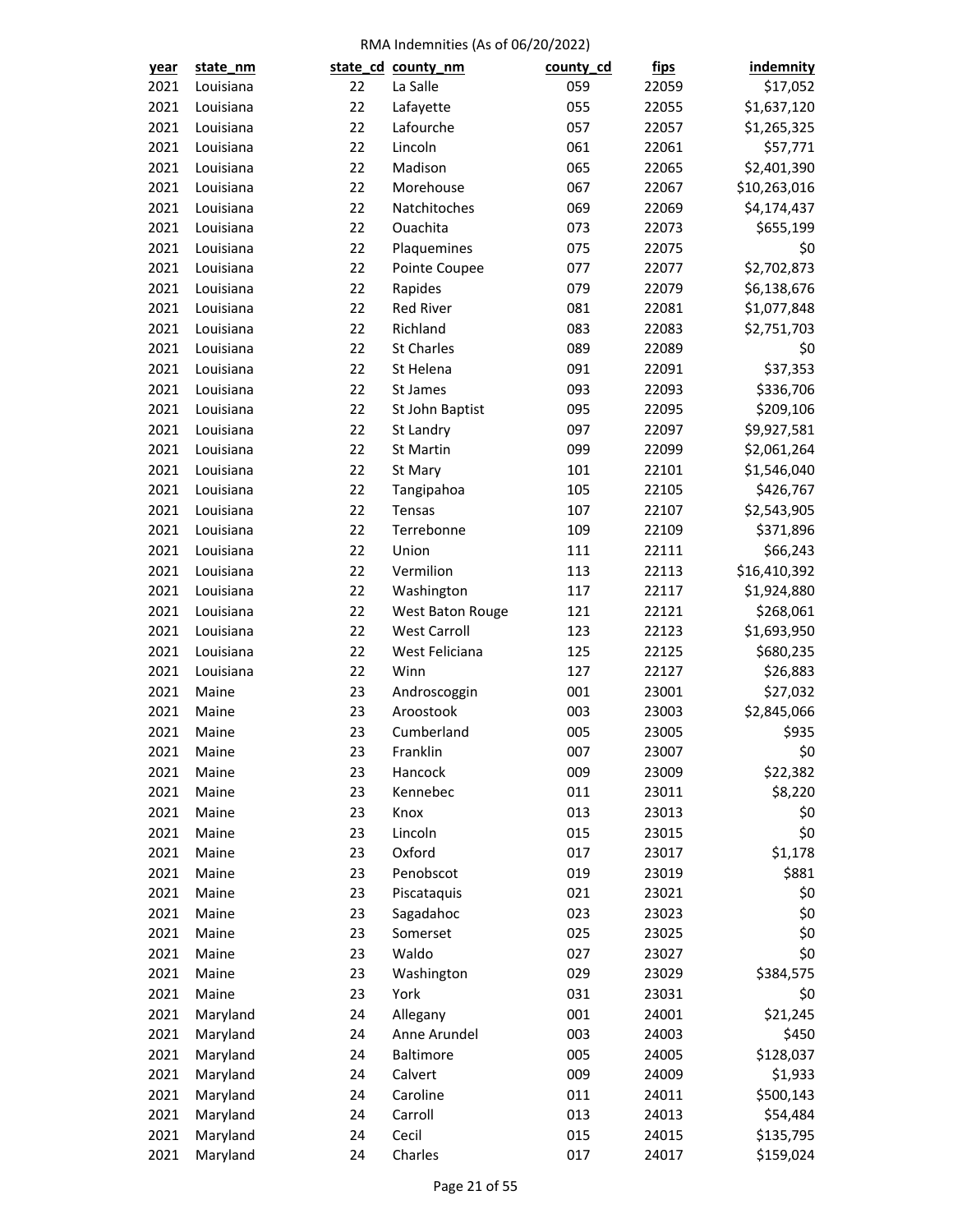| <u>year</u> | state_nm        |    | state_cd_county_nm    | county_cd | <u>fips</u> | <b>indemnity</b> |
|-------------|-----------------|----|-----------------------|-----------|-------------|------------------|
| 2021        | Maryland        | 24 | Dorchester            | 019       | 24019       | \$1,197,200      |
| 2021        | Maryland        | 24 | Frederick             | 021       | 24021       | \$619,559        |
| 2021        | Maryland        | 24 | Garrett               | 023       | 24023       | \$158,860        |
| 2021        | Maryland        | 24 | Harford               | 025       | 24025       | \$73,237         |
| 2021        | Maryland        | 24 | Howard                | 027       | 24027       | \$3,630          |
| 2021        | Maryland        | 24 | Kent                  | 029       | 24029       | \$502,470        |
| 2021        | Maryland        | 24 | Montgomery            | 031       | 24031       | \$118,662        |
| 2021        | Maryland        | 24 | Prince George'S       | 033       | 24033       | \$11,993         |
| 2021        | Maryland        | 24 | Queen Anne'S          | 035       | 24035       | \$643,253        |
| 2021        | Maryland        | 24 | Somerset              | 039       | 24039       | \$385,397        |
| 2021        | Maryland        | 24 | St Mary'S             | 037       | 24037       | \$142,523        |
| 2021        | Maryland        | 24 | Talbot                | 041       | 24041       | \$612,045        |
| 2021        | Maryland        | 24 | Washington            | 043       | 24043       | \$617,849        |
| 2021        | Maryland        | 24 | Wicomico              | 045       | 24045       | \$581,507        |
| 2021        | Maryland        | 24 | Worcester             | 047       | 24047       | \$284,801        |
| 2021        | Massachusetts   | 25 | Barnstable            | 001       | 25001       | \$127,617        |
| 2021        | Massachusetts   | 25 | Berkshire             | 003       | 25003       | \$201,205        |
| 2021        | Massachusetts   | 25 | <b>Bristol</b>        | 005       | 25005       | \$199,969        |
| 2021        | Massachusetts   | 25 | <b>Dukes</b>          | 007       | 25007       | \$14,428         |
| 2021        | Massachusetts   | 25 | Essex                 | 009       | 25009       | \$23,065         |
| 2021        | Massachusetts   | 25 | Franklin              | 011       | 25011       | \$1,283,309      |
| 2021        | Massachusetts   | 25 | Hampden               | 013       | 25013       | \$5,255,282      |
| 2021        | Massachusetts   | 25 | Hampshire             | 015       | 25015       | \$2,308,485      |
| 2021        | Massachusetts   | 25 | Middlesex             | 017       | 25017       | \$7,909          |
| 2021        | Massachusetts   | 25 | Nantucket             | 019       | 25019       | \$28,500         |
| 2021        | Massachusetts   | 25 | Norfolk               | 021       | 25021       | \$3,048          |
| 2021        | Massachusetts   | 25 | Plymouth              | 023       | 25023       | \$769,081        |
| 2021        | Massachusetts   | 25 | Worcester             | 027       | 25027       | \$158,776        |
| 2021        | <b>MICHIGAN</b> | 26 | Alcona                | 001       | 26001       | \$98,552         |
| 2021        | <b>MICHIGAN</b> | 26 | Alger                 | 003       | 26003       | \$0              |
| 2021        | <b>MICHIGAN</b> | 26 | Allegan               | 005       | 26005       | \$1,184,295      |
| 2021        | <b>MICHIGAN</b> | 26 | Alpena                | 007       | 26007       | \$96,911         |
| 2021        | <b>MICHIGAN</b> | 26 | Antrim                | 009       | 26009       | \$1,131,790      |
| 2021        | <b>MICHIGAN</b> | 26 | Arenac                | 011       | 26011       | \$466,043        |
| 2021        | <b>MICHIGAN</b> | 26 | Barry                 | 015       | 26015       | \$513,882        |
| 2021        | <b>MICHIGAN</b> | 26 | Bay                   | 017       | 26017       | \$1,529,946      |
| 2021        | <b>MICHIGAN</b> | 26 | Benzie                | 019       | 26019       | \$312,286        |
| 2021        | <b>MICHIGAN</b> | 26 | Berrien               | 021       | 26021       | \$5,000,596      |
| 2021        | <b>MICHIGAN</b> | 26 | <b>Branch</b>         | 023       | 26023       | \$1,901,976      |
| 2021        | <b>MICHIGAN</b> | 26 | Calhoun               | 025       | 26025       | \$1,063,993      |
| 2021        | <b>MICHIGAN</b> | 26 | Cass                  | 027       | 26027       | \$378,705        |
| 2021        | <b>MICHIGAN</b> | 26 | Charlevoix            | 029       | 26029       | \$7,229          |
| 2021        | <b>MICHIGAN</b> | 26 | Cheboygan             | 031       | 26031       | \$5,335          |
| 2021        | <b>MICHIGAN</b> | 26 | Chippewa              | 033       | 26033       | \$18,252         |
| 2021        | <b>MICHIGAN</b> | 26 | Clare                 | 035       | 26035       | \$137,597        |
| 2021        | <b>MICHIGAN</b> | 26 | Clinton               | 037       | 26037       | \$1,230,095      |
| 2021        | <b>MICHIGAN</b> | 26 | Delta                 | 041       | 26041       | \$258,252        |
| 2021        | <b>MICHIGAN</b> | 26 | Dickinson             | 043       | 26043       | \$117,612        |
| 2021        | <b>MICHIGAN</b> | 26 | Eaton                 | 045       | 26045       | \$823,699        |
| 2021        | <b>MICHIGAN</b> | 26 | Emmet                 | 047       | 26047       | \$6,436          |
| 2021        | <b>MICHIGAN</b> | 26 | Genesee               | 049       | 26049       | \$774,591        |
| 2021        | <b>MICHIGAN</b> | 26 | Gladwin               | 051       | 26051       | \$113,652        |
| 2021        | <b>MICHIGAN</b> | 26 | <b>Grand Traverse</b> | 055       | 26055       | \$429,764        |
| 2021        | <b>MICHIGAN</b> | 26 | Gratiot               | 057       | 26057       | \$2,136,876      |
|             |                 |    |                       |           |             |                  |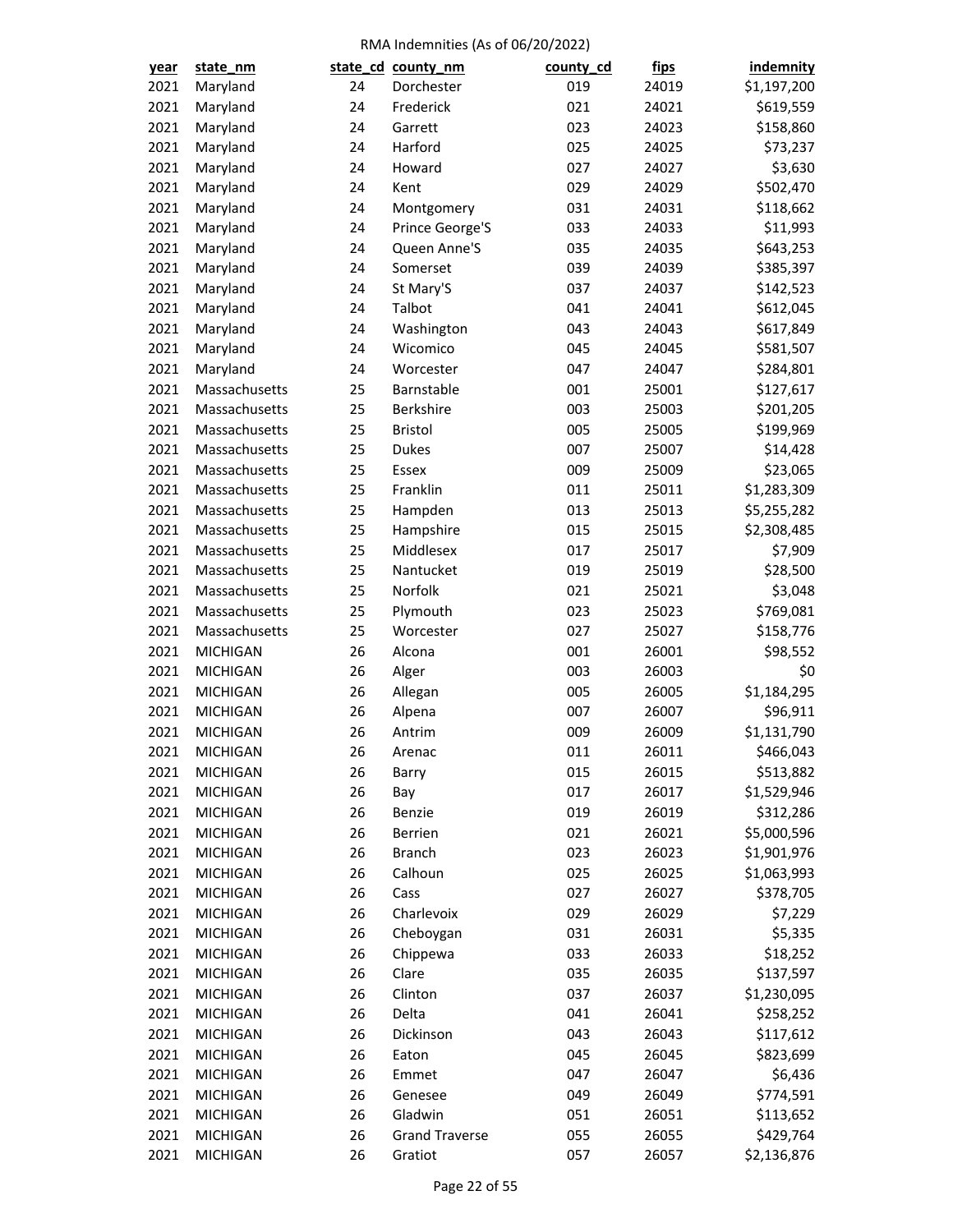| <u>year</u> | state_nm                           |    | state_cd_county_nm | county_cd | <u>fips</u> | <b>indemnity</b> |
|-------------|------------------------------------|----|--------------------|-----------|-------------|------------------|
| 2021        | <b>MICHIGAN</b>                    | 26 | Hillsdale          | 059       | 26059       | \$558,605        |
| 2021        | <b>MICHIGAN</b>                    | 26 | Houghton           | 061       | 26061       | \$0              |
| 2021        | <b>MICHIGAN</b>                    | 26 | Huron              | 063       | 26063       | \$1,881,923      |
| 2021        | <b>MICHIGAN</b>                    | 26 | Ingham             | 065       | 26065       | \$379,196        |
| 2021        | <b>MICHIGAN</b>                    | 26 | Ionia              | 067       | 26067       | \$1,232,503      |
| 2021        | <b>MICHIGAN</b>                    | 26 | losco              | 069       | 26069       | \$89,153         |
| 2021        | <b>MICHIGAN</b>                    | 26 | Iron               | 071       | 26071       | \$754            |
| 2021        | <b>MICHIGAN</b>                    | 26 | Isabella           | 073       | 26073       | \$1,465,846      |
| 2021        | <b>MICHIGAN</b>                    | 26 | Jackson            | 075       | 26075       | \$592,639        |
| 2021        | <b>MICHIGAN</b>                    | 26 | Kalamazoo          | 077       | 26077       | \$466,358        |
| 2021        | <b>MICHIGAN</b>                    | 26 | Kalkaska           | 079       | 26079       | \$13,683         |
| 2021        | <b>MICHIGAN</b>                    | 26 | Kent               | 081       | 26081       | \$7,153,265      |
| 2021        | <b>MICHIGAN</b>                    | 26 | Lake               | 085       | 26085       | \$3,739          |
| 2021        | <b>MICHIGAN</b>                    | 26 | Lapeer             | 087       | 26087       | \$532,397        |
| 2021        | <b>MICHIGAN</b>                    | 26 | Leelanau           | 089       | 26089       | \$1,690,295      |
| 2021        | <b>MICHIGAN</b>                    | 26 | Lenawee            | 091       | 26091       | \$1,038,978      |
| 2021        | <b>MICHIGAN</b>                    | 26 | Livingston         | 093       | 26093       | \$352,709        |
| 2021        | <b>MICHIGAN</b>                    | 26 | Luce               | 095       | 26095       | \$0              |
| 2021        | <b>MICHIGAN</b>                    | 26 | Mackinac           | 097       | 26097       | \$5,352          |
| 2021        | <b>MICHIGAN</b>                    | 26 | Macomb             | 099       | 26099       | \$924,010        |
| 2021        | <b>MICHIGAN</b>                    | 26 | Manistee           | 101       | 26101       | \$554,170        |
| 2021        | <b>MICHIGAN</b>                    | 26 | Marquette          | 103       | 26103       | \$0              |
| 2021        | <b>MICHIGAN</b>                    | 26 | Mason              | 105       | 26105       | \$773,921        |
| 2021        | <b>MICHIGAN</b>                    | 26 | Mecosta            | 107       | 26107       | \$320,613        |
| 2021        | <b>MICHIGAN</b>                    | 26 | Menominee          | 109       | 26109       | \$1,101,860      |
| 2021        | <b>MICHIGAN</b>                    | 26 | Midland            | 111       | 26111       | \$781,589        |
| 2021        | <b>MICHIGAN</b>                    | 26 | Missaukee          | 113       | 26113       | \$8,482          |
| 2021        | <b>MICHIGAN</b>                    | 26 | Monroe             | 115       | 26115       | \$1,029,737      |
| 2021        | <b>MICHIGAN</b>                    | 26 | Montcalm           | 117       | 26117       | \$1,113,885      |
| 2021        | <b>MICHIGAN</b>                    | 26 | Montmorency        | 119       | 26119       | \$6,932          |
| 2021        | <b>MICHIGAN</b>                    | 26 | Muskegon           | 121       | 26121       | \$1,984,998      |
| 2021        | <b>MICHIGAN</b>                    | 26 | Newaygo            | 123       | 26123       | \$1,095,816      |
| 2021        | <b>MICHIGAN</b>                    | 26 | Oakland            | 125       | 26125       | \$92,515         |
| 2021        | <b>MICHIGAN</b>                    | 26 | Oceana             | 127       | 26127       | \$2,447,376      |
| 2021        | <b>MICHIGAN</b>                    | 26 | Ogemaw             | 129       | 26129       | \$60,052         |
| 2021        | <b>MICHIGAN</b>                    | 26 | Ontonagon          | 131       | 26131       | \$0              |
| 2021        | <b>MICHIGAN</b>                    | 26 | Osceola            | 133       | 26133       | \$24,203         |
| 2021        | <b>MICHIGAN</b>                    | 26 | Oscoda             | 135       | 26135       | \$0              |
| 2021        | <b>MICHIGAN</b>                    | 26 | Otsego             | 137       | 26137       | \$25,694         |
| 2021        | <b>MICHIGAN</b>                    | 26 | Ottawa             | 139       | 26139       | \$5,964,939      |
| 2021        | <b>MICHIGAN</b>                    | 26 | Presque Isle       | 141       | 26141       | \$250,218        |
| 2021        | <b>MICHIGAN</b>                    | 26 | Saginaw            | 145       | 26145       | \$2,548,531      |
| 2021        | <b>MICHIGAN</b>                    | 26 | Sanilac            | 151       | 26151       | \$2,082,861      |
| 2021        | <b>MICHIGAN</b>                    | 26 | Schoolcraft        | 153       | 26153       | \$1,179          |
| 2021        | <b>MICHIGAN</b>                    | 26 | Shiawassee         | 155       | 26155       | \$1,073,372      |
| 2021        | <b>MICHIGAN</b>                    | 26 | St Clair           | 147       | 26147       | \$2,165,811      |
| 2021        | <b>MICHIGAN</b>                    | 26 | St Joseph          | 149       | 26149       | \$687,802        |
| 2021        | <b>MICHIGAN</b>                    | 26 | Tuscola            | 157       | 26157       | \$2,608,449      |
| 2021        | <b>MICHIGAN</b>                    | 26 | Van Buren          | 159       | 26159       |                  |
| 2021        | <b>MICHIGAN</b>                    | 26 | Washtenaw          | 161       |             | \$4,959,166      |
| 2021        |                                    | 26 |                    | 163       | 26161       | \$839,353        |
|             | <b>MICHIGAN</b><br><b>MICHIGAN</b> |    | Wayne<br>Wexford   |           | 26163       | \$222,355        |
| 2021        |                                    | 26 |                    | 165       | 26165       | \$108,012        |
| 2021        | Minnesota                          | 27 | Aitkin             | 001       | 27001       | \$319,477        |
| 2021        | Minnesota                          | 27 | Anoka              | 003       | 27003       | \$632,188        |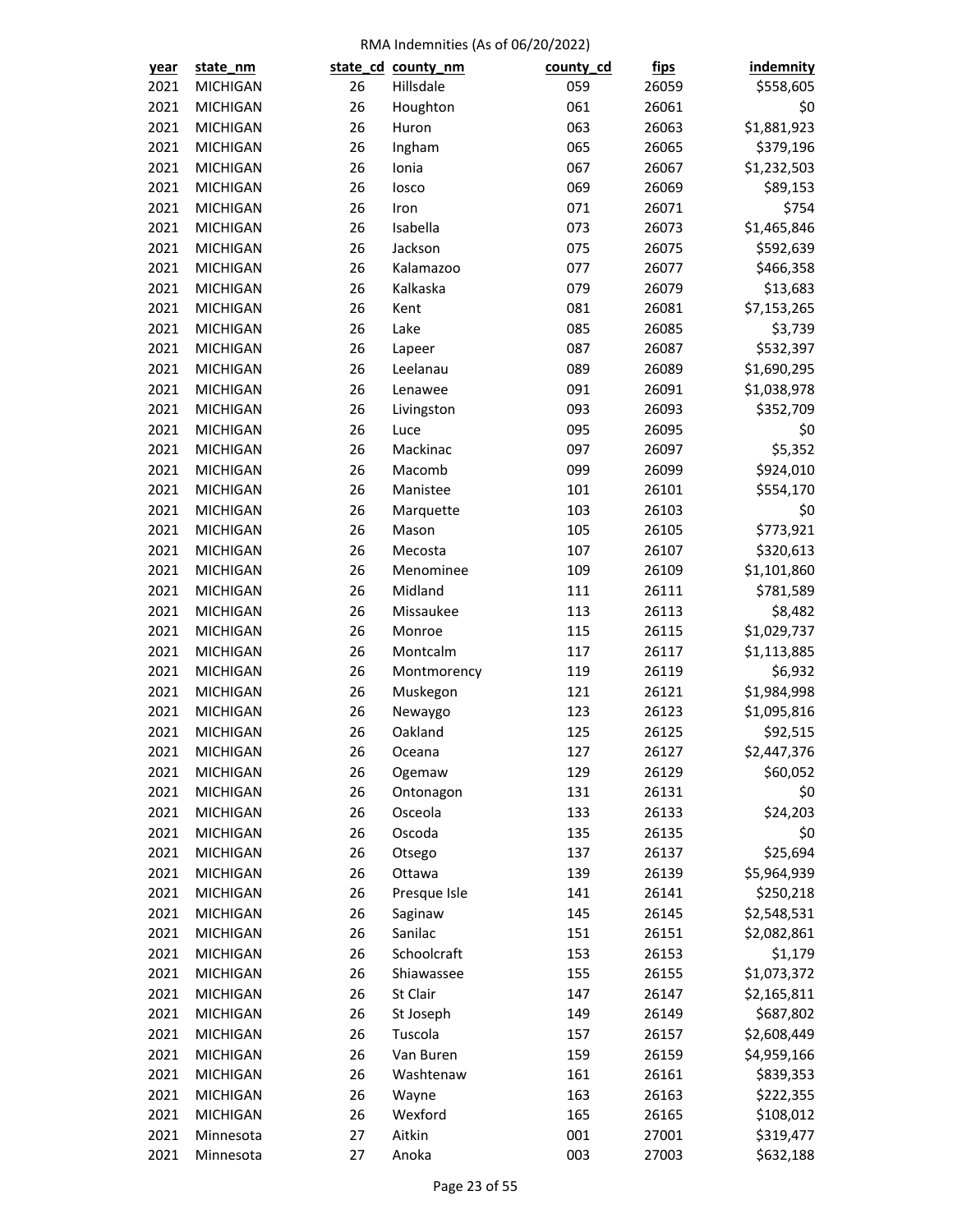| year         | state_nm  |          | state_cd_county_nm | county_cd | <u>fips</u> | indemnity    |
|--------------|-----------|----------|--------------------|-----------|-------------|--------------|
| 2021         | Minnesota | 27       | Becker             | 005       | 27005       | \$4,777,093  |
| 2021         | Minnesota | 27       | Beltrami           | 007       | 27007       | \$3,099,838  |
| 2021         | Minnesota | 27       | Benton             | 009       | 27009       | \$10,896,196 |
| 2021         | Minnesota | 27       | <b>Big Stone</b>   | 011       | 27011       | \$1,770,546  |
| 2021         | Minnesota | 27       | <b>Blue Earth</b>  | 013       | 27013       | \$1,340,311  |
| 2021         | Minnesota | 27       | Brown              | 015       | 27015       | \$5,988,398  |
| 2021         | Minnesota | 27       | Carlton            | 017       | 27017       | \$0          |
| 2021         | Minnesota | 27       | Carver             | 019       | 27019       | \$793,623    |
| 2021         | Minnesota | 27       | Cass               | 021       | 27021       | \$993,102    |
| 2021         | Minnesota | 27       | Chippewa           | 023       | 27023       | \$1,781,644  |
| 2021         | Minnesota | 27       | Chisago            | 025       | 27025       | \$922,879    |
| 2021         | Minnesota | 27       | Clay               | 027       | 27027       | \$7,661,561  |
| 2021         | Minnesota | 27       | Clearwater         | 029       | 27029       | \$4,294,407  |
| 2021         | Minnesota | 27       | Cottonwood         | 033       | 27033       | \$4,166,266  |
| 2021         | Minnesota | 27       | Crow Wing          | 035       | 27035       | \$1,913,651  |
| 2021         | Minnesota | 27       | Dakota             | 037       | 27037       | \$5,877,139  |
| 2021         | Minnesota | 27       | Dodge              | 039       | 27039       | \$325,433    |
| 2021         | Minnesota | 27       | Douglas            | 041       | 27041       | \$8,653,024  |
| 2021         | Minnesota | 27       | Faribault          | 043       | 27043       | \$1,580,983  |
| 2021         | Minnesota | 27       | Fillmore           | 045       | 27045       | \$924,144    |
| 2021         | Minnesota | 27       | Freeborn           | 047       | 27047       | \$1,637,510  |
| 2021         | Minnesota | 27       | Goodhue            | 049       | 27049       | \$1,327,250  |
| 2021         | Minnesota | 27       | Grant              | 051       | 27051       | \$1,134,104  |
| 2021         | Minnesota | 27       | Hennepin           | 053       | 27053       | \$162,085    |
| 2021         | Minnesota | 27       | Houston            | 055       | 27055       | \$889,793    |
| 2021         | Minnesota | 27       | Hubbard            | 057       | 27057       | \$1,686,147  |
| 2021         | Minnesota | 27       | Isanti             | 059       | 27059       | \$3,481,562  |
| 2021         | Minnesota | 27       | Itasca             | 061       | 27061       | \$226,420    |
| 2021         | Minnesota | 27       | Jackson            | 063       | 27063       | \$3,158,609  |
| 2021         | Minnesota | 27       | Kanabec            | 065       | 27065       | \$2,965,998  |
| 2021         | Minnesota | 27       | Kandiyohi          | 067       | 27067       | \$9,784,620  |
| 2021         | Minnesota | 27       | Kittson            | 069       | 27069       | \$11,006,327 |
| 2021         | Minnesota | 27       | Koochiching        | 071       | 27071       | \$419,555    |
| 2021         |           | 27       | Lac Qui Parle      | 073       | 27073       | \$1,588,287  |
|              | Minnesota |          |                    | 077       | 27077       | \$769,937    |
| 2021<br>2021 | Minnesota | 27<br>27 | Lake Of The Woods  | 079       | 27079       |              |
|              | Minnesota |          | Le Sueur           |           |             | \$325,022    |
| 2021         | Minnesota | 27       | Lincoln            | 081       | 27081       | \$7,417,029  |
| 2021         | Minnesota | 27       | Lyon               | 083       | 27083       | \$17,064,646 |
| 2021         | Minnesota | 27       | Mahnomen           | 087       | 27087       | \$6,099,139  |
| 2021         | Minnesota | 27       | Marshall           | 089       | 27089       | \$26,345,219 |
| 2021         | Minnesota | 27       | Martin             | 091       | 27091       | \$4,033,886  |
| 2021         | Minnesota | 27       | Mcleod             | 085       | 27085       | \$1,069,349  |
| 2021         | Minnesota | 27       | Meeker             | 093       | 27093       | \$8,264,723  |
| 2021         | Minnesota | 27       | Mille Lacs         | 095       | 27095       | \$2,483,205  |
| 2021         | Minnesota | 27       | Morrison           | 097       | 27097       | \$23,725,704 |
| 2021         | Minnesota | 27       | Mower              | 099       | 27099       | \$833,796    |
| 2021         | Minnesota | 27       | Murray             | 101       | 27101       | \$1,837,770  |
| 2021         | Minnesota | 27       | Nicollet           | 103       | 27103       | \$388,687    |
| 2021         | Minnesota | 27       | Nobles             | 105       | 27105       | \$509,462    |
| 2021         | Minnesota | 27       | Norman             | 107       | 27107       | \$27,076,916 |
| 2021         | Minnesota | 27       | Olmsted            | 109       | 27109       | \$476,110    |
| 2021         | Minnesota | 27       | <b>Otter Tail</b>  | 111       | 27111       | \$34,756,933 |
| 2021         | Minnesota | 27       | Pennington         | 113       | 27113       | \$21,859,504 |
| 2021         | Minnesota | 27       | Pine               | 115       | 27115       | \$981,761    |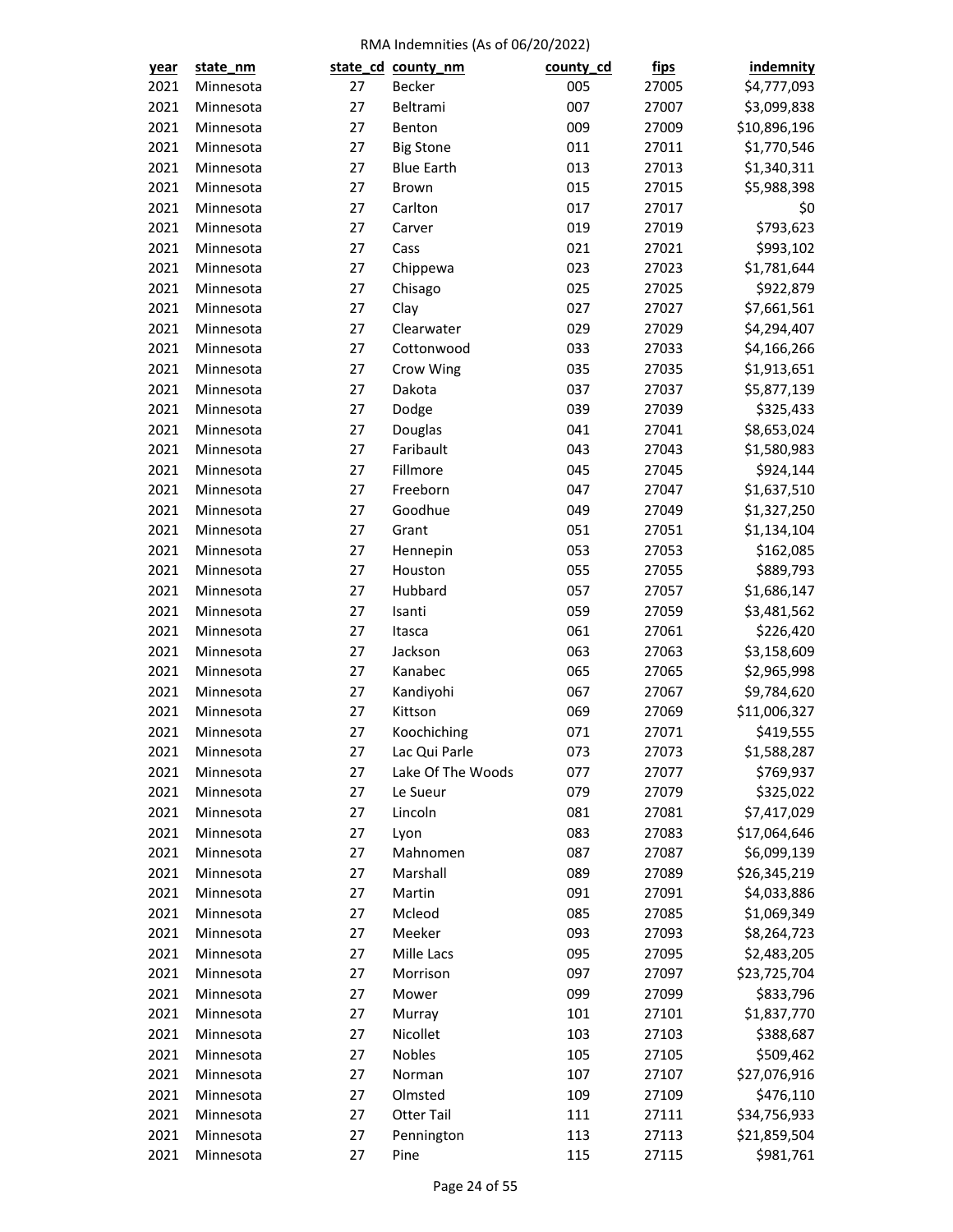| <u>year</u> | state_nm    |    | state_cd_county_nm     | county_cd | <u>fips</u> | <i>indemnity</i> |
|-------------|-------------|----|------------------------|-----------|-------------|------------------|
| 2021        | Minnesota   | 27 | Pipestone              | 117       | 27117       | \$2,503,702      |
| 2021        | Minnesota   | 27 | Polk                   | 119       | 27119       | \$68,543,733     |
| 2021        | Minnesota   | 27 | Pope                   | 121       | 27121       | \$12,519,345     |
| 2021        | Minnesota   | 27 | Ramsey                 | 123       | 27123       | \$0              |
| 2021        | Minnesota   | 27 | Red Lake               | 125       | 27125       | \$21,299,659     |
| 2021        | Minnesota   | 27 | Redwood                | 127       | 27127       | \$13,223,933     |
| 2021        | Minnesota   | 27 | Renville               | 129       | 27129       | \$6,597,723      |
| 2021        | Minnesota   | 27 | Rice                   | 131       | 27131       | \$603,422        |
| 2021        | Minnesota   | 27 | Rock                   | 133       | 27133       | \$1,179,262      |
| 2021        | Minnesota   | 27 | Roseau                 | 135       | 27135       | \$20,753,982     |
| 2021        | Minnesota   | 27 | Scott                  | 139       | 27139       | \$1,187,999      |
| 2021        | Minnesota   | 27 | Sherburne              | 141       | 27141       | \$2,688,222      |
| 2021        | Minnesota   | 27 | Sibley                 | 143       | 27143       | \$891,785        |
| 2021        | Minnesota   | 27 | St Louis               | 137       | 27137       | \$21,513         |
| 2021        | Minnesota   | 27 | Stearns                | 145       | 27145       | \$31,616,035     |
| 2021        | Minnesota   | 27 | Steele                 | 147       | 27147       | \$608,760        |
| 2021        | Minnesota   | 27 | Stevens                | 149       | 27149       | \$2,414,163      |
| 2021        | Minnesota   | 27 | Swift                  | 151       | 27151       | \$3,219,848      |
| 2021        | Minnesota   | 27 | Todd                   | 153       | 27153       | \$7,373,381      |
| 2021        | Minnesota   | 27 | Traverse               | 155       | 27155       | \$2,094,168      |
| 2021        | Minnesota   | 27 | Wabasha                | 157       | 27157       | \$2,991,523      |
| 2021        | Minnesota   | 27 | Wadena                 | 159       | 27159       | \$4,162,965      |
| 2021        | Minnesota   | 27 | Waseca                 | 161       | 27161       | \$385,373        |
| 2021        | Minnesota   | 27 | Washington             | 163       | 27163       | \$1,168,546      |
| 2021        | Minnesota   | 27 | Watonwan               | 165       | 27165       | \$712,317        |
| 2021        | Minnesota   | 27 | Wilkin                 | 167       | 27167       | \$5,484,761      |
| 2021        | Minnesota   | 27 | Winona                 | 169       | 27169       | \$515,819        |
| 2021        | Minnesota   | 27 | Wright                 | 171       | 27171       | \$8,673,962      |
| 2021        | Minnesota   | 27 | <b>Yellow Medicine</b> | 173       | 27173       | \$8,489,216      |
| 2021        | Mississippi | 28 | Adams                  | 001       | 28001       | \$711,491        |
| 2021        | Mississippi | 28 | Alcorn                 | 003       | 28003       | \$496,644        |
| 2021        | Mississippi | 28 | Amite                  | 005       | 28005       | \$98,371         |
| 2021        | Mississippi | 28 | Attala                 | 007       | 28007       | \$774,814        |
| 2021        | Mississippi | 28 | Benton                 | 009       | 28009       | \$278,764        |
| 2021        | Mississippi | 28 | Bolivar                | 011       | 28011       | \$16,220,488     |
| 2021        | Mississippi | 28 | Calhoun                | 013       | 28013       | \$562,764        |
| 2021        | Mississippi | 28 | Carroll                | 015       | 28015       | \$945,071        |
| 2021        | Mississippi | 28 | Chickasaw              | 017       | 28017       | \$722,466        |
| 2021        | Mississippi | 28 | Choctaw                | 019       | 28019       | \$5,893          |
| 2021        | Mississippi | 28 | Claiborne              | 021       | 28021       | \$39,966         |
| 2021        | Mississippi | 28 | Clarke                 | 023       | 28023       | \$25,169         |
| 2021        | Mississippi | 28 | Clay                   | 025       | 28025       | \$600,892        |
| 2021        |             | 28 | Coahoma                | 027       | 28027       | \$7,682,472      |
| 2021        | Mississippi | 28 |                        | 029       | 28029       |                  |
|             | Mississippi |    | Copiah                 |           |             | \$60,515         |
| 2021        | Mississippi | 28 | Covington              | 031       | 28031       | \$319,587        |
| 2021        | Mississippi | 28 | De Soto                | 033       | 28033       | \$1,203,890      |
| 2021        | Mississippi | 28 | Forrest                | 035       | 28035       | \$214,632        |
| 2021        | Mississippi | 28 | Franklin               | 037       | 28037       | \$0              |
| 2021        | Mississippi | 28 | George                 | 039       | 28039       | \$434,120        |
| 2021        | Mississippi | 28 | Greene                 | 041       | 28041       | \$102,250        |
| 2021        | Mississippi | 28 | Grenada                | 043       | 28043       | \$1,509,654      |
| 2021        | Mississippi | 28 | Hancock                | 045       | 28045       | \$5,884          |
| 2021        | Mississippi | 28 | Harrison               | 047       | 28047       | \$62,235         |
| 2021        | Mississippi | 28 | Hinds                  | 049       | 28049       | \$1,220,224      |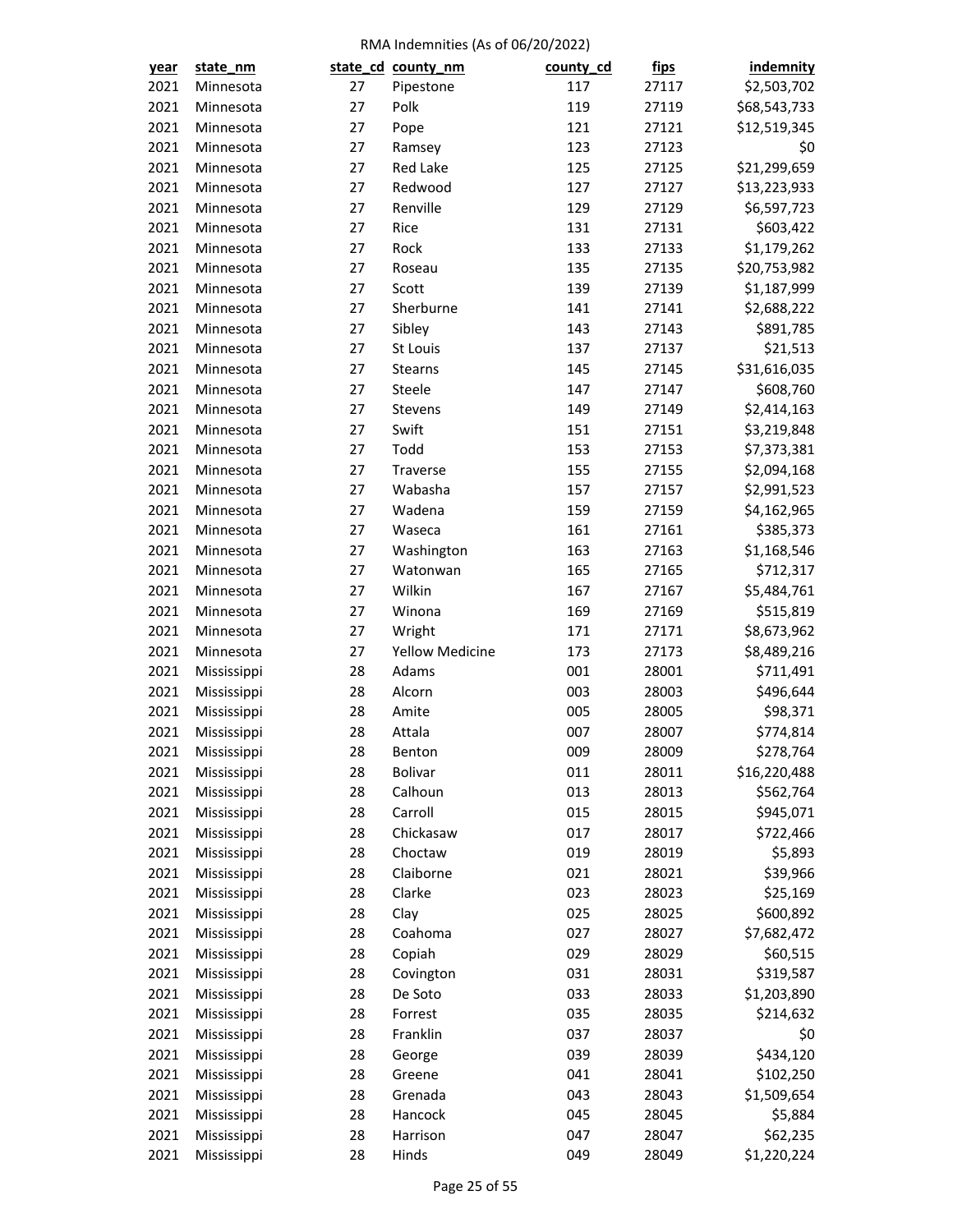| <u>year</u>  | state_nm    |          | state_cd_county_nm | county_cd  | <u>fips</u> | indemnity                |
|--------------|-------------|----------|--------------------|------------|-------------|--------------------------|
| 2021         | Mississippi | 28       | Holmes             | 051        | 28051       | \$2,040,468              |
| 2021         | Mississippi | 28       | Humphreys          | 053        | 28053       | \$3,141,611              |
| 2021         | Mississippi | 28       | Issaquena          | 055        | 28055       | \$1,518,785              |
| 2021         | Mississippi | 28       | Itawamba           | 057        | 28057       | \$204,823                |
| 2021         | Mississippi | 28       | Jackson            | 059        | 28059       | \$151,783                |
| 2021         | Mississippi | 28       | Jasper             | 061        | 28061       | \$12,057                 |
| 2021         | Mississippi | 28       | Jefferson          | 063        | 28063       | \$0                      |
| 2021         | Mississippi | 28       | Jefferson Davis    | 065        | 28065       | \$7,814                  |
| 2021         | Mississippi | 28       | Jones              | 067        | 28067       | \$282,359                |
| 2021         | Mississippi | 28       | Kemper             | 069        | 28069       | \$12,234                 |
| 2021         | Mississippi | 28       | Lafayette          | 071        | 28071       | \$297,791                |
| 2021         | Mississippi | 28       | Lamar              | 073        | 28073       | \$55,534                 |
| 2021         | Mississippi | 28       | Lauderdale         | 075        | 28075       | \$0                      |
| 2021         | Mississippi | 28       | Lawrence           | 077        | 28077       | \$68,634                 |
| 2021         | Mississippi | 28       | Leake              | 079        | 28079       | \$27,774                 |
| 2021         | Mississippi | 28       | Lee                | 081        | 28081       | \$902,397                |
| 2021         | Mississippi | 28       | Leflore            | 083        | 28083       | \$10,570,638             |
| 2021         | Mississippi | 28       | Lincoln            | 085        | 28085       | \$29,958                 |
| 2021         | Mississippi | 28       | Lowndes            | 087        | 28087       | \$1,355,060              |
| 2021         | Mississippi | 28       | Madison            | 089        | 28089       | \$490,676                |
| 2021         | Mississippi | 28       | Marion             | 091        | 28091       | \$129,166                |
| 2021         | Mississippi | 28       | Marshall           | 093        | 28093       | \$258,050                |
| 2021         | Mississippi | 28       | Monroe             | 095        | 28095       | \$1,656,494              |
| 2021         | Mississippi | 28       | Montgomery         | 097        | 28097       | \$465,415                |
| 2021         | Mississippi | 28       | Newton             | 101        | 28101       | \$61,745                 |
| 2021         | Mississippi | 28       | Noxubee            | 103        | 28103       | \$1,818,883              |
| 2021         | Mississippi | 28       | Oktibbeha          | 105        | 28105       | \$91,890                 |
| 2021         | Mississippi | 28       | Panola             | 107        | 28107       | \$3,569,786              |
| 2021         | Mississippi | 28       | Pearl River        | 109        | 28109       | \$299,332                |
| 2021         | Mississippi | 28       | Perry              | 111        | 28111       | \$35,319                 |
| 2021         | Mississippi | 28       | Pike               | 113        | 28113       | \$104,059                |
| 2021         | Mississippi | 28       | Pontotoc           | 115        | 28115       | \$357,174                |
| 2021         | Mississippi | 28       | Prentiss           | 117        | 28117       | \$395,726                |
| 2021         | Mississippi | 28       | Quitman            | 119        | 28119       | \$12,629,957             |
| 2021         | Mississippi | 28       | Rankin             | 121        | 28121       | \$17,013                 |
| 2021         | Mississippi | 28       | Scott              | 123        | 28123       | \$75,477                 |
| 2021         | Mississippi | 28       | Sharkey            | 125        | 28125       | \$1,246,978              |
| 2021         | Mississippi | 28       | Simpson            | 127        | 28127       | \$17,750                 |
| 2021         | Mississippi | 28       | Smith              | 129        | 28129       | \$48,341                 |
| 2021         | Mississippi | 28       | Stone              | 131        | 28131       | \$287,258                |
| 2021         | Mississippi | 28       | Sunflower          | 133        | 28133       | \$15,589,074             |
| 2021         | Mississippi | 28       | Tallahatchie       | 135        | 28135       | \$12,199,527             |
| 2021         | Mississippi | 28       | Tate               | 137        | 28137       | \$386,856                |
| 2021         | Mississippi | 28       | Tippah             | 139        | 28139       | \$416,742                |
| 2021         | Mississippi | 28       | Tishomingo         | 141        | 28141       | \$88,637                 |
| 2021         | Mississippi | 28       | Tunica             | 143        | 28143       | \$5,316,647              |
| 2021         | Mississippi | 28       | Union              | 145        | 28145       | \$181,099                |
| 2021         | Mississippi | 28       | Walthall           | 147        | 28147       | \$289,584                |
|              |             |          |                    |            |             |                          |
| 2021<br>2021 | Mississippi | 28<br>28 | Warren             | 149<br>151 | 28149       | \$299,444                |
| 2021         | Mississippi | 28       | Washington         | 153        | 28151       | \$1,770,524<br>\$275,546 |
|              | Mississippi |          | Wayne              |            | 28153       |                          |
| 2021         | Mississippi | 28       | Webster            | 155        | 28155       | \$121,044                |
| 2021         | Mississippi | 28       | Wilkinson          | 157        | 28157       | \$548,818                |
| 2021         | Mississippi | 28       | Winston            | 159        | 28159       | \$61,779                 |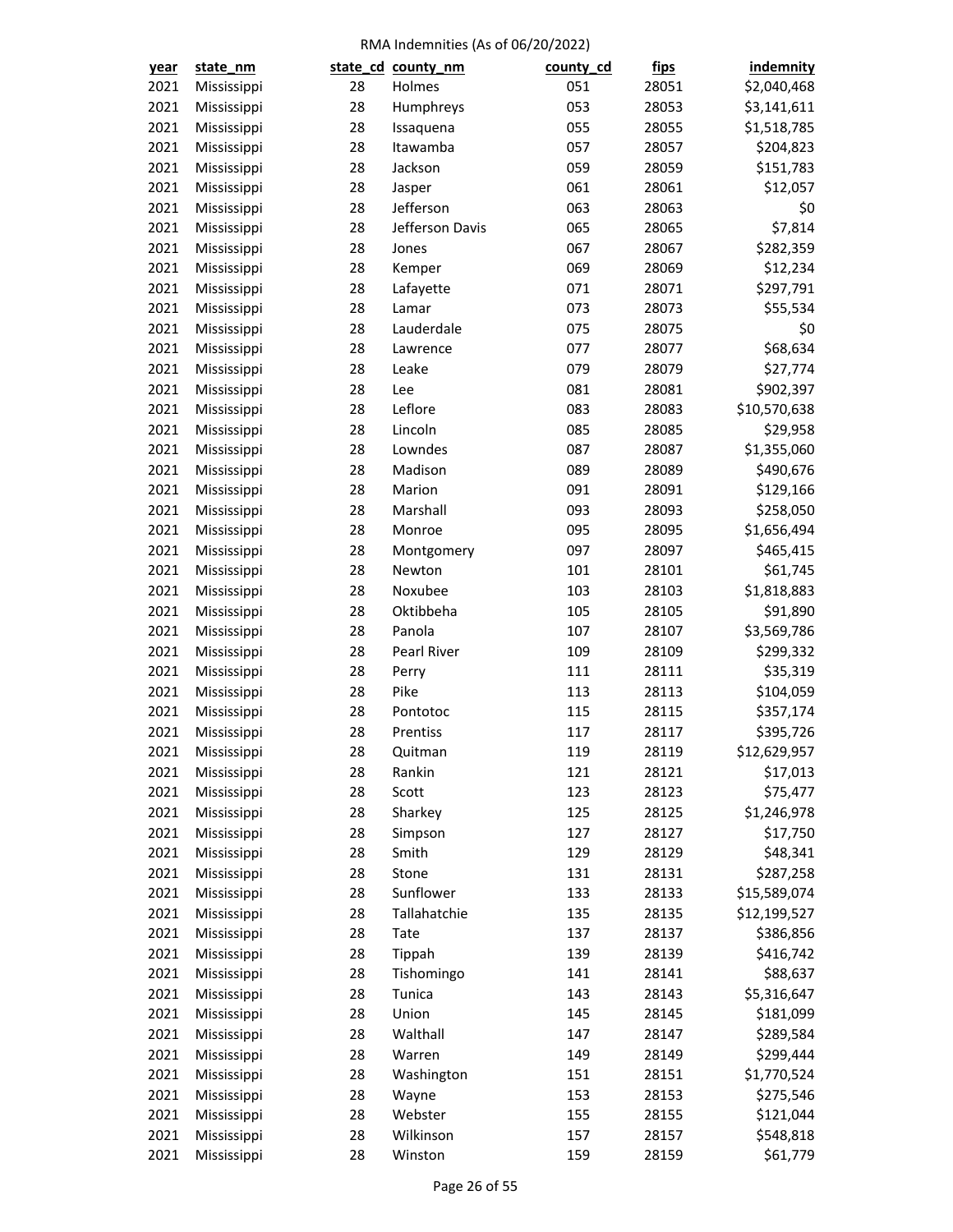| year         | state_nm    |          | state_cd_county_nm  | county_cd | <u>fips</u> | indemnity                |
|--------------|-------------|----------|---------------------|-----------|-------------|--------------------------|
| 2021         | Mississippi | 28       | Yalobusha           | 161       | 28161       | \$219,968                |
| 2021         | Mississippi | 28       | Yazoo               | 163       | 28163       | \$4,005,744              |
| 2021         | Missouri    | 29       | Adair               | 001       | 29001       | \$880,551                |
| 2021         | Missouri    | 29       | Andrew              | 003       | 29003       | \$1,090,118              |
| 2021         | Missouri    | 29       | Atchison            | 005       | 29005       | \$249,982                |
| 2021         | Missouri    | 29       | Audrain             | 007       | 29007       | \$6,091,254              |
| 2021         | Missouri    | 29       | Barry               | 009       | 29009       | \$225,122                |
| 2021         | Missouri    | 29       | <b>Barton</b>       | 011       | 29011       | \$3,812,104              |
| 2021         | Missouri    | 29       | <b>Bates</b>        | 013       | 29013       | \$7,723,838              |
| 2021         | Missouri    | 29       | Benton              | 015       | 29015       | \$1,689,998              |
| 2021         | Missouri    | 29       | Bollinger           | 017       | 29017       | \$511,858                |
| 2021         | Missouri    | 29       | Boone               | 019       | 29019       | \$3,429,009              |
| 2021         | Missouri    | 29       | Buchanan            | 021       | 29021       | \$2,944,011              |
| 2021         | Missouri    | 29       | <b>Butler</b>       | 023       | 29023       | \$3,078,660              |
| 2021         | Missouri    | 29       | Caldwell            | 025       | 29025       | \$3,153,556              |
| 2021         | Missouri    | 29       | Callaway            | 027       | 29027       | \$5,385,914              |
| 2021         | Missouri    | 29       | Camden              | 029       | 29029       | \$118,531                |
| 2021         | Missouri    | 29       | Cape Girardeau      | 031       | 29031       | \$1,232,855              |
| 2021         | Missouri    | 29       | Carroll             | 033       | 29033       | \$9,769,659              |
| 2021         | Missouri    | 29       | Carter              | 035       | 29035       | \$216                    |
| 2021         | Missouri    | 29       | Cass                | 037       | 29037       | \$3,624,064              |
| 2021         | Missouri    | 29       | Cedar               | 039       | 29039       | \$412,382                |
| 2021         | Missouri    | 29       | Chariton            | 041       | 29041       | \$10,827,130             |
| 2021         | Missouri    | 29       | Christian           | 043       | 29043       | \$96,686                 |
| 2021         | Missouri    | 29       | Clark               | 045       | 29045       | \$2,630,344              |
| 2021         | Missouri    | 29       | Clay                | 047       | 29047       | \$1,162,956              |
| 2021         | Missouri    | 29       | Clinton             | 049       | 29049       | \$1,640,861              |
| 2021         | Missouri    | 29       | Cole                | 051       | 29051       | \$826,594                |
| 2021         | Missouri    | 29       | Cooper              | 053       | 29053       | \$5,941,547              |
| 2021         | Missouri    | 29       | Crawford            | 055       | 29055       | \$20,622                 |
| 2021         | Missouri    | 29       | Dade                | 057       | 29057       | \$613,134                |
| 2021         | Missouri    | 29       | Dallas              | 059       | 29059       | \$56,201                 |
| 2021         | Missouri    | 29       | Daviess             | 061       | 29061       | \$1,734,693              |
| 2021         | Missouri    | 29       | De Kalb             | 063       | 29063       | \$2,278,807              |
| 2021         | Missouri    | 29       | Dent                | 065       | 29065       | \$7,902                  |
| 2021         | Missouri    | 29       | Douglas             | 067       | 29067       | \$537                    |
|              |             |          |                     | 069       | 29069       |                          |
| 2021<br>2021 | Missouri    | 29<br>29 | Dunklin<br>Franklin | 071       |             | \$4,754,634<br>\$401,460 |
|              | Missouri    |          |                     |           | 29071       | \$471,518                |
| 2021         | Missouri    | 29       | Gasconade           | 073       | 29073       |                          |
| 2021         | Missouri    | 29       | Gentry              | 075       | 29075       | \$1,210,238              |
| 2021         | Missouri    | 29       | Greene              | 077       | 29077       | \$244,579                |
| 2021         | Missouri    | 29       | Grundy              | 079       | 29079       | \$2,376,041              |
| 2021         | Missouri    | 29       | Harrison            | 081       | 29081       | \$1,412,305              |
| 2021         | Missouri    | 29       | Henry               | 083       | 29083       | \$4,567,763              |
| 2021         | Missouri    | 29       | Hickory             | 085       | 29085       | \$271,771                |
| 2021         | Missouri    | 29       | Holt                | 087       | 29087       | \$2,167,603              |
| 2021         | Missouri    | 29       | Howard              | 089       | 29089       | \$5,678,715              |
| 2021         | Missouri    | 29       | Howell              | 091       | 29091       | \$34,273                 |
| 2021         | Missouri    | 29       | Iron                | 093       | 29093       | \$0                      |
| 2021         | Missouri    | 29       | Jackson             | 095       | 29095       | \$677,473                |
| 2021         | Missouri    | 29       | Jasper              | 097       | 29097       | \$1,991,077              |
| 2021         | Missouri    | 29       | Jefferson           | 099       | 29099       | \$14,206                 |
| 2021         | Missouri    | 29       | Johnson             | 101       | 29101       | \$4,745,115              |
| 2021         | Missouri    | 29       | Knox                | 103       | 29103       | \$2,599,276              |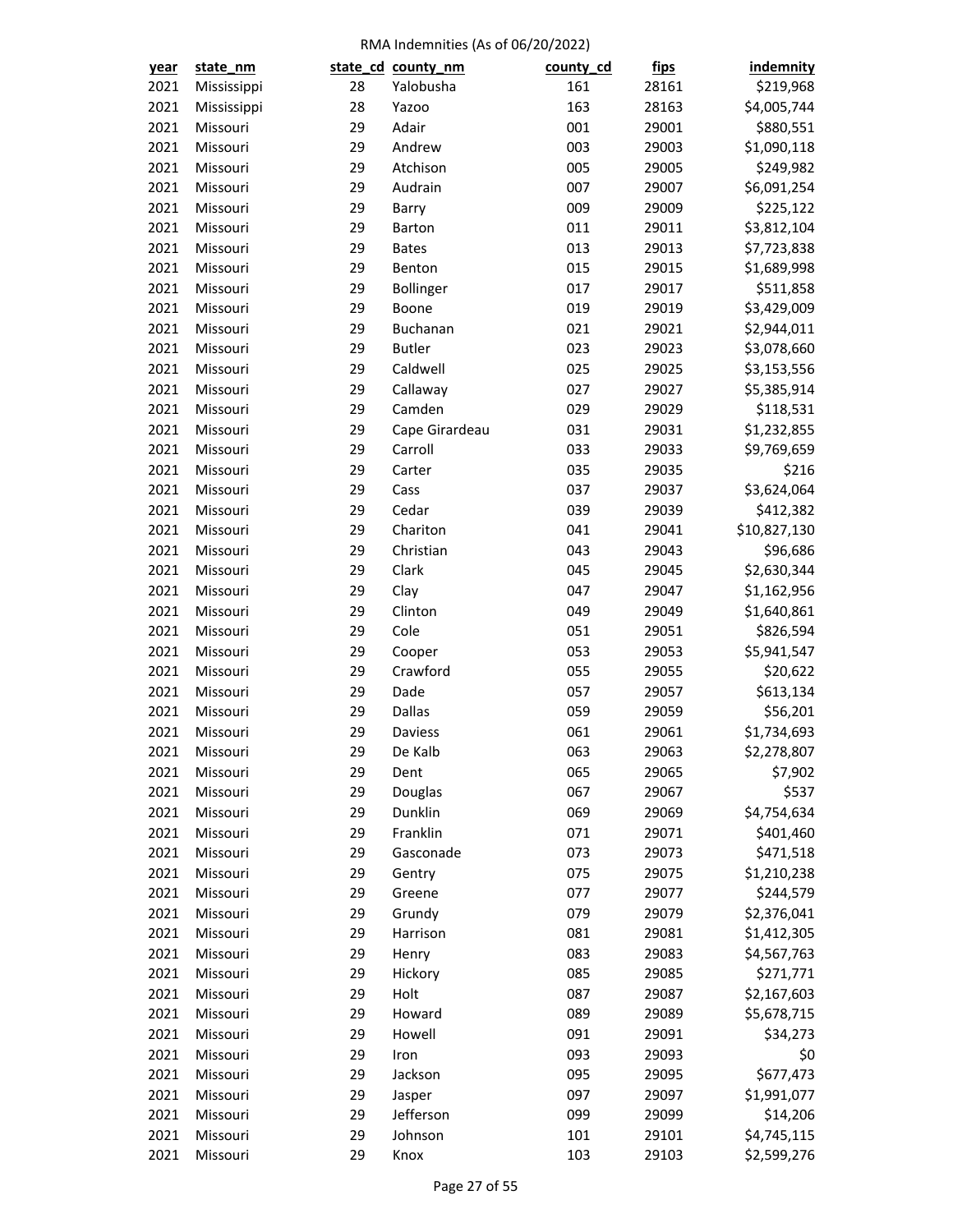| <u>year</u> | state_nm |    | state_cd_county_nm | county_cd | <u>fips</u> | indemnity   |
|-------------|----------|----|--------------------|-----------|-------------|-------------|
| 2021        | Missouri | 29 | Laclede            | 105       | 29105       | \$196,870   |
| 2021        | Missouri | 29 | Lafayette          | 107       | 29107       | \$1,813,429 |
| 2021        | Missouri | 29 | Lawrence           | 109       | 29109       | \$762,300   |
| 2021        | Missouri | 29 | Lewis              | 111       | 29111       | \$3,109,294 |
| 2021        | Missouri | 29 | Lincoln            | 113       | 29113       | \$4,506,602 |
| 2021        | Missouri | 29 | Linn               | 115       | 29115       | \$8,092,150 |
| 2021        | Missouri | 29 | Livingston         | 117       | 29117       | \$6,740,299 |
| 2021        | Missouri | 29 | Macon              | 121       | 29121       | \$3,965,280 |
| 2021        | Missouri | 29 | Madison            | 123       | 29123       | \$12,712    |
| 2021        | Missouri | 29 | Maries             | 125       | 29125       | \$110,716   |
| 2021        | Missouri | 29 | Marion             | 127       | 29127       | \$6,166,991 |
| 2021        | Missouri | 29 | Mcdonald           | 119       | 29119       | \$109,800   |
| 2021        | Missouri | 29 | Mercer             | 129       | 29129       | \$1,711,728 |
| 2021        | Missouri | 29 | Miller             | 131       | 29131       | \$236,136   |
| 2021        | Missouri | 29 | Mississippi        | 133       | 29133       | \$2,784,688 |
| 2021        | Missouri | 29 | Moniteau           | 135       | 29135       | \$1,039,417 |
| 2021        | Missouri | 29 | Monroe             | 137       | 29137       | \$4,399,156 |
| 2021        | Missouri | 29 | Montgomery         | 139       | 29139       | \$3,056,418 |
| 2021        | Missouri | 29 | Morgan             | 141       | 29141       | \$1,100,521 |
| 2021        | Missouri | 29 | New Madrid         | 143       | 29143       | \$3,677,691 |
| 2021        | Missouri | 29 | Newton             | 145       | 29145       | \$846,224   |
| 2021        | Missouri | 29 | Nodaway            | 147       | 29147       | \$787,298   |
| 2021        | Missouri | 29 | Oregon             | 149       | 29149       | \$18,309    |
| 2021        | Missouri | 29 | Osage              | 151       | 29151       | \$470,099   |
| 2021        | Missouri | 29 | Ozark              | 153       | 29153       | \$334       |
| 2021        | Missouri | 29 | Pemiscot           | 155       | 29155       | \$2,230,858 |
| 2021        | Missouri | 29 | Perry              | 157       | 29157       | \$729,969   |
| 2021        | Missouri | 29 | Pettis             | 159       | 29159       | \$7,214,105 |
| 2021        | Missouri | 29 | Phelps             | 161       | 29161       | \$46,217    |
| 2021        | Missouri | 29 | Pike               | 163       | 29163       | \$3,806,437 |
| 2021        | Missouri | 29 | Platte             | 165       | 29165       | \$1,518,657 |
| 2021        | Missouri | 29 | Polk               | 167       | 29167       | \$175,862   |
| 2021        | Missouri | 29 | Pulaski            | 169       | 29169       | \$101,000   |
| 2021        | Missouri | 29 | Putnam             | 171       | 29171       | \$2,080,915 |
| 2021        | Missouri | 29 | Ralls              | 173       | 29173       | \$4,680,271 |
| 2021        | Missouri | 29 | Randolph           | 175       | 29175       | \$1,955,652 |
| 2021        | Missouri | 29 | Ray                | 177       | 29177       | \$4,404,927 |
| 2021        | Missouri | 29 | Reynolds           | 179       | 29179       | \$0         |
| 2021        | Missouri | 29 | Ripley             | 181       | 29181       | \$384,147   |
| 2021        | Missouri | 29 | Saline             | 195       | 29195       | \$5,269,786 |
| 2021        | Missouri | 29 | Schuyler           | 197       | 29197       | \$804,150   |
| 2021        | Missouri | 29 | Scotland           | 199       | 29199       | \$1,618,669 |
| 2021        | Missouri | 29 | Scott              | 201       | 29201       | \$3,297,131 |
| 2021        | Missouri | 29 | Shannon            | 203       | 29203       | \$5,148     |
| 2021        | Missouri | 29 | Shelby             | 205       | 29205       | \$5,066,470 |
| 2021        | Missouri | 29 | <b>St Charles</b>  | 183       | 29183       | \$1,318,852 |
| 2021        | Missouri | 29 | St Clair           | 185       | 29185       | \$1,503,285 |
|             | Missouri | 29 | <b>St Francois</b> | 187       |             |             |
| 2021        |          |    |                    |           | 29187       | \$384,770   |
| 2021        | Missouri | 29 | St Genevieve       | 186       | 29186       | \$238,769   |
| 2021        | Missouri | 29 | St Louis           | 189       | 29189       | \$233,277   |
| 2021        | Missouri | 29 | Stoddard           | 207       | 29207       | \$4,443,948 |
| 2021        | Missouri | 29 | Stone              | 209       | 29209       | \$112       |
| 2021        | Missouri | 29 | Sullivan           | 211       | 29211       | \$1,882,894 |
| 2021        | Missouri | 29 | Taney              | 213       | 29213       | \$2,144     |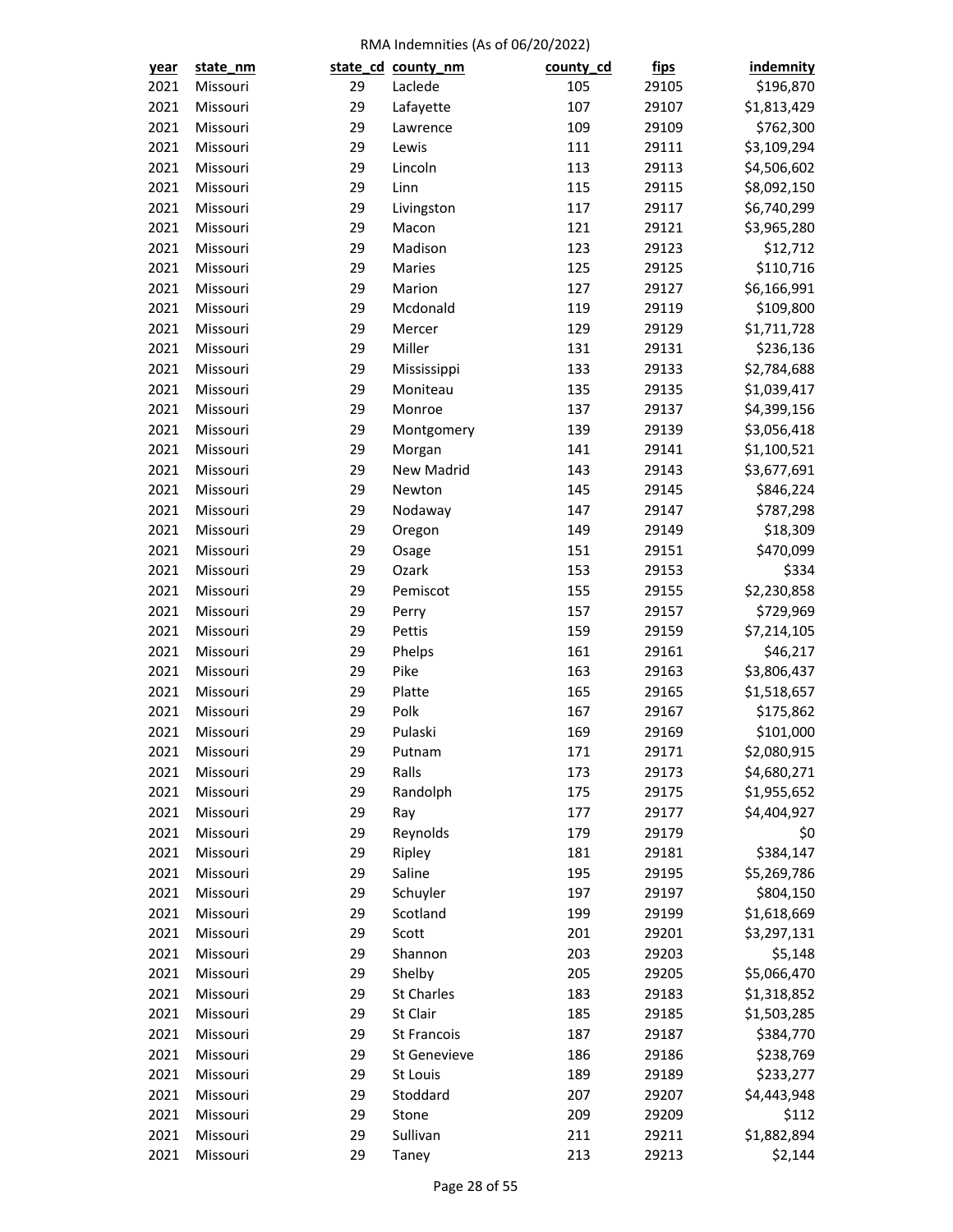| <u>year</u> | state_nm |    | state_cd_county_nm | county_cd | <u>fips</u> | indemnity    |
|-------------|----------|----|--------------------|-----------|-------------|--------------|
| 2021        | Missouri | 29 | Texas              | 215       | 29215       | \$53,070     |
| 2021        | Missouri | 29 | Vernon             | 217       | 29217       | \$6,608,957  |
| 2021        | Missouri | 29 | Warren             | 219       | 29219       | \$973,877    |
| 2021        | Missouri | 29 | Washington         | 221       | 29221       | \$0          |
| 2021        | Missouri | 29 | Wayne              | 223       | 29223       | \$50,160     |
| 2021        | Missouri | 29 | Webster            | 225       | 29225       | \$108,175    |
| 2021        | Missouri | 29 | Worth              | 227       | 29227       | \$286,796    |
| 2021        | Missouri | 29 | Wright             | 229       | 29229       | \$60,821     |
| 2021        | Montana  | 30 | Beaverhead         | 001       | 30001       | \$2,983,318  |
| 2021        | Montana  | 30 | <b>Big Horn</b>    | 003       | 30003       | \$4,962,119  |
| 2021        | Montana  | 30 | Blaine             | 005       | 30005       | \$29,382,983 |
| 2021        | Montana  | 30 | Broadwater         | 007       | 30007       | \$1,662,512  |
| 2021        | Montana  | 30 | Carbon             | 009       | 30009       | \$1,074,691  |
| 2021        | Montana  | 30 | Carter             | 011       | 30011       | \$7,004,479  |
| 2021        | Montana  | 30 | Cascade            | 013       | 30013       | \$5,840,521  |
| 2021        | Montana  | 30 | Chouteau           | 015       | 30015       | \$26,294,801 |
| 2021        | Montana  | 30 | Custer             | 017       | 30017       | \$1,582,323  |
| 2021        | Montana  | 30 | Daniels            | 019       | 30019       | \$25,138,113 |
| 2021        | Montana  | 30 | Dawson             | 021       | 30021       | \$24,541,974 |
| 2021        | Montana  | 30 | Deer Lodge         | 023       | 30023       | \$107,001    |
| 2021        | Montana  | 30 | Fallon             | 025       | 30025       | \$6,844,200  |
| 2021        | Montana  | 30 | Fergus             | 027       | 30027       | \$16,543,786 |
| 2021        | Montana  | 30 | Flathead           | 029       | 30029       | \$120,555    |
| 2021        | Montana  | 30 | Gallatin           | 031       | 30031       | \$1,538,377  |
| 2021        | Montana  | 30 | Garfield           | 033       | 30033       | \$4,335,103  |
| 2021        | Montana  | 30 | Glacier            | 035       | 30035       | \$10,627,308 |
| 2021        | Montana  | 30 | Golden Valley      | 037       | 30037       | \$2,434,779  |
| 2021        | Montana  | 30 | Granite            | 039       | 30039       | \$17,264     |
| 2021        | Montana  | 30 | Hill               | 041       | 30041       | \$38,673,875 |
| 2021        | Montana  | 30 | Jefferson          | 043       | 30043       | \$549,075    |
| 2021        | Montana  | 30 | Judith Basin       | 045       | 30045       | \$6,839,034  |
| 2021        | Montana  | 30 | Lake               | 047       | 30047       | \$604,684    |
| 2021        | Montana  | 30 | Lewis And Clark    | 049       | 30049       | \$588,426    |
| 2021        | Montana  | 30 | Liberty            | 051       | 30051       | \$26,688,216 |
| 2021        | Montana  | 30 | Lincoln            | 053       | 30053       | \$23,327     |
| 2021        | Montana  | 30 | Madison            | 057       | 30057       | \$1,245,576  |
| 2021        | Montana  | 30 | Mccone             | 055       | 30055       | \$32,342,149 |
| 2021        | Montana  | 30 | Meagher            | 059       | 30059       | \$593,679    |
| 2021        | Montana  | 30 | Mineral            | 061       | 30061       | \$13,277     |
| 2021        | Montana  | 30 | Missoula           | 063       | 30063       | \$77,718     |
| 2021        | Montana  | 30 | Musselshell        | 065       | 30065       | \$2,859,117  |
| 2021        | Montana  | 30 | Park               | 067       | 30067       | \$404,781    |
| 2021        | Montana  | 30 | Petroleum          | 069       | 30069       | \$810,615    |
| 2021        | Montana  | 30 | Phillips           | 071       | 30071       | \$24,515,335 |
| 2021        | Montana  | 30 | Pondera            | 073       | 30073       | \$5,876,012  |
| 2021        | Montana  | 30 | Powder River       | 075       | 30075       | \$2,219,618  |
| 2021        | Montana  | 30 | Powell             | 077       | 30077       | \$180,402    |
| 2021        | Montana  | 30 | Prairie            | 079       | 30079       | \$3,923,356  |
| 2021        | Montana  | 30 | Ravalli            | 081       | 30081       | \$234,561    |
| 2021        | Montana  | 30 | Richland           | 083       | 30083       | \$15,831,065 |
| 2021        | Montana  | 30 | Roosevelt          | 085       | 30085       | \$53,590,388 |
| 2021        | Montana  | 30 | Rosebud            | 087       | 30087       | \$2,711,743  |
| 2021        | Montana  | 30 | Sanders            | 089       | 30089       | \$156,505    |
| 2021        | Montana  | 30 | Sheridan           | 091       | 30091       | \$36,275,448 |
|             |          |    |                    |           |             |              |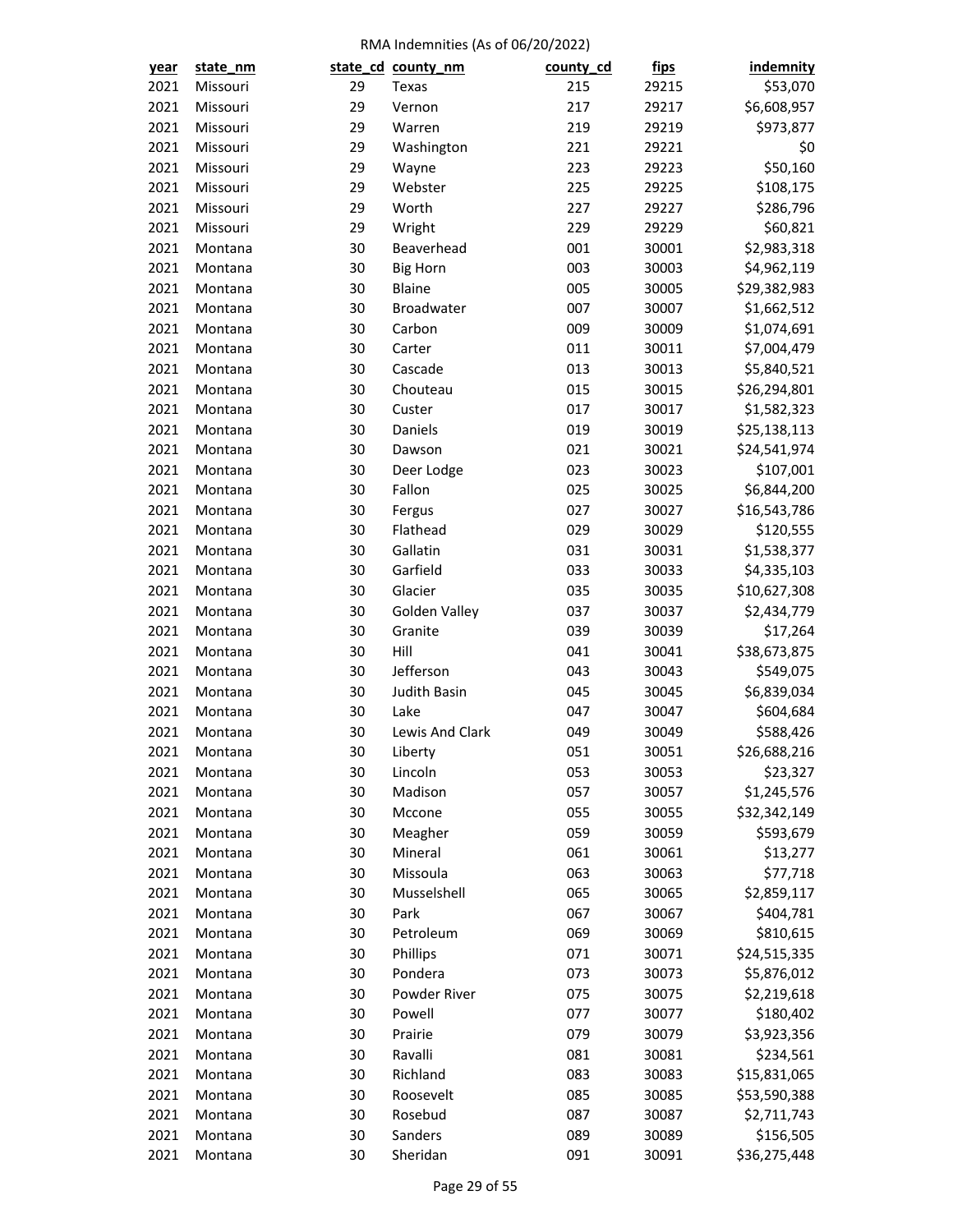| <u>year</u>  | state_nm             |          | state_cd_county_nm | county_cd | <u>fips</u>    | indemnity                  |
|--------------|----------------------|----------|--------------------|-----------|----------------|----------------------------|
| 2021         | Montana              | 30       | Silver Bow         | 093       | 30093          | \$125,994                  |
| 2021         | Montana              | 30       | Stillwater         | 095       | 30095          | \$1,130,065                |
| 2021         | Montana              | 30       | <b>Sweet Grass</b> | 097       | 30097          | \$210,842                  |
| 2021         | Montana              | 30       | Teton              | 099       | 30099          | \$3,678,278                |
| 2021         | Montana              | 30       | Toole              | 101       | 30101          | \$29,715,817               |
| 2021         | Montana              | 30       | Treasure           | 103       | 30103          | \$1,387,531                |
| 2021         | Montana              | 30       | Valley             | 105       | 30105          | \$77,279,300               |
| 2021         | Montana              | 30       | Wheatland          | 107       | 30107          | \$5,985,804                |
| 2021         | Montana              | 30       | Wibaux             | 109       | 30109          | \$11,329,863               |
| 2021         | Montana              | 30       | Yellowstone        | 111       | 30111          | \$5,961,607                |
| 2021         | NEBRASKA             | 31       | Adams              | 001       | 31001          | \$3,036,009                |
| 2021         | NEBRASKA             | 31       | Antelope           | 003       | 31003          | \$2,599,526                |
| 2021         | NEBRASKA             | 31       | Arthur             | 005       | 31005          | \$533,202                  |
| 2021         | NEBRASKA             | 31       | Banner             | 007       | 31007          | \$1,696,431                |
| 2021         | NEBRASKA             | 31       | Blaine             | 009       | 31009          | \$576,723                  |
| 2021         | NEBRASKA             | 31       | Boone              | 011       | 31011          | \$411,337                  |
| 2021         | NEBRASKA             | 31       | <b>Box Butte</b>   | 013       | 31013          | \$11,240,799               |
| 2021         | NEBRASKA             | 31       | Boyd               | 015       | 31015          | \$5,091,913                |
| 2021         | NEBRASKA             | 31       | Brown              | 017       | 31017          | \$573,878                  |
| 2021         | NEBRASKA             | 31       | <b>Buffalo</b>     | 019       | 31019          | \$674,964                  |
| 2021         | NEBRASKA             | 31       | <b>Burt</b>        | 021       | 31021          | \$87,739                   |
| 2021         | NEBRASKA             | 31       | <b>Butler</b>      | 023       | 31023          | \$302,548                  |
| 2021         | NEBRASKA             | 31       | Cass               | 025       | 31025          | \$124,689                  |
| 2021         | NEBRASKA             | 31       | Cedar              | 027       | 31027          | \$4,736,400                |
| 2021         | NEBRASKA             | 31       | Chase              | 029       | 31029          | \$6,760,783                |
| 2021         | NEBRASKA             | 31       | Cherry             | 031       | 31031          | \$1,777,187                |
| 2021         | NEBRASKA             | 31       | Cheyenne           | 033       | 31033          | \$5,529,435                |
| 2021         | NEBRASKA             | 31       | Clay               | 035       | 31035          | \$446,548                  |
| 2021         | NEBRASKA             | 31       | Colfax             | 037       | 31037          | \$345,144                  |
| 2021         | NEBRASKA             | 31       | Cuming             | 039       | 31039          | \$141,416                  |
| 2021         | NEBRASKA             | 31       | Custer             | 041       | 31041          | \$1,903,795                |
| 2021         | NEBRASKA             | 31       | Dakota             | 043       | 31043          | \$1,001,295                |
| 2021         | NEBRASKA             | 31       | Dawes              | 045       | 31045          | \$3,260,200                |
| 2021         | NEBRASKA             | 31       |                    | 047       | 31047          | \$1,129,021                |
|              | NEBRASKA             |          | Dawson<br>Deuel    | 049       |                |                            |
| 2021<br>2021 | NEBRASKA             | 31<br>31 | Dixon              | 051       | 31049<br>31051 | \$1,937,359<br>\$2,177,396 |
| 2021         |                      |          |                    |           |                |                            |
|              | NEBRASKA             | 31       | Dodge              | 053       | 31053          | \$278,967                  |
| 2021         | NEBRASKA             | 31       | Douglas            | 055       | 31055          | \$169,489                  |
| 2021         | NEBRASKA<br>NEBRASKA | 31       | Dundy              | 057       | 31057          | \$6,931,456                |
| 2021         |                      | 31       | Fillmore           | 059       | 31059          | \$625,051                  |
| 2021         | NEBRASKA             | 31       | Franklin           | 061       | 31061          | \$293,522                  |
| 2021         | NEBRASKA             | 31       | Frontier           | 063       | 31063          | \$2,811,232                |
| 2021         | NEBRASKA             | 31       | Furnas             | 065       | 31065          | \$2,667,756                |
| 2021         | NEBRASKA             | 31       | Gage               | 067       | 31067          | \$1,330,101                |
| 2021         | NEBRASKA             | 31       | Garden             | 069       | 31069          | \$1,913,341                |
| 2021         | NEBRASKA             | 31       | Garfield           | 071       | 31071          | \$204,391                  |
| 2021         | NEBRASKA             | 31       | Gosper             | 073       | 31073          | \$279,382                  |
| 2021         | NEBRASKA             | 31       | Grant              | 075       | 31075          | \$55,181                   |
| 2021         | NEBRASKA             | 31       | Greeley            | 077       | 31077          | \$408,774                  |
| 2021         | NEBRASKA             | 31       | Hall               | 079       | 31079          | \$743,495                  |
| 2021         | NEBRASKA             | 31       | Hamilton           | 081       | 31081          | \$1,738,113                |
| 2021         | NEBRASKA             | 31       | Harlan             | 083       | 31083          | \$821,936                  |
| 2021         | NEBRASKA             | 31       | Hayes              | 085       | 31085          | \$8,032,689                |
| 2021         | NEBRASKA             | 31       | Hitchcock          | 087       | 31087          | \$11,192,164               |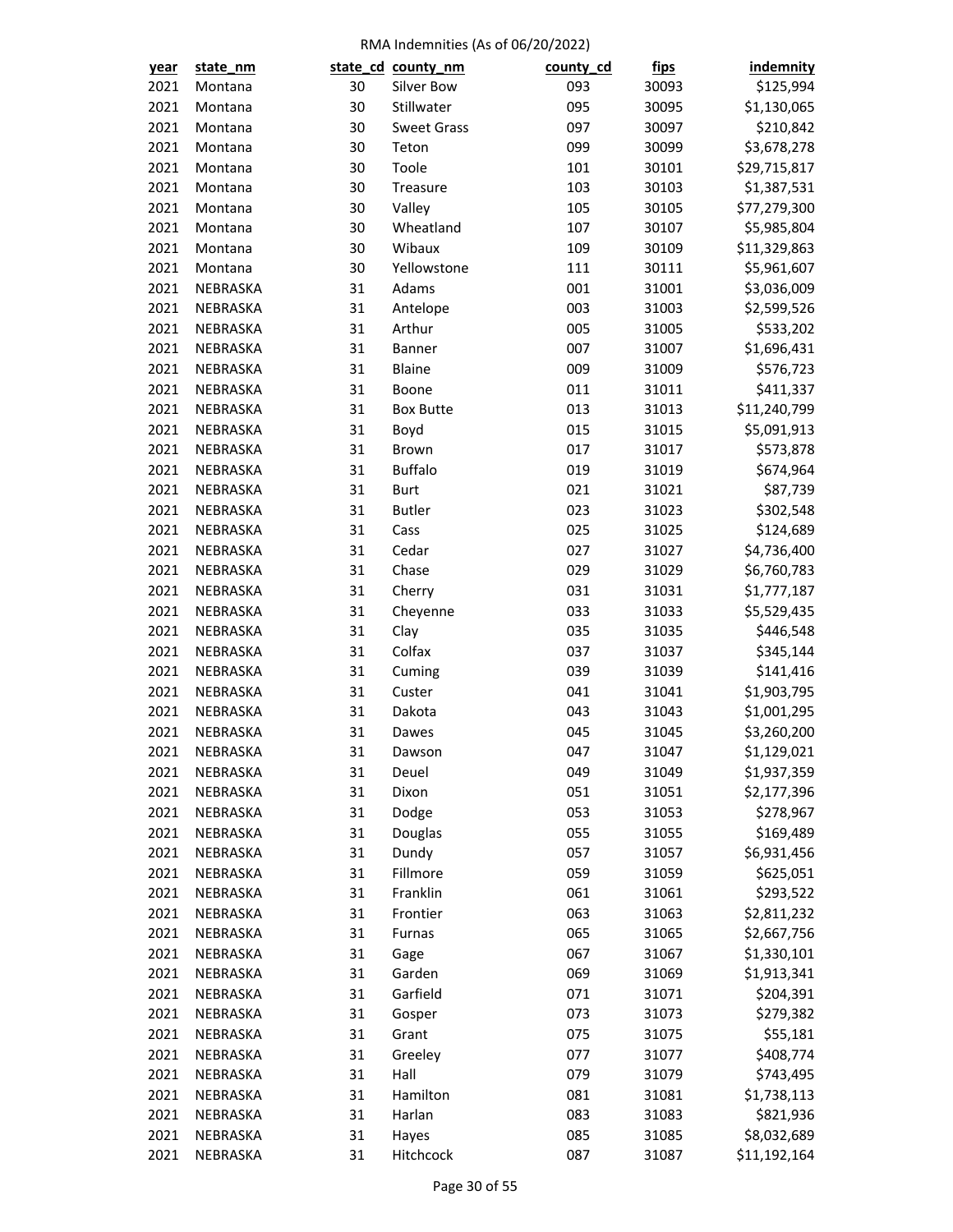| year         | state_nm |          | state_cd_county_nm  | county_cd | <u>fips</u> | <b>indemnity</b> |
|--------------|----------|----------|---------------------|-----------|-------------|------------------|
| 2021         | NEBRASKA | 31       | Holt                | 089       | 31089       | \$4,877,665      |
| 2021         | NEBRASKA | 31       | Hooker              | 091       | 31091       | \$39,394         |
| 2021         | NEBRASKA | 31       | Howard              | 093       | 31093       | \$1,177,341      |
| 2021         | NEBRASKA | 31       | Jefferson           | 095       | 31095       | \$1,111,163      |
| 2021         | NEBRASKA | 31       | Johnson             | 097       | 31097       | \$291,924        |
| 2021         | NEBRASKA | 31       | Kearney             | 099       | 31099       | \$427,835        |
| 2021         | NEBRASKA | 31       | Keith               | 101       | 31101       | \$4,299,647      |
| 2021         | NEBRASKA | 31       | Keya Paha           | 103       | 31103       | \$502,600        |
| 2021         | NEBRASKA | 31       | Kimball             | 105       | 31105       | \$1,855,059      |
| 2021         | NEBRASKA | 31       | Knox                | 107       | 31107       | \$7,760,165      |
| 2021         | NEBRASKA | 31       | Lancaster           | 109       | 31109       | \$931,746        |
| 2021         | NEBRASKA | 31       | Lincoln             | 111       | 31111       | \$5,225,099      |
| 2021         | NEBRASKA | 31       | Logan               | 113       | 31113       | \$672,179        |
| 2021         | NEBRASKA | 31       | Loup                | 115       | 31115       | \$719,851        |
| 2021         | NEBRASKA | 31       | Madison             | 119       | 31119       | \$1,545,981      |
| 2021         | NEBRASKA | 31       | Mcpherson           | 117       | 31117       | \$280,543        |
| 2021         | NEBRASKA | 31       | Merrick             | 121       | 31121       | \$1,148,680      |
| 2021         | NEBRASKA | 31       | Morrill             | 123       | 31123       | \$1,924,921      |
| 2021         | NEBRASKA | 31       | Nance               | 125       | 31125       | \$1,690,301      |
| 2021         | NEBRASKA | 31       | Nemaha              | 127       | 31127       | \$672,718        |
| 2021         | NEBRASKA | 31       | Nuckolls            | 129       | 31129       | \$328,613        |
| 2021         | NEBRASKA | 31       | Otoe                | 131       | 31131       | \$143,856        |
| 2021         | NEBRASKA | 31       | Pawnee              | 133       | 31133       | \$286,723        |
| 2021         | NEBRASKA | 31       | Perkins             | 135       | 31135       | \$18,321,333     |
| 2021         | NEBRASKA | 31       | Phelps              | 137       | 31137       | \$170,022        |
| 2021         | NEBRASKA | 31       | Pierce              | 139       | 31139       | \$2,105,862      |
| 2021         | NEBRASKA | 31       | Platte              | 141       | 31141       | \$5,429,302      |
| 2021         | NEBRASKA | 31       | Polk                | 143       | 31143       | \$671,784        |
| 2021         | NEBRASKA | 31       | Red Willow          | 145       | 31145       | \$7,226,917      |
| 2021         | NEBRASKA | 31       | Richardson          | 147       | 31147       | \$443,780        |
| 2021         | NEBRASKA | 31       | Rock                | 149       | 31149       | \$1,424,110      |
| 2021         | NEBRASKA | 31       | Saline              | 151       | 31151       | \$1,091,965      |
| 2021         | NEBRASKA | 31       | Sarpy               | 153       | 31153       | \$59,715         |
| 2021         | NEBRASKA | 31       | Saunders            | 155       | 31155       | \$864,104        |
|              | NEBRASKA |          | <b>Scotts Bluff</b> | 157       |             | \$920,508        |
| 2021<br>2021 |          | 31<br>31 |                     | 159       | 31157       |                  |
|              | NEBRASKA |          | Seward              |           | 31159       | \$542,617        |
| 2021         | NEBRASKA | 31       | Sheridan            | 161       | 31161       | \$5,357,611      |
| 2021         | NEBRASKA | 31       | Sherman             | 163       | 31163       | \$343,141        |
| 2021         | NEBRASKA | 31       | Sioux               | 165       | 31165       | \$2,922,296      |
| 2021         | NEBRASKA | 31       | Stanton             | 167       | 31167       | \$486,483        |
| 2021         | NEBRASKA | 31       | Thayer              | 169       | 31169       | \$740,665        |
| 2021         | NEBRASKA | 31       | Thomas              | 171       | 31171       | \$127,950        |
| 2021         | NEBRASKA | 31       | Thurston            | 173       | 31173       | \$734,390        |
| 2021         | NEBRASKA | 31       | Valley              | 175       | 31175       | \$745,385        |
| 2021         | NEBRASKA | 31       | Washington          | 177       | 31177       | \$174,866        |
| 2021         | NEBRASKA | 31       | Wayne               | 179       | 31179       | \$488,653        |
| 2021         | NEBRASKA | 31       | Webster             | 181       | 31181       | \$1,231,865      |
| 2021         | NEBRASKA | 31       | Wheeler             | 183       | 31183       | \$337,696        |
| 2021         | NEBRASKA | 31       | York                | 185       | 31185       | \$370,749        |
| 2021         | Nevada   | 32       | Carson City         | 510       | 32510       | \$95,842         |
| 2021         | Nevada   | 32       | Churchill           | 001       | 32001       | \$6,846,724      |
| 2021         | Nevada   | 32       | Clark               | 003       | 32003       | \$305,439        |
| 2021         | Nevada   | 32       | Douglas             | 005       | 32005       | \$281,584        |
| 2021         | Nevada   | 32       | Elko                | 007       | 32007       | \$21,594,148     |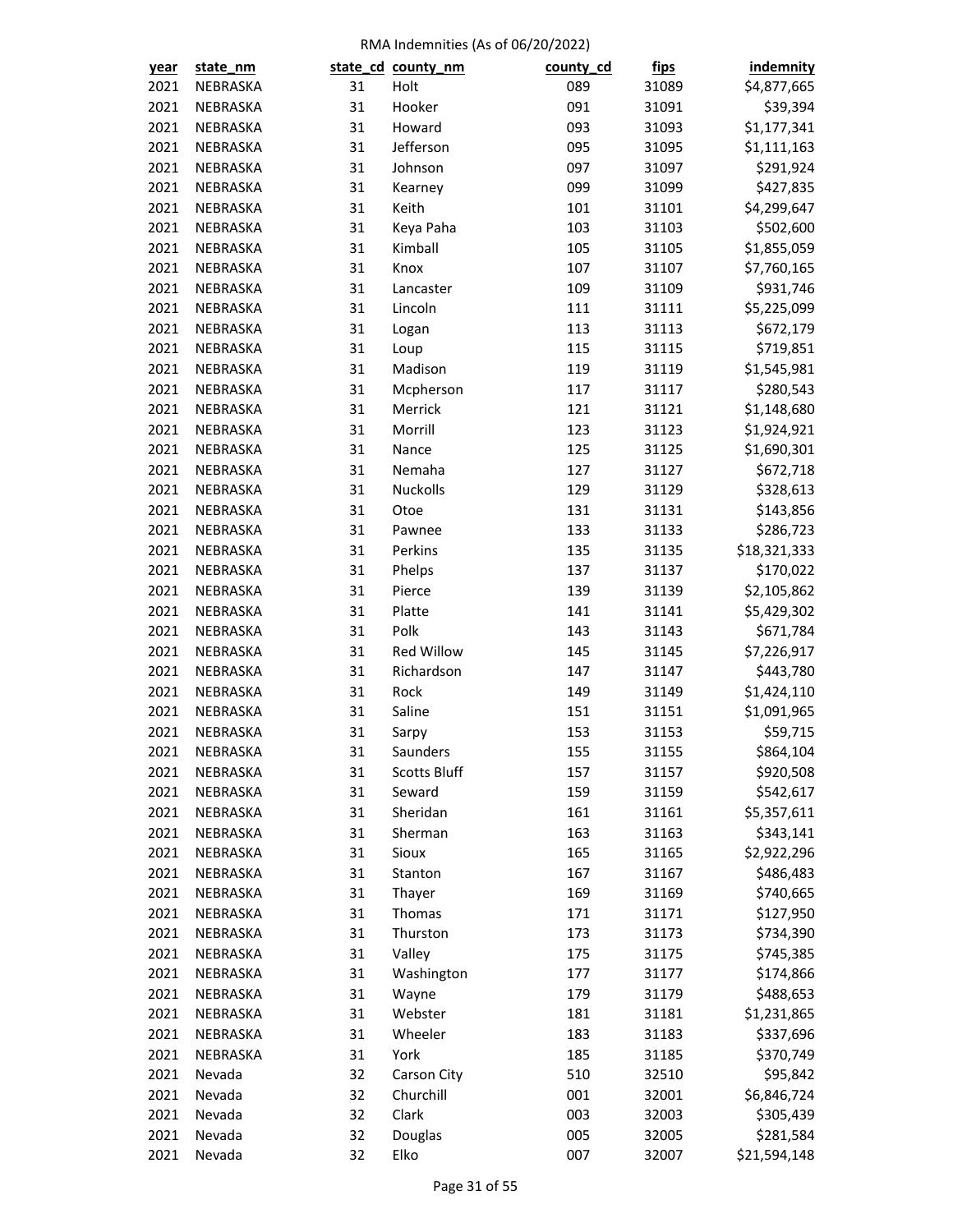| year | state_nm          |          | state_cd_county_nm | county_cd | <u>fips</u>    | <b>indemnity</b> |
|------|-------------------|----------|--------------------|-----------|----------------|------------------|
| 2021 | Nevada            | 32       | Esmeralda          | 009       | 32009          | \$5,785,134      |
| 2021 | Nevada            | 32       | Eureka             | 011       | 32011          | \$2,921,029      |
| 2021 | Nevada            | 32       | Humboldt           | 013       | 32013          | \$6,563,110      |
| 2021 | Nevada            | 32       | Lander             | 015       | 32015          | \$8,993,161      |
| 2021 | Nevada            | 32       | Lincoln            | 017       | 32017          | \$9,003,609      |
| 2021 | Nevada            | 32       | Lyon               | 019       | 32019          | \$2,047,853      |
| 2021 | Nevada            | 32       | Mineral            | 021       | 32021          | \$1,222,174      |
| 2021 | Nevada            | 32       | Nye                | 023       | 32023          | \$11,955,209     |
| 2021 | Nevada            | 32       | Pershing           | 027       | 32027          | \$16,583,938     |
| 2021 | Nevada            | 32       | Storey             | 029       | 32029          | \$41,016         |
| 2021 | Nevada            | 32       | Washoe             | 031       | 32031          | \$9,086,680      |
| 2021 | Nevada            | 32       | White Pine         | 033       | 32033          | \$10,788,450     |
| 2021 | New Hampshire     | 33       | Belknap            | 001       | 33001          | \$0              |
| 2021 | New Hampshire     | 33       | Carroll            | 003       | 33003          | \$0              |
| 2021 | New Hampshire     | 33       | Cheshire           | 005       | 33005          | \$66,831         |
| 2021 | New Hampshire     | 33       | Coos               | 007       | 33007          | \$0              |
| 2021 | New Hampshire     | 33       | Grafton            | 009       | 33009          | \$0              |
| 2021 | New Hampshire     | 33       | Hillsborough       | 011       | 33011          | \$15,345         |
| 2021 | New Hampshire     | 33       | Merrimack          | 013       | 33013          | \$100,380        |
| 2021 | New Hampshire     | 33       | Rockingham         | 015       | 33015          | \$16,789         |
| 2021 | New Hampshire     | 33       | Strafford          | 017       | 33017          | \$0              |
| 2021 | New Hampshire     | 33       | Sullivan           | 019       | 33019          | \$0              |
| 2021 | New Jersey        | 34       | Atlantic           | 001       | 34001          | \$402,554        |
| 2021 | New Jersey        | 34       | Bergen             | 003       | 34003          | \$22,947         |
| 2021 | New Jersey        | 34       | Burlington         | 005       | 34005          | \$342,552        |
| 2021 | New Jersey        | 34       | Camden             | 007       | 34007          | \$16,031         |
| 2021 | New Jersey        | 34       | Cape May           | 009       | 34009          | \$0              |
| 2021 | New Jersey        | 34       | Cumberland         | 011       | 34011          | \$168,900        |
| 2021 | New Jersey        | 34       | Gloucester         | 015       | 34015          | \$158,118        |
| 2021 |                   | 34       | Hunterdon          | 019       | 34019          | \$70,641         |
| 2021 | New Jersey        | 34       | Mercer             | 021       | 34021          | \$3,209          |
| 2021 | New Jersey        |          | Middlesex          | 023       |                |                  |
| 2021 | New Jersey        | 34<br>34 | Monmouth           |           | 34023<br>34025 | \$0<br>\$0       |
|      | New Jersey        |          |                    | 025       |                | \$0              |
| 2021 | New Jersey        | 34       | Morris             | 027       | 34027          |                  |
| 2021 | New Jersey        | 34       | Ocean              | 029       | 34029          | \$0              |
| 2021 | New Jersey        | 34       | Salem              | 033       | 34033          | \$258,581        |
| 2021 | New Jersey        | 34       | Somerset           | 035       | 34035          | \$20,386         |
| 2021 | New Jersey        | 34       | Sussex             | 037       | 34037          | \$118,094        |
| 2021 | New Jersey        | 34       | Warren             | 041       | 34041          | \$232,033        |
| 2021 | New Mexico        | 35       | Bernalillo         | 001       | 35001          | \$61,933         |
| 2021 | <b>New Mexico</b> | 35       | Catron             | 003       | 35003          | \$3,720,117      |
| 2021 | New Mexico        | 35       | Chaves             | 005       | 35005          | \$10,309,965     |
| 2021 | New Mexico        | 35       | Cibola             | 006       | 35006          | \$3,153,435      |
| 2021 | New Mexico        | 35       | Colfax             | 007       | 35007          | \$682,693        |
| 2021 | New Mexico        | 35       | Curry              | 009       | 35009          | \$21,421,546     |
| 2021 | New Mexico        | 35       | De Baca            | 011       | 35011          | \$3,436,785      |
| 2021 | New Mexico        | 35       | Dona Ana           | 013       | 35013          | \$3,880,262      |
| 2021 | New Mexico        | 35       | Eddy               | 015       | 35015          | \$4,350,471      |
| 2021 | New Mexico        | 35       | Grant              | 017       | 35017          | \$1,577,721      |
| 2021 | New Mexico        | 35       | Guadalupe          | 019       | 35019          | \$1,745,582      |
| 2021 | New Mexico        | 35       | Harding            | 021       | 35021          | \$1,239,025      |
| 2021 | New Mexico        | 35       | Hidalgo            | 023       | 35023          | \$3,383,266      |
| 2021 | New Mexico        | 35       | Lea                | 025       | 35025          | \$9,090,205      |
| 2021 | New Mexico        | 35       | Lincoln            | 027       | 35027          | \$1,848,785      |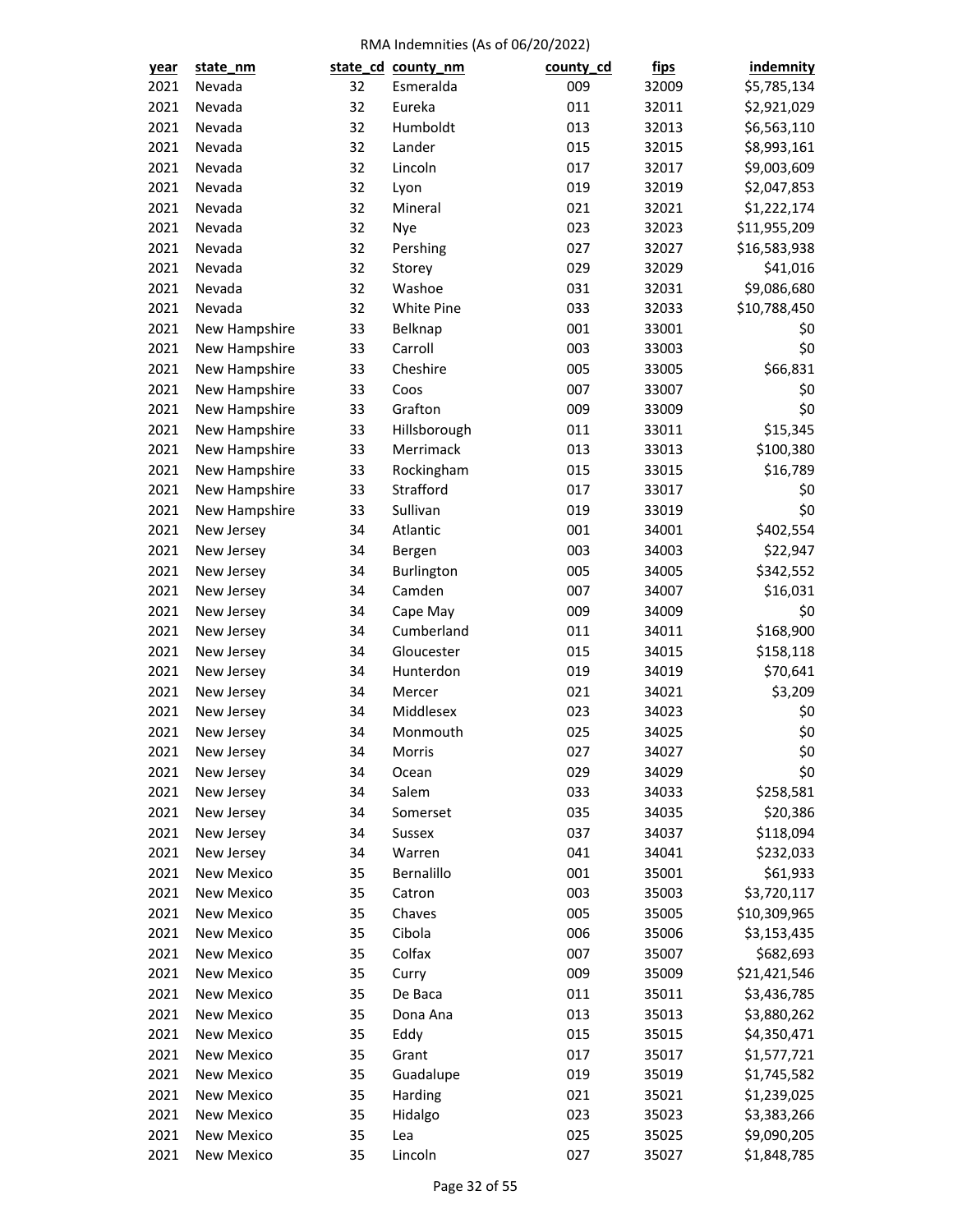| year | state_nm          |    | state_cd_county_nm    | county_cd | <u>fips</u>    | <b>indemnity</b>        |
|------|-------------------|----|-----------------------|-----------|----------------|-------------------------|
| 2021 | New Mexico        | 35 | Luna                  | 029       | 35029          | \$3,727,018             |
| 2021 | New Mexico        | 35 | Mckinley              | 031       | 35031          | \$7,028,066             |
| 2021 | New Mexico        | 35 | Mora                  | 033       | 35033          | \$536,636               |
| 2021 | New Mexico        | 35 | Otero                 | 035       | 35035          | \$3,688,058             |
| 2021 | <b>New Mexico</b> | 35 | Quay                  | 037       | 35037          | \$13,338,771            |
| 2021 | <b>New Mexico</b> | 35 | Rio Arriba            | 039       | 35039          | \$299,422               |
| 2021 | New Mexico        | 35 | Roosevelt             | 041       | 35041          | \$15,778,233            |
| 2021 | New Mexico        | 35 | San Juan              | 045       | 35045          | \$4,532,275             |
| 2021 | New Mexico        | 35 | San Miguel            | 047       | 35047          | \$1,565,690             |
| 2021 | New Mexico        | 35 | Sandoval              | 043       | 35043          | \$511,111               |
| 2021 | New Mexico        | 35 | Santa Fe              | 049       | 35049          | \$243,508               |
| 2021 | New Mexico        | 35 | Sierra                | 051       | 35051          | \$2,142,885             |
| 2021 | New Mexico        | 35 | Socorro               | 053       | 35053          | \$2,155,524             |
| 2021 | New Mexico        | 35 | Taos                  | 055       | 35055          | \$67,798                |
| 2021 | New Mexico        | 35 | Torrance              | 057       | 35057          | \$1,322,923             |
| 2021 | New Mexico        | 35 | Union                 | 059       | 35059          | \$3,787,335             |
| 2021 | New Mexico        | 35 | Valencia              | 061       | 35061          | \$291,866               |
| 2021 | New York          | 36 | Albany                | 001       | 36001          | \$84,914                |
| 2021 | New York          | 36 | Allegany              | 003       | 36003          | \$680,557               |
| 2021 | New York          | 36 | Broome                | 007       | 36007          | \$57,090                |
| 2021 | New York          | 36 | Cattaraugus           | 009       | 36009          | \$487,242               |
| 2021 | New York          | 36 | Cayuga                | 011       | 36011          | \$340,680               |
| 2021 | New York          | 36 | Chautauqua            | 013       | 36013          | \$1,042,807             |
| 2021 | New York          | 36 | Chemung               | 015       | 36015          | \$208,642               |
| 2021 | New York          | 36 | Chenango              | 017       | 36017          | \$59,345                |
| 2021 | New York          | 36 | Clinton               | 019       | 36019          | \$884,030               |
| 2021 | New York          | 36 | Columbia              | 021       | 36021          | \$279,746               |
| 2021 | New York          | 36 | Cortland              | 023       | 36023          | \$60,554                |
| 2021 | New York          | 36 | Delaware              | 025       | 36025          | \$0                     |
| 2021 | New York          | 36 | Dutchess              | 027       | 36027          | \$449,153               |
| 2021 | New York          | 36 | Erie                  | 029       | 36029          | \$405,296               |
| 2021 | New York          | 36 | Essex                 | 031       | 36031          | \$46,223                |
| 2021 | New York          | 36 | Franklin              | 033       | 36033          | \$2,558                 |
| 2021 | New York          | 36 | Fulton                | 035       | 36035          | \$30,872                |
| 2021 | New York          | 36 | Genesee               | 037       | 36037          | \$1,223,067             |
| 2021 | New York          | 36 | Greene                | 039       | 36039          | \$31,064                |
| 2021 | New York          | 36 | Herkimer              | 043       | 36043          | \$163,193               |
| 2021 | New York          | 36 | Jefferson             | 045       | 36045          | \$4,366,523             |
| 2021 | New York          | 36 |                       | 049       |                |                         |
| 2021 | New York          | 36 | Lewis                 | 051       | 36049<br>36051 | \$38,432<br>\$1,186,778 |
| 2021 | New York          |    | Livingston<br>Madison | 053       |                |                         |
|      | New York          | 36 | Monroe                | 055       | 36053          | \$605,025               |
| 2021 |                   | 36 |                       |           | 36055          | \$1,036,916             |
| 2021 | New York          | 36 | Montgomery            | 057       | 36057          | \$29,547                |
| 2021 | New York          | 36 | Niagara               | 063       | 36063          | \$848,828               |
| 2021 | New York          | 36 | Oneida                | 065       | 36065          | \$357,068               |
| 2021 | New York          | 36 | Onondaga              | 067       | 36067          | \$493,636               |
| 2021 | New York          | 36 | Ontario               | 069       | 36069          | \$222,449               |
| 2021 | New York          | 36 | Orange                | 071       | 36071          | \$1,581,529             |
| 2021 | New York          | 36 | Orleans               | 073       | 36073          | \$1,522,310             |
| 2021 | New York          | 36 | Oswego                | 075       | 36075          | \$445,853               |
| 2021 | New York          | 36 | Otsego                | 077       | 36077          | \$81,901                |
| 2021 | New York          | 36 | Rensselaer            | 083       | 36083          | \$140,149               |
| 2021 | New York          | 36 | Rockland              | 087       | 36087          | \$0                     |
| 2021 | New York          | 36 | Saratoga              | 091       | 36091          | \$74,123                |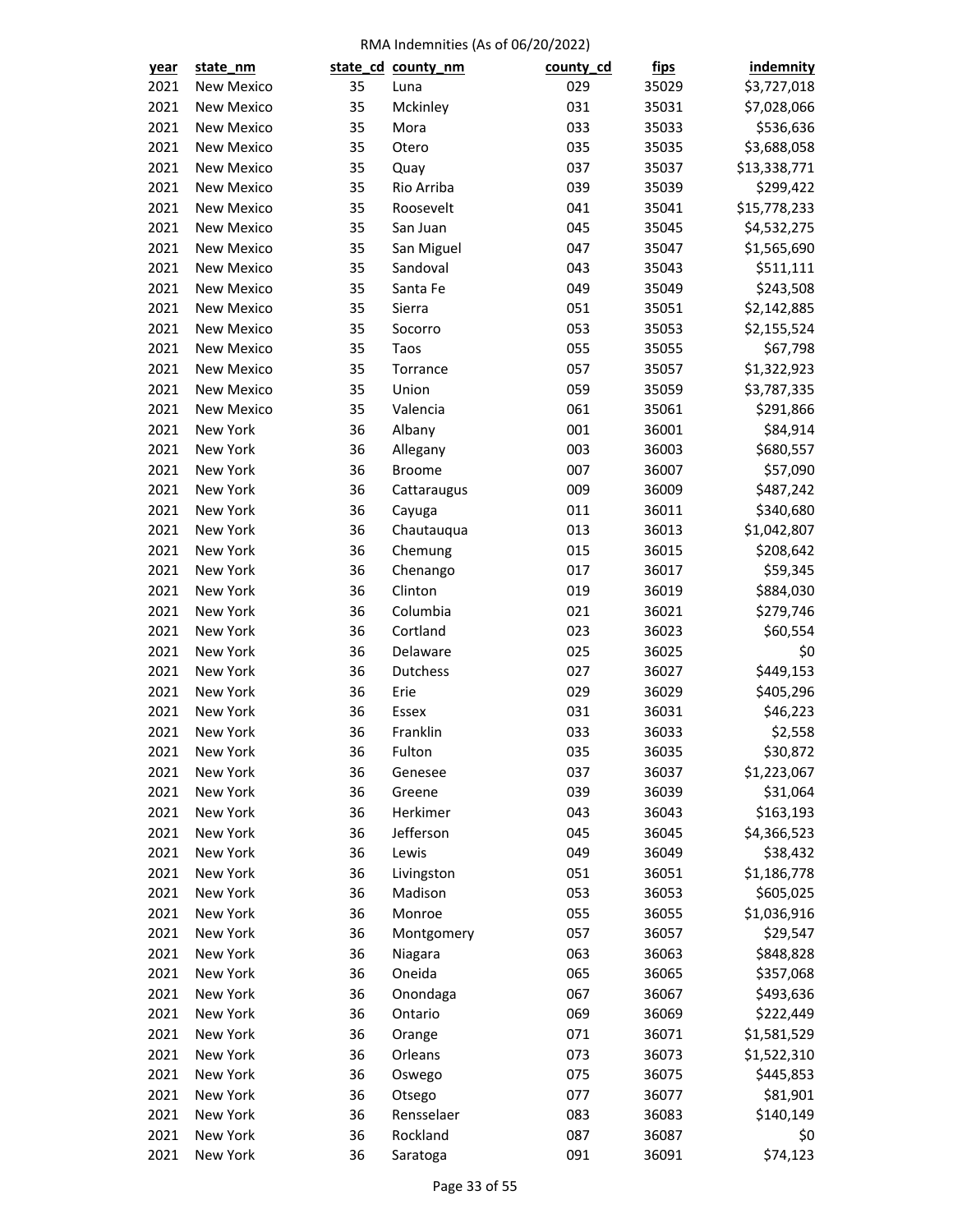| <u>year</u> | state_nm       |    | state_cd_county_nm | county_cd | <u>fips</u> | <b>indemnity</b> |
|-------------|----------------|----|--------------------|-----------|-------------|------------------|
| 2021        | New York       | 36 | Schenectady        | 093       | 36093       | \$85,664         |
| 2021        | New York       | 36 | Schoharie          | 095       | 36095       | \$0              |
| 2021        | New York       | 36 | Schuyler           | 097       | 36097       | \$157,518        |
| 2021        | New York       | 36 | Seneca             | 099       | 36099       | \$229,317        |
| 2021        | New York       | 36 | St Lawrence        | 089       | 36089       | \$2,817,039      |
| 2021        | New York       | 36 | Steuben            | 101       | 36101       | \$1,141,200      |
| 2021        | New York       | 36 | Suffolk            | 103       | 36103       | \$12,483         |
| 2021        | New York       | 36 | Sullivan           | 105       | 36105       | \$0              |
| 2021        | New York       | 36 | Tioga              | 107       | 36107       | \$15,318         |
| 2021        | New York       | 36 | Tompkins           | 109       | 36109       | \$113,534        |
| 2021        | New York       | 36 | Ulster             | 111       | 36111       | \$291,675        |
| 2021        | New York       | 36 | Warren             | 113       | 36113       | \$21,573         |
| 2021        | New York       | 36 | Washington         | 115       | 36115       | \$451,353        |
| 2021        | New York       | 36 | Wayne              | 117       | 36117       | \$2,725,337      |
| 2021        | New York       | 36 | Wyoming            | 121       | 36121       | \$1,298,272      |
| 2021        | New York       | 36 | Yates              | 123       | 36123       | \$327,780        |
| 2021        | North Carolina | 37 | Alamance           | 001       | 37001       | \$349,566        |
| 2021        | North Carolina | 37 | Alexander          | 003       | 37003       | \$932,922        |
| 2021        | North Carolina | 37 | Alleghany          | 005       | 37005       | \$0              |
| 2021        | North Carolina | 37 | Anson              | 007       | 37007       | \$548,746        |
| 2021        | North Carolina | 37 | Ashe               | 009       | 37009       | \$0              |
| 2021        | North Carolina | 37 | <b>Beaufort</b>    | 013       | 37013       | \$5,149,572      |
| 2021        | North Carolina | 37 | <b>Bertie</b>      | 015       | 37015       | \$3,125,901      |
| 2021        | North Carolina | 37 | Bladen             | 017       | 37017       | \$15,570,422     |
| 2021        | North Carolina | 37 | <b>Brunswick</b>   | 019       | 37019       | \$724,603        |
| 2021        | North Carolina | 37 | Buncombe           | 021       | 37021       | \$467,337        |
| 2021        | North Carolina | 37 | <b>Burke</b>       | 023       | 37023       | \$15,668         |
| 2021        | North Carolina | 37 | Cabarrus           | 025       | 37025       | \$65,044         |
| 2021        | North Carolina | 37 | Caldwell           | 027       | 37027       | \$4,399          |
| 2021        | North Carolina | 37 | Camden             | 029       | 37029       | \$580,897        |
| 2021        | North Carolina | 37 | Carteret           | 031       | 37031       | \$403,864        |
| 2021        | North Carolina | 37 | Caswell            | 033       | 37033       | \$950,669        |
| 2021        | North Carolina | 37 | Catawba            | 035       | 37035       | \$446,097        |
| 2021        | North Carolina | 37 | Chatham            | 037       | 37037       | \$465,699        |
| 2021        | North Carolina | 37 | Cherokee           | 039       | 37039       | \$37,301         |
| 2021        | North Carolina | 37 | Chowan             | 041       | 37041       | \$630,351        |
| 2021        | North Carolina | 37 | Clay               | 043       | 37043       | \$7,098          |
| 2021        | North Carolina | 37 | Cleveland          | 045       | 37045       | \$579,412        |
| 2021        | North Carolina | 37 | Columbus           | 047       | 37047       | \$4,804,288      |
| 2021        | North Carolina | 37 | Craven             | 049       | 37049       | \$1,773,940      |
| 2021        | North Carolina | 37 | Cumberland         | 051       | 37051       | \$3,609,168      |
| 2021        | North Carolina | 37 | Currituck          | 053       | 37053       | \$385,378        |
| 2021        | North Carolina | 37 | Dare               | 055       | 37055       | \$293,210        |
| 2021        | North Carolina | 37 | Davidson           | 057       | 37057       | \$485,064        |
| 2021        | North Carolina | 37 | Davie              | 059       | 37059       | \$94,665         |
| 2021        | North Carolina | 37 | Duplin             | 061       | 37061       | \$3,029,508      |
| 2021        | North Carolina | 37 | Durham             | 063       | 37063       | \$61,564         |
| 2021        | North Carolina | 37 | Edgecombe          | 065       | 37065       | \$5,496,998      |
| 2021        | North Carolina | 37 | Forsyth            | 067       | 37067       | \$500,858        |
| 2021        | North Carolina | 37 | Franklin           | 069       | 37069       | \$1,973,848      |
| 2021        | North Carolina | 37 | Gaston             | 071       | 37071       | \$104,046        |
| 2021        | North Carolina | 37 | Gates              | 073       | 37073       | \$442,187        |
| 2021        | North Carolina | 37 | Graham             | 075       | 37075       | \$0              |
| 2021        | North Carolina | 37 | Granville          | 077       | 37077       | \$759,823        |
|             |                |    |                    |           |             |                  |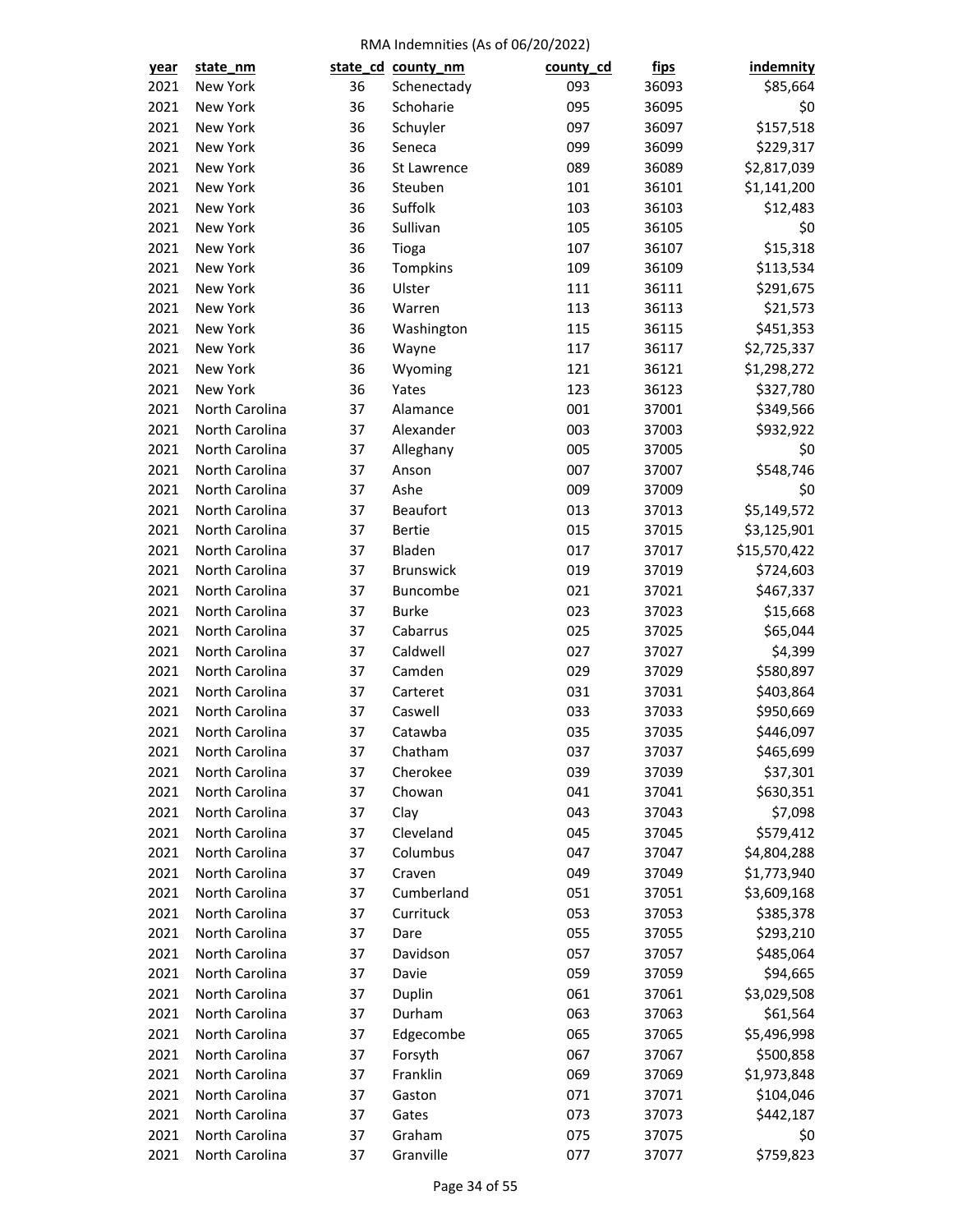| <u>year</u> | state nm       |    | state_cd_county_nm   | county_cd | <u>fips</u>    | <b>indemnity</b> |
|-------------|----------------|----|----------------------|-----------|----------------|------------------|
| 2021        | North Carolina | 37 | Greene               | 079       | 37079          | \$7,673,185      |
| 2021        | North Carolina | 37 | Guilford             | 081       | 37081          | \$1,036,785      |
| 2021        | North Carolina | 37 | Halifax              | 083       | 37083          | \$1,955,253      |
| 2021        | North Carolina | 37 | Harnett              | 085       | 37085          | \$2,689,970      |
| 2021        | North Carolina | 37 | Haywood              | 087       | 37087          | \$270,325        |
| 2021        | North Carolina | 37 | Henderson            | 089       | 37089          | \$12,221,172     |
| 2021        | North Carolina | 37 | Hertford             | 091       | 37091          | \$1,243,843      |
| 2021        | North Carolina | 37 | Hoke                 | 093       | 37093          | \$104,757        |
| 2021        | North Carolina | 37 | Hyde                 | 095       | 37095          | \$1,487,633      |
| 2021        | North Carolina | 37 | Iredell              | 097       | 37097          | \$527,021        |
| 2021        | North Carolina | 37 | Jackson              | 099       | 37099          | \$0              |
| 2021        | North Carolina | 37 | Johnston             | 101       | 37101          | \$5,511,820      |
| 2021        | North Carolina | 37 | Jones                | 103       | 37103          | \$4,776,673      |
| 2021        | North Carolina | 37 | Lee                  | 105       | 37105          | \$1,187,457      |
| 2021        | North Carolina | 37 | Lenoir               | 107       | 37107          | \$4,266,626      |
| 2021        | North Carolina | 37 | Lincoln              | 109       | 37109          | \$281,287        |
| 2021        | North Carolina | 37 | Macon                | 113       | 37113          | \$0              |
| 2021        | North Carolina | 37 | Madison              | 115       | 37115          | \$0              |
| 2021        | North Carolina | 37 | Martin               | 117       | 37117          | \$3,838,866      |
| 2021        | North Carolina | 37 | Mcdowell             | 111       | 37111          | \$70,575         |
| 2021        | North Carolina | 37 | Mecklenburg          | 119       | 37119          | \$2,654          |
| 2021        | North Carolina | 37 | Mitchell             | 121       | 37121          | \$36,239         |
| 2021        | North Carolina | 37 | Montgomery           | 123       | 37123          | \$52,102         |
| 2021        | North Carolina | 37 | Moore                | 125       | 37125          | \$623,075        |
| 2021        | North Carolina | 37 | Nash                 | 127       | 37127          | \$1,850,891      |
| 2021        | North Carolina | 37 | New Hanover          | 129       | 37129          | \$52,210         |
| 2021        | North Carolina | 37 | Northampton          | 131       | 37131          | \$702,516        |
| 2021        | North Carolina | 37 | Onslow               | 133       | 37133          | \$4,490,782      |
| 2021        | North Carolina | 37 | Orange               | 135       | 37135          | \$240,052        |
| 2021        | North Carolina | 37 | Pamlico              | 137       | 37137          | \$1,416,605      |
| 2021        | North Carolina | 37 |                      | 139       | 37139          | \$953,804        |
| 2021        | North Carolina | 37 | Pasquotank<br>Pender | 141       |                | \$3,724,470      |
| 2021        | North Carolina | 37 |                      | 143       | 37141          | \$1,474,749      |
| 2021        | North Carolina | 37 | Perquimans<br>Person | 145       | 37143<br>37145 | \$2,080,079      |
|             |                |    |                      |           |                |                  |
| 2021        | North Carolina | 37 | Pitt                 | 147       | 37147          | \$9,199,166      |
| 2021        | North Carolina | 37 | Polk                 | 149       | 37149          | \$530,761        |
| 2021        | North Carolina | 37 | Randolph             | 151       | 37151          | \$244,692        |
| 2021        | North Carolina | 37 | Richmond             | 153       | 37153          | \$86,355         |
| 2021        | North Carolina | 37 | Robeson              | 155       | 37155          | \$3,630,830      |
| 2021        | North Carolina | 37 | Rockingham           | 157       | 37157          | \$1,008,486      |
| 2021        | North Carolina | 37 | Rowan                | 159       | 37159          | \$279,463        |
| 2021        | North Carolina | 37 | Rutherford           | 161       | 37161          | \$280,258        |
| 2021        | North Carolina | 37 | Sampson              | 163       | 37163          | \$10,073,169     |
| 2021        | North Carolina | 37 | Scotland             | 165       | 37165          | \$358,960        |
| 2021        | North Carolina | 37 | Stanly               | 167       | 37167          | \$360,823        |
| 2021        | North Carolina | 37 | <b>Stokes</b>        | 169       | 37169          | \$665,889        |
| 2021        | North Carolina | 37 | Surry                | 171       | 37171          | \$613,268        |
| 2021        | North Carolina | 37 | Transylvania         | 175       | 37175          | \$50,633         |
| 2021        | North Carolina | 37 | Tyrrell              | 177       | 37177          | \$1,405,639      |
| 2021        | North Carolina | 37 | Union                | 179       | 37179          | \$1,960,547      |
| 2021        | North Carolina | 37 | Vance                | 181       | 37181          | \$127,806        |
| 2021        | North Carolina | 37 | Wake                 | 183       | 37183          | \$1,077,937      |
| 2021        | North Carolina | 37 | Warren               | 185       | 37185          | \$526,781        |
| 2021        | North Carolina | 37 | Washington           | 187       | 37187          | \$3,427,417      |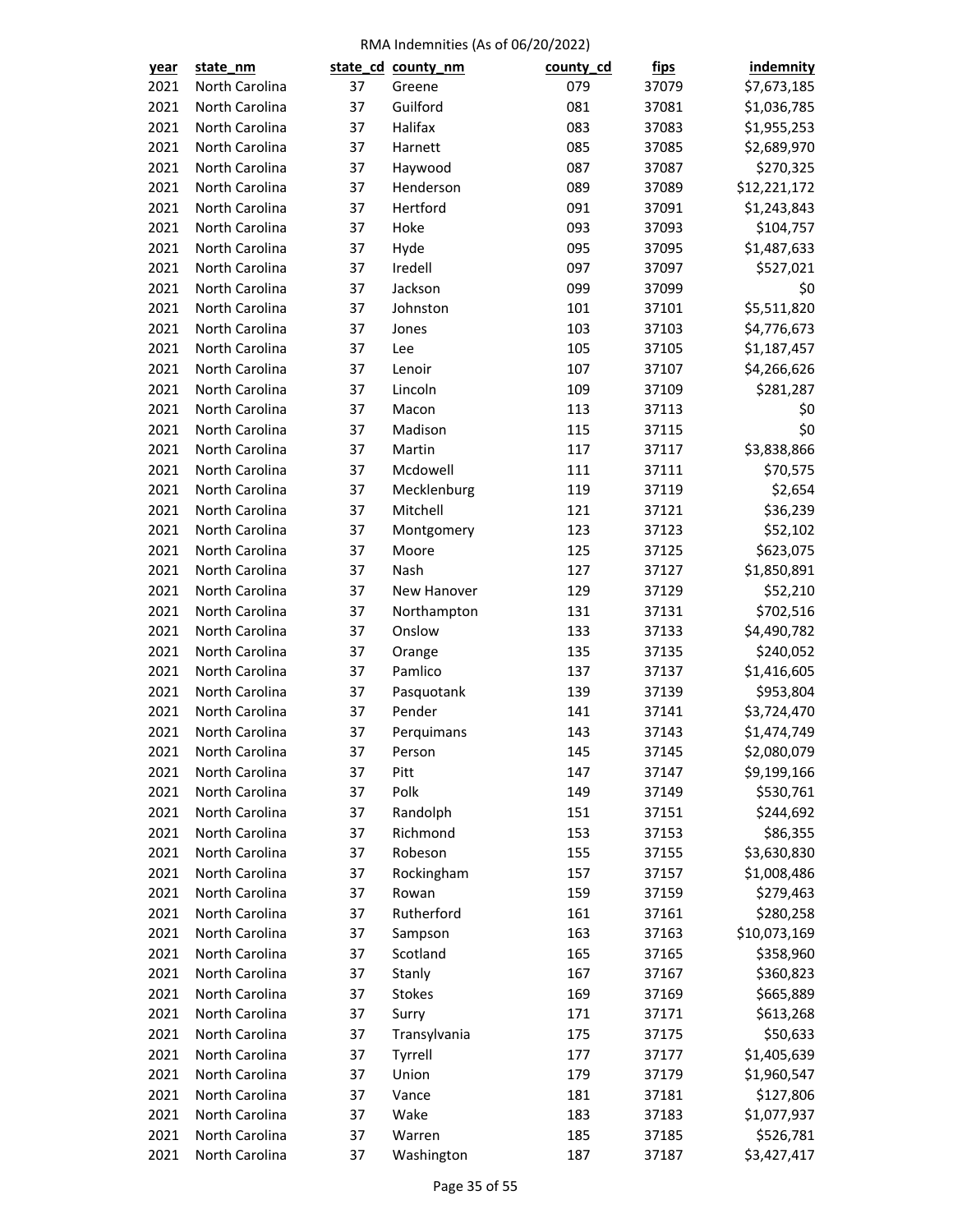| year | state_nm                                   |    | state_cd_county_nm | county_cd | <u>fips</u> | indemnity                    |
|------|--------------------------------------------|----|--------------------|-----------|-------------|------------------------------|
| 2021 | North Carolina                             | 37 | Watauga            | 189       | 37189       | \$3,201                      |
| 2021 | North Carolina                             | 37 | Wayne              | 191       | 37191       | \$5,614,192                  |
| 2021 | North Carolina                             | 37 | Wilkes             | 193       | 37193       | \$974,415                    |
| 2021 | North Carolina                             | 37 | Wilson             | 195       | 37195       | \$5,272,549                  |
| 2021 | North Carolina                             | 37 | Yadkin             | 197       | 37197       | \$381,581                    |
| 2021 | North Carolina                             | 37 | Yancey             | 199       | 37199       | \$1,581,144                  |
| 2021 | <b>NORTH DAKOTA</b>                        | 38 | Adams              | 001       | 38001       | \$18,906,710                 |
| 2021 | <b>NORTH DAKOTA</b>                        | 38 | <b>Barnes</b>      | 003       | 38003       | \$24,521,214                 |
| 2021 | NORTH DAKOTA                               | 38 | Benson             | 005       | 38005       | \$50,144,818                 |
| 2021 | NORTH DAKOTA                               | 38 | <b>Billings</b>    | 007       | 38007       | \$8,706,808                  |
| 2021 | NORTH DAKOTA                               | 38 | Bottineau          | 009       | 38009       | \$38,408,464                 |
| 2021 | <b>NORTH DAKOTA</b>                        | 38 | Bowman             | 011       | 38011       | \$25,423,077                 |
| 2021 | <b>NORTH DAKOTA</b>                        | 38 | <b>Burke</b>       | 013       | 38013       | \$6,130,093                  |
| 2021 | <b>NORTH DAKOTA</b>                        | 38 | <b>Burleigh</b>    | 015       | 38015       | \$62,000,385                 |
| 2021 | NORTH DAKOTA                               | 38 | Cass               | 017       | 38017       | \$22,113,913                 |
| 2021 | <b>NORTH DAKOTA</b>                        | 38 | Cavalier           | 019       | 38019       | \$55,183,896                 |
| 2021 | <b>NORTH DAKOTA</b>                        | 38 | Dickey             | 021       | 38021       | \$23,301,537                 |
| 2021 | NORTH DAKOTA                               | 38 | Divide             | 023       | 38023       | \$12,219,813                 |
| 2021 | <b>NORTH DAKOTA</b>                        | 38 | Dunn               | 025       | 38025       | \$18,641,713                 |
| 2021 | <b>NORTH DAKOTA</b>                        | 38 | Eddy               | 027       | 38027       | \$20,658,812                 |
| 2021 | NORTH DAKOTA                               | 38 | Emmons             | 029       | 38029       | \$79,446,482                 |
| 2021 | <b>NORTH DAKOTA</b>                        | 38 | Foster             | 031       | 38031       | \$25,202,446                 |
| 2021 | NORTH DAKOTA                               | 38 | Golden Valley      | 033       | 38033       | \$27,442,466                 |
| 2021 | NORTH DAKOTA                               | 38 | <b>Grand Forks</b> | 035       | 38035       | \$27,124,043                 |
| 2021 | <b>NORTH DAKOTA</b>                        | 38 | Grant              | 037       | 38037       | \$29,327,827                 |
| 2021 | <b>NORTH DAKOTA</b>                        | 38 | Griggs             | 039       | 38039       | \$18,151,058                 |
| 2021 | NORTH DAKOTA                               | 38 | Hettinger          | 041       | 38041       | \$17,692,013                 |
| 2021 | <b>NORTH DAKOTA</b>                        | 38 | Kidder             | 043       | 38043       | \$29,655,336                 |
| 2021 | NORTH DAKOTA                               | 38 | La Moure           | 045       | 38045       | \$28,517,338                 |
| 2021 | <b>NORTH DAKOTA</b>                        | 38 | Logan              | 047       | 38047       | \$28,882,668                 |
| 2021 | <b>NORTH DAKOTA</b>                        | 38 | Mchenry            | 049       | 38049       | \$69,804,433                 |
| 2021 | <b>NORTH DAKOTA</b>                        | 38 | Mcintosh           | 051       | 38051       | \$48,057,563                 |
| 2021 | NORTH DAKOTA                               | 38 | Mckenzie           | 053       | 38053       | \$20,410,203                 |
| 2021 | <b>NORTH DAKOTA</b>                        | 38 | Mclean             | 055       | 38055       | \$132,214,405                |
| 2021 | <b>NORTH DAKOTA</b>                        | 38 | Mercer             | 057       | 38057       | \$28,645,911                 |
| 2021 | NORTH DAKOTA                               | 38 | Morton             | 059       | 38059       | \$54,580,597                 |
| 2021 | <b>NORTH DAKOTA</b>                        | 38 | Mountrail          | 061       | 38061       | \$37,785,685                 |
| 2021 | <b>NORTH DAKOTA</b>                        | 38 | Nelson             | 063       | 38063       | \$14,399,180                 |
| 2021 |                                            | 38 | Oliver             | 065       |             |                              |
| 2021 | <b>NORTH DAKOTA</b><br><b>NORTH DAKOTA</b> | 38 | Pembina            | 067       | 38065       | \$21,822,336<br>\$36,282,958 |
| 2021 |                                            | 38 | Pierce             | 069       | 38067       |                              |
| 2021 | <b>NORTH DAKOTA</b><br>NORTH DAKOTA        |    |                    | 071       | 38069       | \$57,586,446                 |
| 2021 |                                            | 38 | Ramsey             |           | 38071       | \$27,785,338                 |
|      | NORTH DAKOTA                               | 38 | Ransom             | 073       | 38073       | \$12,366,199                 |
| 2021 | <b>NORTH DAKOTA</b>                        | 38 | Renville           | 075       | 38075       | \$19,951,529                 |
| 2021 | <b>NORTH DAKOTA</b>                        | 38 | Richland           | 077       | 38077       | \$6,298,547                  |
| 2021 | NORTH DAKOTA                               | 38 | Rolette            | 079       | 38079       | \$24,091,910                 |
| 2021 | <b>NORTH DAKOTA</b>                        | 38 | Sargent            | 081       | 38081       | \$16,990,029                 |
| 2021 | NORTH DAKOTA                               | 38 | Sheridan           | 083       | 38083       | \$39,360,720                 |
| 2021 | <b>NORTH DAKOTA</b>                        | 38 | Sioux              | 085       | 38085       | \$7,437,724                  |
| 2021 | <b>NORTH DAKOTA</b>                        | 38 | Slope              | 087       | 38087       | \$21,347,751                 |
| 2021 | <b>NORTH DAKOTA</b>                        | 38 | Stark              | 089       | 38089       | \$19,350,945                 |
| 2021 | <b>NORTH DAKOTA</b>                        | 38 | Steele             | 091       | 38091       | \$15,180,227                 |
| 2021 | NORTH DAKOTA                               | 38 | Stutsman           | 093       | 38093       | \$67,114,798                 |
| 2021 | NORTH DAKOTA                               | 38 | Towner             | 095       | 38095       | \$23,934,246                 |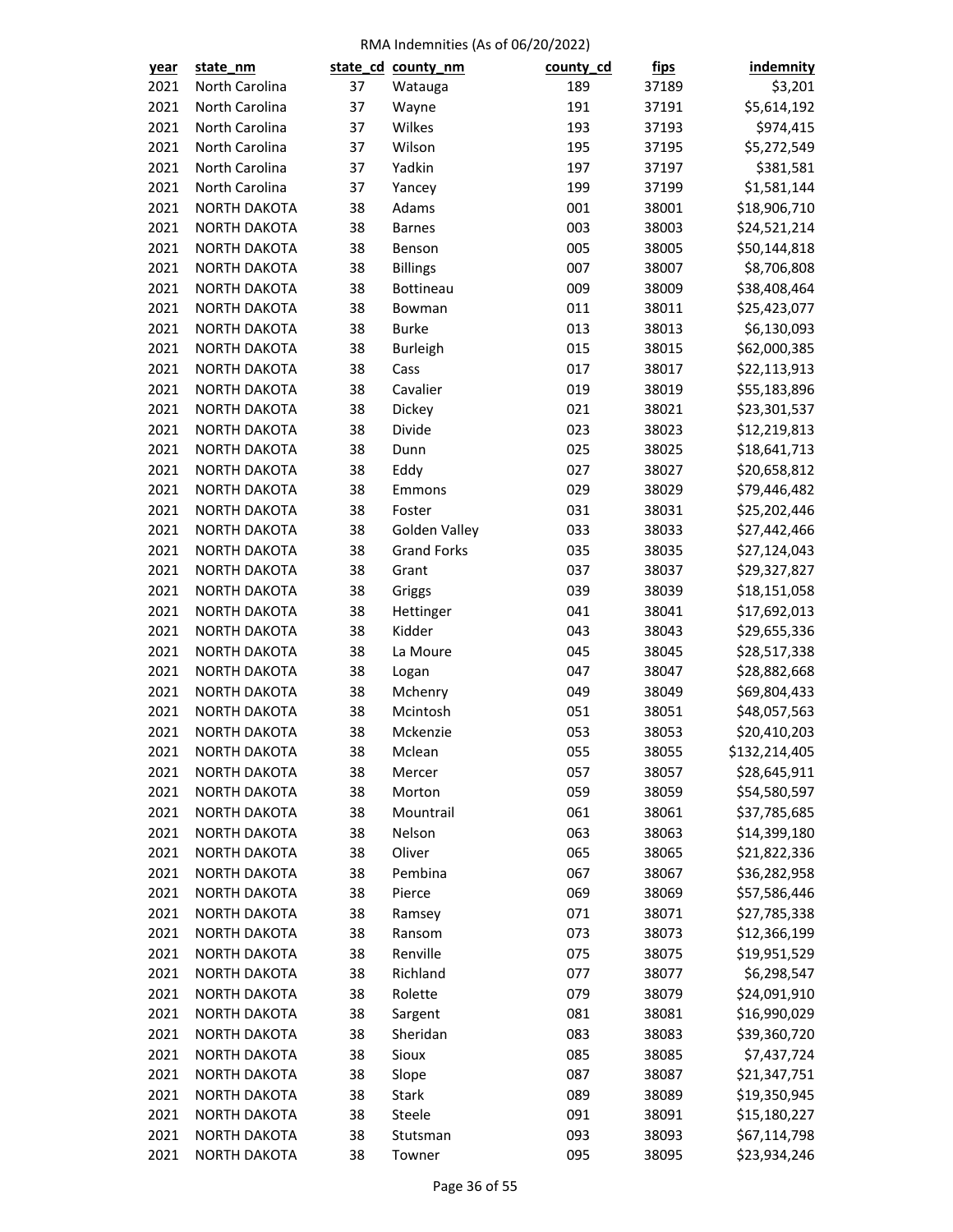| year | state_nm     |          | state_cd_county_nm   | county_cd | <u>fips</u>    | <b>indemnity</b> |
|------|--------------|----------|----------------------|-----------|----------------|------------------|
| 2021 | NORTH DAKOTA | 38       | Traill               | 097       | 38097          | \$24,077,259     |
| 2021 | NORTH DAKOTA | 38       | Walsh                | 099       | 38099          | \$43,273,028     |
| 2021 | NORTH DAKOTA | 38       | Ward                 | 101       | 38101          | \$86,144,735     |
| 2021 | NORTH DAKOTA | 38       | Wells                | 103       | 38103          | \$74,576,059     |
| 2021 | NORTH DAKOTA | 38       | Williams             | 105       | 38105          | \$41,651,581     |
| 2021 | OHIO         | 39       | Adams                | 001       | 39001          | \$311,203        |
| 2021 | OHIO         | 39       | Allen                | 003       | 39003          | \$361,371        |
| 2021 | OHIO         | 39       | Ashland              | 005       | 39005          | \$462,304        |
| 2021 | OHIO         | 39       | Ashtabula            | 007       | 39007          | \$818,741        |
| 2021 | OHIO         | 39       | Athens               | 009       | 39009          | \$28,127         |
| 2021 | OHIO         | 39       | Auglaize             | 011       | 39011          | \$224,212        |
| 2021 | OHIO         | 39       | Belmont              | 013       | 39013          | \$31,058         |
| 2021 | OHIO         | 39       | Brown                | 015       | 39015          | \$1,107,723      |
| 2021 | OHIO         | 39       | <b>Butler</b>        | 017       | 39017          | \$1,174,068      |
| 2021 | OHIO         | 39       | Carroll              | 019       | 39019          | \$334,693        |
| 2021 | OHIO         | 39       | Champaign            | 021       | 39021          | \$416,417        |
| 2021 | OHIO         | 39       | Clark                | 023       | 39023          | \$208,071        |
| 2021 | OHIO         | 39       | Clermont             | 025       | 39025          | \$598,555        |
| 2021 | OHIO         | 39       | Clinton              | 027       | 39027          | \$571,426        |
| 2021 | OHIO         | 39       | Columbiana           | 029       | 39029          | \$312,585        |
| 2021 | OHIO         | 39       | Coshocton            | 031       | 39031          | \$485,780        |
| 2021 | OHIO         | 39       | Crawford             | 033       | 39033          | \$661,013        |
| 2021 | OHIO         | 39       | Cuyahoga             | 035       | 39035          | \$8,993          |
| 2021 | OHIO         | 39       | Darke                | 037       | 39037          | \$298,361        |
| 2021 | OHIO         | 39       | Defiance             | 039       | 39039          | \$200,007        |
| 2021 | OHIO         | 39       | Delaware             | 041       | 39041          | \$619,452        |
| 2021 | OHIO         | 39       | Erie                 | 043       | 39043          | \$128,803        |
| 2021 | OHIO         | 39       | Fairfield            | 045       | 39045          | \$453,066        |
| 2021 | OHIO         | 39       | Fayette              | 047       | 39047          | \$204,950        |
| 2021 | OHIO         | 39       | Franklin             | 049       | 39049          | \$113,531        |
| 2021 | OHIO         | 39       | Fulton               | 051       | 39051          | \$138,383        |
| 2021 | OHIO         | 39       | Gallia               | 053       | 39053          | \$87,094         |
| 2021 | OHIO         | 39       | Geauga               | 055       | 39055          | \$105,235        |
| 2021 | OHIO         | 39       | Greene               | 057       | 39057          | \$288,001        |
| 2021 |              |          |                      | 059       |                |                  |
| 2021 | OHIO<br>OHIO | 39<br>39 | Guernsey<br>Hamilton | 061       | 39059<br>39061 | \$154,966        |
|      |              |          |                      |           |                | \$181,403        |
| 2021 | OHIO         | 39       | Hancock              | 063       | 39063<br>39065 | \$788,224        |
| 2021 | OHIO         | 39       | Hardin               | 065       |                | \$616,650        |
| 2021 | OHIO<br>OHIO | 39       | Harrison             | 067       | 39067          | \$215,710        |
| 2021 |              | 39       | Henry                | 069       | 39069          | \$619,149        |
| 2021 | OHIO         | 39       | Highland             | 071       | 39071          | \$916,853        |
| 2021 | OHIO         | 39       | Hocking              | 073       | 39073          | \$45,333         |
| 2021 | OHIO         | 39       | Holmes               | 075       | 39075          | \$117,045        |
| 2021 | OHIO         | 39       | Huron                | 077       | 39077          | \$1,419,877      |
| 2021 | OHIO         | 39       | Jackson              | 079       | 39079          | \$65,324         |
| 2021 | OHIO         | 39       | Jefferson            | 081       | 39081          | \$98,701         |
| 2021 | OHIO         | 39       | Knox                 | 083       | 39083          | \$531,330        |
| 2021 | OHIO         | 39       | Lake                 | 085       | 39085          | \$7,936          |
| 2021 | OHIO         | 39       | Lawrence             | 087       | 39087          | \$16,320         |
| 2021 | OHIO         | 39       | Licking              | 089       | 39089          | \$1,097,790      |
| 2021 | OHIO         | 39       | Logan                | 091       | 39091          | \$345,962        |
| 2021 | OHIO         | 39       | Lorain               | 093       | 39093          | \$464,275        |
| 2021 | OHIO         | 39       | Lucas                | 095       | 39095          | \$553,318        |
| 2021 | OHIO         | 39       | Madison              | 097       | 39097          | \$1,082,995      |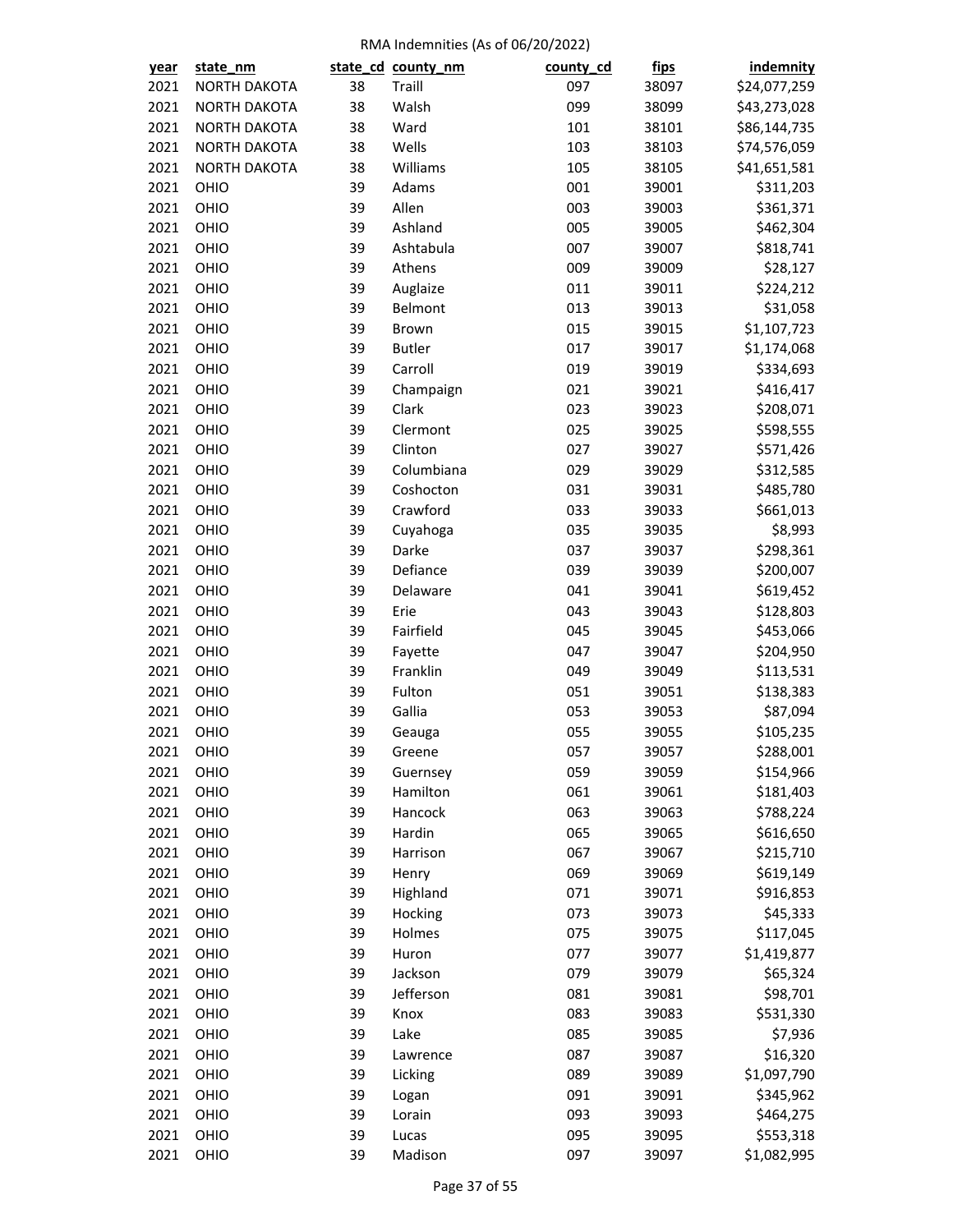| year | state_nm |    | state_cd_county_nm | county_cd | <u>fips</u> | indemnity    |
|------|----------|----|--------------------|-----------|-------------|--------------|
| 2021 | OHIO     | 39 | Mahoning           | 099       | 39099       | \$239,085    |
| 2021 | OHIO     | 39 | Marion             | 101       | 39101       | \$1,153,995  |
| 2021 | OHIO     | 39 | Medina             | 103       | 39103       | \$558,608    |
| 2021 | OHIO     | 39 | Meigs              | 105       | 39105       | \$133,432    |
| 2021 | OHIO     | 39 | Mercer             | 107       | 39107       | \$294,444    |
| 2021 | OHIO     | 39 | Miami              | 109       | 39109       | \$83,552     |
| 2021 | OHIO     | 39 | Monroe             | 111       | 39111       | \$0          |
| 2021 | OHIO     | 39 | Montgomery         | 113       | 39113       | \$327,176    |
| 2021 | OHIO     | 39 | Morgan             | 115       | 39115       | \$13,376     |
| 2021 | OHIO     | 39 | Morrow             | 117       | 39117       | \$774,191    |
| 2021 | OHIO     | 39 | Muskingum          | 119       | 39119       | \$223,220    |
| 2021 | OHIO     | 39 | Noble              | 121       | 39121       | \$0          |
| 2021 | OHIO     | 39 | Ottawa             | 123       | 39123       | \$1,425,405  |
| 2021 | OHIO     | 39 | Paulding           | 125       | 39125       | \$413,852    |
| 2021 | OHIO     | 39 | Perry              | 127       | 39127       | \$317,647    |
| 2021 | OHIO     | 39 | Pickaway           | 129       | 39129       | \$475,761    |
| 2021 | OHIO     | 39 | Pike               | 131       | 39131       | \$273,623    |
| 2021 | OHIO     | 39 | Portage            | 133       | 39133       | \$68,090     |
| 2021 | OHIO     | 39 | Preble             | 135       | 39135       | \$469,088    |
| 2021 | OHIO     | 39 | Putnam             | 137       | 39137       | \$517,886    |
| 2021 | OHIO     | 39 | Richland           | 139       | 39139       | \$451,387    |
| 2021 | OHIO     | 39 | Ross               | 141       | 39141       | \$261,027    |
| 2021 | OHIO     | 39 | Sandusky           | 143       | 39143       | \$702,262    |
| 2021 | OHIO     | 39 | Scioto             | 145       | 39145       | \$179,667    |
| 2021 | OHIO     | 39 | Seneca             | 147       | 39147       | \$1,380,422  |
| 2021 | OHIO     | 39 | Shelby             | 149       | 39149       | \$209,260    |
| 2021 | OHIO     | 39 | <b>Stark</b>       | 151       | 39151       | \$310,875    |
| 2021 | OHIO     | 39 | Summit             | 153       | 39153       | \$13,745     |
| 2021 | OHIO     | 39 | Trumbull           | 155       | 39155       | \$128,673    |
| 2021 | OHIO     | 39 | Tuscarawas         | 157       | 39157       | \$58,509     |
| 2021 | OHIO     | 39 | Union              | 159       | 39159       | \$613,636    |
| 2021 | OHIO     | 39 | Van Wert           | 161       | 39161       | \$80,937     |
| 2021 | OHIO     | 39 | Vinton             | 163       | 39163       | \$123,799    |
| 2021 | OHIO     | 39 | Warren             | 165       | 39165       | \$377,409    |
| 2021 | OHIO     | 39 | Washington         | 167       | 39167       | \$60,882     |
| 2021 | OHIO     | 39 | Wayne              | 169       | 39169       | \$454,970    |
| 2021 | OHIO     | 39 | Williams           | 171       | 39171       | \$341,729    |
| 2021 | OHIO     | 39 | Wood               | 173       | 39173       | \$1,144,320  |
| 2021 | OHIO     | 39 | Wyandot            | 175       | 39175       | \$866,139    |
| 2021 | Oklahoma | 40 | Adair              | 001       | 40001       | \$0          |
| 2021 | Oklahoma | 40 | Alfalfa            | 003       | 40003       | \$898,412    |
| 2021 | Oklahoma | 40 | Atoka              | 005       | 40005       | \$63,487     |
| 2021 | Oklahoma | 40 | Beaver             | 007       | 40007       | \$3,022,328  |
| 2021 | Oklahoma | 40 | Beckham            | 009       | 40009       | \$2,045,803  |
| 2021 | Oklahoma | 40 | Blaine             | 011       | 40011       | \$421,363    |
| 2021 | Oklahoma | 40 | Bryan              | 013       | 40013       | \$261,924    |
| 2021 | Oklahoma | 40 | Caddo              | 015       | 40015       | \$1,401,251  |
| 2021 | Oklahoma | 40 | Canadian           | 017       | 40017       | \$1,501,892  |
| 2021 | Oklahoma | 40 | Carter             | 019       | 40019       | \$392,706    |
| 2021 | Oklahoma | 40 | Cherokee           | 021       | 40021       | \$1,175      |
| 2021 | Oklahoma | 40 | Choctaw            | 023       | 40023       | \$464,110    |
| 2021 | Oklahoma | 40 | Cimarron           | 025       | 40025       | \$14,506,233 |
| 2021 | Oklahoma | 40 | Cleveland          | 027       | 40027       | \$29,845     |
| 2021 | Oklahoma | 40 | Coal               | 029       | 40029       | \$18,993     |
|      |          |    |                    |           |             |              |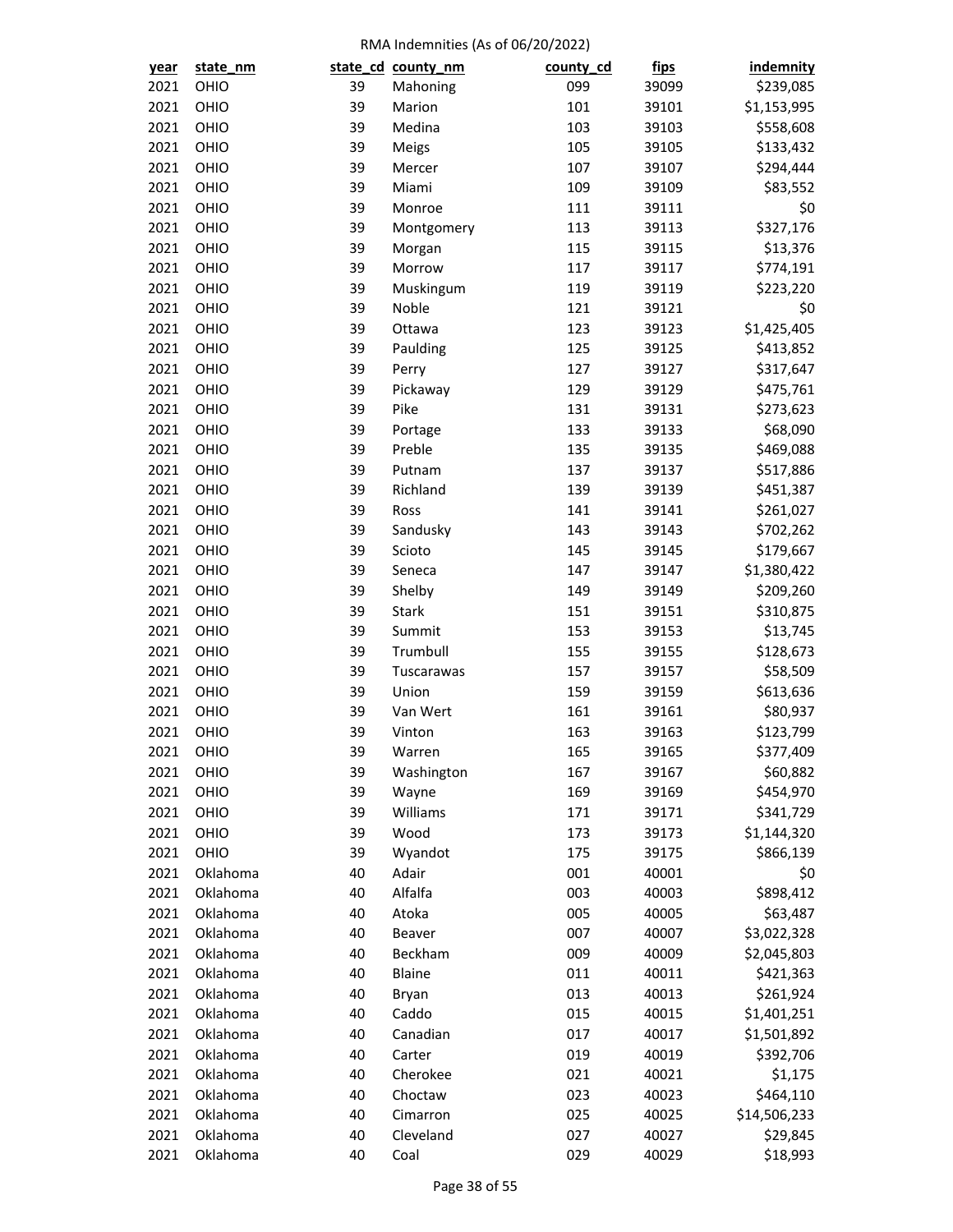| <u>year</u> | state_nm |    | state_cd_county_nm         | county_cd | <u>fips</u>    | <i>indemnity</i>         |
|-------------|----------|----|----------------------------|-----------|----------------|--------------------------|
| 2021        | Oklahoma | 40 | Comanche                   | 031       | 40031          | \$1,251,024              |
| 2021        | Oklahoma | 40 | Cotton                     | 033       | 40033          | \$696,793                |
| 2021        | Oklahoma | 40 | Craig                      | 035       | 40035          | \$1,351,501              |
| 2021        | Oklahoma | 40 | Creek                      | 037       | 40037          | \$111,998                |
| 2021        | Oklahoma | 40 | Custer                     | 039       | 40039          | \$996,716                |
| 2021        | Oklahoma | 40 | Delaware                   | 041       | 40041          | \$165,346                |
| 2021        | Oklahoma | 40 | Dewey                      | 043       | 40043          | \$584,811                |
| 2021        | Oklahoma | 40 | Ellis                      | 045       | 40045          | \$1,034,149              |
| 2021        | Oklahoma | 40 | Garfield                   | 047       | 40047          | \$4,688,540              |
| 2021        | Oklahoma | 40 | Garvin                     | 049       | 40049          | \$392,868                |
| 2021        | Oklahoma | 40 | Grady                      | 051       | 40051          | \$1,680,139              |
| 2021        | Oklahoma | 40 | Grant                      | 053       | 40053          | \$3,432,318              |
| 2021        | Oklahoma | 40 | Greer                      | 055       | 40055          | \$1,885,829              |
| 2021        | Oklahoma | 40 | Harmon                     | 057       | 40057          | \$2,602,675              |
| 2021        | Oklahoma | 40 | Harper                     | 059       | 40059          | \$988,438                |
| 2021        | Oklahoma | 40 | Haskell                    | 061       | 40061          | \$148,258                |
| 2021        | Oklahoma | 40 | Hughes                     | 063       | 40063          | \$131,317                |
| 2021        | Oklahoma | 40 | Jackson                    | 065       | 40065          | \$5,190,151              |
| 2021        | Oklahoma | 40 | Jefferson                  | 067       | 40067          | \$181,755                |
| 2021        | Oklahoma | 40 | Johnston                   | 069       | 40069          | \$220,955                |
| 2021        | Oklahoma | 40 | Kay                        | 071       | 40071          | \$7,287,803              |
| 2021        | Oklahoma | 40 | Kingfisher                 | 073       | 40073          | \$557,621                |
| 2021        | Oklahoma | 40 | Kiowa                      | 075       | 40075          | \$3,199,914              |
| 2021        | Oklahoma | 40 | Latimer                    | 077       | 40077          | \$52,717                 |
| 2021        | Oklahoma | 40 | Le Flore                   | 079       | 40079          | \$668,669                |
| 2021        | Oklahoma | 40 | Lincoln                    | 081       | 40081          | \$60,892                 |
| 2021        | Oklahoma | 40 | Logan                      | 083       | 40083          | \$249,194                |
| 2021        | Oklahoma | 40 | Love                       | 085       | 40085          | \$57,086                 |
| 2021        | Oklahoma | 40 | Major                      | 093       | 40093          | \$814,069                |
| 2021        | Oklahoma | 40 | Marshall                   | 095       | 40095          | \$157,752                |
| 2021        | Oklahoma | 40 | Mayes                      | 097       | 40097          | \$255,751                |
| 2021        | Oklahoma | 40 | Mcclain                    | 087       | 40087          | \$254,499                |
| 2021        | Oklahoma | 40 | Mccurtain                  | 089       | 40089          | \$4,694,717              |
| 2021        | Oklahoma | 40 | Mcintosh                   | 091       | 40091          | \$178,284                |
| 2021        | Oklahoma | 40 | Murray                     | 099       | 40099          | \$168,360                |
| 2021        | Oklahoma | 40 | Muskogee                   | 101       | 40101          | \$426,208                |
| 2021        | Oklahoma | 40 | Noble                      | 103       | 40103          | \$2,163,218              |
| 2021        | Oklahoma | 40 | Nowata                     | 105       | 40105          | \$659,000                |
| 2021        | Oklahoma | 40 | Okfuskee                   | 107       | 40107          | \$195,735                |
| 2021        | Oklahoma | 40 | Oklahoma                   | 109       | 40109          | \$55,393                 |
| 2021        | Oklahoma | 40 | Okmulgee                   | 111       | 40111          | \$173,849                |
| 2021        | Oklahoma | 40 | Osage                      | 113       | 40113          | \$1,314,160              |
| 2021        | Oklahoma | 40 | Ottawa                     | 115       | 40115          | \$1,251,475              |
| 2021        | Oklahoma | 40 | Pawnee                     | 117       | 40117          | \$396,192                |
| 2021        | Oklahoma | 40 | Payne                      | 119       | 40119          | \$228,904                |
| 2021        | Oklahoma | 40 | Pittsburg                  | 121       | 40121          | \$51,060                 |
| 2021        | Oklahoma | 40 | Pontotoc                   | 123       | 40123          | \$88,010                 |
| 2021        | Oklahoma | 40 |                            | 125       |                | \$268,260                |
| 2021        | Oklahoma | 40 | Pottawatomie<br>Pushmataha | 127       | 40125<br>40127 | \$53,865                 |
| 2021        | Oklahoma | 40 |                            | 129       | 40129          |                          |
|             | Oklahoma | 40 | <b>Roger Mills</b>         |           |                | \$1,259,380<br>\$134,412 |
| 2021        |          |    | Rogers                     | 131       | 40131          |                          |
| 2021        | Oklahoma | 40 | Seminole                   | 133       | 40133          | \$14,142                 |
| 2021        | Oklahoma | 40 | Sequoyah                   | 135       | 40135          | \$115,617                |
| 2021        | Oklahoma | 40 | Stephens                   | 137       | 40137          | \$270,766                |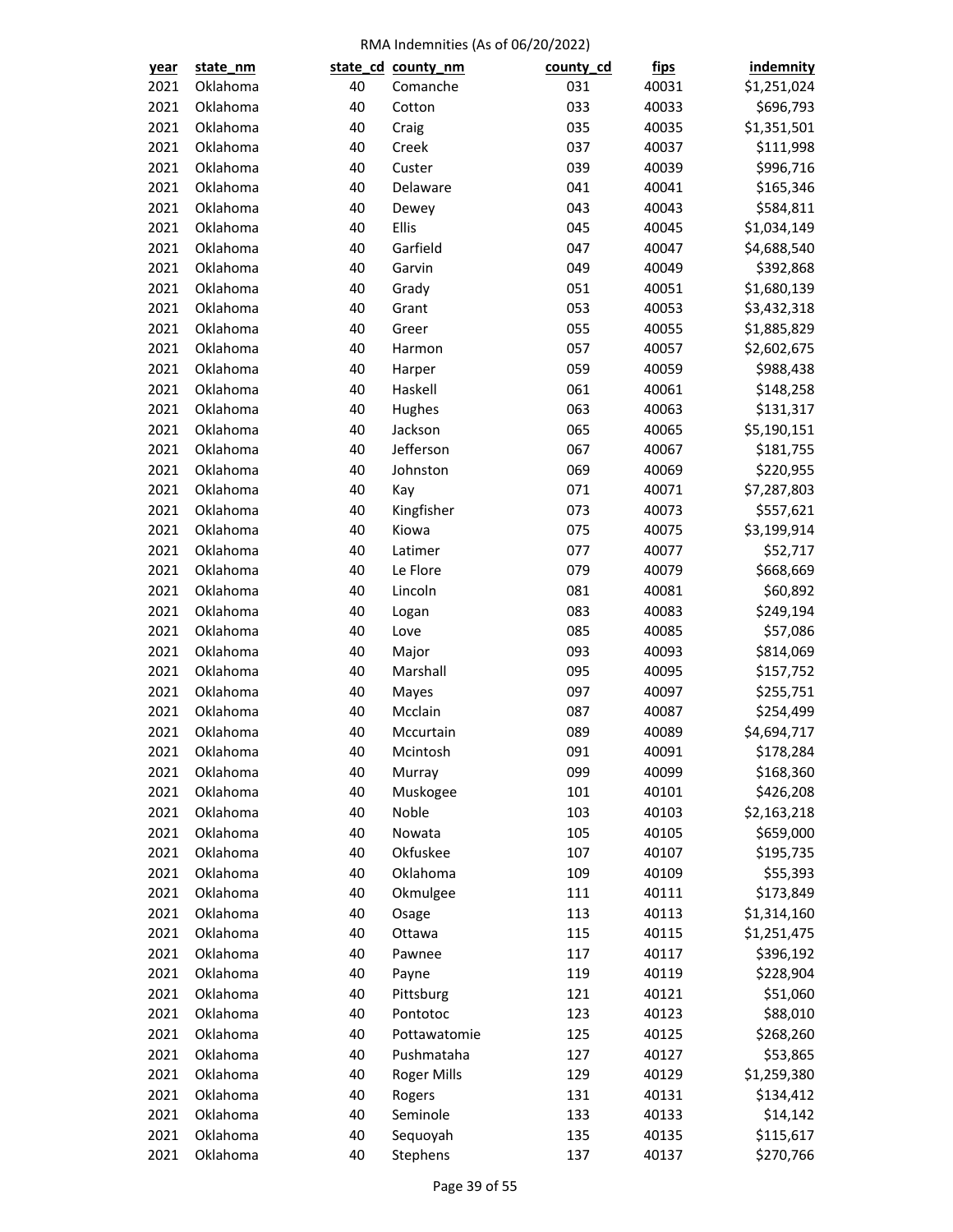| year | state_nm     |    | state_cd_county_nm | county_cd | <u>fips</u> | indemnity    |
|------|--------------|----|--------------------|-----------|-------------|--------------|
| 2021 | Oklahoma     | 40 | Texas              | 139       | 40139       | \$6,648,895  |
| 2021 | Oklahoma     | 40 | Tillman            | 141       | 40141       | \$4,961,867  |
| 2021 | Oklahoma     | 40 | Tulsa              | 143       | 40143       | \$154,355    |
| 2021 | Oklahoma     | 40 | Wagoner            | 145       | 40145       | \$1,458,861  |
| 2021 | Oklahoma     | 40 | Washington         | 147       | 40147       | \$926,917    |
| 2021 | Oklahoma     | 40 | Washita            | 149       | 40149       | \$1,706,620  |
| 2021 | Oklahoma     | 40 | Woods              | 151       | 40151       | \$1,392,577  |
| 2021 | Oklahoma     | 40 | Woodward           | 153       | 40153       | \$759,958    |
| 2021 | Oregon       | 41 | <b>Baker</b>       | 001       | 41001       | \$6,882,142  |
| 2021 | Oregon       | 41 | Benton             | 003       | 41003       | \$214,062    |
| 2021 | Oregon       | 41 | Clackamas          | 005       | 41005       | \$126,335    |
| 2021 | Oregon       | 41 | Columbia           | 009       | 41009       | \$124,646    |
| 2021 | Oregon       | 41 | Coos               | 011       | 41011       | \$197,947    |
| 2021 | Oregon       | 41 | Crook              | 013       | 41013       | \$2,144,738  |
| 2021 | Oregon       | 41 | Curry              | 015       | 41015       | \$91,015     |
| 2021 | Oregon       | 41 | Deschutes          | 017       | 41017       | \$1,171,236  |
| 2021 | Oregon       | 41 | Douglas            | 019       | 41019       | \$2,745,011  |
| 2021 | Oregon       | 41 | Gilliam            | 021       | 41021       | \$10,472,153 |
| 2021 | Oregon       | 41 | Grant              | 023       | 41023       | \$4,057,288  |
| 2021 | Oregon       | 41 | Harney             | 025       | 41025       | \$15,368,745 |
| 2021 | Oregon       | 41 | <b>Hood River</b>  | 027       | 41027       | \$357,586    |
| 2021 | Oregon       | 41 | Jackson            | 029       | 41029       | \$8,688,972  |
| 2021 | Oregon       | 41 | Jefferson          | 031       | 41031       | \$3,427,140  |
| 2021 | Oregon       | 41 | Josephine          | 033       | 41033       | \$243,103    |
| 2021 | Oregon       | 41 | Klamath            | 035       | 41035       | \$17,220,874 |
| 2021 | Oregon       | 41 | Lake               | 037       | 41037       | \$4,111,587  |
| 2021 | Oregon       | 41 | Lane               | 039       | 41039       | \$403,000    |
| 2021 | Oregon       | 41 | Lincoln            | 041       | 41041       | \$35,482     |
| 2021 | Oregon       | 41 | Linn               | 043       | 41043       | \$1,053,023  |
| 2021 | Oregon       | 41 | Malheur            | 045       | 41045       | \$7,356,241  |
| 2021 | Oregon       | 41 | Marion             | 047       | 41047       | \$1,409,760  |
| 2021 | Oregon       | 41 | Morrow             | 049       | 41049       | \$13,675,376 |
| 2021 | Oregon       | 41 | Multnomah          | 051       | 41051       | \$6,365      |
| 2021 | Oregon       | 41 | Polk               | 053       | 41053       | \$254,491    |
| 2021 | Oregon       | 41 | Sherman            | 055       | 41055       | \$9,602,612  |
| 2021 | Oregon       | 41 | Umatilla           | 059       | 41059       | \$22,278,393 |
| 2021 | Oregon       | 41 | Union              | 061       | 41061       | \$3,232,752  |
| 2021 | Oregon       | 41 | Wallowa            | 063       | 41063       | \$12,873,194 |
| 2021 | Oregon       | 41 | Wasco              | 065       | 41065       | \$11,829,676 |
| 2021 | Oregon       | 41 | Washington         | 067       | 41067       | \$167,331    |
| 2021 | Oregon       | 41 | Wheeler            | 069       | 41069       | \$1,108,373  |
| 2021 | Oregon       | 41 | Yamhill            | 071       | 41071       | \$292,859    |
| 2021 | PENNSYLVANIA | 42 | Adams              | 001       | 42001       | \$8,948,542  |
| 2021 | PENNSYLVANIA | 42 | Allegheny          | 003       | 42003       | \$10,117     |
| 2021 | PENNSYLVANIA | 42 | Armstrong          | 005       | 42005       | \$347,128    |
| 2021 | PENNSYLVANIA | 42 | Beaver             | 007       | 42007       | \$99,700     |
| 2021 | PENNSYLVANIA | 42 | Bedford            | 009       | 42009       | \$441,783    |
| 2021 | PENNSYLVANIA | 42 | <b>Berks</b>       | 011       | 42011       | \$216,133    |
| 2021 | PENNSYLVANIA | 42 | Blair              | 013       | 42013       | \$163,783    |
| 2021 | PENNSYLVANIA | 42 | <b>Bradford</b>    | 015       | 42015       | \$358,200    |
| 2021 | PENNSYLVANIA | 42 | <b>Bucks</b>       | 017       | 42017       | \$115,738    |
| 2021 | PENNSYLVANIA | 42 | <b>Butler</b>      | 019       | 42019       | \$330,215    |
| 2021 | PENNSYLVANIA | 42 | Cambria            | 021       | 42021       | \$129,815    |
| 2021 | PENNSYLVANIA | 42 | Cameron            | 023       | 42023       | \$0          |
|      |              |    |                    |           |             |              |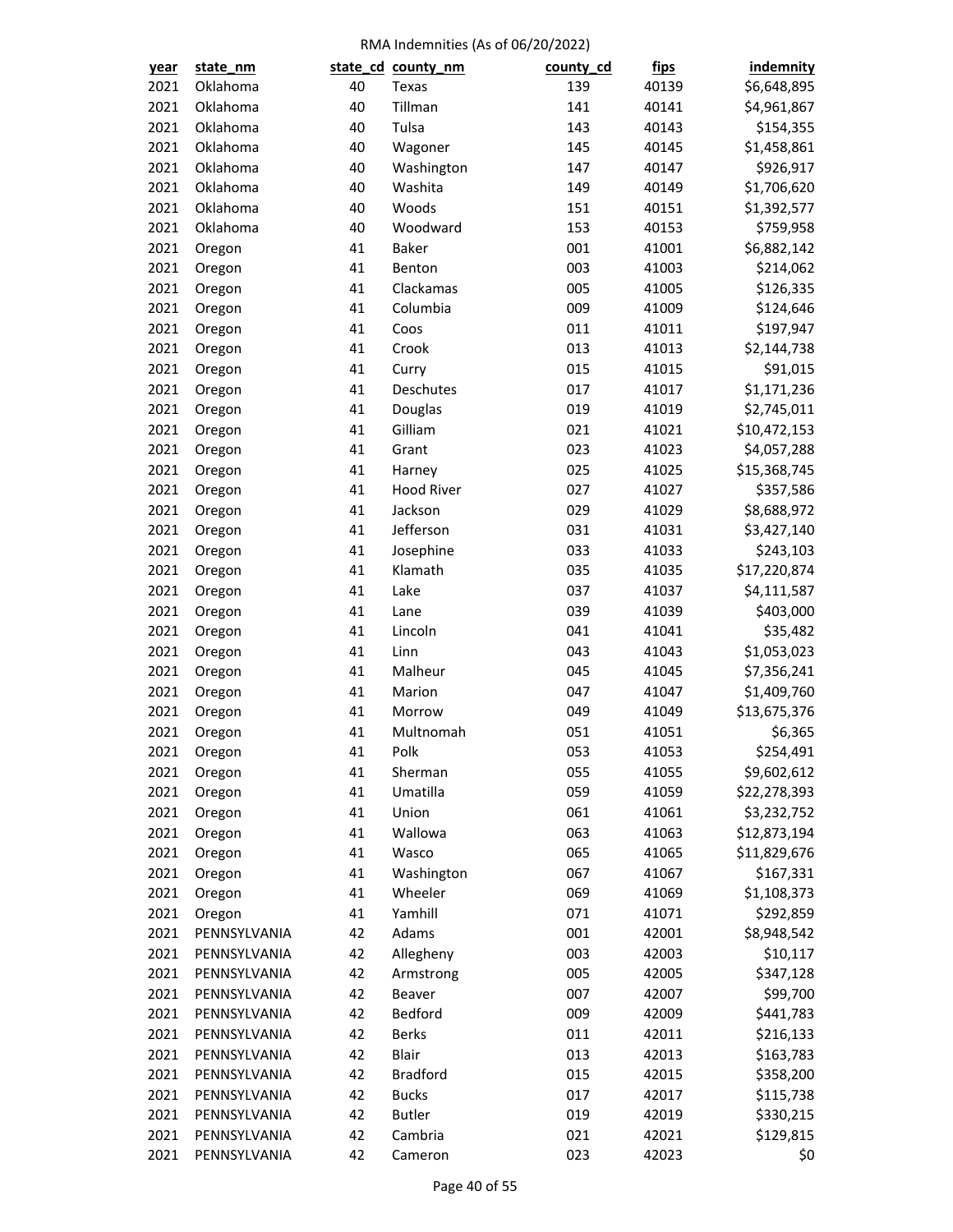| <u>year</u> | state_nm                     |    | state_cd_county_nm    | county_cd  | <u>fips</u> | <b>indemnity</b> |
|-------------|------------------------------|----|-----------------------|------------|-------------|------------------|
| 2021        | PENNSYLVANIA                 | 42 | Carbon                | 025        | 42025       | \$356,576        |
| 2021        | PENNSYLVANIA                 | 42 | Centre                | 027        | 42027       | \$61,097         |
| 2021        | PENNSYLVANIA                 | 42 | Chester               | 029        | 42029       | \$207,319        |
| 2021        | PENNSYLVANIA                 | 42 | Clarion               | 031        | 42031       | \$52,526         |
| 2021        | PENNSYLVANIA                 | 42 | Clearfield            | 033        | 42033       | \$255,252        |
| 2021        | PENNSYLVANIA                 | 42 | Clinton               | 035        | 42035       | \$36,860         |
| 2021        | PENNSYLVANIA                 | 42 | Columbia              | 037        | 42037       | \$145,499        |
| 2021        | PENNSYLVANIA                 | 42 | Crawford              | 039        | 42039       | \$915,511        |
| 2021        | PENNSYLVANIA                 | 42 | Cumberland            | 041        | 42041       | \$172,657        |
| 2021        | PENNSYLVANIA                 | 42 | Dauphin               | 043        | 42043       | \$26,166         |
| 2021        | PENNSYLVANIA                 | 42 | Delaware              | 045        | 42045       | \$4,048          |
| 2021        | PENNSYLVANIA                 | 42 | Elk                   | 047        | 42047       | \$9,208          |
| 2021        | PENNSYLVANIA                 | 42 | Erie                  | 049        | 42049       | \$994,521        |
| 2021        | PENNSYLVANIA                 | 42 | Fayette               | 051        | 42051       | \$156,119        |
| 2021        | PENNSYLVANIA                 | 42 | Forest                | 053        | 42053       | \$998            |
| 2021        | PENNSYLVANIA                 | 42 | Franklin              | 055        | 42055       | \$2,076,792      |
| 2021        | PENNSYLVANIA                 | 42 | Fulton                | 057        | 42057       | \$261,416        |
| 2021        | PENNSYLVANIA                 | 42 | Greene                | 059        | 42059       | \$23,656         |
| 2021        | PENNSYLVANIA                 | 42 | Huntingdon            | 061        | 42061       | \$178,815        |
| 2021        | PENNSYLVANIA                 | 42 | Indiana               | 063        | 42063       | \$304,068        |
| 2021        | PENNSYLVANIA                 | 42 | Jefferson             | 065        | 42065       | \$114,846        |
| 2021        | PENNSYLVANIA                 | 42 | Juniata               | 067        | 42067       | \$69,899         |
| 2021        | PENNSYLVANIA                 | 42 | Lackawanna            | 069        | 42069       | \$80             |
| 2021        | PENNSYLVANIA                 | 42 | Lancaster             | 071        | 42071       | \$7,519          |
| 2021        | PENNSYLVANIA                 | 42 | Lawrence              | 073        | 42073       | \$198,129        |
| 2021        | PENNSYLVANIA                 | 42 | Lebanon               | 075        | 42075       | \$17,126         |
| 2021        | PENNSYLVANIA                 | 42 | Lehigh                | 077        | 42077       | \$31,057         |
| 2021        | PENNSYLVANIA                 | 42 | Luzerne               | 079        | 42079       | \$133,599        |
| 2021        | PENNSYLVANIA                 | 42 | Lycoming              | 081        | 42081       | \$506,856        |
| 2021        | PENNSYLVANIA                 | 42 | Mckean                | 083        | 42083       | \$4,292          |
| 2021        | PENNSYLVANIA                 | 42 | Mercer                | 085        | 42085       | \$549,245        |
| 2021        | PENNSYLVANIA                 | 42 | Mifflin               | 087        | 42087       | \$46,290         |
| 2021        | PENNSYLVANIA                 | 42 | Monroe                | 089        | 42089       | \$103,316        |
| 2021        | PENNSYLVANIA                 | 42 | Montgomery            | 091        | 42091       | \$23,033         |
| 2021        | PENNSYLVANIA                 | 42 | Montour               | 093        | 42093       | \$33,980         |
| 2021        | PENNSYLVANIA                 | 42 | Northampton           | 095        | 42095       | \$74,596         |
| 2021        | PENNSYLVANIA                 | 42 | Northumberland        | 097        | 42097       | \$348,037        |
| 2021        | PENNSYLVANIA                 | 42 | Perry                 | 099        | 42099       | \$113,101        |
| 2021        | PENNSYLVANIA                 | 42 | Pike                  | 103        | 42103       | \$0              |
| 2021        | PENNSYLVANIA                 | 42 | Potter                | 105        | 42105       | \$190,911        |
| 2021        | PENNSYLVANIA                 | 42 | Schuylkill            | 107        | 42107       | \$202,230        |
| 2021        | PENNSYLVANIA                 | 42 | Snyder                | 109        | 42109       | \$132,773        |
| 2021        | PENNSYLVANIA                 | 42 | Somerset              | 111        | 42111       | \$432,090        |
| 2021        | PENNSYLVANIA                 | 42 | Sullivan              | 113        | 42113       | \$60,790         |
| 2021        | PENNSYLVANIA                 | 42 | Susquehanna           | 115        | 42115       | \$5,735          |
| 2021        | PENNSYLVANIA                 | 42 | Tioga                 | 117        | 42117       | \$454,806        |
| 2021        | PENNSYLVANIA                 | 42 | Union                 | 119        | 42119       | \$26,315         |
| 2021        | PENNSYLVANIA                 | 42 | Venango               | 121        | 42121       | \$172,814        |
| 2021        | PENNSYLVANIA                 | 42 | Warren                | 123        | 42123       | \$153,423        |
| 2021        | PENNSYLVANIA                 | 42 | Washington            | 125        | 42125       | \$134,454        |
| 2021        | PENNSYLVANIA                 | 42 |                       | 127        | 42127       | \$8,529          |
| 2021        |                              | 42 | Wayne<br>Westmoreland |            | 42129       | \$332,815        |
| 2021        | PENNSYLVANIA<br>PENNSYLVANIA | 42 | Wyoming               | 129<br>131 | 42131       | \$64,929         |
| 2021        | PENNSYLVANIA                 | 42 | York                  | 133        |             |                  |
|             |                              |    |                       |            | 42133       | \$390,173        |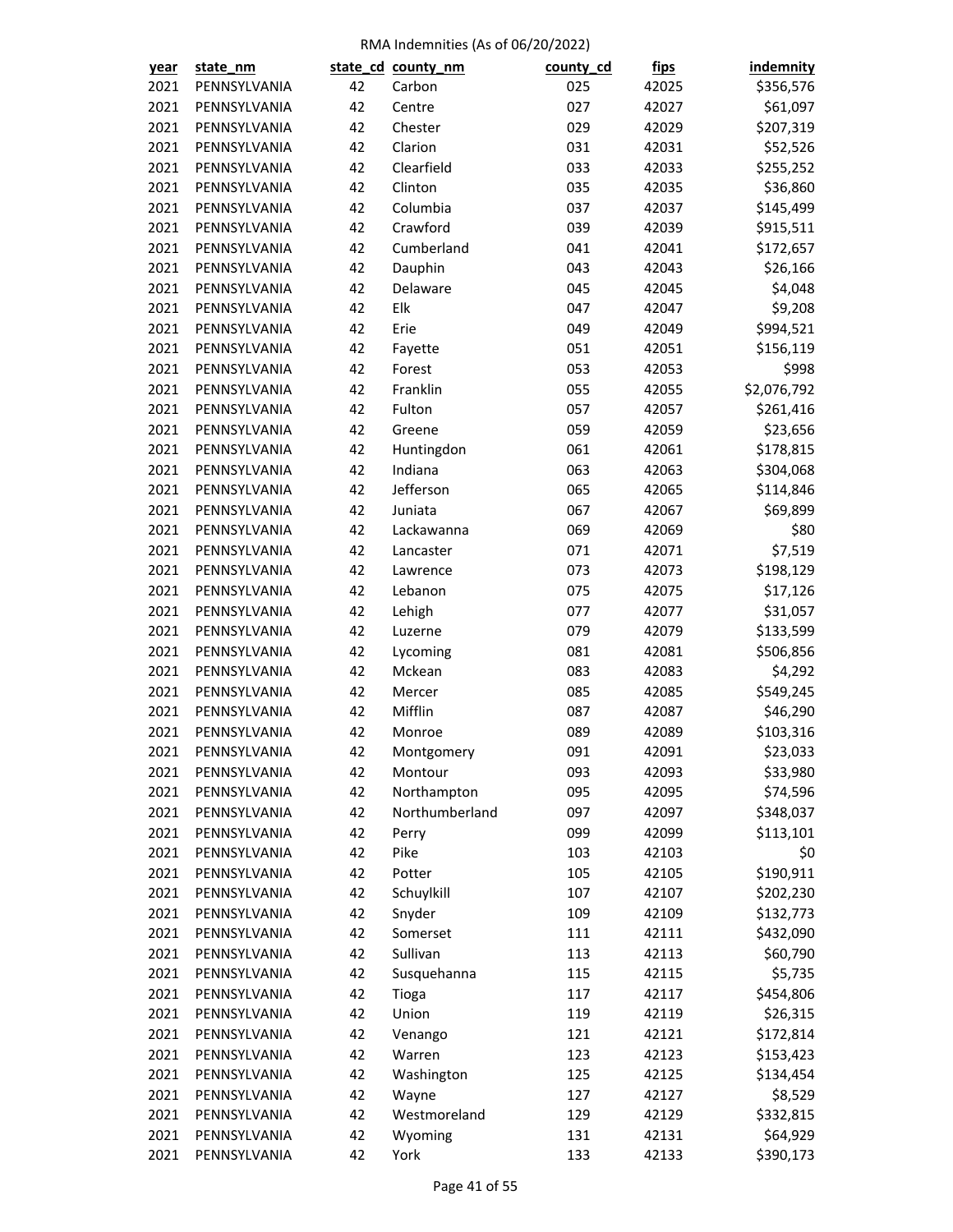| year | state_nm                         |    | state_cd_county_nm  | county_cd  | <u>fips</u>    | <b>indemnity</b> |
|------|----------------------------------|----|---------------------|------------|----------------|------------------|
| 2021 | Rhode Island                     | 44 | Kent                | 003        | 44003          | \$2,266          |
| 2021 | Rhode Island                     | 44 | Newport             | 005        | 44005          | \$66,504         |
| 2021 | Rhode Island                     | 44 | Providence          | 007        | 44007          | \$77,390         |
| 2021 | Rhode Island                     | 44 | Washington          | 009        | 44009          | \$25,983         |
| 2021 | SOUTH CAROLINA                   | 45 | Abbeville           | 001        | 45001          | \$796            |
| 2021 | SOUTH CAROLINA                   | 45 | Aiken               | 003        | 45003          | \$1,800,077      |
| 2021 | SOUTH CAROLINA                   | 45 | Allendale           | 005        | 45005          | \$373,143        |
| 2021 | SOUTH CAROLINA                   | 45 | Anderson            | 007        | 45007          | \$41,303         |
| 2021 | SOUTH CAROLINA                   | 45 | Bamberg             | 009        | 45009          | \$202,020        |
| 2021 | SOUTH CAROLINA                   | 45 | Barnwell            | 011        | 45011          | \$133,765        |
| 2021 | SOUTH CAROLINA                   | 45 | <b>Beaufort</b>     | 013        | 45013          | \$5,792          |
| 2021 | SOUTH CAROLINA                   | 45 | Berkeley            | 015        | 45015          | \$1,052,289      |
| 2021 | SOUTH CAROLINA                   | 45 | Calhoun             | 017        | 45017          | \$90,456         |
| 2021 | SOUTH CAROLINA                   | 45 | Charleston          | 019        | 45019          | \$0              |
| 2021 | SOUTH CAROLINA                   | 45 | Cherokee            | 021        | 45021          | \$127,940        |
| 2021 | SOUTH CAROLINA                   | 45 | Chester             | 023        | 45023          | \$31,612         |
| 2021 | SOUTH CAROLINA                   | 45 | Chesterfield        | 025        | 45025          | \$1,852,526      |
| 2021 | <b>SOUTH CAROLINA</b>            | 45 | Clarendon           | 027        | 45027          | \$639,661        |
| 2021 | SOUTH CAROLINA                   | 45 | Colleton            | 029        | 45029          | \$522,161        |
| 2021 | SOUTH CAROLINA                   | 45 | Darlington          | 031        | 45031          | \$702,023        |
| 2021 | SOUTH CAROLINA                   | 45 | Dillon              | 033        | 45033          | \$598,501        |
| 2021 | SOUTH CAROLINA                   | 45 | Dorchester          | 035        | 45035          | \$379,443        |
| 2021 | SOUTH CAROLINA                   | 45 | Edgefield           | 037        | 45037          | \$5,550,209      |
| 2021 | SOUTH CAROLINA                   | 45 | Fairfield           | 039        | 45039          | \$16,505         |
| 2021 | SOUTH CAROLINA                   | 45 | Florence            | 041        | 45041          | \$2,206,223      |
| 2021 | SOUTH CAROLINA                   | 45 | Georgetown          | 043        | 45043          | \$522,951        |
| 2021 | SOUTH CAROLINA                   | 45 | Greenville          | 045        | 45045          | \$117,680        |
| 2021 | SOUTH CAROLINA                   | 45 | Greenwood           | 047        | 45047          | \$693            |
| 2021 | SOUTH CAROLINA                   | 45 | Hampton             | 049        | 45049          | \$484,790        |
| 2021 | SOUTH CAROLINA                   | 45 | Horry               | 051        | 45051          | \$5,548,654      |
| 2021 | SOUTH CAROLINA                   | 45 | Jasper              | 053        | 45053          | \$7,508          |
| 2021 | SOUTH CAROLINA                   | 45 | Kershaw             | 055        | 45055          | \$137,265        |
| 2021 | SOUTH CAROLINA                   | 45 | Lancaster           | 057        | 45057          | \$77,175         |
| 2021 | SOUTH CAROLINA                   | 45 | Laurens             | 059        | 45059          | \$3,875          |
| 2021 | SOUTH CAROLINA                   | 45 | Lee                 | 061        | 45061          | \$401,717        |
| 2021 | SOUTH CAROLINA                   | 45 | Lexington           | 063        | 45063          | \$110,303        |
| 2021 | SOUTH CAROLINA                   | 45 | Marion              | 067        | 45067          | \$713,343        |
| 2021 | SOUTH CAROLINA                   | 45 | Marlboro            | 069        | 45069          | \$585,379        |
| 2021 |                                  | 45 |                     |            |                |                  |
| 2021 | SOUTH CAROLINA                   | 45 | Newberry            | 071        | 45071          | \$39,446         |
| 2021 | SOUTH CAROLINA<br>SOUTH CAROLINA | 45 | Oconee              | 073<br>075 | 45073<br>45075 | \$69,719         |
|      |                                  |    | Orangeburg          |            |                | \$845,313        |
| 2021 | SOUTH CAROLINA                   | 45 | Pickens<br>Richland | 077        | 45077          | \$769            |
| 2021 | SOUTH CAROLINA                   | 45 |                     | 079        | 45079          | \$93,081         |
| 2021 | SOUTH CAROLINA                   | 45 | Saluda              | 081        | 45081          | \$1,835,081      |
| 2021 | SOUTH CAROLINA                   | 45 | Spartanburg         | 083        | 45083          | \$1,530,503      |
| 2021 | SOUTH CAROLINA                   | 45 | Sumter              | 085        | 45085          | \$772,015        |
| 2021 | SOUTH CAROLINA                   | 45 | Union               | 087        | 45087          | \$9,798          |
| 2021 | SOUTH CAROLINA                   | 45 | Williamsburg        | 089        | 45089          | \$3,315,845      |
| 2021 | SOUTH CAROLINA                   | 45 | York                | 091        | 45091          | \$273,738        |
| 2021 | South Dakota                     | 46 | Aurora              | 003        | 46003          | \$8,113,536      |
| 2021 | South Dakota                     | 46 | Beadle              | 005        | 46005          | \$10,916,396     |
| 2021 | South Dakota                     | 46 | Bennett             | 007        | 46007          | \$3,860,985      |
| 2021 | South Dakota                     | 46 | <b>Bon Homme</b>    | 009        | 46009          | \$10,498,822     |
| 2021 | South Dakota                     | 46 | <b>Brookings</b>    | 011        | 46011          | \$5,826,395      |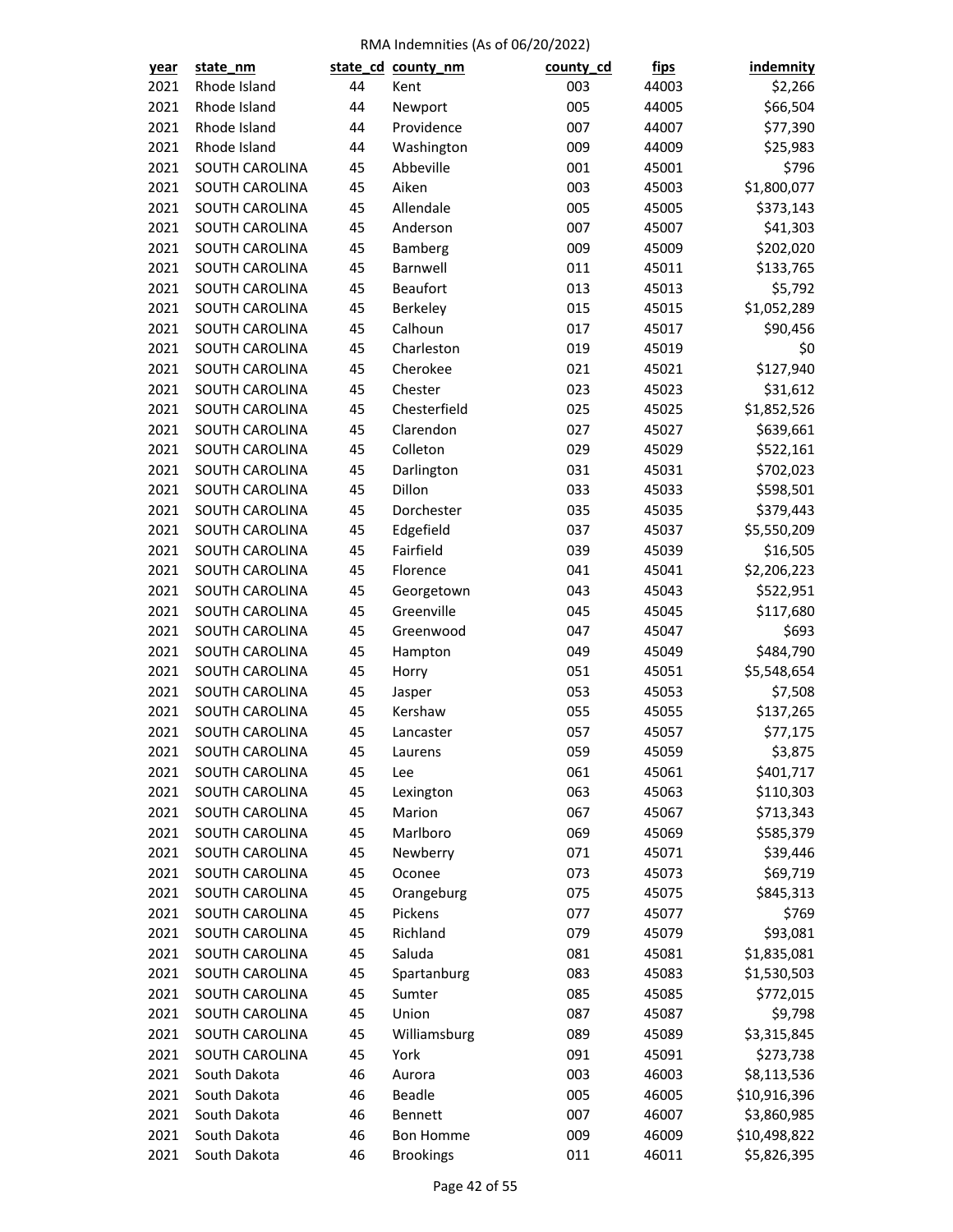| <u>year</u> | state_nm     |    | state_cd_county_nm | county_cd | <u>fips</u> | indemnity    |
|-------------|--------------|----|--------------------|-----------|-------------|--------------|
| 2021        | South Dakota | 46 | Brown              | 013       | 46013       | \$40,281,915 |
| 2021        | South Dakota | 46 | <b>Brule</b>       | 015       | 46015       | \$9,103,410  |
| 2021        | South Dakota | 46 | <b>Buffalo</b>     | 017       | 46017       | \$4,893,594  |
| 2021        | South Dakota | 46 | <b>Butte</b>       | 019       | 46019       | \$1,388,259  |
| 2021        | South Dakota | 46 | Campbell           | 021       | 46021       | \$26,735,844 |
| 2021        | South Dakota | 46 | <b>Charles Mix</b> | 023       | 46023       | \$6,702,676  |
| 2021        | South Dakota | 46 | Clark              | 025       | 46025       | \$2,911,596  |
| 2021        | South Dakota | 46 | Clay               | 027       | 46027       | \$5,074,939  |
| 2021        | South Dakota | 46 | Codington          | 029       | 46029       | \$1,834,620  |
| 2021        | South Dakota | 46 | Corson             | 031       | 46031       | \$16,174,358 |
| 2021        | South Dakota | 46 | Custer             | 033       | 46033       | \$492,733    |
| 2021        | South Dakota | 46 | Davison            | 035       | 46035       | \$5,753,422  |
| 2021        | South Dakota | 46 | Day                | 037       | 46037       | \$9,131,387  |
| 2021        | South Dakota | 46 | Deuel              | 039       | 46039       | \$1,648,420  |
| 2021        | South Dakota | 46 | Dewey              | 041       | 46041       | \$11,186,801 |
| 2021        | South Dakota | 46 | Douglas            | 043       | 46043       | \$3,195,031  |
| 2021        | South Dakota | 46 | Edmunds            | 045       | 46045       | \$78,528,564 |
| 2021        | South Dakota | 46 | <b>Fall River</b>  | 047       | 46047       | \$946,014    |
| 2021        | South Dakota | 46 | Faulk              | 049       | 46049       | \$26,579,312 |
| 2021        | South Dakota | 46 | Grant              | 051       | 46051       | \$1,443,150  |
| 2021        | South Dakota | 46 | Gregory            | 053       | 46053       | \$5,853,201  |
| 2021        | South Dakota | 46 | Haakon             | 055       | 46055       | \$13,190,565 |
| 2021        | South Dakota | 46 | Hamlin             | 057       | 46057       | \$1,399,200  |
| 2021        | South Dakota | 46 | Hand               | 059       | 46059       | \$9,753,049  |
| 2021        | South Dakota | 46 | Hanson             | 061       | 46061       | \$2,812,467  |
| 2021        | South Dakota | 46 | Harding            | 063       | 46063       | \$6,314,480  |
| 2021        | South Dakota | 46 | Hughes             | 065       | 46065       | \$14,441,543 |
| 2021        | South Dakota | 46 | Hutchinson         | 067       | 46067       | \$21,123,412 |
| 2021        | South Dakota | 46 | Hyde               | 069       | 46069       | \$7,886,111  |
| 2021        | South Dakota | 46 | Jackson            | 071       | 46071       | \$5,629,152  |
| 2021        | South Dakota | 46 | Jerauld            | 073       | 46073       | \$4,363,652  |
| 2021        | South Dakota | 46 | Jones              | 075       | 46075       | \$6,571,584  |
| 2021        | South Dakota | 46 | Kingsbury          | 077       | 46077       | \$4,090,312  |
| 2021        | South Dakota | 46 | Lake               | 079       | 46079       | \$11,047,024 |
| 2021        | South Dakota | 46 | Lawrence           | 081       | 46081       | \$72,078     |
| 2021        | South Dakota | 46 | Lincoln            | 083       | 46083       | \$3,085,549  |
| 2021        | South Dakota | 46 | Lyman              | 085       | 46085       | \$18,064,539 |
| 2021        | South Dakota | 46 | Marshall           | 091       | 46091       | \$9,895,579  |
| 2021        | South Dakota | 46 | Mccook             | 087       | 46087       | \$18,415,364 |
| 2021        | South Dakota | 46 | Mcpherson          | 089       | 46089       | \$35,207,196 |
| 2021        | South Dakota | 46 | Meade              | 093       | 46093       | \$8,219,187  |
| 2021        | South Dakota | 46 | Mellette           | 095       | 46095       | \$6,836,450  |
| 2021        | South Dakota | 46 | Miner              | 097       | 46097       | \$17,046,647 |
| 2021        | South Dakota | 46 | Minnehaha          | 099       | 46099       | \$5,289,041  |
| 2021        | South Dakota | 46 | Moody              | 101       | 46101       | \$1,080,258  |
| 2021        | South Dakota | 46 | Oglala Lakota      | 102       | 46102       | \$1,763,838  |
| 2021        | South Dakota | 46 | Pennington         | 103       | 46103       | \$5,094,367  |
| 2021        | South Dakota | 46 | Perkins            | 105       |             |              |
| 2021        | South Dakota | 46 |                    | 107       | 46105       | \$10,328,802 |
|             | South Dakota | 46 | Potter<br>Roberts  | 109       | 46107       | \$20,046,706 |
| 2021        | South Dakota | 46 | Sanborn            | 111       | 46109       | \$2,187,315  |
| 2021        |              |    |                    |           | 46111       | \$5,819,352  |
| 2021        | South Dakota | 46 | Spink              | 115       | 46115       | \$11,857,643 |
| 2021        | South Dakota | 46 | Stanley            | 117       | 46117       | \$15,567,061 |
| 2021        | South Dakota | 46 | Sully              | 119       | 46119       | \$18,342,769 |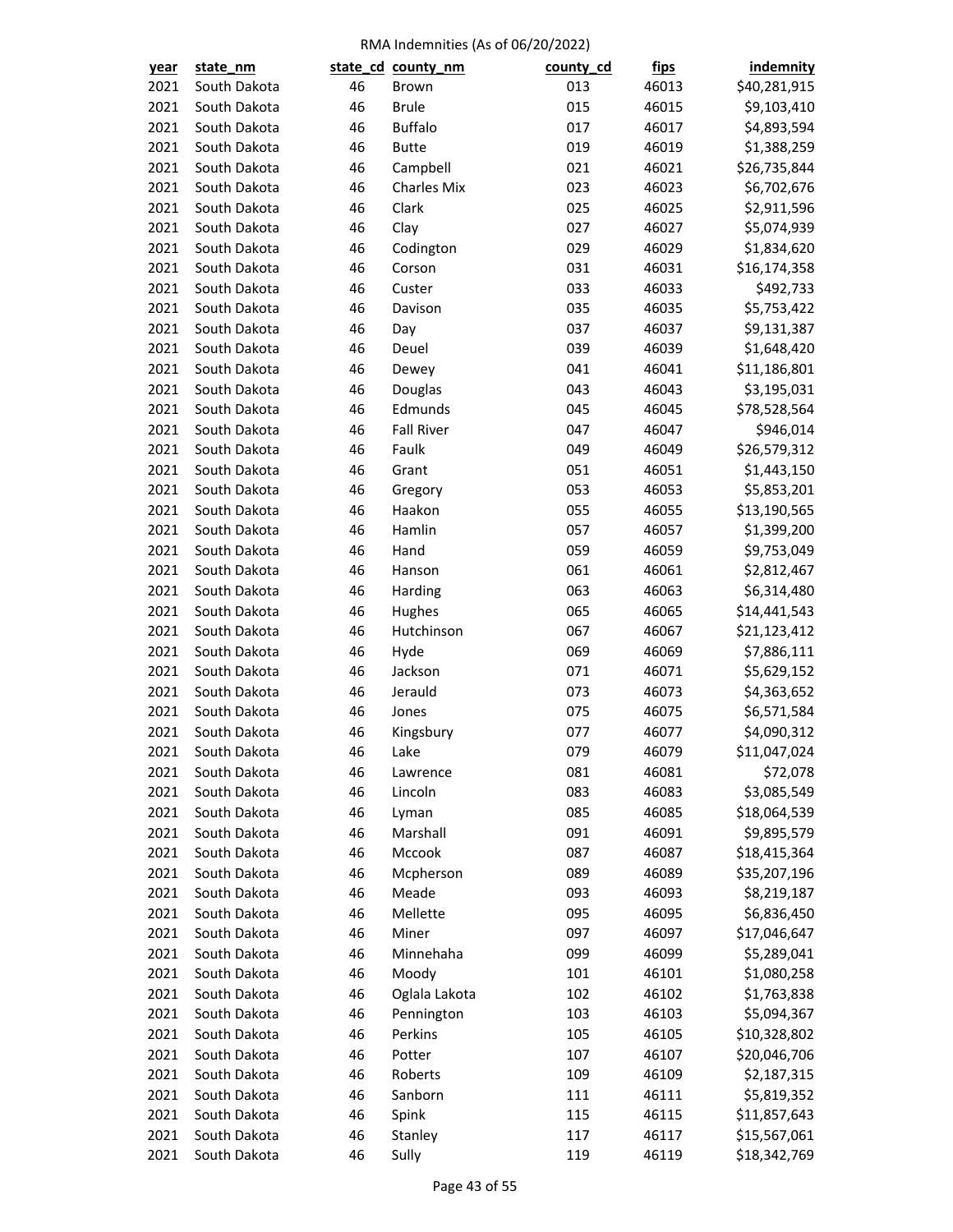| <u>year</u> | state_nm               |    | state_cd_county_nm | county_cd | <u>fips</u>    | indemnity    |
|-------------|------------------------|----|--------------------|-----------|----------------|--------------|
| 2021        | South Dakota           | 46 | Todd               | 121       | 46121          | \$1,542,158  |
| 2021        | South Dakota           | 46 | <b>Tripp</b>       | 123       | 46123          | \$18,702,601 |
| 2021        | South Dakota           | 46 | Turner             | 125       | 46125          | \$12,328,097 |
| 2021        | South Dakota           | 46 | Union              | 127       | 46127          | \$888,633    |
| 2021        | South Dakota           | 46 | Walworth           | 129       | 46129          | \$16,666,465 |
| 2021        | South Dakota           | 46 | Yankton            | 135       | 46135          | \$20,382,196 |
| 2021        | South Dakota           | 46 | Ziebach            | 137       | 46137          | \$6,234,792  |
| 2021        | Tennessee              | 47 | Anderson           | 001       | 47001          | \$0          |
| 2021        | Tennessee              | 47 | Bedford            | 003       | 47003          | \$100,863    |
| 2021        | Tennessee              | 47 | Benton             | 005       | 47005          | \$340,638    |
| 2021        | Tennessee              | 47 | Bledsoe            | 007       | 47007          | \$904,900    |
| 2021        | Tennessee              | 47 | Blount             | 009       | 47009          | \$110,159    |
| 2021        | Tennessee              | 47 | <b>Bradley</b>     | 011       | 47011          | \$61,112     |
| 2021        | Tennessee              | 47 | Cannon             | 015       | 47015          | \$6,892      |
| 2021        | Tennessee              | 47 | Carroll            | 017       | 47017          | \$383,705    |
| 2021        | Tennessee              | 47 | Carter             | 019       | 47019          | \$6,011      |
| 2021        | Tennessee              | 47 | Cheatham           | 021       | 47021          | \$148,374    |
| 2021        | Tennessee              | 47 | Chester            | 023       | 47023          | \$153,162    |
| 2021        | Tennessee              | 47 | Claiborne          | 025       | 47025          | \$100,361    |
| 2021        | Tennessee              | 47 | Clay               | 027       | 47027          | \$880,834    |
| 2021        | Tennessee              | 47 | Cocke              | 029       | 47029          | \$39,822     |
| 2021        | Tennessee              | 47 | Coffee             | 031       | 47031          | \$77,964     |
| 2021        | Tennessee              | 47 | Crockett           | 033       | 47033          | \$1,366,205  |
| 2021        | Tennessee              | 47 | Cumberland         | 035       | 47035          | \$0          |
| 2021        | Tennessee              | 47 | Davidson           | 037       | 47037          | \$227,906    |
| 2021        | Tennessee              | 47 | De Kalb            | 041       | 47041          | \$70,350     |
| 2021        | Tennessee              | 47 | Decatur            | 039       | 47039          | \$243,297    |
| 2021        | Tennessee              | 47 | Dickson            | 043       | 47043          | \$102,704    |
| 2021        | Tennessee              | 47 | Dyer               | 045       | 47045          | \$536,294    |
| 2021        | Tennessee              | 47 | Fayette            | 047       | 47047          | \$438,065    |
| 2021        | Tennessee              | 47 | Fentress           | 049       | 47049          | \$9,512      |
| 2021        |                        | 47 | Franklin           | 051       |                | \$77,277     |
| 2021        | Tennessee<br>Tennessee | 47 | Gibson             | 053       | 47051<br>47053 | \$1,574,645  |
|             |                        | 47 |                    |           |                |              |
| 2021        | Tennessee              |    | Giles              | 055       | 47055          | \$111,105    |
| 2021        | Tennessee              | 47 | Grainger           | 057       | 47057          | \$145,096    |
| 2021        | Tennessee              | 47 | Greene             | 059       | 47059          | \$178,050    |
| 2021        | Tennessee              | 47 | Grundy             | 061       | 47061          | \$67,087     |
| 2021        | Tennessee              | 47 | Hamblen            | 063       | 47063          | \$70,805     |
| 2021        | Tennessee              | 47 | Hamilton           | 065       | 47065          | \$2,257      |
| 2021        | Tennessee              | 47 | Hancock            | 067       | 47067          | \$338        |
| 2021        | Tennessee              | 47 | Hardeman           | 069       | 47069          | \$233,684    |
| 2021        | Tennessee              | 47 | Hardin             | 071       | 47071          | \$469,570    |
| 2021        | Tennessee              | 47 | Hawkins            | 073       | 47073          | \$58,923     |
| 2021        | Tennessee              | 47 | Haywood            | 075       | 47075          | \$1,191,264  |
| 2021        | Tennessee              | 47 | Henderson          | 077       | 47077          | \$357,916    |
| 2021        | Tennessee              | 47 | Henry              | 079       | 47079          | \$1,132,131  |
| 2021        | Tennessee              | 47 | Hickman            | 081       | 47081          | \$1,123,175  |
| 2021        | Tennessee              | 47 | Houston            | 083       | 47083          | \$51,551     |
| 2021        | Tennessee              | 47 | Humphreys          | 085       | 47085          | \$1,030,461  |
| 2021        | Tennessee              | 47 | Jackson            | 087       | 47087          | \$218,073    |
| 2021        | Tennessee              | 47 | Jefferson          | 089       | 47089          | \$93,429     |
| 2021        | Tennessee              | 47 | Johnson            | 091       | 47091          | \$0          |
| 2021        | Tennessee              | 47 | Knox               | 093       | 47093          | \$2,267      |
| 2021        | Tennessee              | 47 | Lake               | 095       | 47095          | \$146,441    |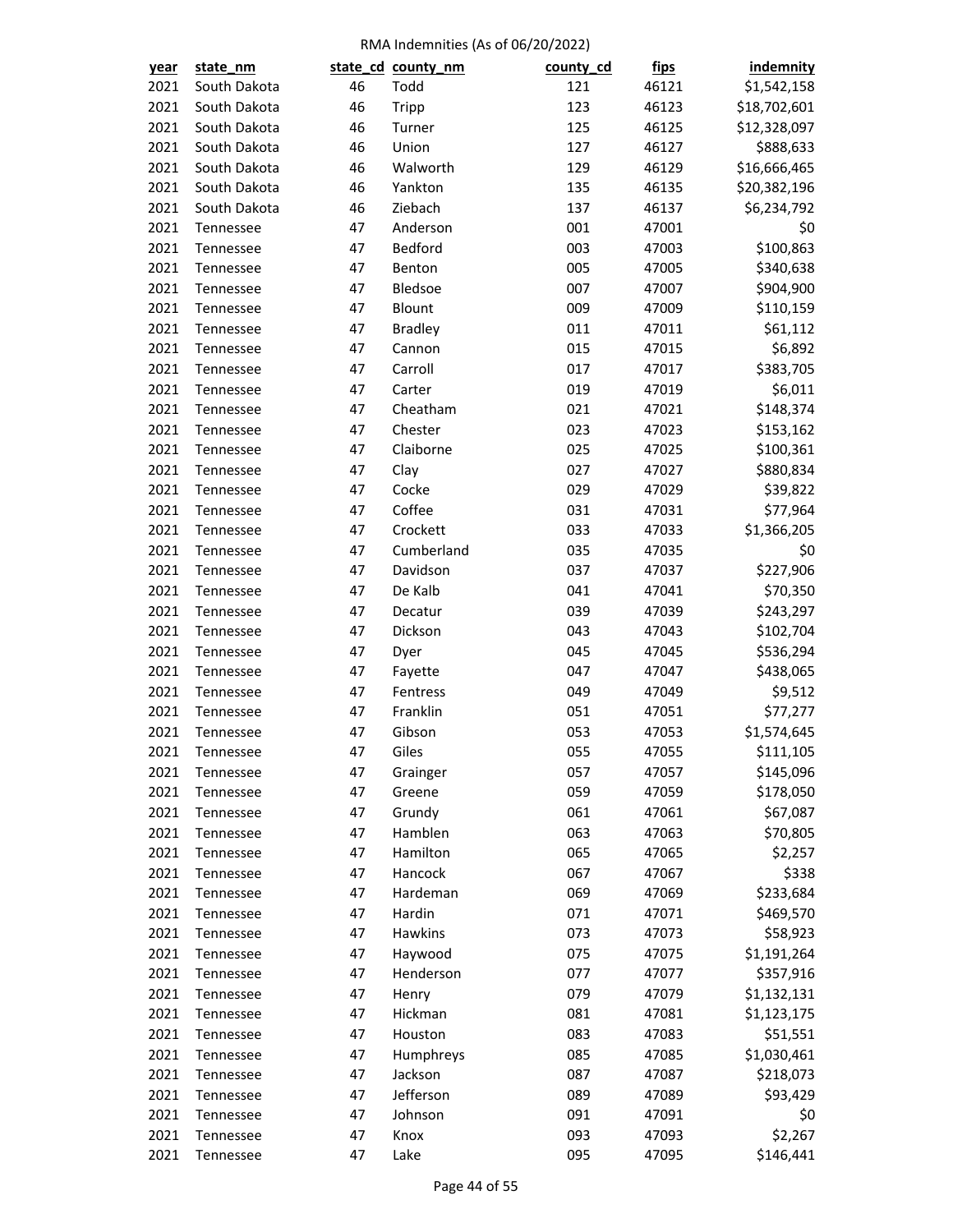| <u>year</u> | state_nm  |    | state_cd_county_nm | county_cd  | <u>fips</u> | indemnity    |
|-------------|-----------|----|--------------------|------------|-------------|--------------|
| 2021        | Tennessee | 47 | Lauderdale         | 097        | 47097       | \$1,000,838  |
| 2021        | Tennessee | 47 | Lawrence           | 099        | 47099       | \$140,396    |
| 2021        | Tennessee | 47 | Lewis              | 101        | 47101       | \$4,195      |
| 2021        | Tennessee | 47 | Lincoln            | 103        | 47103       | \$103,415    |
| 2021        | Tennessee | 47 | Loudon             | 105        | 47105       | \$46,936     |
| 2021        | Tennessee | 47 | Macon              | 111        | 47111       | \$2,328,117  |
| 2021        | Tennessee | 47 | Madison            | 113        | 47113       | \$703,652    |
| 2021        | Tennessee | 47 | Marion             | 115        | 47115       | \$136,282    |
| 2021        | Tennessee | 47 | Marshall           | 117        | 47117       | \$62,845     |
| 2021        | Tennessee | 47 | Maury              | 119        | 47119       | \$241,352    |
| 2021        | Tennessee | 47 | Mcminn             | 107        | 47107       | \$28,111     |
| 2021        | Tennessee | 47 | Mcnairy            | 109        | 47109       | \$662,800    |
| 2021        | Tennessee | 47 | Meigs              | 121        | 47121       | \$22,773     |
| 2021        | Tennessee | 47 | Monroe             | 123        | 47123       | \$73,991     |
| 2021        | Tennessee | 47 | Montgomery         | 125        | 47125       | \$883,976    |
| 2021        | Tennessee | 47 | Moore              | 127        | 47127       | \$4,966      |
| 2021        | Tennessee | 47 | Morgan             | 129        | 47129       | \$0          |
| 2021        | Tennessee | 47 | Obion              | 131        | 47131       | \$915,776    |
| 2021        | Tennessee | 47 | Overton            | 133        | 47133       | \$6,149      |
| 2021        | Tennessee | 47 | Perry              | 135        | 47135       | \$38,573     |
| 2021        | Tennessee | 47 | Pickett            | 137        | 47137       | \$66,204     |
| 2021        | Tennessee | 47 | Polk               | 139        | 47139       | \$63,399     |
| 2021        | Tennessee | 47 | Putnam             | 141        | 47141       | \$1,803      |
| 2021        | Tennessee | 47 | Rhea               | 143        | 47143       | \$243,481    |
| 2021        | Tennessee | 47 | Robertson          | 147        | 47147       | \$1,369,023  |
| 2021        | Tennessee | 47 | Rutherford         | 149        | 47149       | \$58,936     |
| 2021        | Tennessee | 47 | Scott              | 151        | 47151       | \$0          |
| 2021        | Tennessee | 47 | Sequatchie         | 153        | 47153       | \$242,759    |
| 2021        | Tennessee | 47 | Sevier             | 155        | 47155       | \$0          |
| 2021        | Tennessee | 47 | Shelby             | 157        | 47157       | \$965,912    |
| 2021        | Tennessee | 47 | Smith              | 159        | 47159       | \$554,593    |
| 2021        | Tennessee | 47 | Stewart            | 161        | 47161       | \$715,862    |
| 2021        | Tennessee | 47 | Sullivan           | 163        | 47163       | \$326        |
| 2021        | Tennessee | 47 | Sumner             | 165        | 47165       | \$10,223,986 |
| 2021        | Tennessee | 47 | Tipton             | 167        | 47167       | \$529,668    |
| 2021        | Tennessee | 47 | Trousdale          | 169        | 47169       | \$282,811    |
| 2021        | Tennessee | 47 | Unicoi             | 171        | 47171       | \$0          |
| 2021        | Tennessee | 47 | Union              | 173        | 47173       | \$0          |
| 2021        | Tennessee | 47 | Van Buren          | 175        | 47175       | \$10,805     |
| 2021        | Tennessee | 47 | Warren             | 177        | 47177       | \$64,939     |
| 2021        | Tennessee | 47 | Washington         | 179        | 47179       | \$30,212     |
| 2021        | Tennessee | 47 | Wayne              | 181        | 47181       | \$486,727    |
| 2021        | Tennessee | 47 | Weakley            | 183        | 47183       | \$865,278    |
| 2021        | Tennessee | 47 | White              | 185        | 47185       | \$21,699     |
| 2021        | Tennessee | 47 | Williamson         | 187        | 47187       | \$103,108    |
| 2021        | Tennessee | 47 | Wilson             | 189        | 47189       | \$84,725     |
| 2021        | Texas     | 48 | Anderson           | 001        | 48001       | \$949,848    |
| 2021        |           | 48 | Andrews            | 003        |             |              |
|             | Texas     |    |                    |            | 48003       | \$6,228,432  |
| 2021        | Texas     | 48 | Angelina           | 005<br>007 | 48005       | \$248,741    |
| 2021        | Texas     | 48 | Aransas            |            | 48007       | \$373,663    |
| 2021        | Texas     | 48 | Archer             | 009        | 48009       | \$1,224,203  |
| 2021        | Texas     | 48 | Armstrong          | 011        | 48011       | \$3,898,767  |
| 2021        | Texas     | 48 | Atascosa           | 013        | 48013       | \$978,302    |
| 2021        | Texas     | 48 | Austin             | 015        | 48015       | \$707,729    |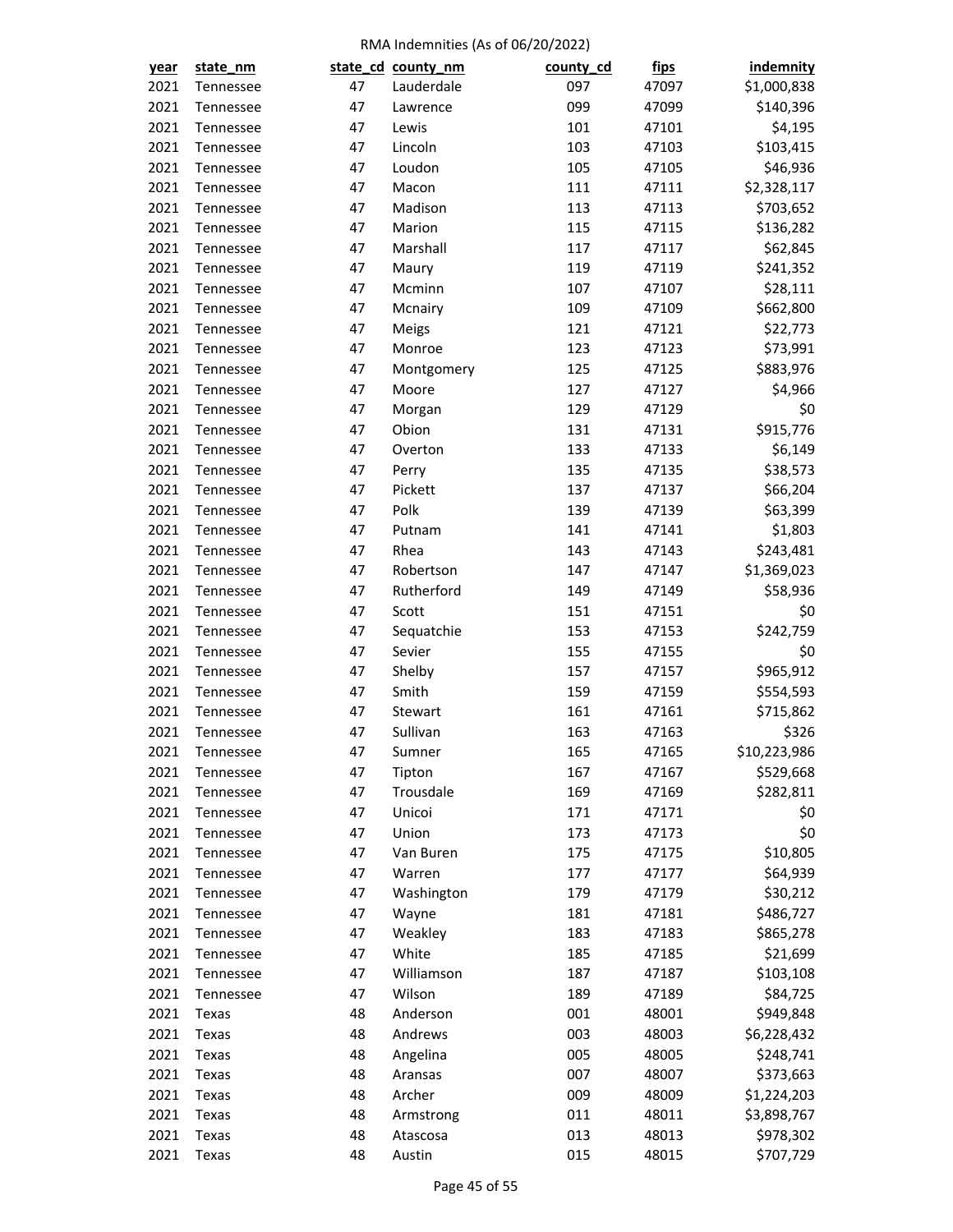| year | state_nm |    | state_cd_county_nm | county_cd | <u>fips</u> | <b>indemnity</b> |
|------|----------|----|--------------------|-----------|-------------|------------------|
| 2021 | Texas    | 48 | <b>Bailey</b>      | 017       | 48017       | \$18,461,681     |
| 2021 | Texas    | 48 | Bandera            | 019       | 48019       | \$90,236         |
| 2021 | Texas    | 48 | Bastrop            | 021       | 48021       | \$561,277        |
| 2021 | Texas    | 48 | Baylor             | 023       | 48023       | \$2,761,097      |
| 2021 | Texas    | 48 | Bee                | 025       | 48025       | \$2,512,558      |
| 2021 | Texas    | 48 | Bell               | 027       | 48027       | \$2,050,048      |
| 2021 | Texas    | 48 | Bexar              | 029       | 48029       | \$1,005,205      |
| 2021 | Texas    | 48 | Blanco             | 031       | 48031       | \$112,293        |
| 2021 | Texas    | 48 | Borden             | 033       | 48033       | \$1,868,664      |
| 2021 | Texas    | 48 | <b>Bosque</b>      | 035       | 48035       | \$767,355        |
| 2021 | Texas    | 48 | Bowie              | 037       | 48037       | \$3,204,600      |
| 2021 | Texas    | 48 | <b>Brazoria</b>    | 039       | 48039       | \$8,333,513      |
| 2021 | Texas    | 48 | <b>Brazos</b>      | 041       | 48041       | \$1,016,502      |
| 2021 | Texas    | 48 | <b>Brewster</b>    | 043       | 48043       | \$5,812,770      |
| 2021 | Texas    | 48 | <b>Briscoe</b>     | 045       | 48045       | \$15,129,263     |
| 2021 | Texas    | 48 | <b>Brooks</b>      | 047       | 48047       | \$629,503        |
| 2021 | Texas    | 48 | Brown              | 049       | 48049       | \$166,461        |
| 2021 | Texas    | 48 | Burleson           | 051       | 48051       | \$560,671        |
| 2021 | Texas    | 48 | Burnet             | 053       | 48053       | \$68,995         |
| 2021 | Texas    | 48 | Caldwell           | 055       | 48055       | \$669,278        |
| 2021 | Texas    | 48 | Calhoun            | 057       | 48057       | \$13,499,737     |
| 2021 | Texas    | 48 | Callahan           | 059       | 48059       | \$634,932        |
| 2021 | Texas    | 48 | Cameron            | 061       | 48061       | \$25,592,183     |
| 2021 | Texas    | 48 | Camp               | 063       | 48063       | \$166,866        |
| 2021 | Texas    | 48 | Carson             | 065       | 48065       | \$6,190,009      |
| 2021 | Texas    | 48 | Cass               | 067       | 48067       | \$37,026         |
| 2021 | Texas    | 48 | Castro             | 069       | 48069       | \$47,969,327     |
| 2021 | Texas    | 48 | Chambers           | 071       | 48071       | \$14,695,815     |
| 2021 | Texas    | 48 | Cherokee           | 073       | 48073       | \$410,493        |
| 2021 | Texas    | 48 | Childress          | 075       | 48075       | \$5,136,159      |
| 2021 | Texas    | 48 | Clay               | 077       | 48077       | \$498,012        |
| 2021 | Texas    | 48 | Cochran            | 079       | 48079       | \$43,739,410     |
| 2021 | Texas    | 48 | Coke               | 081       | 48081       | \$581,237        |
| 2021 | Texas    | 48 | Coleman            | 083       | 48083       | \$1,818,371      |
| 2021 | Texas    | 48 | Collin             | 085       | 48085       | \$1,897,169      |
| 2021 | Texas    | 48 | Collingsworth      | 087       | 48087       | \$4,185,995      |
| 2021 | Texas    | 48 | Colorado           | 089       | 48089       | \$8,159,281      |
| 2021 | Texas    | 48 | Comal              | 091       | 48091       | \$85,220         |
| 2021 | Texas    | 48 | Comanche           | 093       | 48093       | \$740,074        |
| 2021 | Texas    | 48 | Concho             | 095       | 48095       | \$6,021,894      |
| 2021 | Texas    | 48 | Cooke              | 097       | 48097       | \$424,376        |
| 2021 | Texas    | 48 | Coryell            | 099       | 48099       | \$1,762,331      |
| 2021 | Texas    | 48 | Cottle             | 101       | 48101       | \$4,886,282      |
| 2021 | Texas    | 48 | Crane              | 103       | 48103       | \$669,538        |
| 2021 | Texas    | 48 | Crockett           | 105       | 48105       | \$3,270,729      |
| 2021 | Texas    | 48 | Crosby             | 107       | 48107       | \$9,168,152      |
| 2021 | Texas    | 48 | Culberson          | 109       | 48109       | \$6,022,836      |
| 2021 | Texas    | 48 | Dallam             | 111       | 48111       | \$26,392,012     |
| 2021 | Texas    | 48 | Dallas             | 113       | 48113       | \$1,210,533      |
| 2021 | Texas    | 48 | Dawson             | 115       | 48115       | \$11,994,451     |
| 2021 | Texas    | 48 | De Witt            | 123       | 48123       | \$614,069        |
| 2021 | Texas    | 48 | Deaf Smith         | 117       | 48117       | \$18,718,089     |
| 2021 | Texas    | 48 | Delta              | 119       | 48119       | \$1,820,583      |
| 2021 | Texas    | 48 | Denton             | 121       | 48121       | \$418,102        |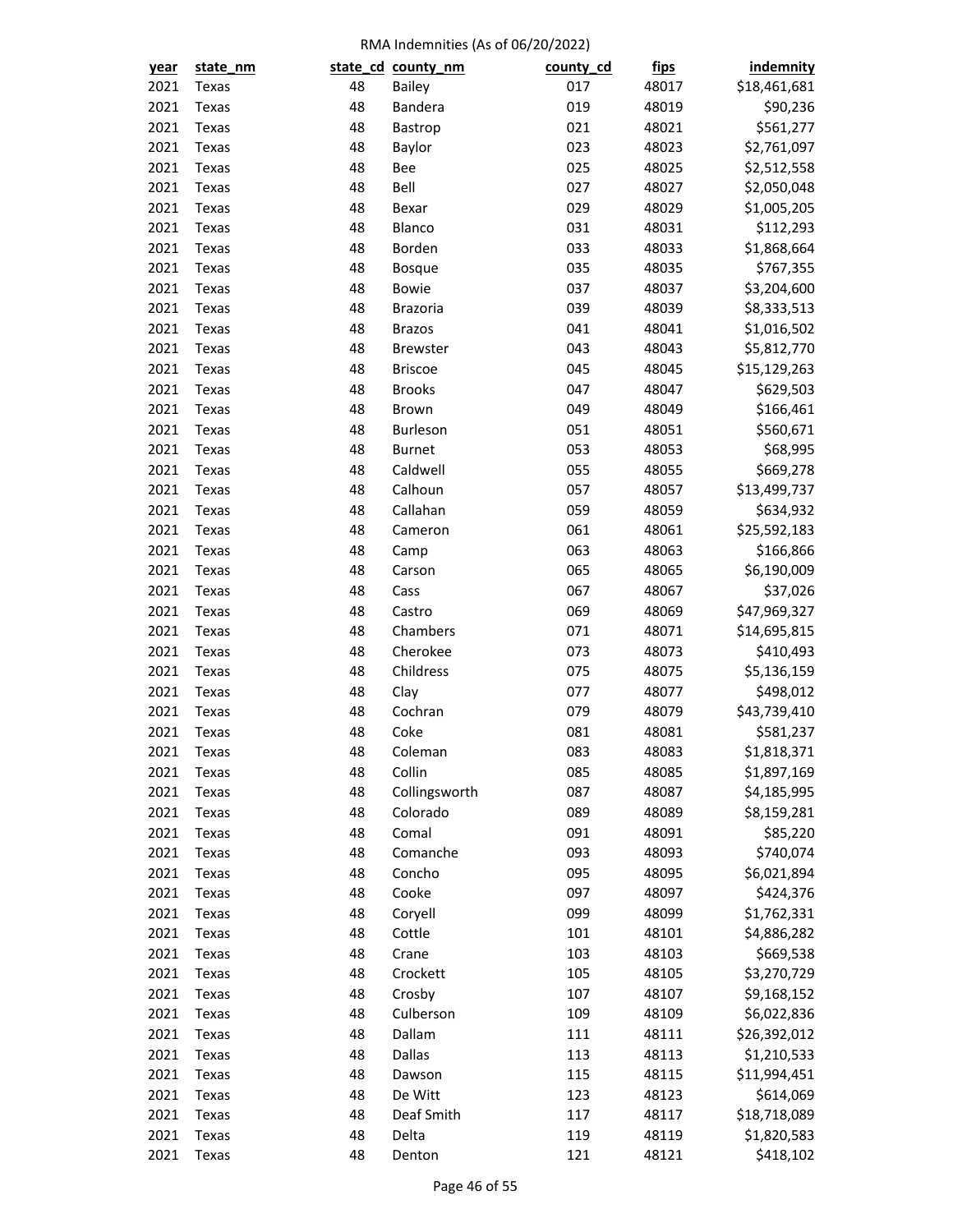| year | state_nm |          | state_cd_county_nm | county_cd  | <u>fips</u> | indemnity                 |
|------|----------|----------|--------------------|------------|-------------|---------------------------|
| 2021 | Texas    | 48       | Dickens            | 125        | 48125       | \$1,166,468               |
| 2021 | Texas    | 48       | Dimmit             | 127        | 48127       | \$1,617,947               |
| 2021 | Texas    | 48       | Donley             | 129        | 48129       | \$2,265,931               |
| 2021 | Texas    | 48       | Duval              | 131        | 48131       | \$2,955,201               |
| 2021 | Texas    | 48       | Eastland           | 133        | 48133       | \$321,106                 |
| 2021 | Texas    | 48       | Ector              | 135        | 48135       | \$457,353                 |
| 2021 | Texas    | 48       | Edwards            | 137        | 48137       | \$424,181                 |
| 2021 | Texas    | 48       | El Paso            | 141        | 48141       | \$5,405,304               |
| 2021 | Texas    | 48       | Ellis              | 139        | 48139       | \$5,888,636               |
| 2021 | Texas    | 48       | Erath              | 143        | 48143       | \$910,570                 |
| 2021 | Texas    | 48       | Falls              | 145        | 48145       | \$3,351,853               |
| 2021 | Texas    | 48       | Fannin             | 147        | 48147       | \$3,898,048               |
| 2021 | Texas    | 48       | Fayette            | 149        | 48149       | \$234,903                 |
| 2021 | Texas    | 48       | Fisher             | 151        | 48151       | \$5,313,376               |
| 2021 | Texas    | 48       | Floyd              | 153        | 48153       | \$27,404,906              |
| 2021 | Texas    | 48       | Foard              | 155        | 48155       | \$11,322,054              |
| 2021 | Texas    | 48       | Fort Bend          | 157        | 48157       | \$7,216,291               |
| 2021 | Texas    | 48       | Franklin           | 159        | 48159       | \$218,856                 |
| 2021 | Texas    | 48       | Freestone          | 161        | 48161       | \$553,201                 |
| 2021 | Texas    | 48       | Frio               | 163        | 48163       | \$2,067,770               |
| 2021 | Texas    | 48       | Gaines             | 165        | 48165       | \$42,676,656              |
| 2021 | Texas    | 48       | Galveston          | 167        | 48167       | \$502,447                 |
| 2021 | Texas    | 48       | Garza              | 169        | 48169       | \$1,692,933               |
| 2021 | Texas    | 48       | Gillespie          | 171        | 48171       | \$230,580                 |
| 2021 | Texas    | 48       | Glasscock          | 173        | 48173       | \$844,351                 |
| 2021 | Texas    |          | Goliad             |            |             |                           |
| 2021 | Texas    | 48<br>48 | Gonzales           | 175<br>177 | 48175       | \$995,607                 |
| 2021 |          |          |                    | 179        | 48177       | \$1,343,396               |
| 2021 | Texas    | 48<br>48 | Gray               | 181        | 48179       | \$1,998,068               |
|      | Texas    | 48       | Grayson            |            | 48181       | \$3,219,438               |
| 2021 | Texas    |          | Gregg              | 183        | 48183       | \$111,965                 |
| 2021 | Texas    | 48       | Grimes             | 185        | 48185       | \$725,122                 |
| 2021 | Texas    | 48       | Guadalupe          | 187        | 48187       | \$879,619<br>\$42,393,407 |
| 2021 | Texas    | 48       | Hale               | 189        | 48189       |                           |
| 2021 | Texas    | 48       | Hall               | 191        | 48191       | \$4,605,144               |
| 2021 | Texas    | 48       | Hamilton           | 193        | 48193       | \$771,915                 |
| 2021 | Texas    | 48       | Hansford           | 195        | 48195       | \$3,956,192               |
| 2021 | Texas    | 48       | Hardeman           | 197        | 48197       | \$4,192,143               |
| 2021 | Texas    | 48       | Hardin             | 199        | 48199       | \$179,135                 |
| 2021 | Texas    | 48       | Harris             | 201        | 48201       | \$360,836                 |
| 2021 | Texas    | 48       | Harrison           | 203        | 48203       | \$104,159                 |
| 2021 | Texas    | 48       | Hartley            | 205        | 48205       | \$19,428,167              |
| 2021 | Texas    | 48       | Haskell            | 207        | 48207       | \$6,349,860               |
| 2021 | Texas    | 48       | Hays               | 209        | 48209       | \$194,177                 |
| 2021 | Texas    | 48       | Hemphill           | 211        | 48211       | \$1,096,073               |
| 2021 | Texas    | 48       | Henderson          | 213        | 48213       | \$800,618                 |
| 2021 | Texas    | 48       | Hidalgo            | 215        | 48215       | \$135,586,693             |
| 2021 | Texas    | 48       | Hill               | 217        | 48217       | \$3,475,410               |
| 2021 | Texas    | 48       | Hockley            | 219        | 48219       | \$21,516,242              |
| 2021 | Texas    | 48       | Hood               | 221        | 48221       | \$353,202                 |
| 2021 | Texas    | 48       | Hopkins            | 223        | 48223       | \$624,805                 |
| 2021 | Texas    | 48       | Houston            | 225        | 48225       | \$1,079,799               |
| 2021 | Texas    | 48       | Howard             | 227        | 48227       | \$847,852                 |
| 2021 | Texas    | 48       | Hudspeth           | 229        | 48229       | \$9,181,780               |
| 2021 | Texas    | 48       | Hunt               | 231        | 48231       | \$1,553,861               |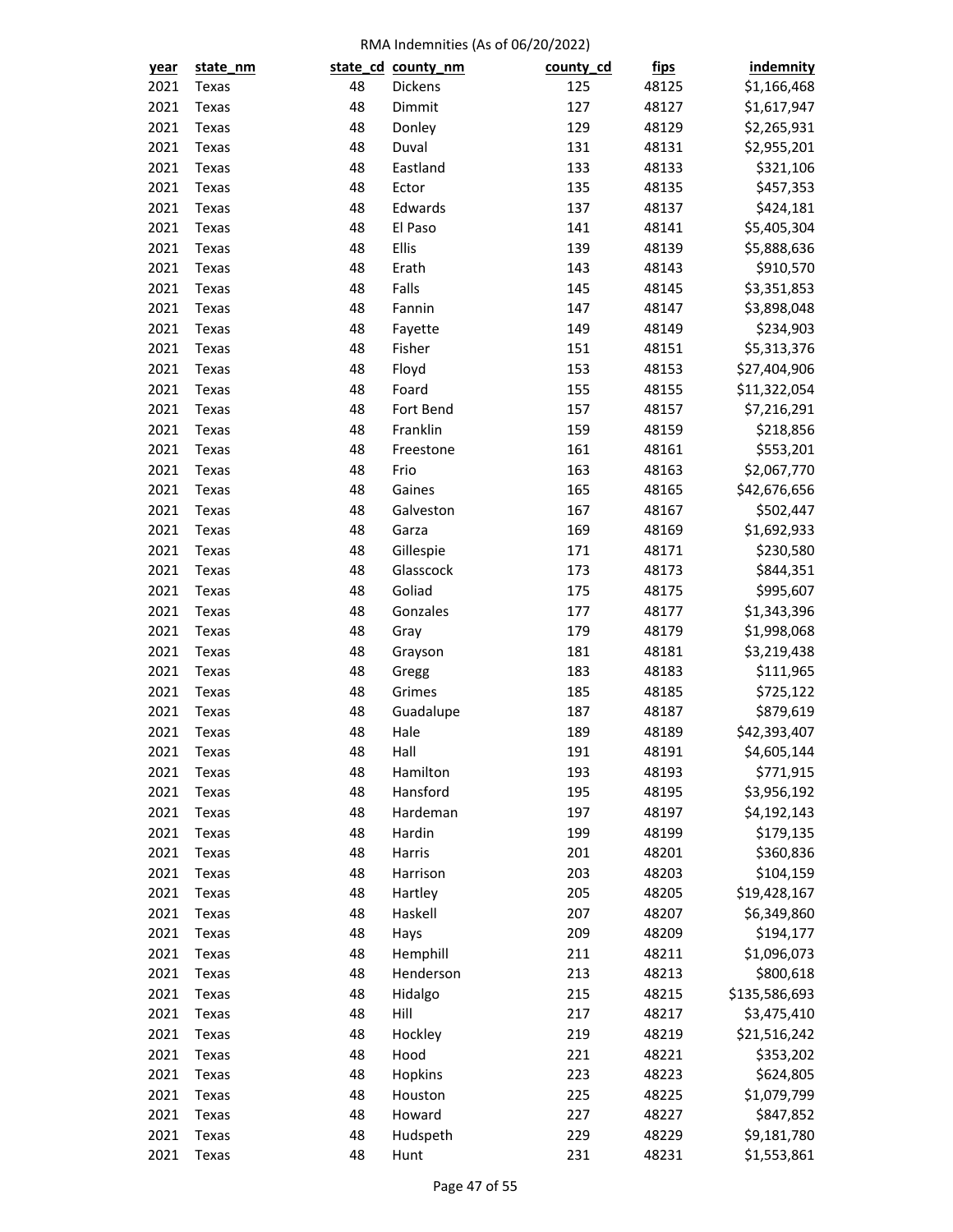| year         | state_nm |    | state_cd_county_nm | county_cd | <u>fips</u> | indemnity    |
|--------------|----------|----|--------------------|-----------|-------------|--------------|
| 2021         | Texas    | 48 | Hutchinson         | 233       | 48233       | \$3,158,723  |
| 2021         | Texas    | 48 | Irion              | 235       | 48235       | \$546,520    |
| 2021         | Texas    | 48 | Jack               | 237       | 48237       | \$242,317    |
| 2021         | Texas    | 48 | Jackson            | 239       | 48239       | \$6,704,437  |
| 2021         | Texas    | 48 | Jasper             | 241       | 48241       | \$352,147    |
| 2021         | Texas    | 48 | Jeff Davis         | 243       | 48243       | \$2,568,269  |
| 2021         | Texas    | 48 | Jefferson          | 245       | 48245       | \$4,058,926  |
| 2021         | Texas    | 48 | Jim Hogg           | 247       | 48247       | \$1,113,255  |
| 2021         | Texas    | 48 | Jim Wells          | 249       | 48249       | \$8,035,208  |
| 2021         | Texas    | 48 | Johnson            | 251       | 48251       | \$1,381,032  |
| 2021         | Texas    | 48 | Jones              | 253       | 48253       | \$8,056,328  |
| 2021         | Texas    | 48 | Karnes             | 255       | 48255       | \$392,649    |
| 2021         | Texas    | 48 | Kaufman            | 257       | 48257       | \$1,375,373  |
| 2021         | Texas    | 48 | Kendall            | 259       | 48259       | \$114,611    |
| 2021         | Texas    | 48 | Kenedy             | 261       | 48261       | \$1,420,565  |
| 2021         | Texas    | 48 | Kent               | 263       | 48263       | \$1,777,692  |
| 2021         | Texas    | 48 | Kerr               | 265       | 48265       | \$98,712     |
| 2021         | Texas    | 48 | Kimble             | 267       | 48267       | \$81,170     |
| 2021         | Texas    | 48 | King               | 269       | 48269       | \$2,368,411  |
| 2021         | Texas    | 48 | Kinney             | 271       | 48271       | \$1,795,248  |
| 2021         | Texas    | 48 | Kleberg            | 273       | 48273       | \$3,930,040  |
| 2021         | Texas    | 48 | Knox               | 275       | 48275       | \$4,724,666  |
| 2021         | Texas    | 48 | La Salle           | 283       | 48283       | \$1,903,187  |
| 2021         | Texas    | 48 | Lamar              | 277       | 48277       | \$3,869,886  |
| 2021         | Texas    | 48 | Lamb               | 279       | 48279       | \$39,764,178 |
| 2021         | Texas    | 48 | Lampasas           | 281       | 48281       | \$119,166    |
| 2021         | Texas    | 48 | Lavaca             | 285       | 48285       | \$419,680    |
| 2021         | Texas    | 48 | Lee                | 287       | 48287       | \$162,700    |
| 2021         | Texas    | 48 | Leon               | 289       | 48289       | \$749,420    |
| 2021         | Texas    | 48 | Liberty            | 291       | 48291       | \$2,317,786  |
| 2021         | Texas    | 48 | Limestone          | 293       | 48293       | \$1,031,639  |
| 2021         | Texas    | 48 | Lipscomb           | 295       | 48295       | \$1,345,062  |
| 2021         | Texas    | 48 | Live Oak           | 297       | 48297       | \$2,607,713  |
| 2021         |          | 48 | Llano              | 299       | 48299       | \$112,175    |
|              | Texas    | 48 |                    | 301       | 48301       |              |
| 2021<br>2021 | Texas    | 48 | Loving<br>Lubbock  | 303       |             | \$710,907    |
|              | Texas    |    |                    |           | 48303       | \$16,219,691 |
| 2021         | Texas    | 48 | Lynn               | 305       | 48305       | \$2,736,462  |
| 2021         | Texas    | 48 | Madison            | 313       | 48313       | \$128,768    |
| 2021         | Texas    | 48 | Marion             | 315       | 48315       | \$1,243      |
| 2021         | Texas    | 48 | Martin             | 317       | 48317       | \$2,435,973  |
| 2021         | Texas    | 48 | Mason              | 319       | 48319       | \$148,757    |
| 2021         | Texas    | 48 | Matagorda          | 321       | 48321       | \$22,685,161 |
| 2021         | Texas    | 48 | Maverick           | 323       | 48323       | \$2,064,134  |
| 2021         | Texas    | 48 | Mcculloch          | 307       | 48307       | \$2,804,990  |
| 2021         | Texas    | 48 | Mclennan           | 309       | 48309       | \$2,463,190  |
| 2021         | Texas    | 48 | Mcmullen           | 311       | 48311       | \$1,202,734  |
| 2021         | Texas    | 48 | Medina             | 325       | 48325       | \$5,114,105  |
| 2021         | Texas    | 48 | Menard             | 327       | 48327       | \$131,005    |
| 2021         | Texas    | 48 | Midland            | 329       | 48329       | \$945,006    |
| 2021         | Texas    | 48 | Milam              | 331       | 48331       | \$1,533,860  |
| 2021         | Texas    | 48 | Mills              | 333       | 48333       | \$263,207    |
| 2021         | Texas    | 48 | Mitchell           | 335       | 48335       | \$2,864,175  |
| 2021         | Texas    | 48 | Montague           | 337       | 48337       | \$137,469    |
| 2021         | Texas    | 48 | Montgomery         | 339       | 48339       | \$55,472     |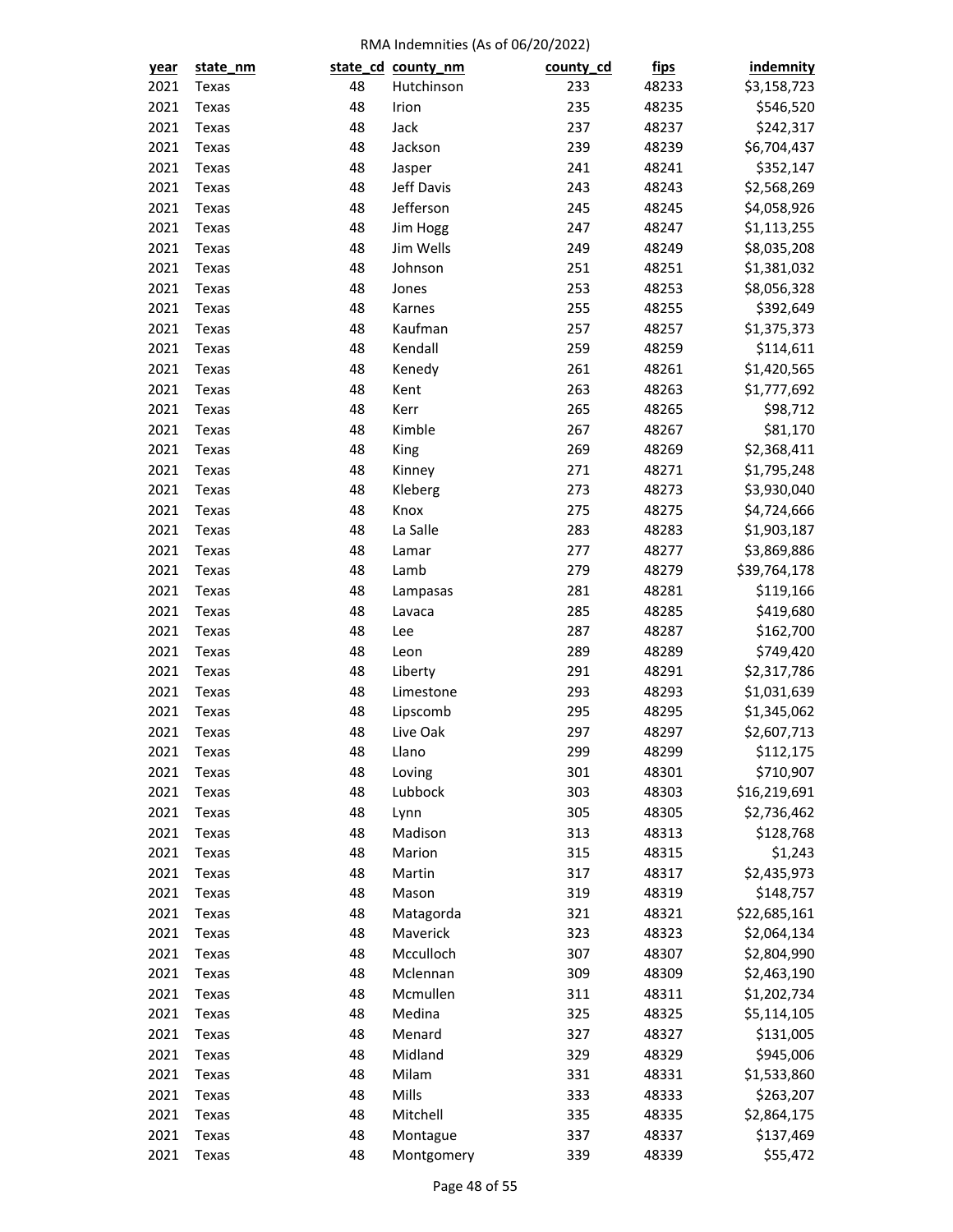| year | state_nm       |    | state_cd_county_nm | county_cd | <u>fips</u>    | indemnity                |
|------|----------------|----|--------------------|-----------|----------------|--------------------------|
| 2021 | Texas          | 48 | Moore              | 341       | 48341          | \$8,535,729              |
| 2021 | Texas          | 48 | Morris             | 343       | 48343          | \$79,339                 |
| 2021 | Texas          | 48 | Motley             | 345       | 48345          | \$2,328,028              |
| 2021 | Texas          | 48 | Nacogdoches        | 347       | 48347          | \$140,198                |
| 2021 | Texas          | 48 | Navarro            | 349       | 48349          | \$2,556,871              |
| 2021 | Texas          | 48 | Newton             | 351       | 48351          | \$486,026                |
| 2021 | Texas          | 48 | Nolan              | 353       | 48353          | \$1,427,767              |
| 2021 | Texas          | 48 | <b>Nueces</b>      | 355       | 48355          | \$3,719,833              |
| 2021 | Texas          | 48 | Ochiltree          | 357       | 48357          | \$5,786,186              |
| 2021 | Texas          | 48 | Oldham             | 359       | 48359          | \$3,666,756              |
| 2021 | Texas          | 48 | Orange             | 361       | 48361          | \$28,573                 |
| 2021 | Texas          | 48 | Palo Pinto         | 363       | 48363          | \$175,911                |
| 2021 | Texas          | 48 | Panola             | 365       | 48365          | \$146,186                |
| 2021 | Texas          | 48 | Parker             | 367       | 48367          | \$24,113                 |
| 2021 | Texas          | 48 | Parmer             | 369       | 48369          | \$46,211,166             |
| 2021 | Texas          | 48 | Pecos              | 371       | 48371          | \$5,956,246              |
| 2021 | Texas          | 48 | Polk               | 373       | 48373          | \$31,169                 |
| 2021 | Texas          | 48 | Potter             | 375       | 48375          | \$2,571,677              |
| 2021 | Texas          | 48 | Presidio           | 377       | 48377          | \$2,577,839              |
| 2021 | Texas          | 48 | Rains              | 379       | 48379          | \$142,565                |
| 2021 | Texas          | 48 | Randall            | 381       | 48381          | \$6,801,723              |
| 2021 | Texas          | 48 | Reagan             | 383       | 48383          | \$1,699,872              |
| 2021 | Texas          | 48 | Real               | 385       | 48385          | \$34,780                 |
| 2021 | Texas          | 48 | <b>Red River</b>   | 387       | 48387          | \$4,174,920              |
| 2021 | Texas          | 48 | Reeves             | 389       | 48389          | \$5,564,957              |
| 2021 | Texas          | 48 | Refugio            | 391       | 48391          | \$3,666,481              |
| 2021 | Texas          | 48 | Roberts            | 393       | 48393          | \$1,055,168              |
| 2021 | Texas          | 48 | Robertson          | 395       | 48395          | \$620,839                |
| 2021 | Texas          | 48 | Rockwall           | 397       | 48397          | \$357,424                |
| 2021 |                | 48 | Runnels            | 399       | 48399          |                          |
| 2021 | Texas          | 48 | Rusk               | 401       | 48401          | \$7,747,893<br>\$360,412 |
| 2021 | Texas          | 48 | Sabine             | 403       |                |                          |
| 2021 | Texas<br>Texas | 48 | San Augustine      | 405       | 48403<br>48405 | \$1,260<br>\$181,498     |
|      |                |    |                    |           |                |                          |
| 2021 | Texas          | 48 | San Jacinto        | 407       | 48407          | \$124,993                |
| 2021 | Texas          | 48 | San Patricio       | 409       | 48409          | \$7,499,290              |
| 2021 | Texas          | 48 | San Saba           | 411       | 48411          | \$849,183                |
| 2021 | Texas          | 48 | Schleicher         | 413       | 48413          | \$818,777                |
| 2021 | Texas          | 48 | Scurry             | 415       | 48415          | \$2,954,667              |
| 2021 | Texas          | 48 | Shackelford        | 417       | 48417          | \$842,758                |
| 2021 | Texas          | 48 | Shelby             | 419       | 48419          | \$122,492                |
| 2021 | Texas          | 48 | Sherman            | 421       | 48421          | \$6,058,537              |
| 2021 | Texas          | 48 | Smith              | 423       | 48423          | \$267,489                |
| 2021 | Texas          | 48 | Somervell          | 425       | 48425          | \$21,243                 |
| 2021 | Texas          | 48 | Starr              | 427       | 48427          | \$5,108,180              |
| 2021 | Texas          | 48 | Stephens           | 429       | 48429          | \$310,746                |
| 2021 | Texas          | 48 | Sterling           | 431       | 48431          | \$753,454                |
| 2021 | Texas          | 48 | Stonewall          | 433       | 48433          | \$1,556,877              |
| 2021 | Texas          | 48 | Sutton             | 435       | 48435          | \$660,999                |
| 2021 | Texas          | 48 | Swisher            | 437       | 48437          | \$34,758,715             |
| 2021 | Texas          | 48 | Tarrant            | 439       | 48439          | \$5,043                  |
| 2021 | Texas          | 48 | Taylor             | 441       | 48441          | \$2,358,672              |
| 2021 | Texas          | 48 | Terrell            | 443       | 48443          | \$2,771,706              |
| 2021 | Texas          | 48 | Terry              | 445       | 48445          | \$26,939,951             |
| 2021 | Texas          | 48 | Throckmorton       | 447       | 48447          | \$1,234,101              |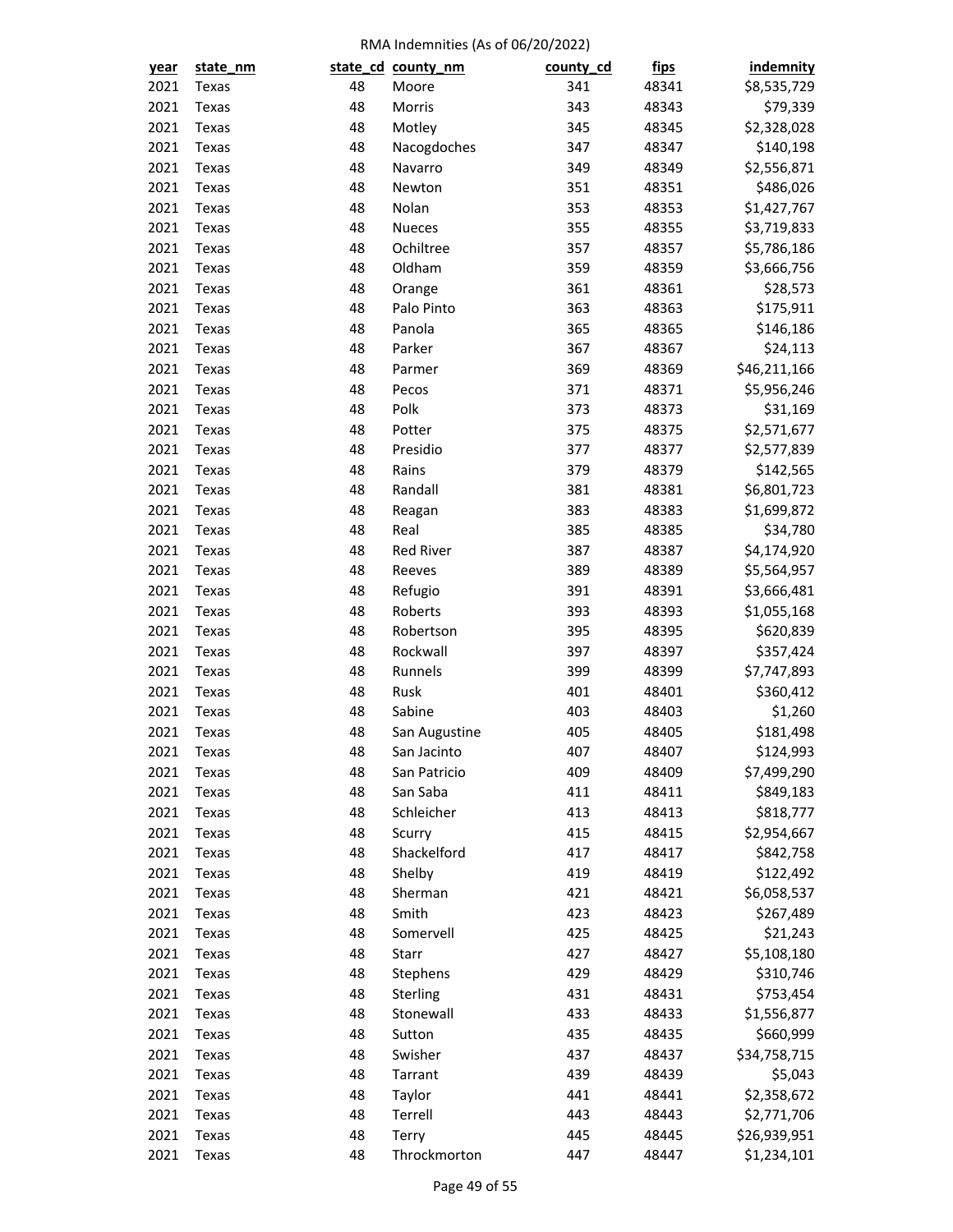| year         | state_nm |    | state_cd_county_nm | county_cd | <u>fips</u>    | indemnity    |
|--------------|----------|----|--------------------|-----------|----------------|--------------|
| 2021         | Texas    | 48 | <b>Titus</b>       | 449       | 48449          | \$202,450    |
| 2021         | Texas    | 48 | Tom Green          | 451       | 48451          | \$9,155,418  |
| 2021         | Texas    | 48 | Travis             | 453       | 48453          | \$396,098    |
| 2021         | Texas    | 48 | Trinity            | 455       | 48455          | \$175,652    |
| 2021         | Texas    | 48 | Tyler              | 457       | 48457          | \$219,189    |
| 2021         | Texas    | 48 | Upshur             | 459       | 48459          | \$9,302      |
| 2021         | Texas    | 48 | Upton              | 461       | 48461          | \$1,703,655  |
| 2021         | Texas    | 48 | Uvalde             | 463       | 48463          | \$3,962,669  |
| 2021         | Texas    | 48 | Val Verde          | 465       | 48465          | \$4,196,652  |
| 2021         | Texas    | 48 | Van Zandt          | 467       | 48467          | \$687,042    |
| 2021         | Texas    | 48 | Victoria           | 469       | 48469          | \$2,702,489  |
| 2021         | Texas    | 48 | Walker             | 471       | 48471          | \$126,960    |
| 2021         | Texas    | 48 | Waller             | 473       | 48473          | \$2,471,923  |
| 2021         | Texas    | 48 | Ward               | 475       | 48475          | \$847,207    |
| 2021         | Texas    | 48 | Washington         | 477       | 48477          | \$335,936    |
| 2021         | Texas    | 48 | Webb               | 479       | 48479          | \$6,271,452  |
| 2021         | Texas    | 48 | Wharton            | 481       | 48481          | \$20,802,501 |
| 2021         | Texas    | 48 | Wheeler            | 483       | 48483          | \$1,037,561  |
| 2021         | Texas    | 48 | Wichita            | 485       | 48485          | \$1,432,386  |
| 2021         | Texas    | 48 | Wilbarger          | 487       | 48487          | \$1,280,454  |
| 2021         | Texas    | 48 | Willacy            | 489       | 48489          | \$20,137,507 |
| 2021         | Texas    | 48 | Williamson         | 491       | 48491          | \$1,274,603  |
| 2021         | Texas    | 48 | Wilson             | 493       | 48493          | \$403,318    |
| 2021         | Texas    | 48 | Winkler            | 495       | 48495          | \$853,692    |
| 2021         | Texas    | 48 | Wise               | 497       | 48497          | \$149,176    |
| 2021         | Texas    | 48 | Wood               | 499       |                | \$144,247    |
| 2021         | Texas    | 48 | Yoakum             | 501       | 48499<br>48501 | \$25,888,944 |
| 2021         |          | 48 |                    | 503       |                |              |
| 2021         | Texas    | 48 | Young              | 505       | 48503<br>48505 | \$626,752    |
|              | Texas    | 48 | Zapata             | 507       |                | \$1,433,805  |
| 2021         | Texas    |    | Zavala             |           | 48507          | \$3,584,956  |
| 2021         | Utah     | 49 | Beaver             | 001       | 49001          | \$3,830,070  |
| 2021<br>2021 | Utah     | 49 | <b>Box Elder</b>   | 003       | 49003<br>49005 | \$5,556,916  |
|              | Utah     | 49 | Cache              | 005       |                | \$1,673,867  |
| 2021         | Utah     | 49 | Carbon             | 007       | 49007          | \$775,502    |
| 2021         | Utah     | 49 | Daggett            | 009       | 49009          | \$194,477    |
| 2021         | Utah     | 49 | Davis              | 011       | 49011          | \$64,622     |
| 2021         | Utah     | 49 | Duchesne           | 013       | 49013          | \$1,275,435  |
| 2021         | Utah     | 49 | Emery              | 015       | 49015          | \$1,941,062  |
| 2021         | Utah     | 49 | Garfield           | 017       | 49017          | \$3,717,579  |
| 2021         | Utah     | 49 | Grand              | 019       | 49019          | \$714,185    |
| 2021         | Utah     | 49 | Iron               | 021       | 49021          | \$2,782,903  |
| 2021         | Utah     | 49 | Juab               | 023       | 49023          | \$2,093,266  |
| 2021         | Utah     | 49 | Kane               | 025       | 49025          | \$4,238,551  |
| 2021         | Utah     | 49 | Millard            | 027       | 49027          | \$4,979,911  |
| 2021         | Utah     | 49 | Morgan             | 029       | 49029          | \$210,932    |
| 2021         | Utah     | 49 | Piute              | 031       | 49031          | \$1,308,997  |
| 2021         | Utah     | 49 | Rich               | 033       | 49033          | \$326,569    |
| 2021         | Utah     | 49 | Salt Lake          | 035       | 49035          | \$0          |
| 2021         | Utah     | 49 | San Juan           | 037       | 49037          | \$4,625,868  |
| 2021         | Utah     | 49 | Sanpete            | 039       | 49039          | \$1,428,416  |
| 2021         | Utah     | 49 | Sevier             | 041       | 49041          | \$1,418,219  |
| 2021         | Utah     | 49 | Summit             | 043       | 49043          | \$520,947    |
| 2021         | Utah     | 49 | Tooele             | 045       | 49045          | \$2,430,250  |
| 2021         | Utah     | 49 | Uintah             | 047       | 49047          | \$1,484,199  |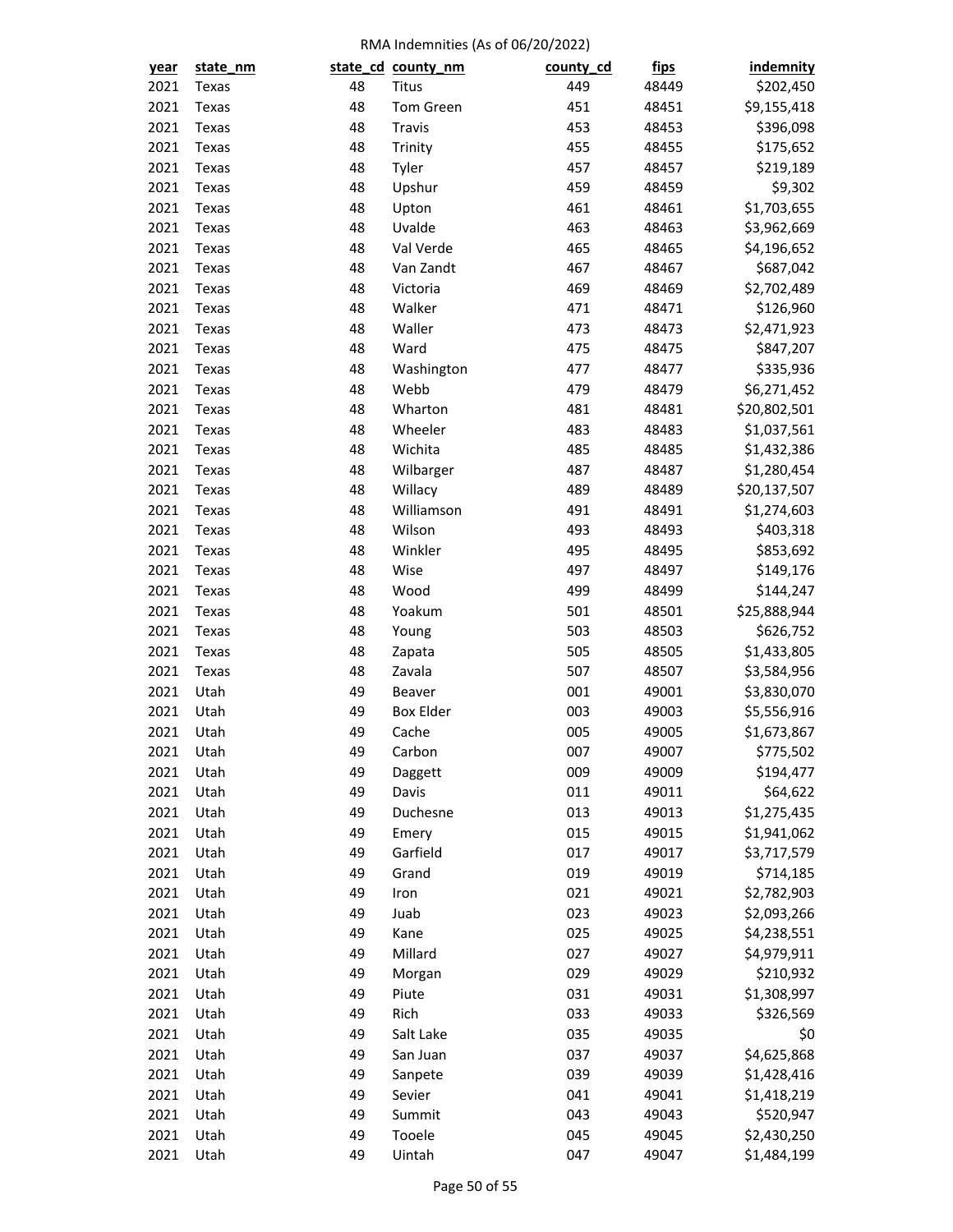| year         | state_nm             |    | state_cd_county_nm  | county_cd  | <u>fips</u>    | indemnity             |
|--------------|----------------------|----|---------------------|------------|----------------|-----------------------|
| 2021         | Utah                 | 49 | Utah                | 049        | 49049          | \$2,462,829           |
| 2021         | Utah                 | 49 | Wasatch             | 051        | 49051          | \$209,263             |
| 2021         | Utah                 | 49 | Washington          | 053        | 49053          | \$1,848,220           |
| 2021         | Utah                 | 49 | Wayne               | 055        | 49055          | \$2,064,476           |
| 2021         | Utah                 | 49 | Weber               | 057        | 49057          | \$221,028             |
| 2021         | Vermont              | 50 | Addison             | 001        | 50001          | \$701,709             |
| 2021         | Vermont              | 50 | Bennington          | 003        | 50003          | \$38,925              |
| 2021         | Vermont              | 50 | Caledonia           | 005        | 50005          | \$1,259               |
| 2021         | Vermont              | 50 | Chittenden          | 007        | 50007          | \$31,222              |
| 2021         | Vermont              | 50 | Essex               | 009        | 50009          | \$0                   |
| 2021         | Vermont              | 50 | Franklin            | 011        | 50011          | \$1,132,795           |
| 2021         | Vermont              | 50 | <b>Grand Isle</b>   | 013        | 50013          | \$9,542               |
| 2021         | Vermont              | 50 | Lamoille            | 015        | 50015          | \$0                   |
| 2021         | Vermont              | 50 | Orange              | 017        | 50017          | \$4,946               |
| 2021         | Vermont              | 50 | Orleans             | 019        | 50019          | \$98,802              |
| 2021         | Vermont              | 50 | Rutland             | 021        | 50021          | \$8,539               |
| 2021         | Vermont              | 50 | Washington          | 023        | 50023          | \$5,454               |
| 2021         | Vermont              | 50 | Windham             | 025        | 50025          | \$27,424              |
| 2021         | Vermont              | 50 | Windsor             | 027        | 50027          | \$14,973              |
| 2021         | Virginia             | 51 | Accomack            | 001        | 51001          | \$1,112,243           |
| 2021         | Virginia             | 51 | Albemarle           | 003        | 51003          | \$386,242             |
| 2021         | Virginia             | 51 | Alleghany           | 005        | 51005          | \$9,942               |
| 2021         | Virginia             | 51 | Amelia              | 007        | 51007          | \$160,689             |
| 2021         | Virginia             | 51 | Amherst             | 009        | 51009          | \$41,610              |
| 2021         | Virginia             | 51 | Appomattox          | 011        | 51011          | \$218,587             |
| 2021         | Virginia             | 51 | Augusta             | 015        | 51015          | \$2,390,031           |
| 2021         | Virginia             | 51 | Bath                | 017        | 51017          | \$36,578              |
| 2021         | Virginia             | 51 | Bedford             | 019        | 51019          | \$183,684             |
| 2021         |                      | 51 | Bland               | 021        | 51021          | \$2,352               |
| 2021         | Virginia             | 51 | <b>Botetourt</b>    | 023        | 51023          | \$551,940             |
| 2021         | Virginia             | 51 | <b>Brunswick</b>    | 025        |                |                       |
|              | Virginia             | 51 |                     |            | 51025          | \$128,790             |
| 2021<br>2021 | Virginia<br>Virginia | 51 | Buckingham          | 029<br>031 | 51029<br>51031 | \$73,802<br>\$701,944 |
|              |                      |    | Campbell            |            |                |                       |
| 2021         | Virginia             | 51 | Caroline<br>Carroll | 033        | 51033          | \$218,808             |
| 2021         | Virginia             | 51 |                     | 035        | 51035          | \$1,119,484           |
| 2021         | Virginia             | 51 | <b>Charles City</b> | 036        | 51036          | \$307,577             |
| 2021         | Virginia             | 51 | Charlotte           | 037        | 51037          | \$587,163             |
| 2021         | Virginia             | 51 | Chesapeake City     | 550        | 51550          | \$439,871             |
| 2021         | Virginia             | 51 | Chesterfield        | 041        | 51041          | \$50,747              |
| 2021         | Virginia             | 51 | Clarke              | 043        | 51043          | \$157,832             |
| 2021         | Virginia             | 51 | Craig               | 045        | 51045          | \$54,267              |
| 2021         | Virginia             | 51 | Culpeper            | 047        | 51047          | \$88,841              |
| 2021         | Virginia             | 51 | Cumberland          | 049        | 51049          | \$86,861              |
| 2021         | Virginia             | 51 | Dinwiddie           | 053        | 51053          | \$338,501             |
| 2021         | Virginia             | 51 | Essex               | 057        | 51057          | \$172,775             |
| 2021         | Virginia             | 51 | Fauquier            | 061        | 51061          | \$38,206              |
| 2021         | Virginia             | 51 | Floyd               | 063        | 51063          | \$0                   |
| 2021         | Virginia             | 51 | Fluvanna            | 065        | 51065          | \$44,944              |
| 2021         | Virginia             | 51 | Franklin            | 067        | 51067          | \$1,561,517           |
| 2021         | Virginia             | 51 | Frederick           | 069        | 51069          | \$2,672,529           |
| 2021         | Virginia             | 51 | Giles               | 071        | 51071          | \$13,977              |
| 2021         | Virginia             | 51 | Gloucester          | 073        | 51073          | \$22,381              |
| 2021         | Virginia             | 51 | Goochland           | 075        | 51075          | \$90,484              |
| 2021         | Virginia             | 51 | Grayson             | 077        | 51077          | \$14,030              |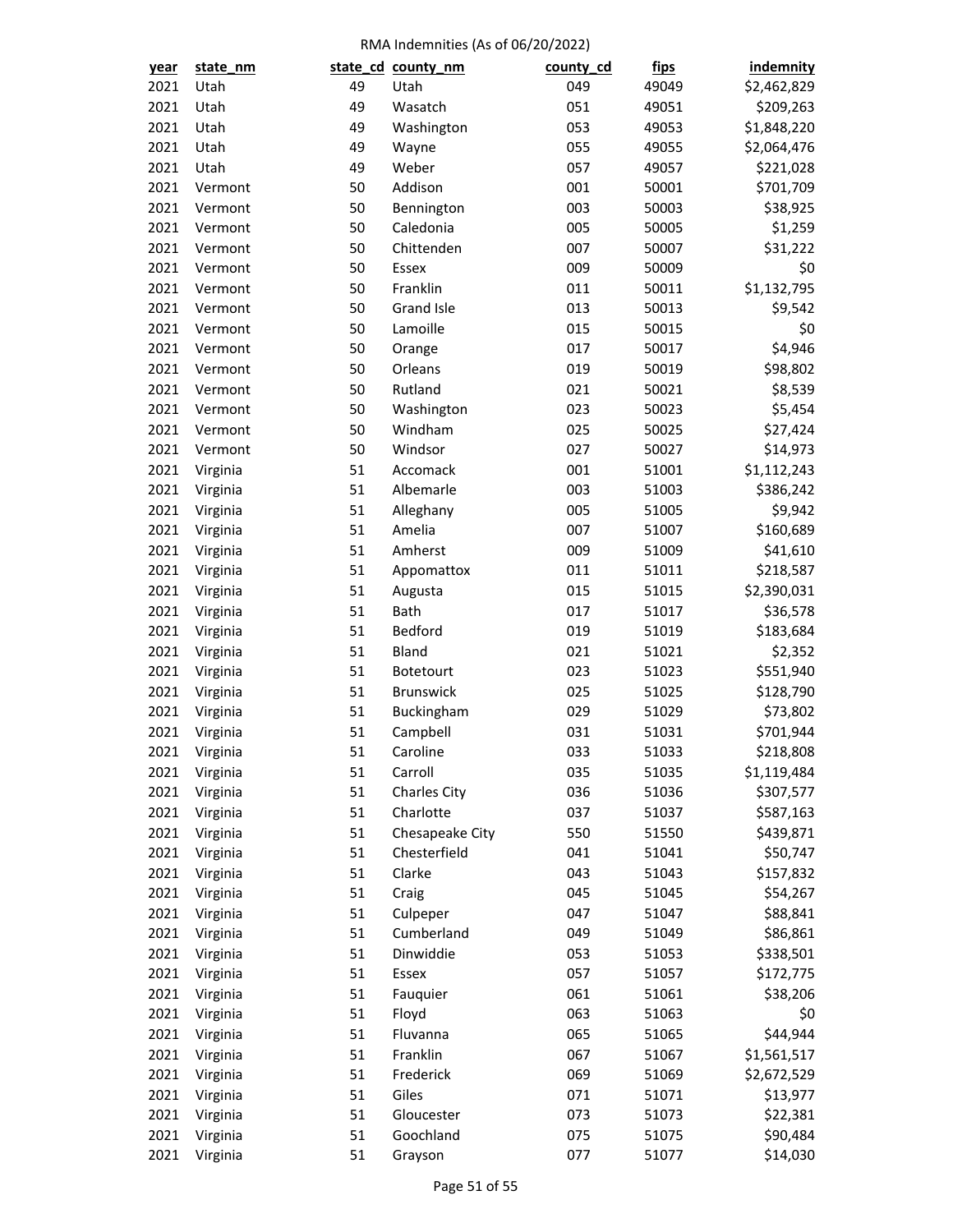| <u>year</u> | state_nm |    | state_cd_county_nm   | county_cd | <u>fips</u> | <b>indemnity</b> |
|-------------|----------|----|----------------------|-----------|-------------|------------------|
| 2021        | Virginia | 51 | Greene               | 079       | 51079       | \$13,884         |
| 2021        | Virginia | 51 | Greensville          | 081       | 51081       | \$433,393        |
| 2021        | Virginia | 51 | Halifax              | 083       | 51083       | \$1,084,234      |
| 2021        | Virginia | 51 | Hanover              | 085       | 51085       | \$215,820        |
| 2021        | Virginia | 51 | Henrico              | 087       | 51087       | \$250,677        |
| 2021        | Virginia | 51 | Henry                | 089       | 51089       | \$209,704        |
| 2021        | Virginia | 51 | Highland             | 091       | 51091       | \$0              |
| 2021        | Virginia | 51 | Isle Of Wight        | 093       | 51093       | \$468,801        |
| 2021        | Virginia | 51 | James City           | 095       | 51095       | \$40,434         |
| 2021        | Virginia | 51 | King And Queen       | 097       | 51097       | \$67,160         |
| 2021        | Virginia | 51 | King George          | 099       | 51099       | \$132,786        |
| 2021        | Virginia | 51 | King William         | 101       | 51101       | \$198,762        |
| 2021        | Virginia | 51 | Lancaster            | 103       | 51103       | \$82,803         |
| 2021        | Virginia | 51 | Lee                  | 105       | 51105       | \$109,627        |
| 2021        | Virginia | 51 | Loudoun              | 107       | 51107       | \$145,423        |
| 2021        | Virginia | 51 | Louisa               | 109       | 51109       | \$220,579        |
| 2021        | Virginia | 51 | Lunenburg            | 111       | 51111       | \$83,433         |
| 2021        | Virginia | 51 | Madison              | 113       | 51113       | \$54,846         |
| 2021        | Virginia | 51 | Mathews              | 115       | 51115       | \$33,223         |
| 2021        | Virginia | 51 | Mecklenburg          | 117       | 51117       | \$692,059        |
| 2021        | Virginia | 51 | Middlesex            | 119       | 51119       | \$19,930         |
| 2021        | Virginia | 51 | Montgomery           | 121       | 51121       | \$29,795         |
| 2021        | Virginia | 51 | Nelson               | 125       | 51125       | \$59,675         |
| 2021        | Virginia | 51 | New Kent             | 127       | 51127       | \$47,532         |
| 2021        | Virginia | 51 | Northampton          | 131       | 51131       | \$1,319,920      |
| 2021        | Virginia | 51 | Northumberland       | 133       | 51133       | \$295,266        |
| 2021        | Virginia | 51 | Nottoway             | 135       | 51135       | \$30,029         |
| 2021        | Virginia | 51 | Orange               | 137       | 51137       | \$72,565         |
| 2021        | Virginia | 51 | Page                 | 139       | 51139       | \$249,654        |
| 2021        | Virginia | 51 | Patrick              | 141       | 51141       | \$603,729        |
| 2021        | Virginia | 51 | Pittsylvania         | 143       | 51143       | \$3,620,455      |
| 2021        | Virginia | 51 | Powhatan             | 145       | 51145       | \$60,919         |
| 2021        | Virginia | 51 | Prince Edward        | 147       | 51147       | \$54,315         |
| 2021        | Virginia | 51 | <b>Prince George</b> | 149       | 51149       | \$72,642         |
| 2021        | Virginia | 51 | Prince William       | 153       | 51153       | \$8,741          |
| 2021        | Virginia | 51 | Pulaski              | 155       | 51155       | \$13,565         |
| 2021        | Virginia | 51 | Rappahannock         | 157       | 51157       | \$34,709         |
| 2021        | Virginia | 51 | Richmond             | 159       | 51159       | \$1,436,116      |
| 2021        | Virginia | 51 | Roanoke              | 161       | 51161       | \$0              |
| 2021        | Virginia | 51 | Rockbridge           | 163       | 51163       | \$149,941        |
| 2021        | Virginia | 51 | Rockingham           | 165       | 51165       | \$1,474,678      |
| 2021        | Virginia | 51 | Russell              | 167       | 51167       | \$15,216         |
| 2021        | Virginia | 51 | Scott                | 169       | 51169       | \$18,606         |
| 2021        | Virginia | 51 | Shenandoah           | 171       | 51171       | \$2,535,425      |
| 2021        | Virginia | 51 | Smyth                | 173       | 51173       | \$24,741         |
| 2021        | Virginia | 51 | Southampton          | 175       | 51175       | \$489,402        |
| 2021        | Virginia | 51 | Spotsylvania         | 177       | 51177       | \$52,456         |
| 2021        | Virginia | 51 | Stafford             | 179       | 51179       | \$4,969          |
| 2021        | Virginia | 51 | Suffolk City         | 800       | 51800       | \$195,974        |
| 2021        | Virginia | 51 | Surry                | 181       | 51181       | \$129,246        |
| 2021        | Virginia | 51 | Sussex               | 183       | 51183       | \$130,029        |
| 2021        | Virginia | 51 | Tazewell             | 185       | 51185       | \$9,253          |
| 2021        | Virginia | 51 | Virginia Beach       | 810       | 51810       | \$44,188         |
| 2021        | Virginia | 51 | Warren               | 187       | 51187       | \$0              |
|             |          |    |                      |           |             |                  |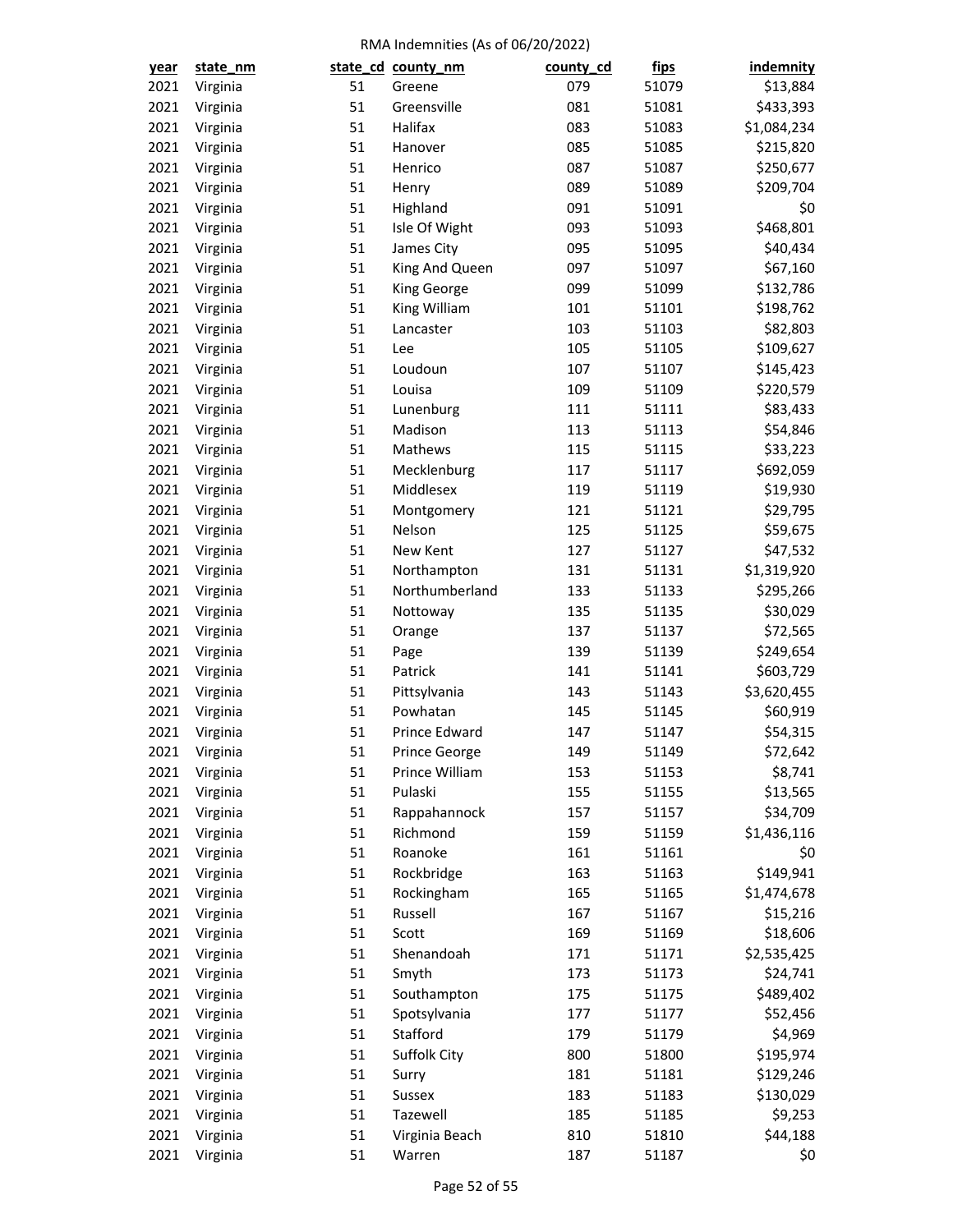| year | state_nm      |    | state_cd_county_nm | county_cd | <u>fips</u>    | indemnity            |
|------|---------------|----|--------------------|-----------|----------------|----------------------|
| 2021 | Virginia      | 51 | Washington         | 191       | 51191          | \$11,260             |
| 2021 | Virginia      | 51 | Westmoreland       | 193       | 51193          | \$187,533            |
| 2021 | Virginia      | 51 | Wythe              | 197       | 51197          | \$103,943            |
| 2021 | Virginia      | 51 | York               | 199       | 51199          | \$0                  |
| 2021 | Washington    | 53 | Adams              | 001       | 53001          | \$32,049,527         |
| 2021 | Washington    | 53 | Asotin             | 003       | 53003          | \$5,320,235          |
| 2021 | Washington    | 53 | Benton             | 005       | 53005          | \$26,190,327         |
| 2021 | Washington    | 53 | Chelan             | 007       | 53007          | \$9,313,296          |
| 2021 | Washington    | 53 | Clark              | 011       | 53011          | \$25,217             |
| 2021 | Washington    | 53 | Columbia           | 013       | 53013          | \$18,846,056         |
| 2021 | Washington    | 53 | Cowlitz            | 015       | 53015          | \$15,543             |
| 2021 | Washington    | 53 | Douglas            | 017       | 53017          | \$25,549,652         |
| 2021 | Washington    | 53 | Ferry              | 019       | 53019          | \$257,718            |
| 2021 | Washington    | 53 | Franklin           | 021       | 53021          | \$16,607,477         |
| 2021 | Washington    | 53 | Garfield           | 023       | 53023          | \$10,712,547         |
| 2021 | Washington    | 53 | Grant              | 025       | 53025          | \$30,767,573         |
| 2021 | Washington    | 53 | Grays Harbor       | 027       | 53027          | \$17,285             |
| 2021 | Washington    | 53 | Island             | 029       | 53029          | \$10,506             |
| 2021 | Washington    | 53 | King               | 033       | 53033          | \$10,836             |
| 2021 | Washington    | 53 | Kittitas           | 037       | 53037          | \$1,837,009          |
| 2021 | Washington    | 53 | Klickitat          | 039       | 53039          | \$12,725,105         |
| 2021 | Washington    | 53 | Lewis              | 041       | 53041          | \$114,293            |
| 2021 | Washington    | 53 | Lincoln            | 043       | 53043          | \$48,365,642         |
| 2021 | Washington    | 53 | Okanogan           | 047       | 53047          | \$17,392,157         |
| 2021 | Washington    | 53 | Pacific            | 049       | 53049          | \$8,376              |
| 2021 | Washington    | 53 | Pend Oreille       | 051       |                |                      |
| 2021 | Washington    | 53 | Pierce             | 053       | 53051<br>53053 | \$33,384<br>\$74,719 |
| 2021 |               | 53 | San Juan           | 055       | 53055          |                      |
| 2021 | Washington    | 53 |                    | 057       | 53057          | \$0<br>\$354,043     |
|      | Washington    |    | Skagit             |           |                |                      |
| 2021 | Washington    | 53 | Snohomish          | 061       | 53061          | \$100,180            |
| 2021 | Washington    | 53 | Spokane            | 063       | 53063          | \$27,629,487         |
| 2021 | Washington    | 53 | Stevens            | 065       | 53065          | \$354,351            |
| 2021 | Washington    | 53 | Thurston           | 067       | 53067          | \$16,737             |
| 2021 | Washington    | 53 | Wahkiakum          | 069       | 53069          | \$10,202             |
| 2021 | Washington    | 53 | Walla Walla        | 071       | 53071          | \$31,886,818         |
| 2021 | Washington    | 53 | Whatcom            | 073       | 53073          | \$224,460            |
| 2021 | Washington    | 53 | Whitman            | 075       | 53075          | \$89,300,731         |
| 2021 | Washington    | 53 | Yakima             | 077       | 53077          | \$20,468,058         |
| 2021 | West Virginia | 54 | Berkeley           | 003       | 54003          | \$603,405            |
| 2021 | West Virginia | 54 | <b>Brooke</b>      | 009       | 54009          | \$212                |
| 2021 | West Virginia | 54 | Cabell             | 011       | 54011          | \$0                  |
| 2021 | West Virginia | 54 | Grant              | 023       | 54023          | \$51,010             |
| 2021 | West Virginia | 54 | Greenbrier         | 025       | 54025          | \$39,104             |
| 2021 | West Virginia | 54 | Hampshire          | 027       | 54027          | \$699,287            |
| 2021 | West Virginia | 54 | Hardy              | 031       | 54031          | \$229,617            |
| 2021 | West Virginia | 54 | Jackson            | 035       | 54035          | \$78,066             |
| 2021 | West Virginia | 54 | Jefferson          | 037       | 54037          | \$217,644            |
| 2021 | West Virginia | 54 | Lincoln            | 043       | 54043          | \$0                  |
| 2021 | West Virginia | 54 | Mason              | 053       | 54053          | \$32,541             |
| 2021 | West Virginia | 54 | Mineral            | 057       | 54057          | \$484                |
| 2021 | West Virginia | 54 | Monroe             | 063       | 54063          | \$125,115            |
| 2021 | West Virginia | 54 | Morgan             | 065       | 54065          | \$0                  |
| 2021 | West Virginia | 54 | Pendleton          | 071       | 54071          | \$135,482            |
| 2021 | West Virginia | 54 | Pocahontas         | 075       | 54075          | \$0                  |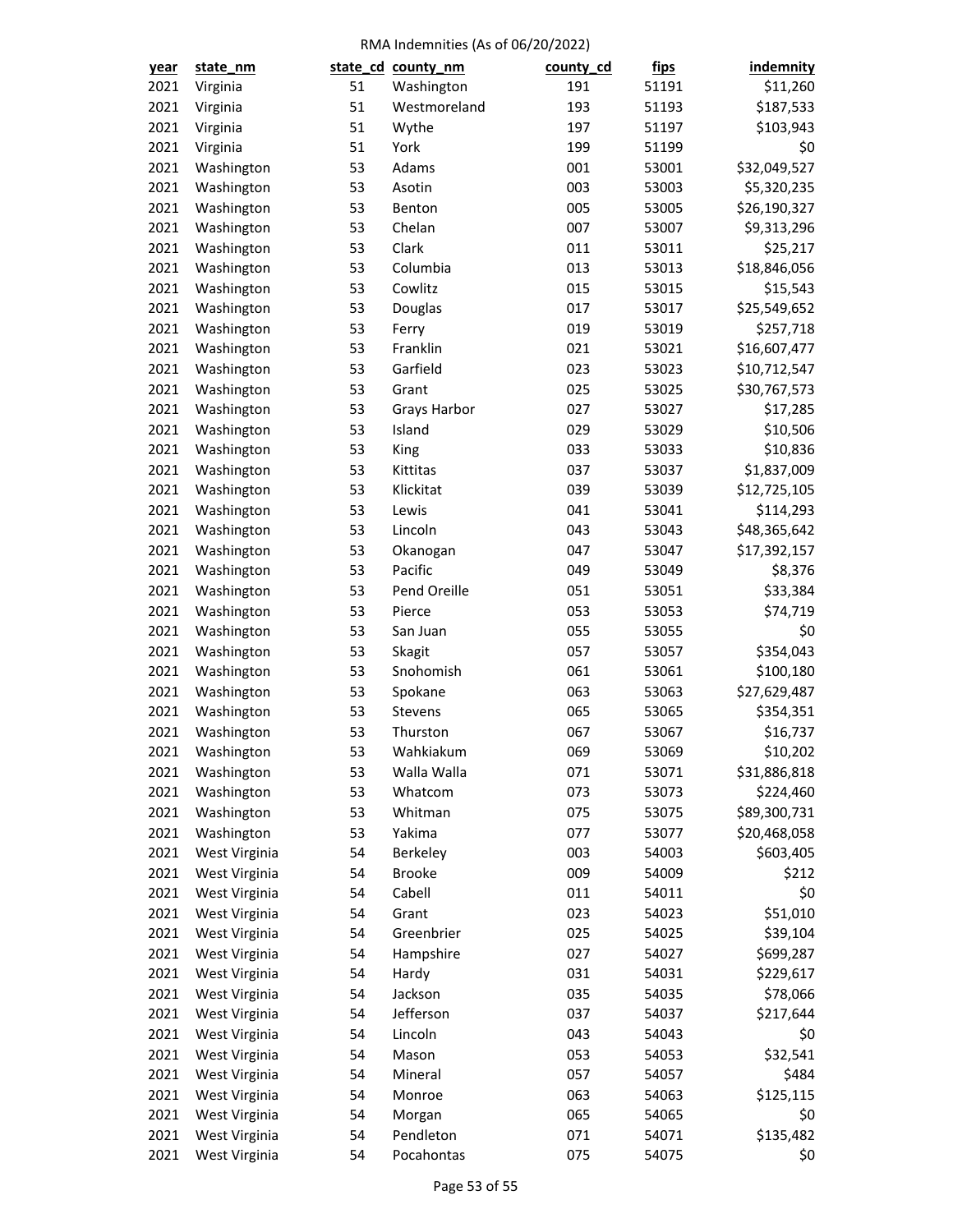| <u>year</u> | state_nm                      |    | state_cd_county_nm | county_cd | <u>fips</u> | indemnity   |
|-------------|-------------------------------|----|--------------------|-----------|-------------|-------------|
| 2021        | West Virginia                 | 54 | Preston            | 077       | 54077       | \$53,235    |
| 2021        | West Virginia                 | 54 | Putnam             | 079       | 54079       | \$0         |
| 2021        | West Virginia                 | 54 | Raleigh            | 081       | 54081       | \$25,233    |
| 2021        | West Virginia                 | 54 | Randolph           | 083       | 54083       | \$178       |
| 2021        | West Virginia                 | 54 | Ritchie            | 085       | 54085       | \$0         |
| 2021        | West Virginia                 | 54 | Wayne              | 099       | 54099       | \$0         |
| 2021        | West Virginia                 | 54 | Wood               | 107       | 54107       | \$9,936     |
| 2021        | WISCONSIN                     | 55 | Adams              | 001       | 55001       | \$4,690,041 |
| 2021        | WISCONSIN                     | 55 | Ashland            | 003       | 55003       | \$33,437    |
| 2021        | WISCONSIN                     | 55 | Barron             | 005       | 55005       | \$797,081   |
| 2021        | WISCONSIN                     | 55 | Bayfield           | 007       | 55007       | \$81,558    |
| 2021        | WISCONSIN                     | 55 | Brown              | 009       | 55009       | \$1,577,540 |
| 2021        | WISCONSIN                     | 55 | <b>Buffalo</b>     | 011       | 55011       | \$397,909   |
| 2021        | WISCONSIN                     | 55 | <b>Burnett</b>     | 013       | 55013       | \$843,004   |
| 2021        | WISCONSIN                     | 55 | Calumet            | 015       | 55015       | \$223,761   |
| 2021        | WISCONSIN                     | 55 | Chippewa           | 017       | 55017       | \$968,982   |
| 2021        | WISCONSIN                     | 55 | Clark              | 019       | 55019       | \$384,653   |
| 2021        | WISCONSIN                     | 55 | Columbia           | 021       | 55021       | \$988,777   |
| 2021        | WISCONSIN                     | 55 | Crawford           | 023       | 55023       | \$692,098   |
| 2021        | WISCONSIN                     | 55 | Dane               | 025       | 55025       | \$1,234,729 |
| 2021        | WISCONSIN                     | 55 | Dodge              | 027       | 55027       | \$682,488   |
| 2021        | WISCONSIN                     | 55 | Door               | 029       | 55029       | \$738,027   |
| 2021        | WISCONSIN                     | 55 | Douglas            | 031       | 55031       | \$1,236     |
| 2021        | WISCONSIN                     | 55 | Dunn               | 033       | 55033       | \$801,026   |
| 2021        | WISCONSIN                     | 55 | Eau Claire         | 035       | 55035       | \$1,465,790 |
| 2021        | WISCONSIN                     | 55 | Florence           | 037       | 55037       | \$0         |
| 2021        | WISCONSIN                     | 55 | Fond Du Lac        | 039       | 55039       | \$792,462   |
| 2021        | WISCONSIN                     | 55 | Forest             | 041       | 55041       | \$9,585     |
| 2021        | WISCONSIN                     | 55 | Grant              | 043       | 55043       | \$1,801,089 |
| 2021        | WISCONSIN                     | 55 | Green              | 045       | 55045       | \$1,143,287 |
| 2021        | WISCONSIN                     | 55 | Green Lake         | 047       | 55047       | \$682,774   |
| 2021        | WISCONSIN                     | 55 | lowa               | 049       | 55049       | \$482,724   |
| 2021        | WISCONSIN                     | 55 | Iron               | 051       | 55051       | \$52,864    |
| 2021        | WISCONSIN                     | 55 | Jackson            | 053       | 55053       | \$1,794,474 |
| 2021        | WISCONSIN                     | 55 | Jefferson          | 055       | 55055       | \$318,875   |
| 2021        | WISCONSIN                     | 55 | Juneau             | 057       | 55057       | \$2,130,085 |
| 2021        | WISCONSIN                     | 55 | Kenosha            | 059       |             | \$127,306   |
| 2021        |                               | 55 | Kewaunee           | 061       | 55059       | \$487,946   |
|             | WISCONSIN                     |    |                    |           | 55061       |             |
| 2021        | WISCONSIN<br><b>WISCONSIN</b> | 55 | La Crosse          | 063       | 55063       | \$381,910   |
| 2021        |                               | 55 | Lafayette          | 065       | 55065       | \$1,159,385 |
| 2021        | WISCONSIN                     | 55 | Langlade           | 067       | 55067       | \$500,373   |
| 2021        | WISCONSIN                     | 55 | Lincoln            | 069       | 55069       | \$211,135   |
| 2021        | WISCONSIN                     | 55 | Manitowoc          | 071       | 55071       | \$556,265   |
| 2021        | WISCONSIN                     | 55 | Marathon           | 073       | 55073       | \$1,298,558 |
| 2021        | WISCONSIN                     | 55 | Marinette          | 075       | 55075       | \$330,339   |
| 2021        | WISCONSIN                     | 55 | Marquette          | 077       | 55077       | \$796,329   |
| 2021        | WISCONSIN                     | 55 | Menominee          | 078       | 55078       | \$0         |
| 2021        | WISCONSIN                     | 55 | Milwaukee          | 079       | 55079       | \$10,569    |
| 2021        | WISCONSIN                     | 55 | Monroe             | 081       | 55081       | \$2,420,353 |
| 2021        | WISCONSIN                     | 55 | Oconto             | 083       | 55083       | \$732,537   |
| 2021        | WISCONSIN                     | 55 | Oneida             | 085       | 55085       | \$843,235   |
| 2021        | WISCONSIN                     | 55 | Outagamie          | 087       | 55087       | \$850,639   |
| 2021        | WISCONSIN                     | 55 | Ozaukee            | 089       | 55089       | \$108,844   |
| 2021        | WISCONSIN                     | 55 | Pepin              | 091       | 55091       | \$106,685   |